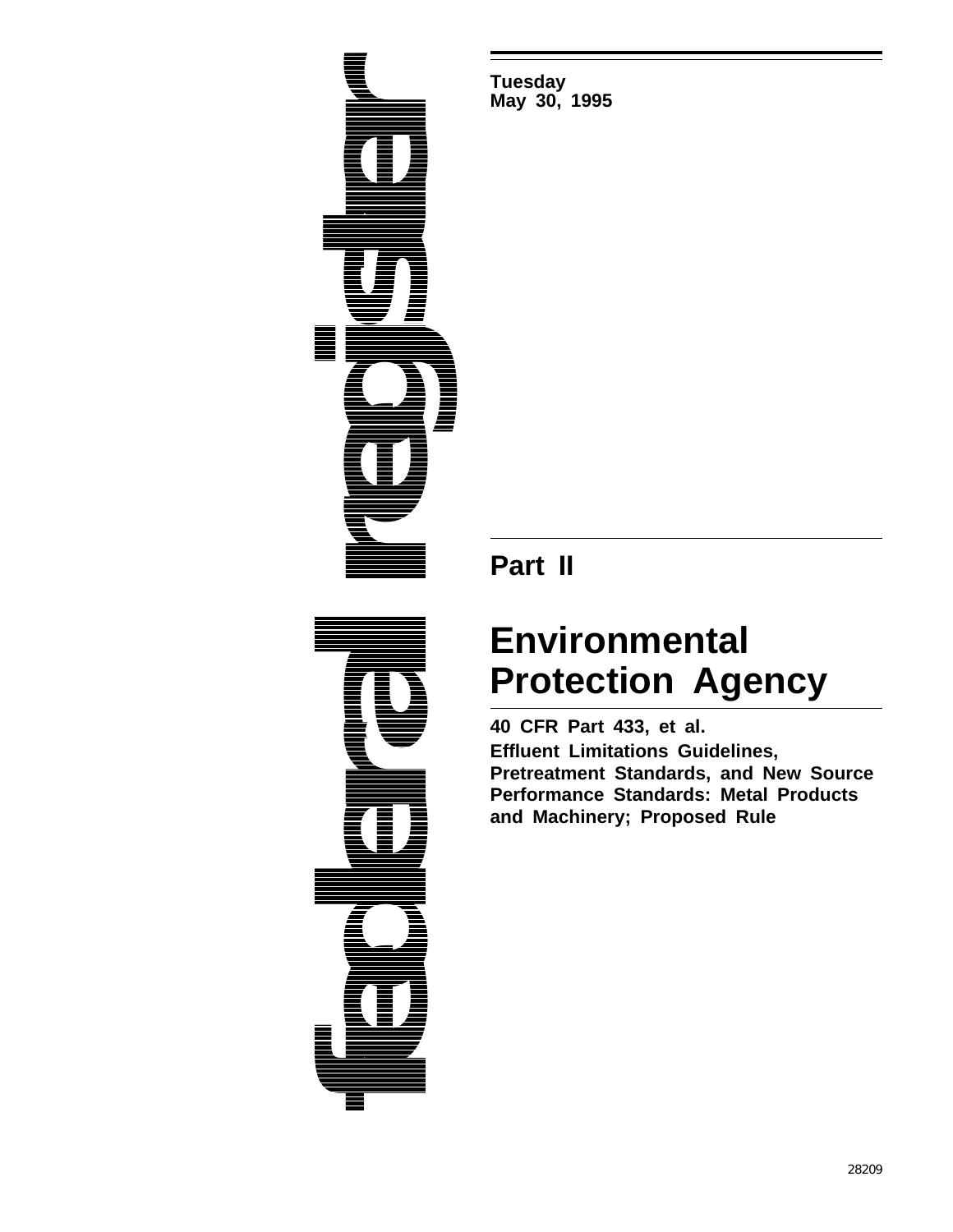## **ENVIRONMENTAL PROTECTION AGENCY**

## **40 CFR Parts 433, 438 and 464**

## **[FRL–5186–6]**

**RIN 2040–AB79**

## **Effluent Limitations Guidelines, Pretreatment Standards, and New Source Performance Standards: Metal Products and Machinery**

**AGENCY:** Environmental Protection Agency (EPA). **ACTION:** Proposed rule.

**SUMMARY:** This proposed regulation establishes technology-based limits for the discharge of pollutants into waters of the United States and into publicly owned treatment works by existing and new facilities that manufacture, maintain or rebuild finished metal parts, products or machines.

This proposed regulation will reduce the discharge of toxic pollutants from Metal Products and Machinery (MP&M) facilities by almost a million pounds per year, thereby reducing violations of water quality standards (which were established to protect aquatic life and/ or human health) in water bodies across the country. This proposed regulation will also reduce the metals content of municipal sludge, thereby allowing approximately 184 additional POTWs to land apply another 439,000 dry metric tons of sewage sludge rather than incinerating or landfilling the sludge.

As a result of consultations with numerous stakeholders, the preamble solicits comments and data not only on issues raised by EPA, but also on those raised by environmental groups, by state and local governments who will be implementing these regulations, and by industry representatives who will be affected by them. As indicated elsewhere throughout this proposal, the Agency welcomes comment on all options, issues, and proposed decisions and encourages commentors to submit additional data during the comment period (See Section XIX of this preamble). The Agency plans to have additional discussions with interested parties during the comment period to help ensure that the Agency has the views of such parties and the best possible data upon which to base decisions for the final rule. EPA's final rule may be based upon any technologies, rationale or approaches that are a logical outgrowth of this proposal, including any options discussed in this or subsequent documents.

**DATES:** Comments on the proposal must be received by August 28, 1995. In addition, EPA will conduct a workshop covering this rulemaking, in conjunction with a public hearing on the pretreatment standards portion of the rule. The public hearing and the workshop will be held on June 28, 1995. Persons wishing to present formal comments at the public hearing should have a written copy for submittal. **ADDRESSES:** Submit comments in writing, and if possible on a 3.5 inch disk in Word Perfect 5.1 format to: Mr. Steven Geil, Engineering & Analysis Division (4303), U.S. EPA, 401 M Street, SW., Washington, DC 20460.

The public hearing and the workshop will be held starting at 9 a.m. at the Hall of States, room 333, 444 North Capital Street, Washington, DC 20001.

The public record for this rulemaking is available for review at the EPA's Water Docket; 401 M Street, SW., Washington, DC 20460; call between 9 a.m. and 3:30 p.m. Eastern Standard Time for an appointment. The EPA public information regulation (40 CFR part 2) provides that a reasonable fee may be charged for copying. For access to Docket materials, call (202) 260–3027. **FOR FURTHER INFORMATION CONTACT:** For additional technical information, contact Mr. Steven Geil at (202) 260– 9817. Additional economic information may be obtained by contacting Dr. Lynne G. Tudor at (202) 260–5834. Background documents supporting the proposed regulations are described in the ''Background Documents'' section below. Some of the documents are available from the Office of Water Resource Center, Mail Code RC–4100, US EPA, 401 M Street SW., Washington, DC 20460; telephone (202) 260–7786 for the voice mail publication request line.

#### **SUPPLEMENTARY INFORMATION:**

## **Overview**

This preamble describes the scope, purpose, legal authority and background of this rule, the technical and economic bases, and the methodology used by the Agency to develop these effluent limitations guidelines and standards.

Abbreviations, acronyms, and other terms used in the Supplementary Information Section are defined in Appendix A to this notice.

## **Background Documents**

The regulation proposed today is supported by the major documents listed below. (1) EPA's technical conclusions concerning the regulations are detailed in the ''Development Document for Proposed Effluent Limitations Guidelines and Standards

for the Metal Products and Machinery Phase I Point Source Category,'' hereafter referred to as the Technical Development Document (EPA 821–R– 95–021). (2) The Agency's economic and regulatory flexibility analyses are found in the ''Economic Impact of Proposed Effluent Limitations Guidelines and Standards For The Metal Products And Machinery Industry Phase I,'' hereafter referred to as the Economic Impact Analysis (EPA 821–5–95–022). (3) The industry profile is described in the ''Industry Profile Of The Metal Products And Machinery Industry Phase I,'' (EPA 821–R–95–024). (4) The regulatory impact analysis (including the Agency's assessment of environmental benefits) is detailed in the ''Regulatory Impact Assessment of Proposed Effluent Limitations Guidelines and Standards for the Metal Products and Machinery Industry Phase I,'' hereafter referred to as the Regulatory Impact Assessment (EPA 821–R–95–023). (5) An analysis of the incremental costs and pollutant removals is presented in ''Cost Effectiveness Analysis of Proposed Effluent Limitations Guidelines and Standards for the Metal Products and Machinery Phase I Point Source Category,'' (EPA 821–R–95–025). (6) The statistical support for today's proposal is found in reports on the information screener survey (called the Mini Data Collection Portfolio), the detailed questionnaire (call the Data Collection Portfolio), and the calculation of limits.

*Outline:* This preamble is organized according to the following outline:

#### I. Legal Authority

#### II. Background

A. Statutory Requirements of Regulation 1. Best Practicable Control Technology Currently Available (BPT)

- 2. Best Available Technology Economically Achievable (BAT)
- 3. Best Conventional Pollutant Control Technology (BCT)
- 4. New Source Performance Standards (NSPS)
- 5. Pretreatment Standards for Existing Sources (PSES)
- 6. Pretreatment Standards for New Sources (PSNS)
- 7. Best Management Practices (BMP)
- B. Litigation History
- C. Pollution Prevention Act
- D. Common Sense Initiative
- E. Consultation (Executive Order 12875)
- F. Prior Regulation for Metals Industries
- G. Scope of Today's Proposed Rule
- III. Summary of Proposed Regulations
- A. BPT
- B. BCT
- C. BAT
- D. NSPS
- E. PSES
- F. PSNS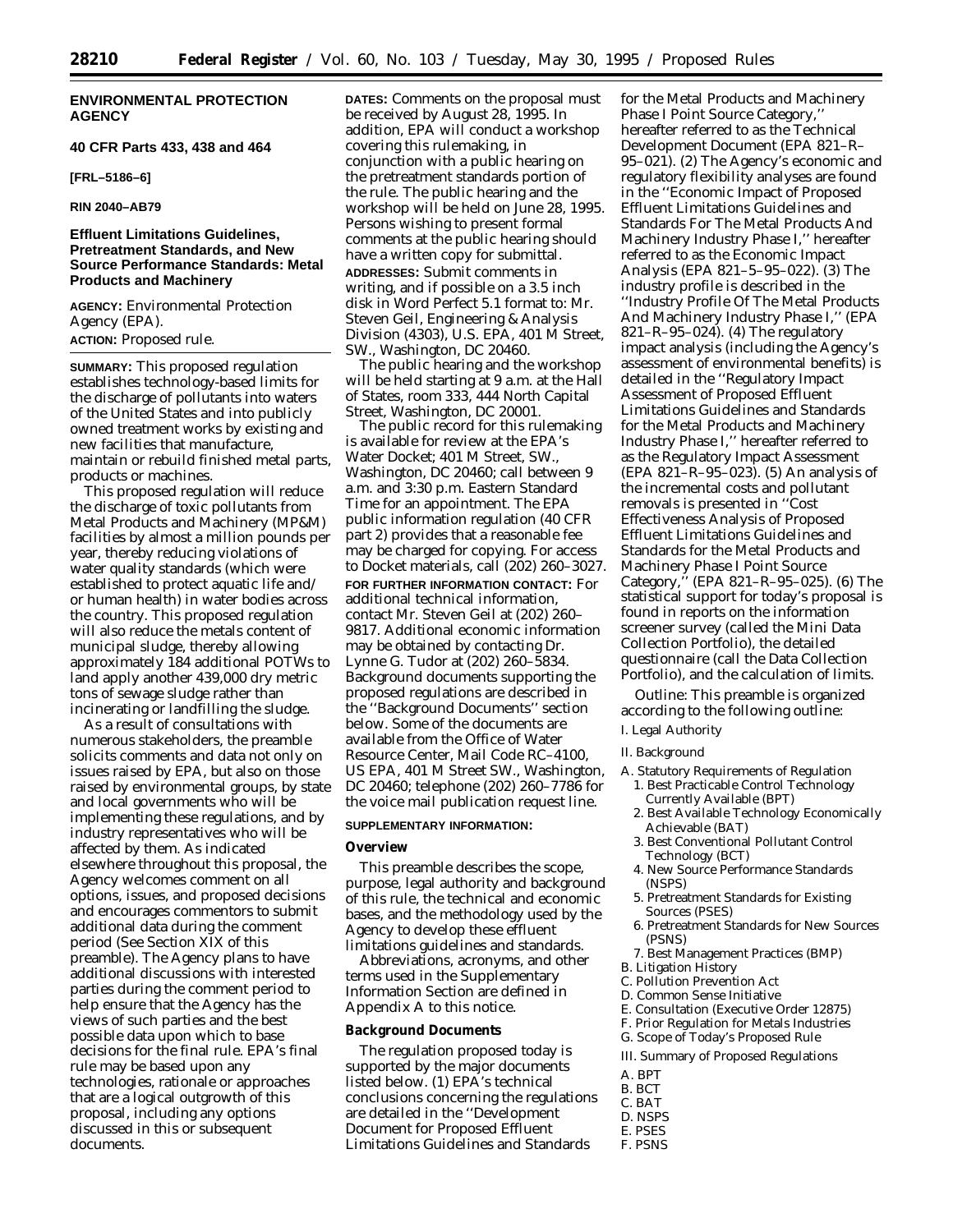- IV. Overview of the Industry
- A. Industry Description
- B. Estimation of Number of Metal Products & Machinery Phase I Sites
- C. Source Reduction Review Project
- V. Data Gathering Efforts
- A. Existing Databases
- B. Survey Questionnaire
- C. Waste water Sampling and Site Visits D. EPA Bench Scale Treatability Studies (Terpene Study)
- VI. Industry Subcategorization
- VII. Water Use and Waste water

**Characteristics** 

- A. Waste water Sources and Characteristics
- B. Pollution Prevention, Recycle, Reuse and Water Conservation Practices

VIII. Approach for Estimating Costs and Pollution Reductions Achieved by Waste water Control Technology

IX. Best Practicable Control Technology Currently Available

- A. Need for BPT Regulation
- B. BPT Technology Options and Selection
- C. Calculation of BPT Limitations
- D. Applicability of BPT
- E. BPT Pollutant Removals, Costs, and Economic Impacts
- X. Best Conventional Pollutant Control Technology
- A. July 9, 1986 BCT Methodology
- B. BCT Options Identified
- XI. Best Available Technology Economically Achievable
- A. Need for BAT Regulation
- B. BAT Technology Options and Selection
- C. Calculation of BAT Limitations
- D. Applicability of BAT
- E. BAT Pollutant Removals, Costs, and Economic Impacts
- XII. Pretreatment Standards for Existing Sources
- A. Need for Pretreatment Standards
- B. PSES Technology Options and Selection
- C. Calculation of PSES
- D. Applicability of PSES Limitations
- E. Removal Credits
- F. Compliance Date
- G. PSES Pollutant Removals, Costs and Economic Impacts

XIII. New Source Performance Standards (NSPS) and Pretreatment Standards for New Sources (PSNS)

- XIV. Economic Considerations
- A. Introduction
- B. Overview of the Facilities Subject to Regulation
- C. Overview of Options Considered for Proposal and Selection of the Proposed **Options**
- D. Economic Impact Methodology
- E. Estimated Facility Economic Impacts
- F. Labor Requirements and Possible Employment Benefits of Regulatory **Compliance**
- G. Community Impacts
- H. Impacts on Firms Owning Metal Products & Machinery Facilities
- I. Foreign Trade Impacts
- J. Impacts on NSPS and PSNS
- K. Regulation Flexibility Analysis
- L. Cost Effectiveness Analysis XV. Executive Order 12866
- A. Introduction
- B. Benefits Associated with the Proposed Effluent Guidelines
- C. Costs to Society
- D. Benefit-Cost Comparison

XVI. Water Quality and Other Environmental Benefits of Proposed Rule for the Metal Products and Machinery (MP&M) Industry

XVII. Non-Water Quality Environmental Impacts

- A. Air Pollution
- B. Solid Waste
- C. Energy Requirements
- XVIII. Regulatory Implementation
- A. Upset and Bypass Provisions
- B. Variances and Modifications
- 1. Fundamentally Different Factors Variances
- 2. Economic Variances
- 3. Water Quality Variances
- 4. Permit Modifications
- C. Relationship to NPDES Permits and Monitoring Requirements
- D. Best Management Practice
- XIX. Solicitation of Data and Comments

XX. Guidelines for Comment Submission of Analytical Data

- A. Types of Data Requested
- B. Analytes Requested
- C. Quality Assurance/Quality Control (QA/ QC) Requirements

XXI. Unfunded Mandates Reform Act

Appendix A Abbreviations, Acronyms, and Other Terms Used in This Notice

#### **I. Legal Authority**

This regulation is being proposed under the authorities of sections 301, 304, 306, 307, 308, and 501 of the Clean Water Act, 33 U.S.C. Sections 1311, 1314, 1316, 1317, 1318, and 1361; and under authority of the Pollution Prevention Act of 1990 (PPA), 42 U.S.C. 13101 et seq., Pub. L. 101-508, November 5, 1990.

#### **II. Background**

## *A. Statutory Requirements of Regulation*

The objective of the Clean Water Act (''Act'') is to ''restore and maintain the chemical, physical, and biological integrity of the Nation's waters,'' (section 101(a)). To assist in achieving this objective, EPA is to issue effluent limitations guidelines, pretreatment standards, and new source performance standards for industrial dischargers.

These guidelines and standards are summarized briefly below:

1. Best Practicable Control Technology Currently Available (BPT) (Section 304(b)(1) of the Act)

BPT effluent limitations guidelines are generally based on the average of the best existing performance by plants of various sizes, ages, and unit processes within the category or subcategory for control of pollutants.

In establishing BPT effluent limitations guidelines, EPA considers the total cost of achieving effluent reductions in relation to the effluent reduction benefits, the age of equipment and facilities involved, the processes employed, process changes required, engineering aspects of the control technologies, non-water quality environmental impacts (including energy requirements) and other factors as the EPA Administrator deems appropriate (section 304(b)(1)(B) of the Act). The Agency considers the category or subcategory-wide cost of applying the technology in relation to the effluent reduction benefits. Where existing performance is uniformly inadequate, BPT may be transferred from a different subcategory or category.

2. Best Available Technology Economically Achievable (BAT) (Section 304(b)(2) of the Act)

In general, BAT effluent limitations represent the best existing economically achievable performance of plants in the industrial subcategory or category. The Act establishes BAT as the principal national means of controlling the direct discharge of toxic pollutants and nonconventional pollutants to navigable waters. The factors considered in assessing BAT include the age of equipment and facilities involved, the process employed, potential process changes, and non-water quality environmental impacts (including energy requirements) (section  $304(b)(2)(B)$ . The Agency retains considerable discretion in assigning the weight to be accorded these factors. As with BPT, where existing performance is uniformly inadequate, BAT may be transferred from a different subcategory or category. BAT may include process changes or internal controls, even when these technologies are not common industry practice.

3. Best Conventional Pollutant Control Technology (BCT) (Section 304(b)(4) of the Act)

The 1977 Amendments to the Act established BCT for discharges of conventional pollutants from existing industrial point sources. Section 304(a)(4) designated the following as conventional pollutants: Biochemical oxygen demanding pollutants (BOD), total suspended solids (TSS), fecal coliform, pH, and any additional pollutants defined by the Administrator as conventional. The Administrator designated oil and grease as an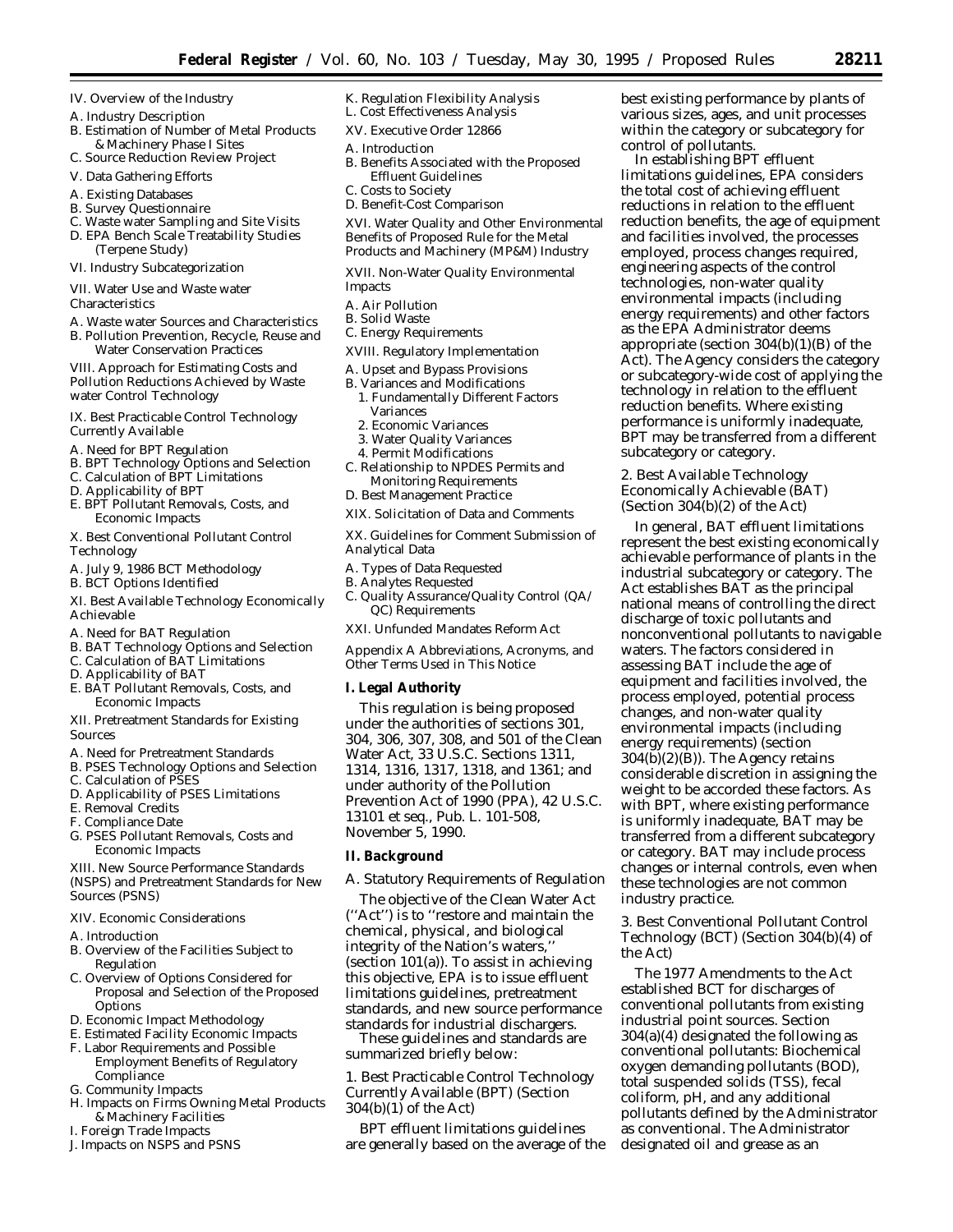additional conventional pollutant on July 30, 1979 (44 FR 44501).

BCT replaces BAT for the control of conventional pollutants for certain facilities. In addition to other factors specified in section 304(b)(4)(B), the Act requires that BCT limitations be established in light of a two part ''costreasonableness'' test. EPA's current methodology for the general development of BCT limitations was issued in 1986 (51 FR 24974; July 9, 1986).

4. New Source Performance Standards (NSPS) (Section 306 of the Act)

NSPS are based on the best available demonstrated treatment technology. New plants have the opportunity to install the best and most efficient production processes and waste water treatment technologies. As a result, NSPS should represent the most stringent numerical values attainable through the application of the best available control technology for all pollutants (i.e., conventional, nonconventional, and toxic pollutants). In establishing NSPS, EPA is directed to take into consideration the cost of achieving the effluent reduction and any non-water quality environmental impacts and energy requirements.

5. Pretreatment Standards for Existing Sources (PSES) (Section 307(b) of the Act)

PSES are designed to prevent the discharge of pollutants that pass through, interfere with, or are otherwise incompatible with the operation of publicly owned treatment works (POTWs). The Act requires pretreatment standards for pollutants that pass through POTWs or interfere with POTWs' treatment processes or sludge disposal methods. The Act requires industry to achieve PSES within three years of promulgation. Pretreatment standards are technology-based and analogous to the BAT effluent limitations guidelines. For the purpose of determining whether to promulgate national category-wide pretreatment standards, EPA generally determines that there is pass-through of a pollutant and thus a need for categorical standards if the nation-wide average percent removal of a pollutant removed by well-operated POTWs achieving secondary treatment is less than the percent removed by the BAT model treatment system.

The General Pretreatment Regulations, which set forth the framework for the implementation of categorical pretreatment standards, are found at 40 CFR Part 403. Those regulations contain a definition of passthrough that addresses localized rather than national instances of pass-through and does not use the percent removal comparison test described above. See 52 FR 1586 (January 14, 1987.)

6. Pretreatment Standards for New Sources (PSNS) (Section 307(b) of the Act)

Like PSES, PSNS are designed to prevent the discharges of pollutants that pass through, interfere with, or are otherwise incompatible with the operation of POTWs. PSNS are to be issued at the same time as NSPS. New indirect dischargers, like the new direct dischargers, have the opportunity to incorporate into their plants the best available demonstrated technologies. The Agency considers the same factors in promulgating PSNS as it considers in promulgating NSPS.

#### 7. Best Management Practices (BMP)

The Agency is not proposing BMPs for MP&M. However, we are soliciting comment on whether BMPs could be promulgated in lieu of numeric limitations for low discharge volume sites. EPA has defined BMPs broadly (40 CFR 122.2) and is considering whether numeric limitations are infeasible for such sites because of the administrative burdens imposed on permitting authorities to develop, implement, and monitor necessary permits. BMP's could also cause pretreatment permitting to be more efficient and less costly for both control authorities and dischargers. The use of BMP's instead of flow monitoring associated with mass-based limits could result in greater efficiencies and cost savings for both control authorities and discharges. Properly implemented, BMP's could provide environmental protection equivalent to mass-based limits at a lower cost. Since some Control Authorities pass their costs along to industrial users in the form of service fees, cost savings to Control Authorities could be passed along to industrial users. BMPs could include any of the in-process pollution prevention or flow reduction technologies discussed in the MP&M public record and pollution prevention bibliography section of the Technical Development Document.

#### *B. Litigation History*

Section 304(m) of the Act (33 U.S.C. 1314(m)), added by the Water Quality Act of 1987, requires EPA to establish schedules for (i) reviewing and revising existing effluent limitations guidelines and standards (''effluent guidelines''), and (ii) promulgating new effluent guidelines. On January 2, 1990, EPA published an Effluent Guidelines Plan

(55 FR 80), in which schedules were established for developing new and revised effluent guidelines for several industry categories. One of the industries for which the Agency established a schedule was the Machinery Manufacturing and Rebuilding Category (the name was changed to Metal Products and Machinery in 1992).

Natural Resources Defense Council, Inc. (NRDC) and Public Citizen, Inc. challenged the Effluent Guidelines Plan in a suit filed in U.S. District Court for the District of Columbia (*NRDC et al* v. *Reilly*, Civ. No. 89–2980). The plaintiffs charged that EPA's plan did not meet the requirements of section 304(m). A Consent Decree in this litigation was entered by the Court on January 31, 1992. The terms of the Consent Decree are reflected in the Effluent Guidelines Plan published on September 8, 1992 (57 FR 41000). This plan requires, among other things, that EPA propose effluent guidelines for the Metal Products and Machinery (MP&M) category by November, 1994 and take final action on these effluent guidelines by May, 1996. The most recent Effluent Guidelines Plan was published on August 26, 1994 (59 FR 44235). EPA filed a motion with the court on September 28, 1994, requesting an extension of time until March 31, 1995, for the EPA Administrator to sign the proposed regulation and a subsequent four month extension for signature of the final regulation in September 1996.

#### *C. Pollution Prevention Act*

The Pollution Prevention Act of 1990 (PPA) (42 U.S.C. 13101 et seq., Pub. L. 101–508, November 5, 1990) makes pollution prevention the national policy of the United States. The PPA identifies an environmental management hierarchy in which pollution ''should be prevented or reduced whenever feasible; pollution that cannot be prevented should be recycled in an environmentally safe manner, whenever feasible; pollution that cannot be prevented or recycled should be treated in an environmentally safe manner whenever feasible; and disposal or release into the environment should be employed only as a last resort \* \* \*'' (42 U.S.C. 13103). In short, preventing pollution before it is created is preferable to trying to manage, treat or dispose of it after it is created. According to the PPA, source reduction reduces the generation and release of hazardous substances, pollutants, wastes, contaminants or residuals at the source, usually within a process. The term source reduction ''\* \* \* includes equipment or technology modifications,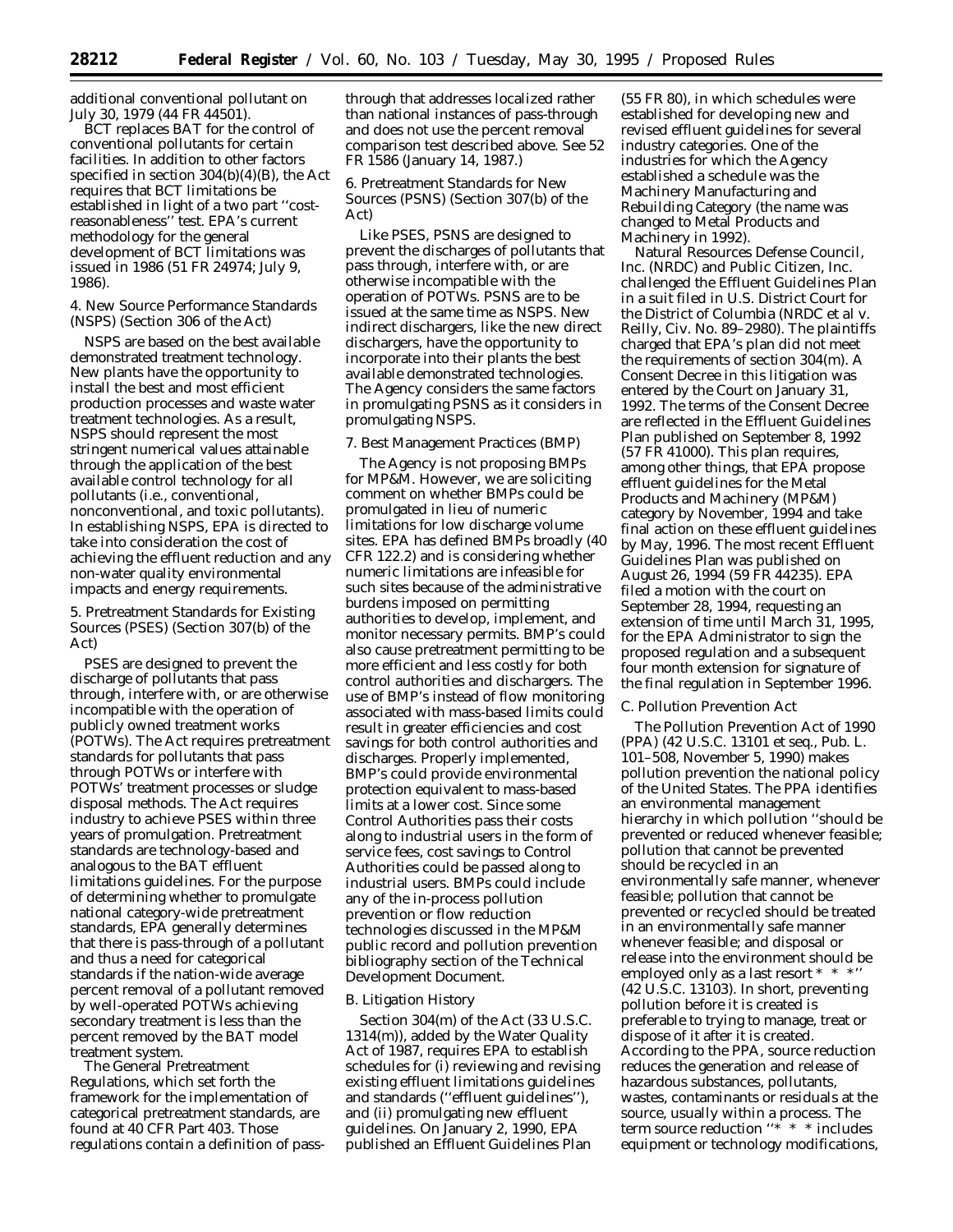process or procedure modifications, reformulation or redesign of products, substitution of raw materials, and improvements in housekeeping, maintenance, training, or inventory control. The term 'source reduction' does not include any practice which alters the physical, chemical, or biological characteristics or the volume of a hazardous substance, pollutant, or contaminant through a process or activity which itself is not integral to or necessary for the production of a product or the providing of a service.'' In effect, source reduction means reducing the amount of a pollutant that enters a waste stream or that is otherwise released into the environment prior to out-of-process recycling, treatment, or disposal.

The PPA directs the Agency to, among other things, ''\* \* \* review regulations of the Agency prior and subsequent to their proposal to determine their effect on source reduction'' (42 U.S.C. 13103). This directive led the Agency to implement a pilot project called the Source Reduction Review Project that would facilitate the integration of source reduction in the Agency's regulations, including the technology based effluent guidelines and standards. (see Section IV. B. for a more complete

discussion of the Source Reduction Review Project.) The MP&M Phase I category effluent guideline was included in the Source Reduction Review Project.

## *D. Common Sense Initiative*

On October 17, 1994, the Administrator established the Common Sense Initiative (CSI) Council in accordance with Federal Advisory Committee Act (U.S.C. App. 2, Section 9(c)) requirements. One of the goals of the CSI is to develop recommendations for optimal multi-media approaches to address environmental problems associated with six industrial sectors including Metal Plating and Finishing, Electronics and Computers, Auto Assembly, and Iron and Steel Manufacturing. The current Clean Water Act MP&M rulemaking studies, which were initiated in 1989, overlap to varying degrees these six CSI pilot industrial sectors.

The following are the six elements of the CSI program, as stated in the ''Advisory Committee Charter.''

1. *Regulation.* Review existing regulations for opportunities to get better environmental results at less cost. Improve new rules through increased coordination.

2. *Pollution Prevention.* Actively promote pollution prevention as the standard business practice and a central ethic of environmental protection.

3. *Recordkeeping and Reporting.* Make it easier to provide, use, and publicly disseminate relevant pollution and environmental information.

4. *Compliance and Enforcement.* Find innovative ways to assist companies that seek to comply and exceed legal requirements while consistently enforcing the law for those that do not achieve compliance.

5. *Permitting.* Improve permitting so that it works more efficiently, encourages innovation, and creates more opportunities for public participation.

6. *Environmental Technology.* Give Industry the incentives and flexibility to develop innovative technologies that meet and exceed environmental standards while cutting costs.

In addition, it is the intent of the Agency to work with the CSI's sector teams and further integrate their consensus recommendations applicable to the MP&M Phase I proposal as they are developed. Even though the MP&M Phase I data collection and analysis efforts were completed before the CSI program was announced, many aspects of the CSI objectives are reflected in the MP&M proposal. As part of the development of this proposal, EPA took advantage of several opportunities to gain the involvement of various stakeholders. For example, a public meeting was held in March of 1994 to present the technology options under consideration by the Agency. We have addressed industry trade associations, the Association of Metropolitan Sewerage Authorities, pretreatment coordinators from the Regions, States, and municipalities, and the Effluent Guidelines Task Force, and we have met with environmental interest group representatives. We have used comments and concerns raised at these meetings to frame solicitations for data and comment on aspects of this regulation ranging from pollution prevention to implementation issues. The MP&M Phase I proposal was based in part on pollution prevention for the largest dischargers, and the technical documents that support the proposal provide guidance on pollution prevention techniques applicable to this industry for use by all facilities. This proposal is performance-based and does not stipulate the use of specific control or treatment technologies. Industry retains the flexibility to develop or select innovative technologies that meet or exceed the performance-based standards proposed today. EPA considered cost effectiveness as part of the overall MP&M Phase I effluent guideline development process. The MP&M Phase II effluent guideline development process will further support the CSI.

#### *E. Consultation (Executive Order 12875)*

Executive Order 12875, ''Enhancing the Intergovernmental Partnership'' requires Federal Agencies to consider the impacts of unfunded mandates on state, local, or tribal governments. Agencies, such as the EPA, that can impose unfunded mandates on state, local, or tribal governments are required by Executive Order 12875 to ensure that the Federal government either allocates the funds necessary for compliance or involves the affected agencies in the regulatory development process. The proposed MP&M Phase I regulation establishes effluent limitations guidelines and pretreatment standards that will directly impact the state and local waste water permitting process. The primary impact of the proposed MP&M Phase I regulation on state and local regulatory agencies will be that an increased number of permits will have to be issued. The cost associated with writing additional permits for direct dischargers based on national guidelines may be partially offset by a decrease in the expenses associated with writing individual permits based on local conditions or best professional judgment (BPJ). In general, EPA believes that the cost of individual permits for direct dischargers may be reduced by the MP&M Phase I rule, because fewer resources are required to issue effluentguideline-based permits than to issue BPJ-based permits.

The proposed MP&M Phase I effluent guidelines will be implemented as part of the National Pollutant Discharge Elimination System (NPDES) and pretreatment permitting processes. An estimated 1,895 direct and 8,706 indirect discharging facilities will require permits under the proposed MP&M Phase I regulation. Although existing effluent guidelines such as metal finishing (40 CFR 433) and electroplating (40 CFR 413) cover some of these facilities (approximately 2,000), EPA expects a substantial net increase in the number of permits state and local regulatory agencies are required to write. The economic impact on industry associated with the additional permits is not expected to adversely affect industries that dominate local economies in a manner that would significantly alter state or local government revenues.

The administrative burden created by the proposed MP&M Phase I effluent guidelines may be partially offset by anticipated savings in the costs associated with writing individual permits. Currently, many permits are written based on BPJ criteria. The development of such permits is often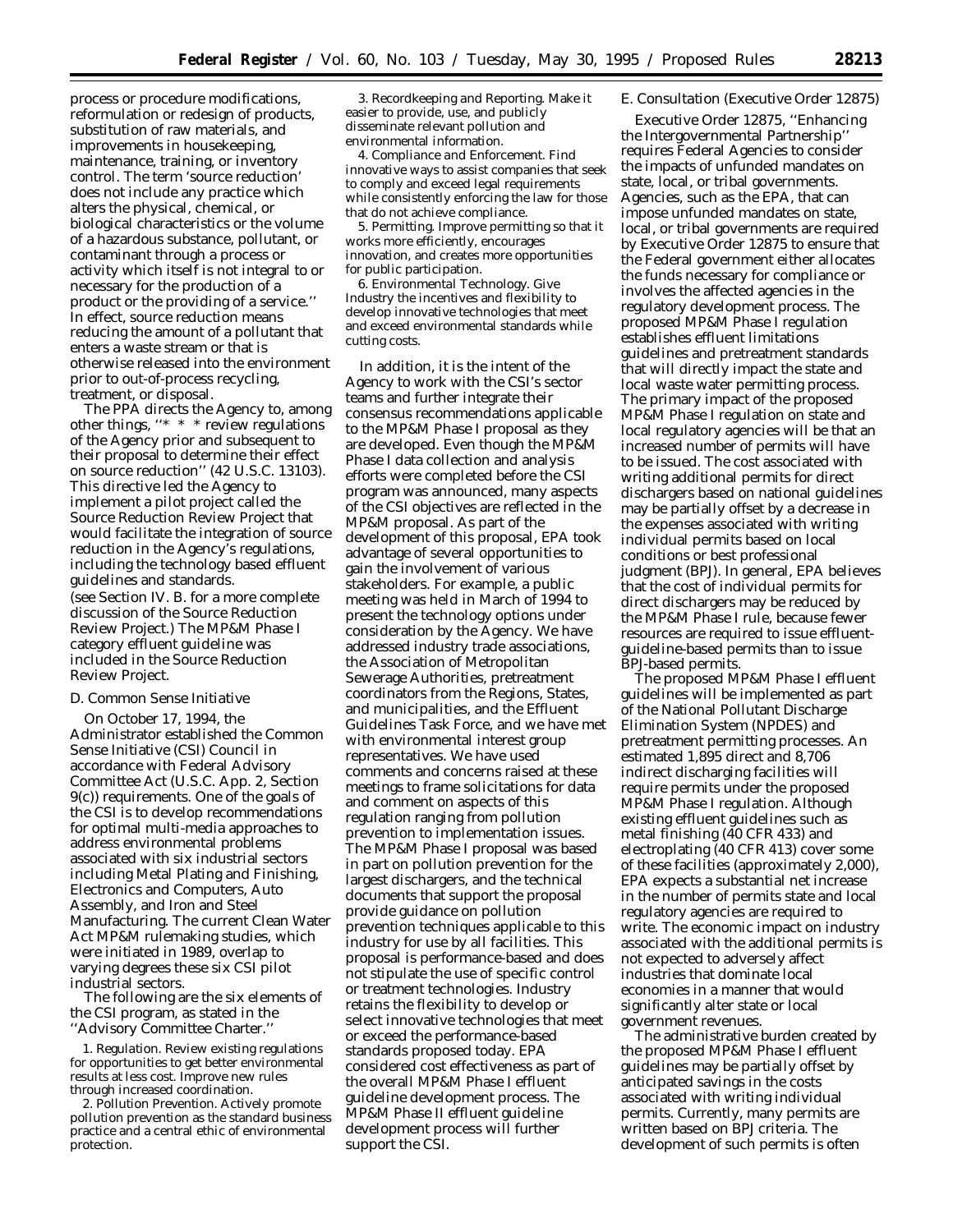contentious and can require a significant investment in resources. The proposed MP&M Phase I guidelines are expected to require fewer resources to develop permits than those based on BPJ, since MP&M Phase I includes specific effluent guidelines and pretreatment standards. EPA solicits comments on the administrative burden associated with permits based on BPJ, permits based on effluent guidelines, and the relationship between the two.

The MP&M Phase I regulatory development process was closely coordinated with the public, industry groups, and other interested parties. MP&M regulation development summaries were presented at technical symposia and two public outreach meetings. In addition, comments regarding several implementation issues are included in today's notice (See Section XIX). Based on public comments, concerns will be addressed and, if applicable, incorporated into the final MP&M regulation.

EPA plans to continue the data collection and public outreach programs for MP&M Phase I. Consultation with other governmental activities will also be initiated early in MP&M Phase II regulation development to allow continued, effective compliance with E.O. 12875 requirements.

#### *F. Prior Regulation for Metals Industries*

EPA has established effluent guidelines regulations for thirteen industries which may perform operations that are sometimes found in MP&M Phase I facilities. These effluent guidelines are:

- Electroplating (40 CFR Part 413);
- Iron & Steel Manufacturing (40 CFR Part 420);
- Nonferrous Metals Manufacturing (40 CFR Part 421);
- Ferroalloy Manufacturing (40 CFR Part 424);
- Metal Finishing (40 CFR Part 433);
- Battery Manufacturing (40 CFR Part 461);
- Metal Molding & Casting (40 CFR Part 464);
- Coil Coating (40 CFR Part 465);
- Porcelain Enameling (40 CFR Part 466);
- Aluminum Forming (40 CFR Part 467);
- Copper Forming (40 CFR Part 468);
- Electrical & Electronic Components (40 CFR Part 469); and
- Nonferrous Metals Forming & Metal Powders (40 CFR Part 471).

These existing effluent guidelines generally apply to the production of semi-finished products, while the MP&M Phase I category applies to

finished metal parts, products, and machines. EPA recognizes that unit operations performed in industries covered by the existing effluent guidelines generate waste water similar to unit operations performed at MP&M Phase I sites. A discussion of how these guidelines are integrated with the regulations proposed today is continued in the following section.

## *G. Scope of Today's Proposed Rule*

The MP&M Phase I category applies to industrial sites engaged in the manufacturing, maintaining or rebuilding of finished metal parts, products or machines. Today's proposed effluent guideline (MP&M Phase I) applies to process waste water discharges from sites performing manufacturing, rebuilding or maintenance on a metal part, product or machine to be used in one of the following industrial sectors:

- Aerospace;
- Aircraft;
- Electronic Equipment;
- Hardware;
- Mobile Industrial Equipment;
- Ordnance; and • Stationary Industrial Equipment.

MP&M Phase II will be proposed and promulgated approximately three years after the MP&M Phase I schedule. EPA currently intends to cover the following eight industrial sectors in MP&M Phase II:

- Bus and Truck:
- Household Equipment;
- Instruments:
- Motor Vehicle;
- Office Machine;
- Precious and Nonprecious Metals;
- Railroad; and
- Ships and Boats.

EPA has identified these fifteen industrial sectors in the MP&M category; these sectors manufacture, maintain and rebuild products under more than 200 different SIC codes. In order to make the regulation more manageable, EPA has divided it into the two phases discussed above; lists of typical products manufactured within the two MP&M phases are included as appendices to the proposed regulation. Although EPA believes that it has clearly defined what the fifteen sectors are and how they have been divided into two phases for the purposes of regulation, EPA expects that some products will clearly fit within certain industry sectors while others will be more difficult to define. Some examples of how the proposed MP&M Phase I regulation would apply are provided below for clarification.

An example of a clear fit would be a site which manufactures aircraft

engines. The site would be considered to be within the aircraft industrial sector of MP&M. Since aircraft is an MP&M Phase I industry, the aircraft engine manufacturer would be covered by MP&M Phase I.

Another example of a clear fit would be a site which manufactures school buses. The site would be considered to be within the bus and truck industrial sector of MP&M. Since bus and truck is an MP&M Phase II industry, the school bus manufacturer would be covered by MP&M Phase II.

An example of a site which produces products which would fall under more than one MP&M Phase I industry would be a site which manufacturers farm tractors and farm conveyors. The site would be considered to be within the mobile industrial equipment and the stationary industrial equipment sectors. Since both mobile industrial equipment and stationary industrial equipment are MP&M Phase I industries, the farm tractor and farm conveyor manufacturer would be covered by MP&M Phase I. Although MP&M Phase I covers seven industrial categories, the proposed rule is not subcategorized by industrial sector (See Section VI). Instead, all seven MP&M Phase I industries are grouped together under one MP&M Phase I category.

An example of a site that produces products within an MP&M Phase I industry and an MP&M Phase II industry would be a site which manufactures hand tools and household cooking equipment. The site would be considered to be within the hardware and household equipment sectors. Since hardware is an MP&M Phase I industry and household equipment is an MP&M Phase II industry, the site has operations in both MP&M phases. As discussed further below, EPA proposes to apply the MP&M Phase I rule to sites with operations in both MP&M Phase I and MP&M Phase II. As a result, all of the site's operations (including those performed to manufacture the cooking equipment) would be covered under MP&M Phase I. The coverage of sites that might be assigned to either Phase I or II is discussed further below.

An example of a site which manufactures products which could be difficult to assign to a specific MP&M industrial sector would be a car door handle manufacturing site. If a car door handle were considered a piece of hardware, then the site would fit under MP&M Phase I (hardware industrial sector). If, on the other hand, the door handle were considered a motor vehicle part, then the site would fit under MP&M Phase II (motor vehicle industrial sector). In cases where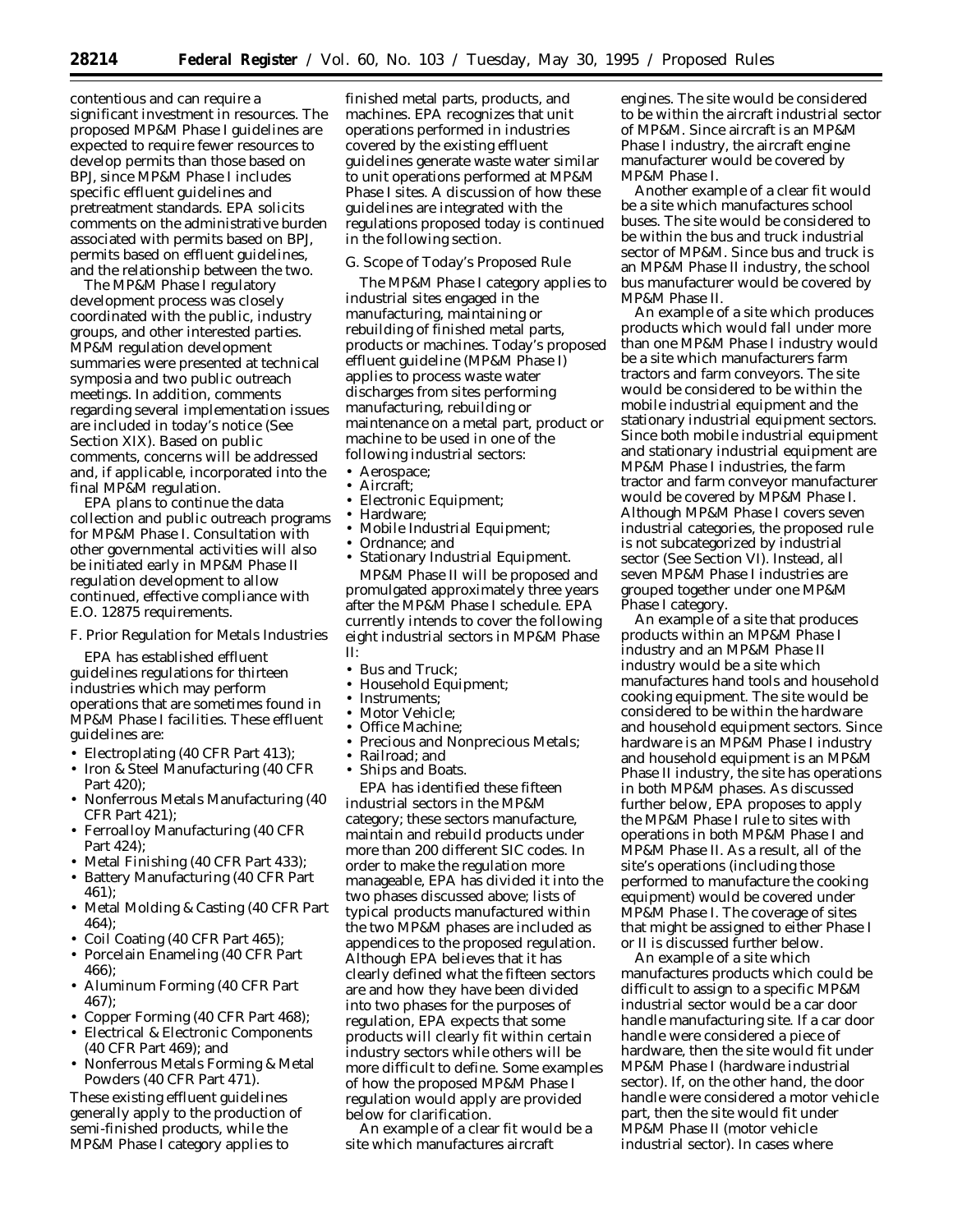products could be viewed under different industrial sectors, EPA proposes that the industrial sector(s) which most accurately matches the market into which the product is sold be assigned. In addition, if a metal part has a specific use in one of the fifteen MP&M industrial sectors, then the sector in which it is intended to be used is the industrial sector that should be assigned to that site. In this example, the car door handle has no other uses than operating the door of a car, and this site would be considered a motor vehicle site (MP&M Phase II).

Another example of a site which produces products which could be difficult to assign to a specific MP&M industrial sector would be a site which manufactures pistons for use in internal combustion engines, stationary generators, automotive engines, aircraft engines, truck engines, etc. Since the pistons are used in a wide variety of industrial applications and are not produced for use in a specific MP&M industry, the piston manufacture should be considered to be making a fabricated metal product and be covered under MP&M Phase I (hardware).

EPA is soliciting comment from any industrial site which has the potential to be covered by MP&M but is uncertain as to their appropriate industrial sector and phase (MP&M Phase I or MP&M Phase II) classification. These sites are requested to supply information about what operations they are performing, what products they are manufacturing, and to what industries they are selling their products.

As discussed above, some MP&M sites will have operations in both MP&M Phase I and Phase II industries. EPA proposes to apply the MP&M Phase I regulation to combined waste water discharges when a site is manufacturing, rebuilding or maintaining finished metal products in both Phase I and Phase II sectors.

For example, a site manufacturing aircraft components and discharging process waste water in the process is included in the aircraft sector and thus its waste water discharges would be regulated by MP&M Phase I effluent guidelines. Another site which manufactures components that are used in aircraft and ships and generates waste water in the process which is combined and discharged would also be regulated by the MP&M Phase I effluent guidelines for the combined discharge. This proposal should alleviate burdens on the permit writers and allow the site to achieve compliance more cost effectively, since they will have to comply with one set of limits.

EPA's data collection and analysis of MP&M sites included MP&M Phase I and Phase II overlap sites and processing of both Phase I and II parts at these sites. Many of these sites use the same equipment to manufacture, maintain, and rebuild goods for both Phase I and Phase II sectors, making it impossible to separate the two phases, and in many cases impossible to distinguish among the sectors, for these sites.

Typical MP&M unit operations include any one or more of the following: abrasive blasting, abrasive jet machining, acid treatment, adhesive bonding, alkaline treatment, anodizing, assembly, barrel finishing, brazing, burnishing, calibration, chemical conversion coating, chemical machining, corrosion preventive coating, disassembly, electrical discharge machining, electrochemical machining, electrolytic cleaning, electroplating, electron beam machining, electropolishing, floor cleaning, grinding, heat treating, hot-dip coating, impact deformation, laminating, laser beam machining, machining, metal spraying, painting, plating, plasma arc machining, polishing, pressure deformation, rinsing, salt bath descaling, soldering, solvent degreasing, sputtering, stripping, testing, thermal cutting, thermal infusion, ultrasonic machining, vacuum metalizing, welding and numerous sub-operations within those listed above. In addition to waste water that is generated from these operations, these operations also frequently have associated rinses and water-discharging air pollution control devices which are also included under the scope of today's proposed regulation.

Waste water from noncontact, nondestructive testing is also included under the scope of today's proposed regulation. A common source of ''testing'' waste water is photographic waste from nondestructive X-ray examination of parts.

Many MP&M sites will also have operations covered by one of the existing metal processing effluent guidelines listed above in Section II.D. In general, with the exception of the metal finishing regulations, the existing effluent guideline will continue to apply to those operations judged to be covered by it. MP&M will provide the basis for establishing permit limitations for the unit operations which at present are not covered, covered by the metal finishing effluent guidelines regulation, or covered by best professional judgment. EPA is proposing to require that the MP&M Phase I effluent guidelines regulation replace the metal finishing

regulation for sites with operations in an MP&M Phase I industrial sector. Both MP&M and metal finishing apply to the same types of unit operations. EPA has included the metal finishing sites in its data collection and study of the MP&M industry and has estimated the costs and impacts on these sites to comply with the proposed MP&M regulation. EPA anticipates that today's proposed limitations will impose more stringent requirements on waste water discharges from MP&M/metal finishing sites without undue economic impacts (see Section XIV), and therefore is proposing that MP&M replace metal finishing regulations for sites satisfying the MP&M Phase I criteria. Today's proposal does not apply to surface finishing job shops and independent circuit board manufacturers as defined in this regulation; they will continue to be covered by 40 CFR Part 413 and 40 CFR Part 433.

''Surface finishing job shops'' defined in the proposed MP&M regulation are identical to ''job shops'' defined in the metal finishing category (40 CFR 433). Indirectly discharging job shops which were considered existing for the metal finishing category (existing prior to August 31, 1982) and independent printed circuit board manufacturers will continue to be covered by the electroplating category (40 CFR 413). Indirectly discharging jobs shops which were considered new sources for the metal finishing category and directly discharging job shops will continue to be covered by the metal finishing category.

## **III. Summary of Proposed Regulations**

## *A. BPT*

EPA is proposing to establish concentration-based BPT limitations which reflect the best practicable technology performance. EPA proposes to require permit writers to convert the concentration-based limitations into mass-based limitations based on MP&M flow guidance in the MP&M Phase I Technical Development Document. This document provides guidance to permit writers on identifying sites with pollution prevention and water conservation technologies equivalent to those listed above (e.g., electrodialysis, reverse osmosis). EPA recognizes that there are many different pollution prevention and water conservation technologies that may achieve the same performance as those listed above; therefore, the Agency has provided permit writers guidance on assessing these technologies.

EPA recommends that, for sites with pollution prevention and water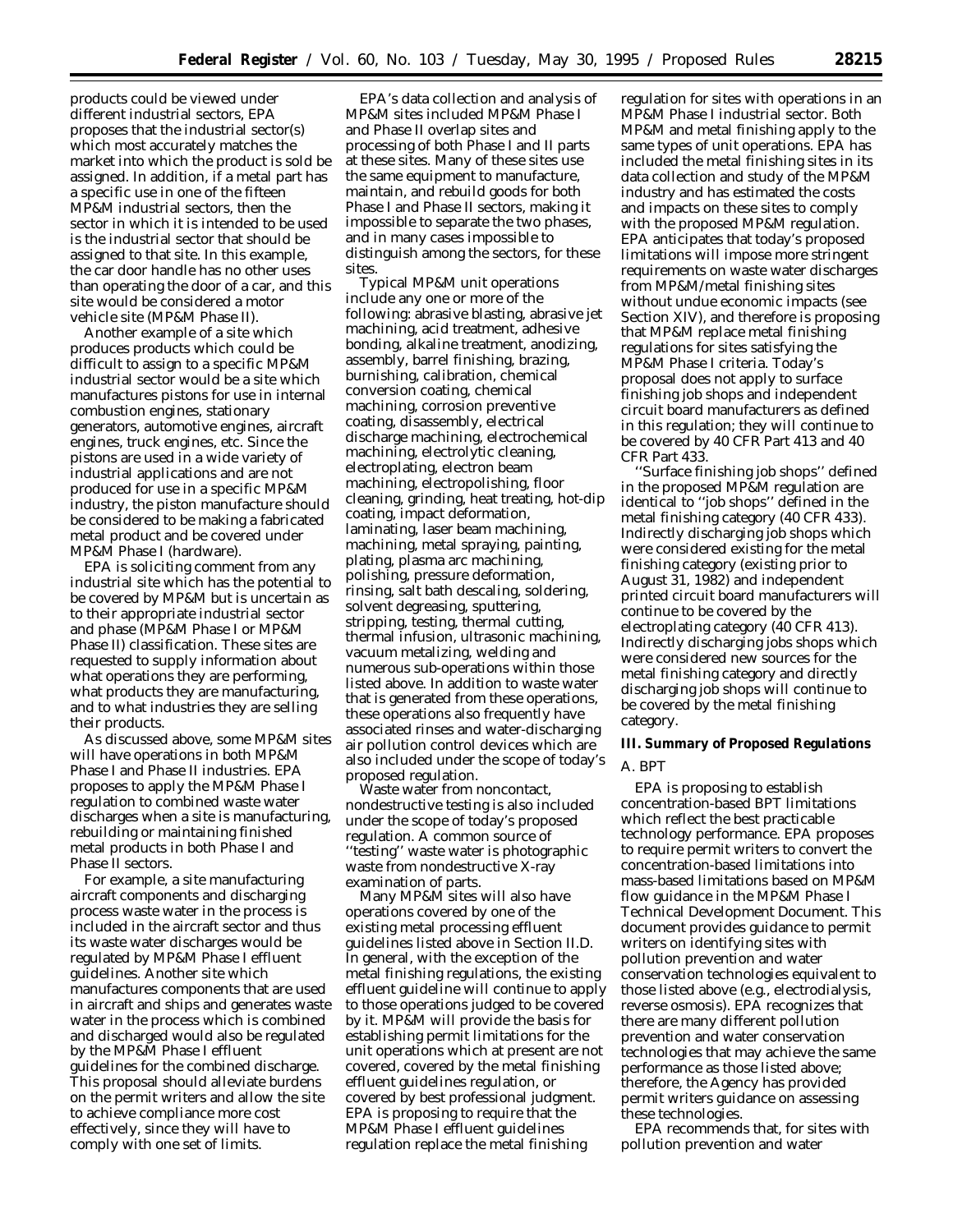conservation technologies in place that are equivalent to those included as the basis for BPT, permit writers use historical flow as a basis for converting the concentration-based limitations to mass-based. For sites without these types of technologies in place, EPA recommends that permit writers do not use historical flow, but use other tools listed in the development document (e.g., measuring production through unit operations, measuring the concentration of total dissolved solids (TDS) in rinse waters) to convert the concentrationbased limitations to mass-based. This approach encourages sites to implement good water use practices and investigate and install pollution prevention and water conservation technologies. By recommending use of historical flow only when sites have pollution prevention and water conservation technologies in place, EPA expects that permits based on BPT will reflect pollution prevention and water conservation technologies. If mass-based limitations have not been developed as required, the source shall achieve discharges not exceeding the concentration limitations listed in the regulation.

The technology basis for BPT is endof-pipe treatment using chemical precipitation and sedimentation (commonly referred to as lime and settle technology), used in conjunction with flow reduction and pollution prevention technologies. EPA has also included the following as a basis for BPT limits: oilwater separation through chemical emulsion breaking and either skimming or coalescing; cyanide destruction through alkaline chlorination; chemical reduction of hexavalent chromium; chemical reduction of chelated metals; and contract hauling of organic solventbearing waste waters. The technology basis of BPT is to apply these preliminary treatment technologies when necessary based on waste water characteristics.

The following in-process pollution prevention and water conservation technologies were included as a basis for BPT:

- —Flow reduction using flow restrictors, conductivity meters, and/or timed rinses, for all flowing rinses, plus countercurrent cascade rinsing for all flowing rinses;
- —Flow reduction using bath maintenance for all other process water-discharging operations;
- —Centrifugation and 100 percent recycling of painting water curtains;
- —Centrifugation and pasteurization to extend the life of water-soluble machining coolants, reducing discharge volume by 80 percent; and

—In-process metals recovery with ion exchange followed by electrolytic recovery of the cation regenerants for selected electroplating rinses. This includes first stage drag-out rinsing with electrolytic metal recovery.

The discharge limitations included in today's proposal are based on the technology discussed above. However, it is important to note that these technologies are not mandated under effluent guidelines and pretreatment standards. Sites which would be covered by this proposed rule would be required to meet the discharge limitations but would not be required to use the technology basis discussed above.

## *B. BCT*

EPA is proposing to establish BCT limitations equivalent to BPT limitations.

#### *C. BAT*

EPA is proposing to establish BAT limitations equivalent to BPT limitations.

## *D. NSPS*

EPA is proposing to establish NSPS equivalent to BAT limitations.

## *E. PSES*

EPA is proposing to establish PSES equivalent to BAT limitations. Facilities with an annual discharge volume less than 1,000,000 gallons are proposed to be exempt from PSES. For a site operating 250 days per year, 1,000,000 gallons per year translates into an average discharge flow rate of 4,000 gallons per day.

#### *F. PSNS*

EPA is proposing to establish PSNS equivalent to BAT.

## **IV. Overview of the Industry**

## *A. Industry Description*

As discussed above, the MP&M Phase I Category covers sites that generate waste water while manufacturing, maintaining or rebuilding finished metal parts, metal products, and machinery EPA within 7 industrial sectors. See the discussion under Section II.G. of this notice for the scope of today's proposed rule.

MP&M sites perform a wide variety of process unit operations on metal parts. For a given MP&M site, the specific unit operations performed and the sequence of operations depend on many factors, including the activity (i.e., manufacturing, rebuilding, or maintenance), industrial sector, and type of product processed. MP&M sites that repair, rebuild, or maintain

products often perform preliminary operations that may not be performed at manufacturing facilities (e.g., disassembly, cleaning, or degreasing to remove dirt and oil accumulated during use of the product). Sites that manufacture products required to meet very strict performance specifications (e.g., aerospace or electronic components) often perform unit operations such as gold electroplating or magnetic flux testing that may not be performed when manufacturing other products.

EPA identified 47 unit operations as typical operations performed at MP&M Phase I sites. The following general types of unit operations are included in Phase I of the MP&M Category:

- Metal shaping operations;
- Surface preparation operations;
- Metal deposition operations;
- Organic deposition operations;
- Surface finishing operations; and
- Assembly operations.

Metal shaping operations (e.g., machining, grinding, impact and pressure deformation) are mechanical operations that alter the form of raw materials into intermediate and final product forms. Surface preparation operations (e.g., alkaline treatment, barrel finishing and etching) are chemical and mechanical operations that remove unwanted materials from or alter the chemical or physical properties of the surface prior to subsequent MP&M operations. Metal deposition operations (e.g., electroplating, metal spraying) apply a metal coating to the part surface by chemical or physical means. Organic deposition operations (e.g., painting, corrosion preventive coating) apply an organic material to the part by chemical or physical means. Metal and organic deposition operations may be performed for reasons such as protecting the surface from wear or corrosion, altering the electrical properties of the surface, or altering the appearance of the surface. Surface finishing operations (e.g., chromate conversion coating, anodizing, sealing) protect and seal the surface of the treated part from wear or corrosion by chemical means. Assembly operations (e.g., welding, soldering, testing, assembly) are performed to complete the manufacturing, rebuilding, or maintenance process.

Revenues at Phase I MP&M sites range from less than \$10,000 to more than \$50 million (in 1989 dollars) annually. Phase I MP&M sites range in size from less than 10 employees and waste water discharge flows of less than 100 gallons per year to sites with tens of thousands of employees and waste water discharge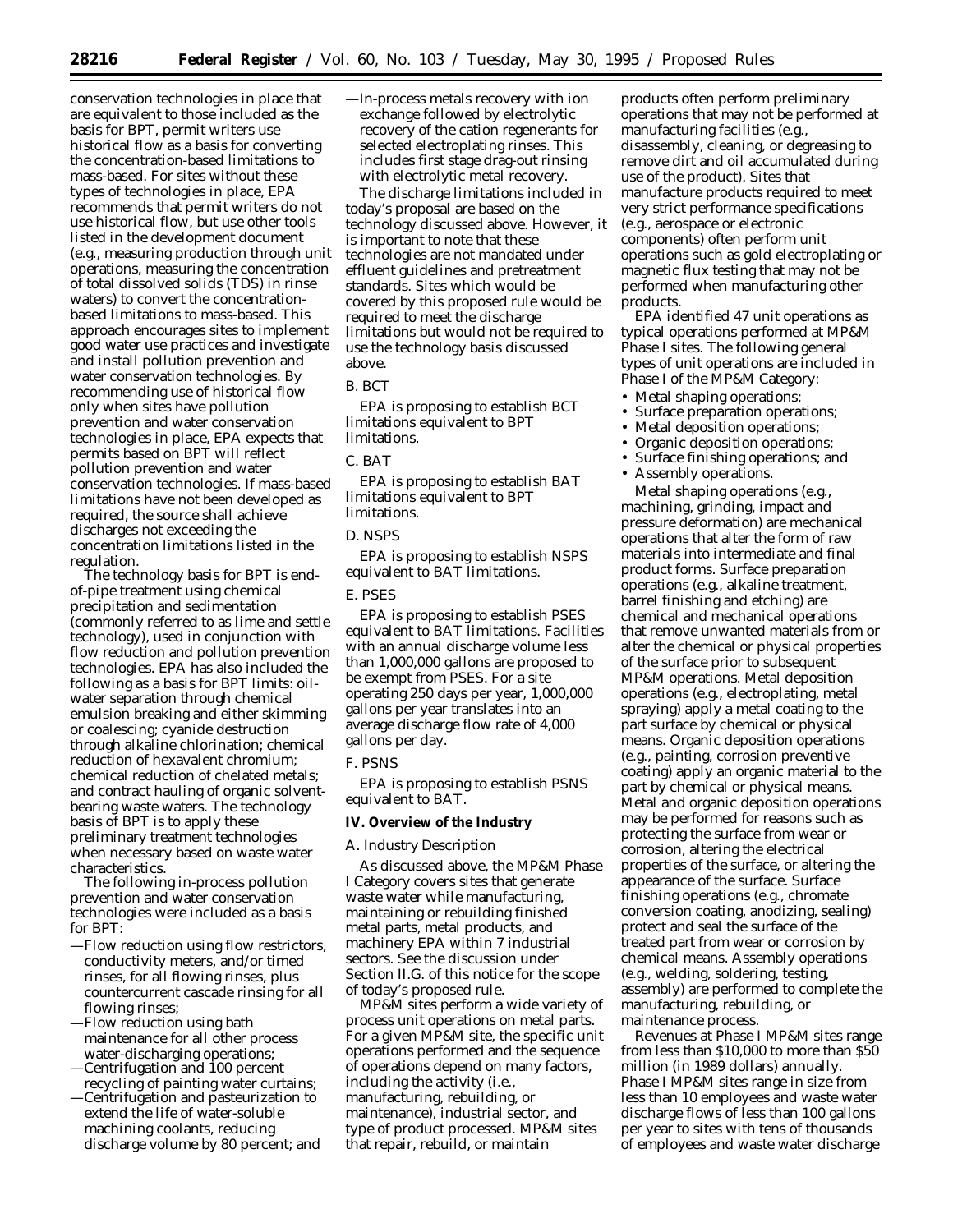flows exceeding 100 million gallons per year. Table 1 presents information on

the waste water discharge flow ranges for Phase I MP&M sites based on

responses to EPA's survey (See Section V.B. below).

| Table 1.—Estimated Distribution of Sites by Baseline Range of Flow |  |
|--------------------------------------------------------------------|--|
|--------------------------------------------------------------------|--|

| Flow range (gal/yr/site) | Estimated<br>number of<br>sites | Estimated<br>total flow in<br>range (mil-<br>lions of gal/<br>year) | Estimated<br>total load in<br>range (mil-<br>lions of lbs/<br>year) | Estimated<br>percent of<br>total sites | Estimated<br>percent of<br>total flow | Estimated<br>percent of<br>total load |
|--------------------------|---------------------------------|---------------------------------------------------------------------|---------------------------------------------------------------------|----------------------------------------|---------------------------------------|---------------------------------------|
|                          | 3,216<br>5,109<br>2.276         | 4.6<br>800<br>22,000                                                | 3.5<br>150<br>1.500                                                 | 30<br>48<br>22                         | <1<br>97                              | 91                                    |
|                          | 10.601                          | 23,000                                                              | 1.600                                                               | 100                                    | 100                                   | 100                                   |

Source: 1989 Data Collection Portfolio.

As shown in Table 1, sites discharging more than 1,000,000 gallons per year (approximately 22% of the total Phase I sites) account for approximately 97% of the total waste water discharge and 91% of the pollutant load from the industry. For a site operating 250 days per year, 1,000,000 gallons per year translates into an average discharge flow rate of 4,000 gallons per day. In contrast, sites discharging less than 10,000 gallons per year (approximately 30% of the total Phase I sites) account for less than one percent of the overall waste water discharge flow and approximately one percent of the pollutant load for the industry. For a site operating 250 days per year, 10,000 gallons per year translates into an average discharge flow rate of 40 gallons per day.

This regulation applies to process wastewater discharges from plants or portions of plants within the MP&M Phase I industries that manufacture, maintain, or rebuild finished metal parts, products or machines from any basis metal. A ''plant or portion of a plant'' is defined to include all activities or facilities located in a single building or on a contiguous parcel of property that are engaged in performing an MP&M-related industrial function. For instance, if an entity operates a chrome plating operation and, on a nonadjoining parcel of property and within the same fence line, operates a runway or vehicle maintenance shop, discharges resulting from these different activities would not be considered discharges from a single plant.

EPA seeks comments on how to define which parcels of property within the same fence line on a mixed use property are contiguous. For example, should properties be divided into a system of grids with all discharges from sites within a single sector considered contiguous? Should discharges from a single building be treated as a plant or portion of a plant for purposes of determining the volume of discharge

subject to regulation? Another option would be for permit writers to make the determination case-by-case based on some degree of proximity between industrial operations and a practical application of the requirements for MP&M Phase I industries (with due consideration to the amount of MP&M Phase I wastestream and its concentration in the overall wastestream discharged to the treatment works), the degree to which functions are related, and such other factors as EPA considers relevant to the determination.

This definition is relevant in the determination of the amount of wastewater generated by a plant and the applicability of the provisions for small volume indirect dischargers. It is particularly important in the case of federal, state, and local government agencies or entities that perform highly varied function, more than one of which may be an MP&M Phase I or II activity located in separate areas of the same facility. For instance, one of the military services may operate an airfield, a metal plating facility, and a motor pool. While each of these facilities would be considered a plant, it would be illogical to consider the entire mixed use facility to be a single plant and to calculate its discharges collectively.

Unlike the typical industrial plant, such as an aircraft or electronic equipment manufacturing plant with one primary manufacturing activity, the majority of military installations are mixed use facilities and more like municipalities with several small industries as well as other operations within their boundaries; they support a unique and wide variety of functions and activities, including residential housing, schools, churches, recreational parks, shopping centers, industrial operations, training ranges, airports, gas stations, utility plants, police and fire departments, and hospitals. Installations also include a variety of tenant activities, including contractor and

other Department of Defense federal agency activities. Finally, the geographic size of many military installations (for example, over 300 square miles at Fort Hood, TX and over 1.1 million acres at the China Lake Naval Air Warfare Center, CA) makes it difficult to treat them as a single plant. Treating military installations or other mixed use facilities as multiple plants or portions of plants allows them to take advantage of any less stringent requirements for small volume indirect dischargers without significantly increasing the threat to human health or the environment. EPA seeks information from other facilities that believe they would fall within this mixed use facility category.

## *B. Estimation of Number of MP&M Phase I Sites*

Between 1986 and 1989, EPA conducted a preliminary study of the MP&M industry. For this study, EPA identified over 200 SIC codes pertaining to sites that would be included in the MP&M category (including Phase I and Phase II). Using information from Dun & Bradstreet, EPA estimated that there were 970,000 sites within these SIC codes, including 278,000 with more than nine employees. This estimate did not quantify the number of waterdischarging MP&M sites. The basis for these estimates and a discussion of how EPA identified the SIC codes included in the MP&M category are presented in the *Preliminary Data Summary For The Machinery Manufacturing and Rebuilding Industry* (EPA 440/1–89/106, October 1989).

As discussed above, to make the regulatory process for such a large number of sites more manageable, EPA decided to divide the MP&M category into two segments and to develop effluent guidelines regulations in phases. This is also described in EPA's regulatory plan published on January 2, 1990 (55 FR 80). The industrial sectors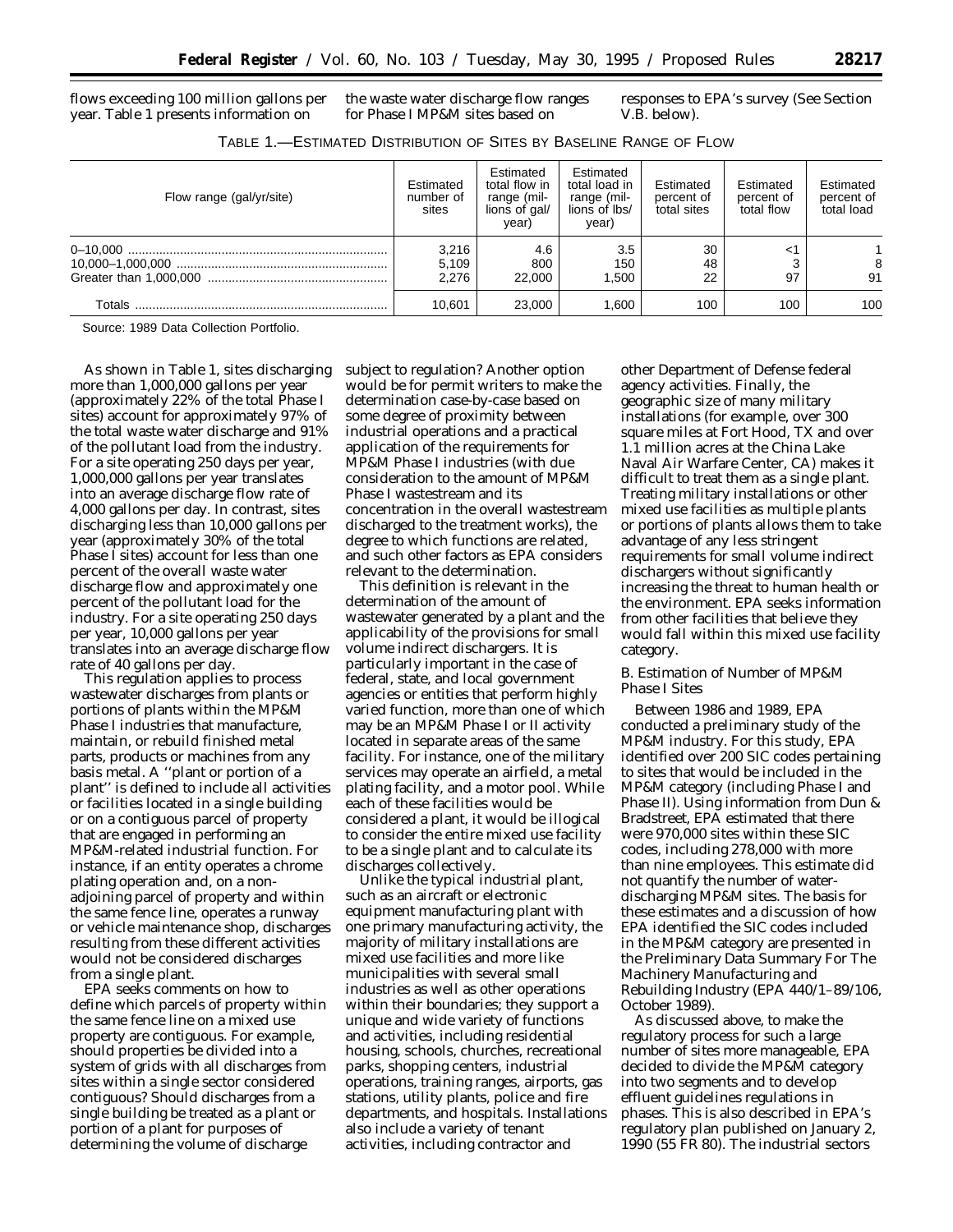in each phase are listed in Section II.G. Based on the Dun & Bradstreet estimates, Phase I sectors included approximately 195,000 sites. EPA used the information collected from Dun & Bradstreet to conduct a screener survey of Phase I manufacturing, rebuilding, and maintenance sites and Phase II manufacturing sites. This survey is described in Section V.B. The results of this survey indicated that there were approximately 80,000 MP&M Phase I sites. The difference between the two estimates (195,000 sites versus 80,000 sites) was caused primarily by sites misclassified by Dun & Bradstreet and sites that had gone out of business. Approximately 20,000 of the MP&M Phase I sites were identified by the screener survey as water-discharging sites.

EPA used the data collected by the screener survey to conduct a detailed survey of water-discharging MP&M Phase I sites. This questionnaire is described in Section V.B. This survey requested detailed information on unit operations and water use practices. The results of this survey indicated that there were an estimated 10,601 MP&M Phase I water-discharging sites. The difference between the two estimates of water-discharging sites was primarily caused by sites that had misinterpreted questions on the screener survey.

## *C. Source Reduction Review Project*

Section 6604 of the PPA directs the Administrator to set up an office for the purpose, among other things, of reviewing for the EPA Administrator the impact that Agency regulations would have on source reduction (See 42 U.S.C. 13103). This office is to ''consider'' the effect of Agency programs on source reduction efforts and to ''review'' EPA's regulations prior and subsequent to their proposal to determine their effect on source reduction.

The Source Reduction Review Project (SRRP) is a pilot program of the EPA to promote a source reduction approach in designing environmental regulations. The project's goal is to ensure that source reduction measures and implications of rules to other regulatory programs are fully considered during development of regulations. To the extent practicable and consistent with existing law, and considering costeffectiveness as appropriate, the Agency will emphasize source reduction as the basis of its rules. Where source reduction cannot be implemented, the Agency will consider recycling, then treatment and if necessary disposal technologies and practices as the basis of its rules. Even in cases where EPA cannot base its rule on source reduction

practices, the Agency may encourage the regulated community to consider using source reduction measures to comply with rules by providing information and economic incentives. To investigate opportunities for source reduction, EPA will consider source reduction in every phase of rule development: data collection, site visits, bench-scale technology testing, economic and technical analysis, multimedia impacts and agency and public reporting.

Since initial data collection for MP&M preceded the PPA, the Agency did not collect much information about source reduction in the industry survey. Since the survey, the Agency has considered and evaluated opportunities for source reduction. In addition, the Office of Water has coordinated this rule with efforts by the Office of Air and Radiation to develop regulations for halogenated solvents, chromium electroplating, and others.

The primary sources of waste waters generated by this industry are waterbased lubricants used in the metal working (machining or deformation operations) or process solutions and rinses associated with surface treatment operations (cleaning, chemical etching or surface finishing). These waste waters afford considerable opportunities for pollution prevention and water conservation. As described in Section VII of this preamble, EPA has studied and observed a number of pollutionpreventing and/or waste water conserving practices at a wide range of metal products and machinery facilities. This information is included in the Technical Development Document for MP&M Phase I. Because of the pollution prevention opportunities demonstrated by this industry, the Agency has included this rule in the SRRP. Some of the research on waste water treatment described in the next section focuses on waste water treatment that also allows for product recovery.

The SRRP designation for the MP&M effluent guidelines has prompted EPA to look more closely at what some of the likely outcomes would be of applying the identified candidate BAT technologies. The Agency has looked beyond the usual estimation of the cost expected to be incurred by the industry to comply with this rule and the pollutants expected to be removed from the waste water stream. EPA also has estimated the savings that might be realized due to the water conservation and product recovery practices that are part of the best available technology. For example, EPA estimated the savings in water cost through flow reduction, as well as the reduction in costs for endof-pipe treatment associated with flow reduction. EPA also estimated the cost savings from recovery of metals through electrolytic recovery, and savings in virgin coolant from reduction of coolant discharge through centrifugation and pasteurization.

#### **V. Data Gathering Efforts**

#### *A. Databases*

In developing the MP&M effluent guidelines, EPA evaluated the following data sources:

- EPA/EAD databases from development of effluent guidelines for other metals industries;
- The Office of Research and Development (ORD) Risk Reduction Engineering Laboratory (RREL) treatability database;
- The Fate of Priority Pollutants in Publicly Owned Treatment Works (50 POTW Study) database;
- The Domestic Sewage Study; and
- The Toxics Release Inventory (TRI) database.

These data sources and their uses for the development of the MP&M Phase I effluent guidelines are discussed below.

EPA has promulgated effluent guidelines for 13 metals industries (See Section II.F. above). In developing these effluent guidelines, EPA collected waste water samples to characterize the unit operations and treatment systems at sites in these industries. Many of the sampled unit operations and treatment systems are operated at MP&M sites; therefore, EPA evaluated these data for transfer to the MP&M effluent guidelines development effort.

For the MP&M Phase I pollutant loading and waste water characterization efforts, EPA reviewed the data collected for unit operations performed at both MP&M sites and at sites in other metals industries. EPA reviewed the Technical Development Documents (TDDs), sampling episode reports (SERs), and supporting record materials for the other metals industries to identify available data. EPA transferred data for unit operations that met the following two criteria:

- The unit operation was performed at MP&M Phase I sites; and
- EPA had not collected data for the unit operation from MP&M sites.

EPA keypunched the data into a database, which was combined with the data collected from the MP&M sampling program.

For the MP&M technology effectiveness assessment effort, EPA reviewed data collected to characterize treatment systems sampled for the development of effluent guidelines for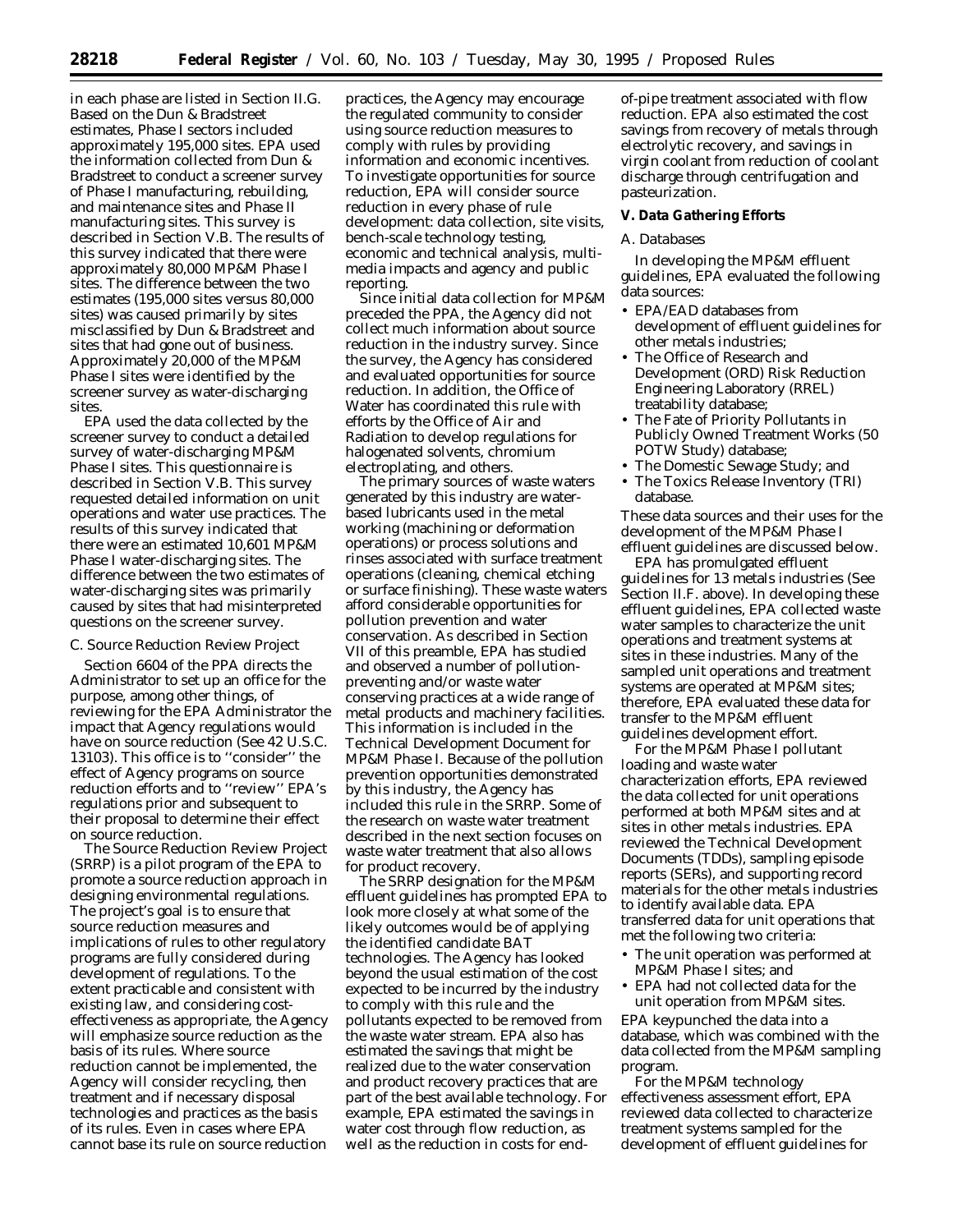other metals industries. For several previous effluent guidelines, EPA used treatment data from metals industries to develop the Combined Metals Data Base (CMDB), which served as the basis for developing limits for these industries. EPA also developed a separate database used as the basis for limits for the Metal Finishing category. EPA used the CMDB and Metal Finishing data as a guide in identifying well-designed and welloperated MP&M treatment systems. EPA did not use these data in developing the MP&M technology effectiveness concentrations, since sufficient data were collected from MP&M Phase I sites to develop technology effectiveness concentrations.

EPA's Office of Research and Development (ORD) developed the Risk Reduction Engineering Laboratory (RREL) treatability database to provide data on the removal and destruction of chemicals in various types of media, including water, soil, debris, sludge, and sediment. This database contains treatability data from publicly owned treatment works (POTWs) for various pollutants. This database includes physical and chemical data for each pollutant, the types of treatment used to treat the specific pollutants, the type of waste water treated, the size of the POTW, and the treatment concentrations achieved. EPA used this database to assess removal by POTWs of MP&M pollutants of concern.

In September, 1982, EPA published the *Fate of Priority Pollutants in Publicly Owned Treatment Works* (EPA 440/1–82/303), referred to as the 50 POTW Study. The purpose of this study was to generate, compile, and report data on the occurrence and fate of the 129 priority pollutants in 50 POTWs. The report presents all of the data collected, the results of preliminary evaluations of these data, and the results of calculations to determine:

- The quantity of priority pollutants in the influent to POTWs;
- The quantity of priority pollutants discharged from the POTWs;
- The quantity of priority pollutants in the effluent from intermediate process streams; and
- The quantity of priority pollutants in the POTW sludge streams.

EPA used the data from this study to assess removal by POTWs of MP&M pollutants of concern.

In February, 1986, EPA issued *The Report to Congress on the Discharge of Hazardous Wastes to Publicly Owned Treatment Works* (EPA 530-SW-86-004), referred to as the Domestic Sewage Study (DSS). This report, which was based in part on the 50 POTW Study,

revealed a significant number of sites discharging pollutants to POTWs which are a threat to the treatment capability of the POTW. These pollutants were not regulated by national effluent regulations. Some of the major areas identified were in the metals industries areas, particularly an area called ''equipment manufacturing and assembly.'' This category included sites which manufacture such products as office machines, household appliances, scientific equipment, and industrial machine tools and equipment. The DSS estimated that the ''equipment manufacturing and assembly'' category discharges 7,715 metric tons per year of priority hazardous organic pollutants which are presently unregulated. Data on priority hazardous metals discharges were unavailable for this category. Further review of the DSS revealed other categories which were related to metals industries, namely the motor vehicle category, which includes servicing of new and used cars and engine and parts rebuilding; and the transportation services category, which includes railroad operations, truck service and repair, and aircraft servicing and repair. EPA used the information in the DSS in development of the Preliminary Data Summary (PDS) for the MP&M category.

The Toxics Release Inventory (TRI) database contains specific toxic chemical release and transfer information from manufacturing facilities throughout the United States. This database was established under the Emergency Planning and Community Right-to-Know Act of 1986 (EPCRA), which Congress passed to promote planning for chemical emergencies and to provide information to the public about the presence and release of toxic and hazardous chemicals. Each year, manufacturing facilities meeting certain activity thresholds must report the estimated releases and transfers of listed toxic chemicals to EPA and to the state or tribal entity in whose jurisdiction the facility is located. The TRI list includes more than 300 chemicals in 20 chemical categories.

EPA considered use of the TRI database for development of the MP&M effluent guidelines. However, EPA did not use TRI data on waste water discharges from MP&M sites because sufficient data were not available for effluent guidelines development. For example, in development of the MP&M effluent guidelines, production data were used that could be linked directly to pollutant loadings. This information was used to normalize pollutant loadings to production. The linked production and pollutant loadings data

are not available in the TRI database. EPA also did not use the data on waste water discharges because many MP&M Phase I sites do not meet the reporting thresholds for the TRI database.

### *B. Survey Questionnaires*

EPA surveyed the metal products and machinery industry through two survey instruments pursuant to Section 308 of the Act. The first survey was titled ''1989 Machinery Manufacturing and Rebuilding Mini Data Collection Portfolio'' (OMB No. 2040-0148) or MDCP. The MDCP was sent to a random sample of 8,342 MP&M facilities, stratified within sector by Standard Industrial Classification (SIC) code. Facilities were classified by SIC code strata based on Dun & Bradstreet data. The sample size determination for each strata was based on the use of a coefficient of variation (CV) minimization procedure. The basic goal of the CV procedure was to minimize the number of facilities needed for the survey, subject to the condition that the separate strata variances would not be too large. The CV minimization procedure is described in the ''Data Base Summary Report for the Metal Products and Machinery Mini Data Collection Portfolio.'' A name and address list of sites was purchased from Dun & Bradstreet. This list included more than twice the number of sites specified by the CV procedure (for a total of approximately 22,110 sites). Within each SIC code, Dun & Bradstreet randomly selected the requested number of sites from the Dun & Bradstreet data base.

EPA reviewed the Sites listed for each SIC code and deleted sites from the mailing list for the following three reasons: (1) Sites had SIC codes which were inconsistent with company names, (2) sites were corporate headquarters, or (3) sites had insufficient mailing addresses. After this review, EPA randomly selected sites to receive the MDCP.

The purpose of the MDCP was to characterize the industry, help in the selection of sites to receive a more detailed questionnaire, and to estimate the number of MP&M sites in the country. To characterize sites engaged in MP&M activities, the MDCP requested the following site-specific information:

- Name and address;
- Contact person;
- Parent company;
- Industrial sectors in which the site manufactures, rebuilds or maintains machines or metal components;
- SIC codes corresponding to products at the site;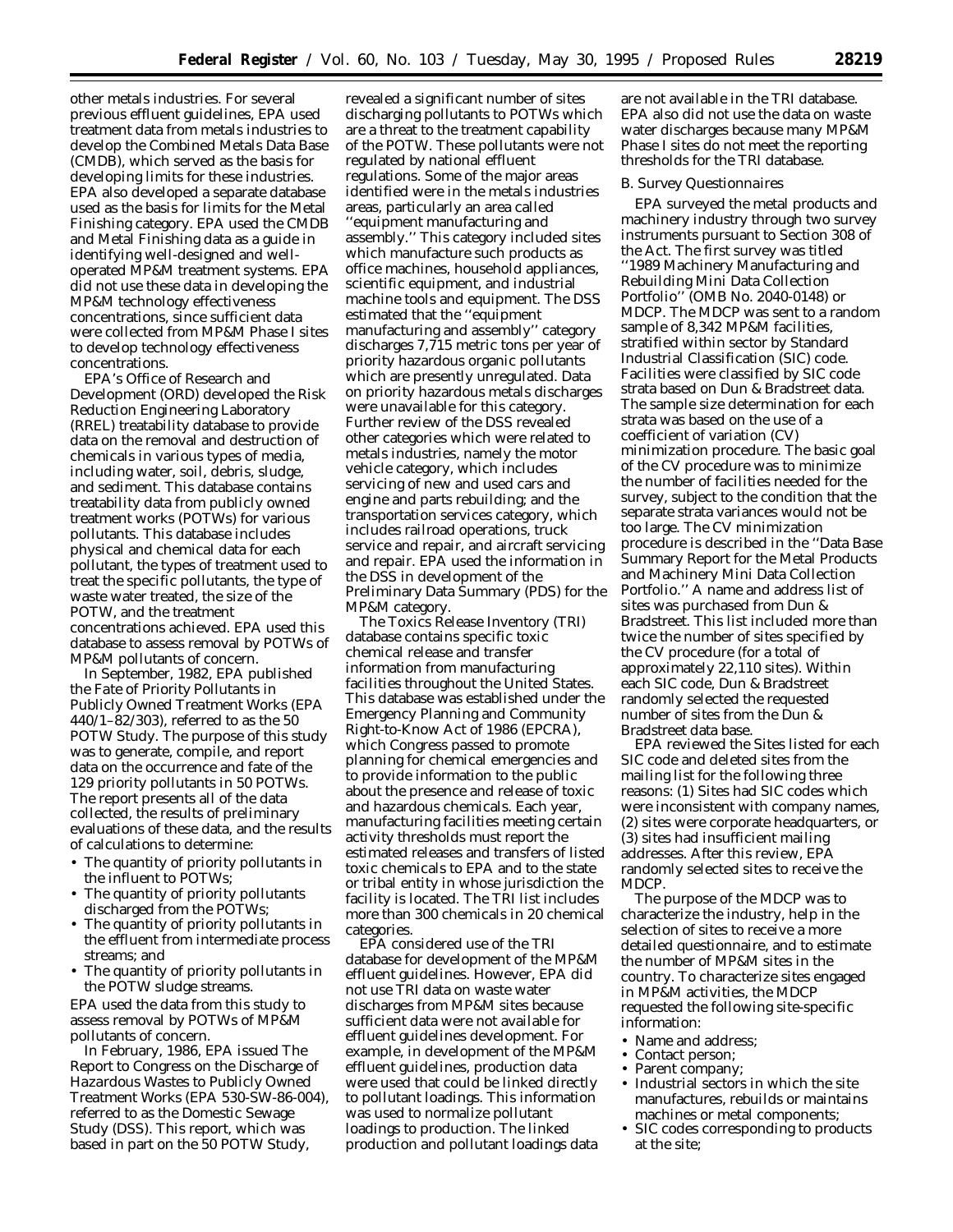- Number of employees;
- Annual revenues;
- Unit operations performed at the site;
- Process water use and waste water discharge for each unit operation performed at the site; and
- Base metals on which each unit operation is preformed.

EPA sent the MDCP to randomly selected MP&M Phase I sites engaged in manufacturing, rebuilding, or maintenance operations. The MDCP was also sent to selected MP&M Phase II manufacturing sites to characterize the interfaces between MP&M phases. The MDCP was not sent to sites with SIC codes indicating that the sites were engaged in MP&M Phase II rebuilding or maintenance operations.

The MDCP survey estimated that approximately 80,000 sites were engaged in Phase I sector activities. The majority of these sites were engaged only in Phase I sectors, since the majority of the MDCPs were sent to sites within Phase I sectors. The remainder of the sites were phase overlapped sites (engaged in industrial sectors in both Phase I and II) or Phase II only sites. Some of the smaller sites could have been misclassified as to their industrial sector based on the results of the MDCP, because the sites did not know their SIC code. Uncertainty as to SIC code is one of the reasons that EPA is not proposing to define the MP&M Phase I applicability in terms of SIC codes. Less than half of all engaged sites were estimated to be water users, and less than one-fourth were estimated to be water dischargers. Sites with operations in both Phase I and II (''overlap sites'') were more likely to use water than sites engaged only in Phase I activities (50% vs. 35%). This may be partly because overlap sites were on average larger with respect to number of employees and revenues than sites engaged in Phase I activities only. In general, larger sites were more likely to use water than smaller sites. Nonconfidential information from the MDCPs is included in the MP&M public record.

The second questionnaire, entitled ''1989 Machinery Manufacturing and Rebuilding Data Collection Portfolio (DCP)'' (OMB No. 2040–0148), was designed to collect detailed technical and financial information from waterusing MP&M sites. Eight hundred ninety-six questionnaires were mailed in January 1991. Because a number of questionnaires were returned undelivered, an additional 124 questionnaires were mailed in January and February 1991, for a total of 1,020. EPA assumed that the undelivered DCP questionnaires represented sites that

had gone out of business since the MDCP survey.

- The DCP was divided into six parts:
- General information;
- Process information;
- Water supply;
- Waste water treatment and discharge;
- Process and hazardous wastes; and
- Financial and economic information. The general information was

requested to identify the site, to characterize the site by certain parameters (including number of employees, age, and location), and to confirm that the site was engaged in MP&M activities.

The process information requested included details on products, production levels, unit operations, activity, water use for unit operations, waste water discharge from unit operations, miscellaneous waste water sources, pollution prevention or water conservation practices, and air pollution control for unit operations.

The water supply section requested the site to specify the source of water, average intake flow, average intake operating hours, and the percentage of water used for MP&M operations.

EPA requested detailed information on the waste water treatment systems used and the discharge volumes (including residuals), including a block diagram of the waste water treatment system; self-sampling monitoring data; and capital and operating cost data (including treatment chemical usage).

The fifth section of the questionnaire requested detailed information on the types, amounts and composition of solid/hazardous wastes generated during production to evaluate the types and amounts of pollutants currently discharged, the amount of pollutants that are contract-hauled off-site, and the cost of hauling pollutants.

The sixth section requested information on the site's finances and corporate structure.

EPA selected sites to receive the DCP based on the responses obtained by the MDCP and other factors. Three population groups formed the basis of the survey of this industry.

1. Water-discharging Phase I and overlap MDCP sites;

2. Water-using Phase I and overlap MDCP sites that do not discharge process water; and

3. Key water-discharging MP&M Phase I and overlap sites that did not receive the MDCP (discussed further below).

EPA sent DCP's to all 860 Phase I and overlap water-discharging MDCP sites to characterize the potential variations in unit operations performed and water

use practices among sites in the MP&M industry.

In addition, a random sample of 50 MDCP recipients that use but do not discharge process water was selected by EPA to receive the DCP in order to provide information on potential zerodischarge unit operations. EPA selected these sites to obtain information on water-use practices from sites that use but do not discharge process water, and to determine if ''zero-discharge'' practices employed at those sites may be used at other MP&M sites. An additional 24 MDCP recipients that use but do not discharge process water were selected by EPA. These sites were selected to provide information on specific unit operations expected at each site.

Eighty-six sites that did not receive the MDCP were selected by EPA to receive the DCP. These sites represent key MP&M companies that were not selected as DCP recipients based on the MDCP responses. EPA's intent in selecting these sites was to characterize leading companies in the MP&M category. The key companies were identified from the Dun & Bradstreet company listings, the Thomas Register, and MP&M site visits. These key companies reported annual revenues of \$50 million or more or were recognized by the EPA to be leading companies in their particular sector. Each company was contacted to identify sites within the company that were engaged in MP&M activities and used process water to perform MP&M unit operations. The one or two sites believed to perform the most water-using MP&M unit operations from each key company were selected to receive the DCP. Non-confidential information contained in the DCPs are included in the public record.

#### *C. Waste Water Sampling and Site Visits*

EPA visited 98 MP&M sites between 1986 and 1993 to collect information about MP&M unit operations, water use practices, pollution prevention and treatment technologies and waste disposal methods, and to evaluate sites for potential inclusion in the MP&M sampling program. In general, EPA selected sites for visits to encompass the range of sectors, unit operations, inprocess source reduction and recycling practices, and treatment operations within the MP&M industry. EPA's site visits encompassed sites in both Phase I and II but focused primarily on Phase I sites. EPA also performed site visits at military installations, government owned and operated sites, and government owned contractor operated sites. In addition, EPA visited four job shop electroplating sites that performed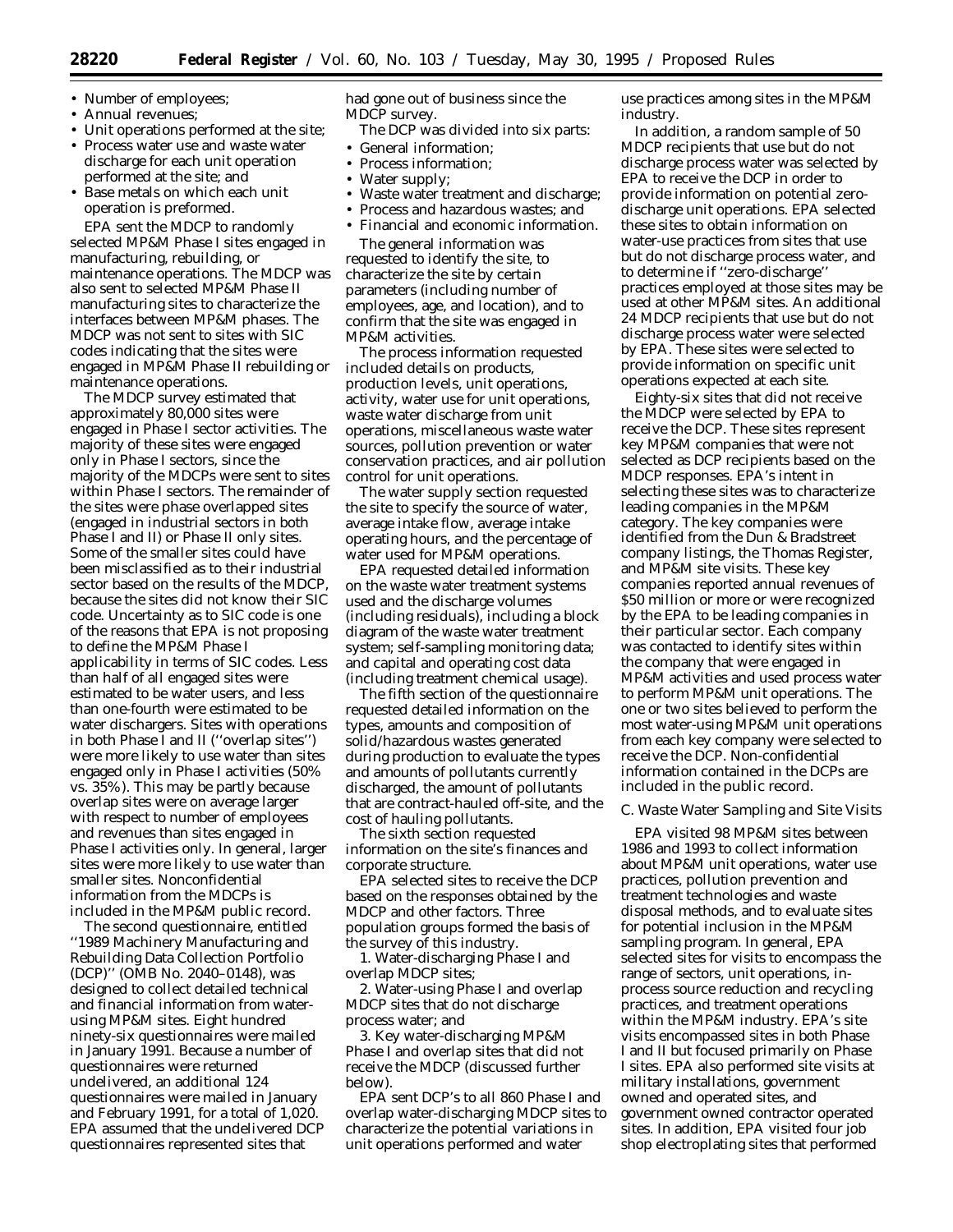in-process source reduction and recycling technologies.

EPA selected sites from information contained in the MDCPs and DCPs, and also through contacts with EPA regional personnel, state environmental agency personnel, local pretreatment coordinators, and pollution prevention and technical assistance providers. These personnel helped EPA identify MP&M sites believed to be operating inprocess source reduction and recycling technologies or end-of-pipe waste water treatment technologies.

To ensure that EPA selected sites that encompassed the range of sectors and unit operations within the MP&M industry, the Agency used the following general criteria as part of the basis for selecting sites for visits:

1. The site performed MP&M unit operations in an industrial sector in which sites had not previously been visited.

2. The site performed MP&M unit operations that had not been observed during previous site visits.

3. The site had water use practices that were believed to be representative of the site's industrial sector.

4. The site operated in-process source reduction, recycling, or end-of-pipe treatment technologies considered in the development of the MP&M technology options.

EPA visited sites of various sizes, with waste water flows ranging from less than 200 gallons/day to more than 1,000,000 gallons/day.

EPA collected detailed information from the sites visited such as unit operations performed and the types of metals processed through these operations, purpose of the unit operation and any waste water associated with it, and in-process source reduction and water conservation practices as well as whether these source reduction practices caused any cross-media impacts. Also collected during the site visits were information on the end-of-pipe treatment technologies and, if the facility was a candidate for sampling, the logistics of collecting samples. All nonconfidential information collected during site visits are included in the public record.

The Agency conducted waste water sampling at 27 sites between 1986 and 1993. EPA sampled at least two sites in each of the seven MP&M Phase I sectors, as well as several sites in Phase II sectors. EPA also sampled waste water at one job shop electroplating site to characterize surface treatment operations and end-of-pipe treatment systems that were comparable to MP&M unit operation and treatment systems. EPA selected sites for sampling for reasons such as the following:

- The site performed MP&M unit operations that had not been sampled at other sites;
- The site processed metals through MP&M unit operations for which the metal/unit operation combination had not been sampled at other sites;
- The site performed in-process source reduction recycling, or end-of-pipe treatment technologies that were considered for technology option development; or
- The site performed unit operations in a sector in which samples had not previously been collected.

EPA sampled sites with waste water flows ranging from less than 200 gallons/day to greater than 600,000 gallons/day.

During sampling, EPA collected samples of both raw (untreated) waste water and treated waste water, frequently across individual unit treatment operations, to characterize the performance of the entire treatment system. In addition, EPA gathered flow data corresponding to each sample, and design and operating parameters for source reduction, recycling and treatment technologies. EPA also collected samples of unit operations to determine pollutant loadings at the unit operation level as well as flow and production data corresponding to each sample. All data collected during the sampling episodes are included in the sampling reports which are in the rulemaking record.

## *D. EPA Bench Scale Treatability Studies (Terpene Study)*

Terpenes are a broad classification of 10, 15, 20 or 30 carbon-atom compounds and derivatives produced from citrus fruits, wood turpentine, and wood pulp byproducts. Increasingly, these compounds are being used in industrial cleaning formulations designed for printed circuit board defluxing and metal degreasing operations. The popularity of these terpene-based cleaners is based primarily on their ability to replace the usage of suspected ozone-depleting chemicals such as 1,1,1-trichloroethane and 1,1,2-trichloro-1,2,2-trifluoroethane (e.g., CFC-113).

In general, the use of terpene-based cleaners in these applications is considered environmentally preferable to chlorinated solvents. However, studies conducted by EPA's Office of Toxic Substances (OTS) indicate that substitution of chlorinated solvents with terpene-based cleaners will result in increased discharges of these chemicals to waste water from these industrial operations. The OTS studies also identified potential aquatic toxicity concerns associated with several specific terpene compounds. These

concerns, combined with the fact that most industrial facilities engaged in printed circuit board defluxing and metal cleaning operations discharge their waste water into public sewers, created the need to better understand the fate of terpene compounds in a typical municipal waste water treatment system.

EPA's Risk Reduction Engineering Laboratory (RREL) conducted a study to quantify the fate of specific terpene compounds in the activated sludge waste water treatment process. The study was conducted using pilot-scale equipment at EPA's Test and Evaluation (T&E) Facility in Cincinnati, Ohio. The specific goal of the research was to establish the percentage of the terpene mass entering a typical activated sludge process that is (1) biodegraded, (2) partitioned to waste sludge, (3) volatilized to air, and/or (4) passed through the treatment process unchanged.

This study on the fate of specific terpene compounds in the activated sludge waste water treatment process produced the following conclusions:

- The primary fate of d-limonene and terpinolene in a typical municipal waste water treatment process (primary clarifier/ activated sludge) is biodegradation followed by sorption onto primary clarifier solids and volatilization.
- The activated sludge process typically produces d-limonene and terpinolene effluent concentrations below 10 µg/L, corresponding to influent concentrations as high as 10,000 µg/L.

EPA's terpene study was conducted to determine the treatability of terpene in municipal waste water treatment systems. The results of the study indicate that the primary removal mechanism for the terpenes studied in the activated sludge process is biodegradation. EPA studied terpenes because they represent one broad class of compounds in use as replacements for ozone depleting chlorinated solvents. A wide variety of non-terpene compounds are also being used as solvent substitutes, but these compounds were not examined in this study.

#### **VI. Industry Subcategorization**

EPA is not proposing to subcategorize the MP&M Phase I category. EPA considered a number of potential subcategorization schemes as described below, but concluded that no basis exists for creating subcategories and the only way to establish a categorical regulation that could be implemented to ensure the most effective treatment and removal of waste water pollutants was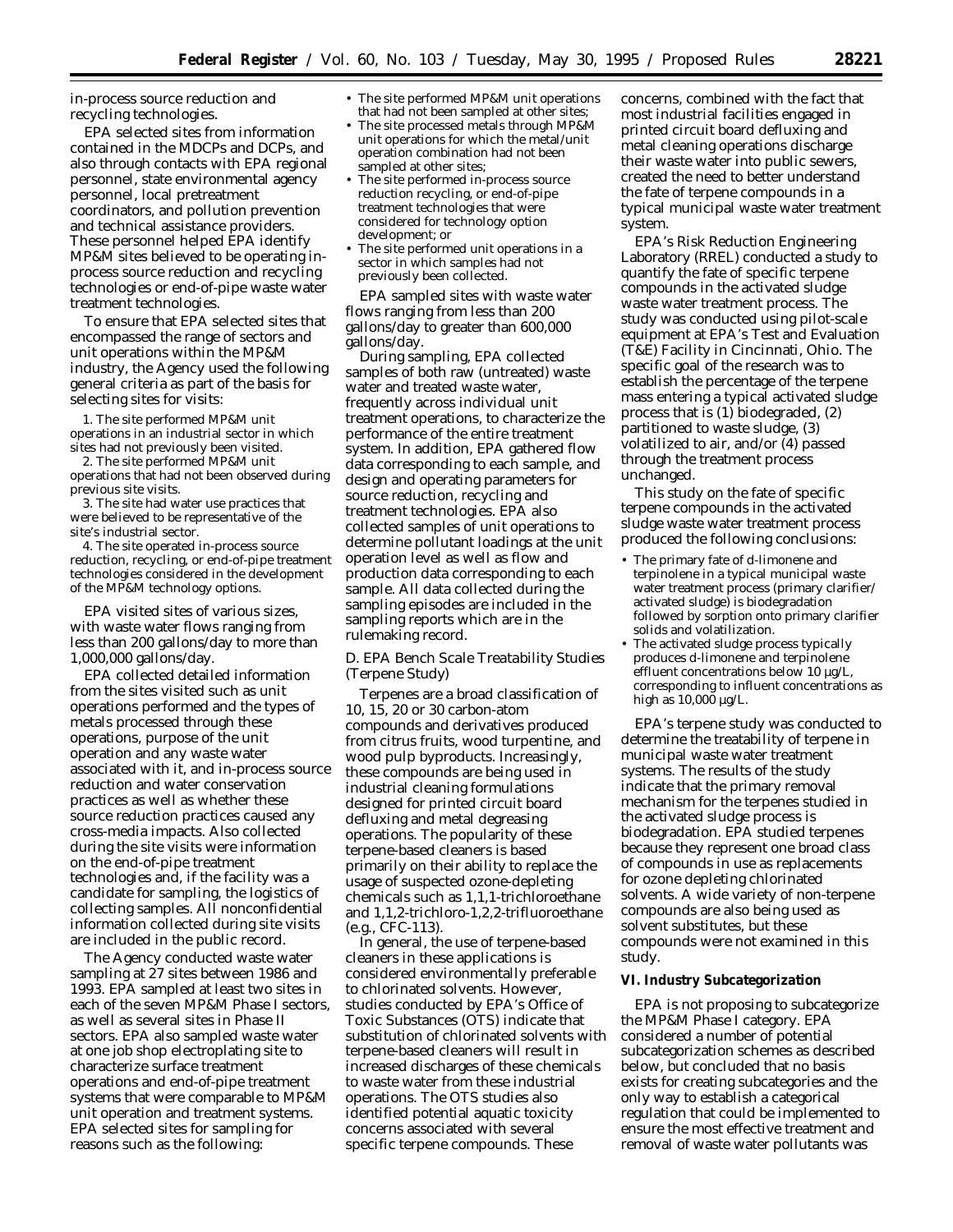to not subcategorize this industrial category.

The subcategorization factors considered were based on subcategorization factors required by the Clean Water Act, as well as factors that have been used as a basis for subcategorization in other metals industry regulations. These factors include:

- unit operation;
- activity;
- raw materials;
- products;
- size of site;
- location:
- age;
- economic impacts;
- total energy requirements;
- air pollution control methods; and

• solid waste generation and disposal. EPA considered subcategorizing the MP&M Phase I category by unit operation. EPA identified 47 unit operations, subsets of which are typically performed at MP&M sites. These unit operations can use differing amounts of water, generate different pollutant loadings, and can be performed in different combinations; however, the resulting waste waters exhibit general characteristics that allow the waste waters to be treated by the technologies on which this proposed rule is based (See Section IX.). Subcategorization by unit operation is technically feasible, but would result in approximately 47 subcategories with facilities operating under numerous subcategories. This would result in a very complex and unmanageable regulatory structure. The waste water characteristics for a given unit operation are expected to be similar across the other subcategorization factors listed

above. As a result, EPA is not proposing to subcategorize by unit operation. EPA also considered subcategorizing

this industry by activity; i.e., manufacturing, rebuilding, and maintenance. Manufacturing is defined as the series of unit operations necessary to produce metal products, generally performed in a production environment. Rebuilding is defined as the series of unit operations necessary to disassemble used metal products into components, replace one or more components or subassemblies or restore them to original function, and reassemble the metal product. Rebuilding is generally performed in a production environment. Maintenance is defined as the series of unit operations, on original or replacement components, required to keep metal products in operating condition. Maintenance is generally performed in a non-production environment.

Based on the results of the DCP survey, the estimated percentages of water discharging Phase I sites performing each activity are listed below:

| Manufacturing only            | 71 |
|-------------------------------|----|
| Rebuilding only               |    |
| Maintenance only              | 8  |
| Manufacturing and rebuilding  | 13 |
| Manufacturing and maintenance | 2  |
| Rebuilding and maintenance    | 2  |
| Manufacturing, rebuilding &   |    |
| maintenance                   |    |

*Percent*

With the exception of the initial cleaning steps for rebuilding and maintenance (discussed below), waste water characteristics do not vary across activity. Results of analyses of the DCP database indicate that the productionnormalized flow (volume of waste water discharged per unit of production) for each unit operation does not depend on the activity. Additionally, for sites performing multiple activities, the same unit operations are often used for multiple activities (e.g., a machining process may be used to both manufacture and rebuild parts). Information collected during site visits at MP&M Phase I sites supports these conclusions.

The initial cleaning steps associated with rebuilding and maintenance may have unique waste water characteristics because of the presence of oil, grease, and grime not present in cleaning during manufacturing. These pollutants are present in waste waters generated by other operations at manufacturing, rebuilding, and maintenance sites (e.g., machining and grinding), and a technology used to remove these pollutants (oil-water separation) is included in the technology options considered for MP&M Phase I. Based on analytical data collected at rebuilding sites, the waste waters from initial cleaning require additional preliminary treatment capacity for oil-water separation, but do not impact the overall treatability of waste water from rebuilding sites. The impact of the oil and grime in the initial cleaning steps was accounted for in the development of compliance cost estimates and pollutant loading estimates. Because the initial cleaning steps do not impact waste water treatability, sites performing these cleaning steps can achieve the same effluent concentrations as sites that don't perform these steps.

Subcategorization by raw material may be appropriate when sites process similar types of raw materials, and these raw materials dictate a site's overall

waste water characteristics. Raw materials at MP&M sites consist of base metals processed (e.g., bar stock, sheet stock, ingots, formed parts) and applied materials (e.g., paint, corrosion preventive coatings, metal applied during electroplating, electroless plating, and metal spraying).

Data from the DCP database and site visits indicate that the waste water discharge rates from unit operations are not dependent on the base metal processed or material applied. The base metal or material applied affects the site's waste water characteristics; however, EPA accounted for this in

calculating technology effectiveness concentrations and pollutant loading estimates.

Based on the DCP results it is estimated that more than half of the MP&M Phase I sites process more than one type of base metal or metal applied. The estimated percentages of sites by the number of metal types processed are as follows:

#### *Percent*

| Zero metal types         | ${<}1$ |
|--------------------------|--------|
|                          | 43     |
|                          | 32     |
| Three metal types        | 15     |
|                          | 4      |
| Four metal types         | 6      |
| Five or more metal types |        |

The metal types processed at MP&M sites are diverse, and sites periodically change metal types. At sites processing multiple metal types, individual unit operations frequently process more than one metal type (e.g., a machining operation can process nickel, aluminum, and iron parts). Additionally, not all metal types processed at a site are processed through all unit operations. For example, a site may process aluminum and iron base metals. Anodizing is performed on the aluminum, and electroplating on the iron. Both metals share the same alkaline and acid treatments. Subcategorizing by base metal type would place the anodizing operation in the aluminum subcategory, the electroplating operation in the iron subcategory, and the alkaline and acid treatments in both subcategories. While this subcategorization scheme is possible, the Agency did not select this approach because the waste water discharge rates from unit operations are not dependent on metal type. Also, EPA considered the effect of metal type on waste water characteristics in calculating technology effectiveness concentrations and pollutant loadings.

EPA considered subcategorizing the MP&M category by industrial sector (e.g., aerospace, aircraft, electronic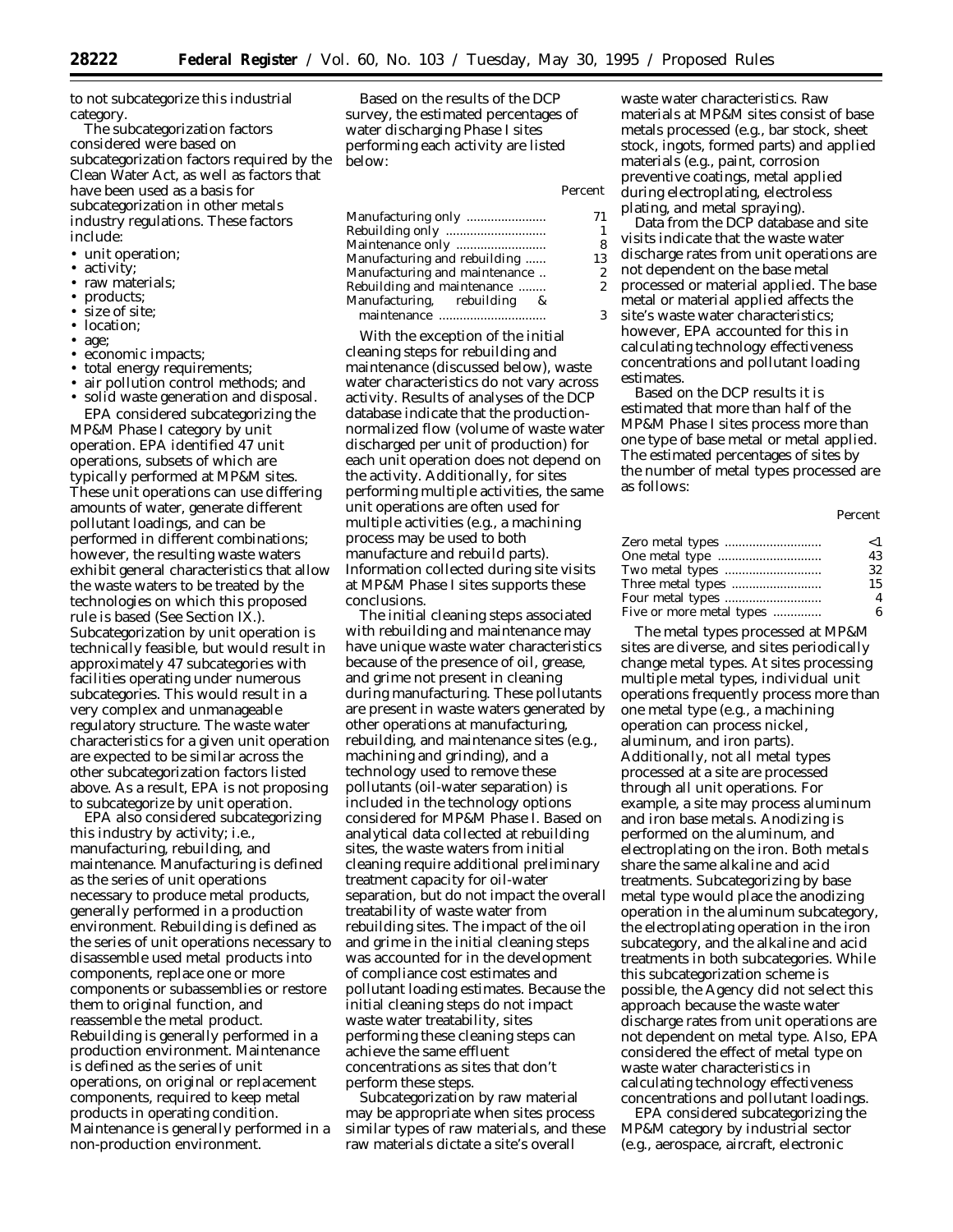equipment, hardware, mobile industrial equipment, ordnance, and stationary industrial equipment). However, waste water characteristics, unit operations, and raw materials used to produce products within a given sector are not always the same from site to site, and they are not always different from sector to sector. Within each sector, sites can perform a variety of unit operations on a variety of raw materials. For example, a site in the aerospace sector may primarily machine aluminum missile components and not perform any surface treatment other than alkaline cleaning. Another site in that sector may electroplate iron parts for missiles and perform little or no machining. Waste water characteristics from these sites may differ because of the different unit operations performed and different raw materials used.

Based on the analytical data collected for this rule, EPA has found no statistically significant difference in industrial waste water discharge among industrial sectors for cadmium, chromium, copper, cyanide, lead, nickel, oil & grease, silver, TSS and zinc. The analytical data are available in the public record for this rulemaking.

Most MP&M unit operations are not unique to a particular sector and are performed across all sectors. Major waste water-generating unit operations (e.g., alkaline treatment, acid treatment, machining, electroplating) are performed in all sectors. The unit operations that are rarely performed (e.g., abrasive jet machining) are not performed in all sectors, but are also not limited to a single sector. Based on the information obtained from engineering site visits and sampling episodes, these unit operations do not affect the overall treatability of waste waters generated at sites performing these unit operations. Therefore, the raw waste waters are expected to have similar treatability across the MP&M Phase I sectors.

EPA considered subcategorization of the MP&M Phase I category on the basis of site size. Three parameters were identified as relative measures of MP&M site size: number of employees, production, and waste water discharge flow rate.

Raw materials, unit operations, and waste water characteristics are independent of the number of site employees. A review of the DCP database shows that productionnormalized flows do not depend on the number of employees. A correlation between the number of employees and waste water generation can be difficult to develop due to variations in staff. Fluctuations can occur for many reasons, including shift differences,

clerical and administrative support, maintenance workers, efficiency of site operations, degree of automation, and market fluctuations. For these reasons, EPA did not subcategorize by number of employees.

EPA did not subcategorize by site production, since the production through an MP&M Phase I site does not reflect the production through process waste water-generating unit operations. For example, two sites may each process 100 tons of steel annually. One site may process all of the steel through an electroplating line, while the other may perform dry assembly for 95 tons, and process five tons through a machining operation. If production through the entire site were used for subcategorization, these two sites would be placed in the same subcategory while their waste water characteristics would be different.

EPA did not subcategorize by site waste water discharge flow rate because the waste water characteristics for a site are independent of the overall waste water discharge flow rate from a site. Waste water characteristics are primarily a function of the raw materials and unit operations at a site, and not the site's waste water discharge flow. For example, a site performing one machining operation on steel and discharging 100 gallons per year (gpy) of waste water would have similar waste water characteristics as a site with 1,000 machining operations on steel discharging 100,000 gpy, provided the sites have similar water use practices. A review of the DCP database shows that water use practices, as measured by production-normalized flow rates, do not depend on the overall waste water discharge flow rate from a site. The raw materials and unit operations also do not vary by site discharge flow rate.

For sites discharging to publicly owned treatment works (POTWs), EPA divided the MP&M Phase I population by waste water discharge rate to facilitate implementation (see Section III.E).

EPA also considered subcategorizing MP&M facilities on the basis of economic characteristics of these facilities. If a group of facilities with common economic characteristics, such as revenue size, was in a much better or worse financial condition than others, then it might be appropriate to subcategorize based on economics. However, analyses of the financial conditions of facilities showed no significant pattern of variation across possible subcategories.

While any group of facilities is likely to differ from any other group of facilities, the relevant issue is whether

these differences were random differences due to the normal variation characteristic of all MP&M businesses, or whether these differences were systematically and predictably related to some shared economic characteristic. Linear regression and logistic regression were used to test for systematic variations in the financial condition and performance of subcategories of facilities grouped according to the following kinds of economic characteristics:

• Primary Line of Business: Facilities were assigned to MP&M sectors according to the sector in which they earned most of their revenues. The financial condition and performance of facilities across sectors did not vary in a statistically significant way.

• Customer Type: Responding facilities indicated the percentage of revenues they earned from three customer types, government, domestic non-government and foreign customers. When facilities were grouped according to their dependence on each of these customer types, statistical analyses found no significant differences in the financial condition or performance of the various groups.

• MP&M Activity: Responding facilities indicated the percentage of revenues they earned from each of three categories of activities (manufacturing, repairing and rebuilding). Facility financial performance and condition did not vary systematically with variations in dependence on the three categories of activities.

• Revenue Size: Facilities subcategorized by revenue size did not differ in financial condition or performance in a statistically significant way.

Appendix D of the Industry Profile of the Metal Products and Machinery Industry Phase I documents the methodology and findings in detail. This document is in the MP&M public record. Based on these analyses, EPA found no reasonable economic basis for subcategorizing MP&M facilities.

EPA is directed by the Clean Water Act to consider geographic location as a potential factor in subcategorizing an industrial category. The MP&M sites are generally located all over the country, however, almost two-thirds are located east of the Mississippi, with pockets of sites in Texas and California. EPA generally found that the sites located in California had installed more water conservation equipment and were generally more sensitive to water consumption concerns than the sites located in the rest of the country. EPA expects this is due to the nearly decade long drought suffered by California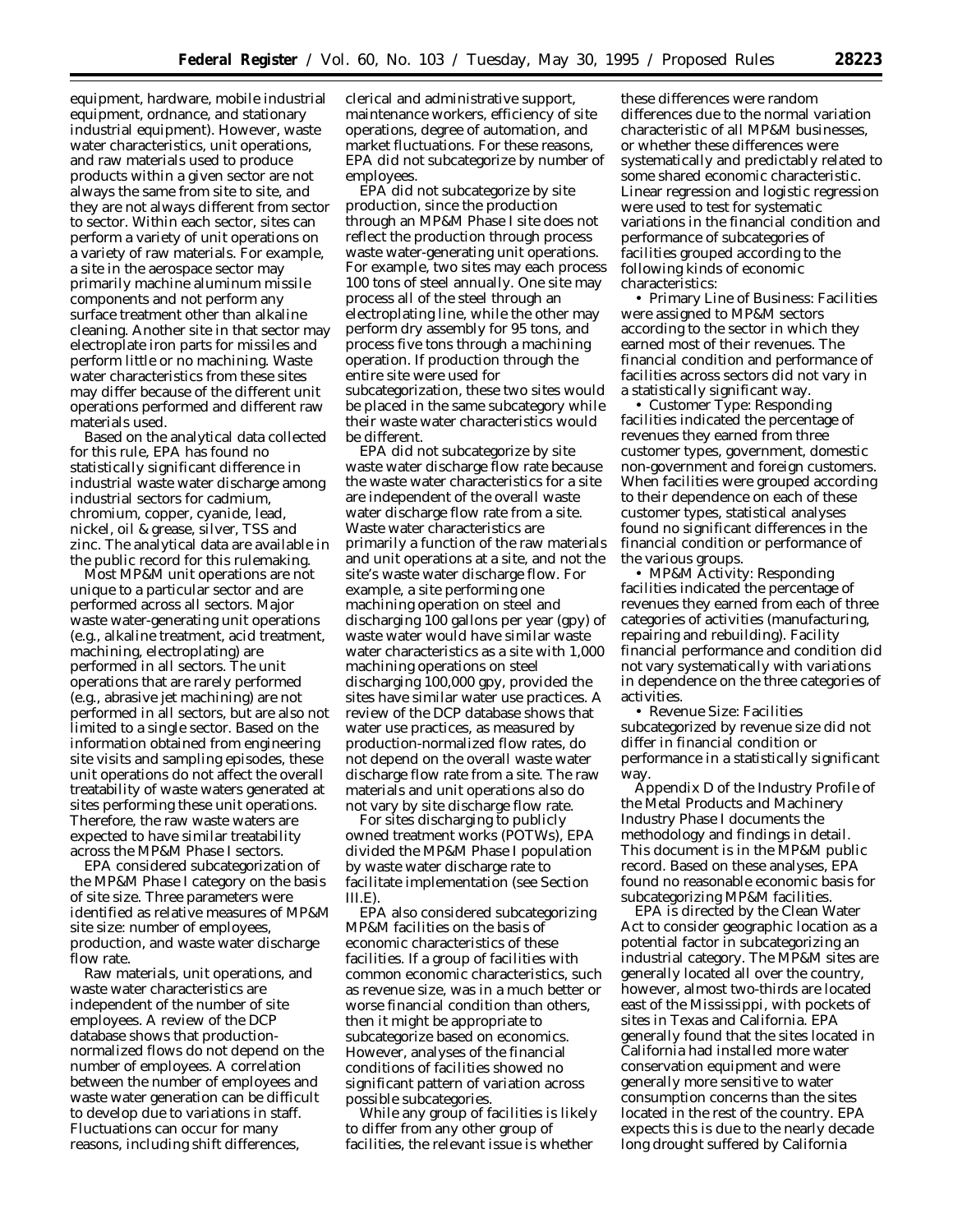during the 1980's, as well as local regulations that are often stricter than other areas of the country. However, EPA did not find this limited water conservation a sufficient basis for subcategorization.

Other factors that EPA is directed to consider by the Clean Water Act include total energy requirements, non-water quality considerations, and age of facilities. Energy requirements vary widely throughout the MP&M Phase I category; however, EPA did not subcategorize by this factor because the energy requirements are not directly related to waste water characteristics. Energy costs resulting from this regulation were accounted for in the economic impact assessment for this regulation. Non-water quality considerations include solid waste and air pollution generation. EPA did not subcategorize by these factors because solid waste and air pollution characteristics and generation rates depend on the raw materials processed and unit operations performed at MP&M sites, and are not directly related to waste water characteristics. The nonwater quality impacts and costs of solid waste and air pollution control associated with this regulation were considered in the economic analysis and regulatory impact analysis for this regulation.

EPA did not subcategorize by age of facility because site age does not account for differences in raw waste water characteristics. The percentage of sites by the decade in which they were built is listed below. This information is based on the DCP respondents that reported the date in which their facility was built:

|                   | 4              |
|-------------------|----------------|
|                   | 3              |
|                   | $\overline{2}$ |
|                   | 8              |
| 1950 through 1959 | 8              |
|                   | 13             |
|                   | 40             |
|                   | 21             |
|                   | $\mathbf{1}$   |
|                   |                |

\* The DCP was mailed on January 2, 1991.

The majority of the sites have been built since 1960. The DCP respondents reported a wide range of ages; however, based on information in the DCPs and from site visits, MP&M Phase I sites continually modernize to remain competitive. For example, several sites visited that were built before 1960 had recently installed either new electroplating lines with in-process pollution control technologies or inprocess pollution control technologies on existing electroplating lines. Another site which was initially built before 1940 had recently installed a new heat treating process. This type of modernization is typical in the MP&M Phase I industry. Modernization of production processes and pollution control equipment produces similar wastes among all sites of various ages that are performing similar types of operations; therefore, site age does not account for differences in the raw waste water characteristics and was not selected as a basis for subcategorization.

## **VII. Water Use and Waste Water Characteristics**

## *A. Waste Water Sources and Characteristics*

The unit operations included in the MP&M category can be classified by water use practices into those that typically use process water and discharge process waste water, unit operations that typically either do not use process water or use process water but do not discharge waste water, and miscellaneous operations reported in DCP responses by fewer than five MP&M sites.

Process waste water includes any water that, during manufacturing or processing, comes into direct contact with or results from the production or use of any raw materials, intermediate products, finished products, byproducts, or waste products. Process waste water includes waste water from wet air pollution control devices. Noncontact cooling water is not considered a process waste water. Non-aqueous wastes used as processing liquids, such as spent solvents or quench oil, are also not considered process waste waters.

As discussed below, waste waters from the operations that use process water have different characteristics depending on the unit operation from which they are derived. First, oilbearing waste waters are typically metal shaping coolants and lubricants, surface preparation solutions used to remove oil and dirt from components, and associated rinses. Some examples of oilbearing waste waters are: machining and grinding coolants and lubricants; pressure and impact deformation lubricants; dye penetrant and magnetic flux testing; and alkaline cleaning solutions and rinses used to remove oil and dirt. These waste waters typically require preliminary treatment to remove oil. Chemical emulsion breaking followed by oil skimming is typically used for this treatment. Membrane separation technologies are also used for oil removal.

Second, hexavalent chromiumbearing waste water typically consists of concentrated surface preparation or metal deposition solutions, sealants, and associated rinses. Some examples of hexavalent chromium-bearing waste waters are: chromic acid treatment solutions and rinses; chromate conversion coating solutions and rinses; and chromium electroplating solutions and rinses. These waste waters typically require preliminary treatment to reduce the hexavalent chromium to trivalent chromium for subsequent chemical precipitation and settling. Sodium metabisulfite is typically used for this reduction.

Third, process waste waters that contain cyanide are typically generated by surface preparation or metal deposition solutions and their associated rinses. Two examples of cyanide-bearing waste waters are: cyanide-bearing alkaline treatment solutions and rinses (typically used as a surface treatment step prior to electroplating with cyanide solutions) and cyanide-bearing electroplating solutions and rinses. These waste waters typically require preliminary treatment to destroy cyanide and facilitate subsequent chemical precipitation and settling. Sodium hypochlorite is typically used for this treatment.

Fourth, process waste waters that contain complexed metals are typically concentrated surface preparation or metal deposition solutions and their associated rinses. Complexed metalbearing waste waters are usually generated at MP&M sites by electroless plating operations and their rinses. These waste waters require preliminary treatment to break the complexes for subsequent chemical precipitation and settling.

Finally, virtually all of the MP&M process waste waters contain some metallic pollutants. The most concentrated metal bearing waste waters include metal shaping solutions, surface preparation solutions, metal deposition solutions, and surface finishing solutions. Chemical precipitation (usually with either lime or sodium hydroxide) and settling is typically used for metals removal. Coagulants and flocculants may be added to assist chemical precipitation and settling.

## *B. Pollution Prevention, Recycle, Reuse and Water Conservation Practices*

The data gathered to support this rule indicate that a number of pollution prevention and water conservation practices exist in the MP&M industries. Some of these pollution prevention, recycling, and water conservation practices were determined to be broadly applicable to the MP&M category, and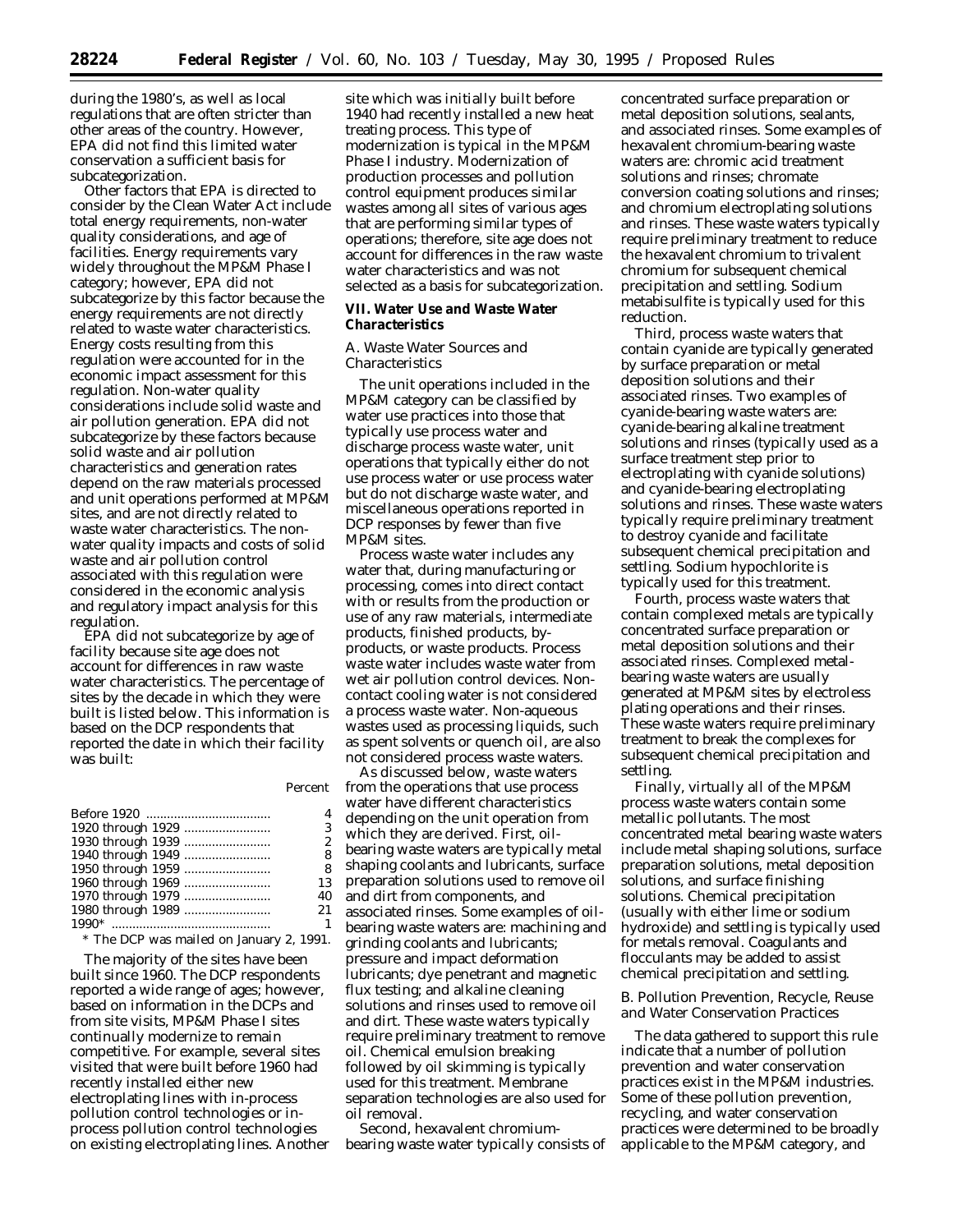these were included in the technology options (see Section III.A.).

A large number of additional pollution prevention practices were site specific and could not be used as the basis for a national standard. However, EPA considers it important to make this site specific pollution prevention information available for possible use by MP&M sites. Therefore, the Technical Development Document contains a bibliography of the pollution prevention practices identified during the development of this rule. EPA's proposed flow guidance also discusses the applicability of the more prevalent pollution practices identified in this category.

## **VIII. Approach for Estimating Costs and Pollution Reductions Achieved by Waste Water Control Technology**

EPA estimated industry-wide compliance costs and pollutant loadings using model sites based on DCP respondents and a computerized design and cost model for the MP&M technology options. Industry-wide costs and pollutant loadings were estimated for three technology options based on technologies designed for 396 model sites. Statistically calculated weights were used to scale those results to the estimated 10,601 MP&M Phase I sites nationwide which are expected to incur costs under the regulation.

The 396 model sites were a subset of the 860 sites which indicated that they were water dischargers on their MDCP survey response. Six hundred seventy five of these sites returned the subsequent DCP and their responses were entered into the DCP database. Of these 675 sites in the DCP database, 396 were chosen to be model sites for the following reasons:

• The site generated revenue from a Phase I sector, as determined from the economic section of the DCP (for some sites, an economic sector was not identified; therefore, the sector identified in the technical section of the DCP was used); and

• The site supplied sufficient economic and technical data to estimate compliance costs and pollutant loadings of the MP&M technology options.

Each of the 396 sites selected was assessed to determine the unit operations, waste water characteristics and treatment technologies currently in place at the sites.

Based on the information provided by the sites in their DCP responses, followup letters, and phone calls, each waste water stream was classified by the type of unit operation (e.g., machining, electroplating, acid treatment, etc.) and base metal type (e.g., steel, aluminum,

zinc, etc.). The following additional DCP data were used to characterize process waste water streams: waste water discharge flow rate, production rate, operating schedule, and discharge destination. Many of the 396 sites provided these data for all waste water streams generated on site. For sites that did not provide complete data, the missing data were either estimated based on technical considerations specific to the site, or were statistically imputed. The concentration of each pollutant in each waste water stream was modelled from field sampling of waste water discharges from the unit operation/metal type combinations at other MP&M sites. DCP responses were used to identify the following information about end-of-pipe technologies in place at MP&M sites: the types of treatment units in place; the unit operations discharging process waste water to each treatment unit; and the operating schedule of each treatment unit.

A computerized design and cost model was developed to estimate compliance costs and pollutant loadings for the MP&M technology options, taking into account each site's level of treatment in place. The model was programmed with technology-specific modules which calculated the costs for various combinations of technologies as required by the technology options and the model site waste water stream characteristics. Design and cost data were based on MP&M site data, literature data, and vendor data.

Technology-specific cost modules were developed for the in-process pollution prevention and water use reduction technologies and end-of-pipe treatment technologies discussed in Section IX below. The model provided the following types of information for each technology designed for a model site:

- Capital costs;
- Operating and maintenance costs;
- Electricity used and associated cost; • Sludge generation and associated
- disposal costs;
- Waste oil generation and associated disposal costs;
- Water use reduction and associated cost credit;
- Metal reclaimed and associated cost credit;
- Chemical usage reduction and associated cost credit;
- Effluent flow rate; and
- Effluent pollutant concentrations.

If contract hauling of waste water for off-site treatment and disposal was less costly than on-site treatment, EPA estimated costs assuming the model site would contract haul the waste water. EPA made this assessment on a technology-specific basis.

After estimation of capital and operating and maintenance costs, the total capital investment (TCI), total annualized cost (TAC), and monitoring costs were calculated. Sites that reported being regulated by categorical limitations and standards were assumed to currently incur some monitoring cost.

## **IX. Best Practicable Control Technology Currently Available**

## *A. Need for BPT Regulation*

The MP&M Phase I regulation is estimated to potentially apply to 10,601 facilities nationwide. Although there are a number of metal processing categorical effluent guidelines that also apply to some operations performed at MP&M sites, these other effluent guidelines only affect approximately 2,000 MP&M Phase I sites. Thus, a large number of MP&M Phase I facilities do not have any effluent limitations guidelines. EPA estimates that 1,895 MP&M sites that are direct dischargers currently discharge substantial quantities of pollutants into the surface waters of the United States, including 18 million pounds per year of oil and grease, 2.6 million pounds per year of total suspended solids, 0.56 million pounds per year of priority pollutants, and 0.6 million pounds per year of nonconventional metal pollutants. EPA estimates that the proposed BPT limitations will reduce these quantities to 150,000 pounds per year of oil and grease, 360,000 pounds per year of total suspended solids, 40,000 pounds per year of priority metal pollutants, and 130,000 pounds per year of nonconventional metal pollutants.

## *B. BPT Technology Options and Selection*

EPA considered three regulatory options on which to base BPT limitations.

1. *Option 1: Lime and Settle Treatment.* Option 1 consists of preliminary treatment for specific pollutants and end-of-pipe treatment with chemical precipitation (usually accomplished by raising the pH with an alkaline chemical such as lime or caustic to produce insoluble metal hydroxides) followed by clarification. This treatment, which is also commonly referred to as lime and settle treatment, has been widely used throughout the metals industry and is well documented to be effective for removing metal pollutants. As with a number of previously promulgated regulations, EPA has established BPT on the basis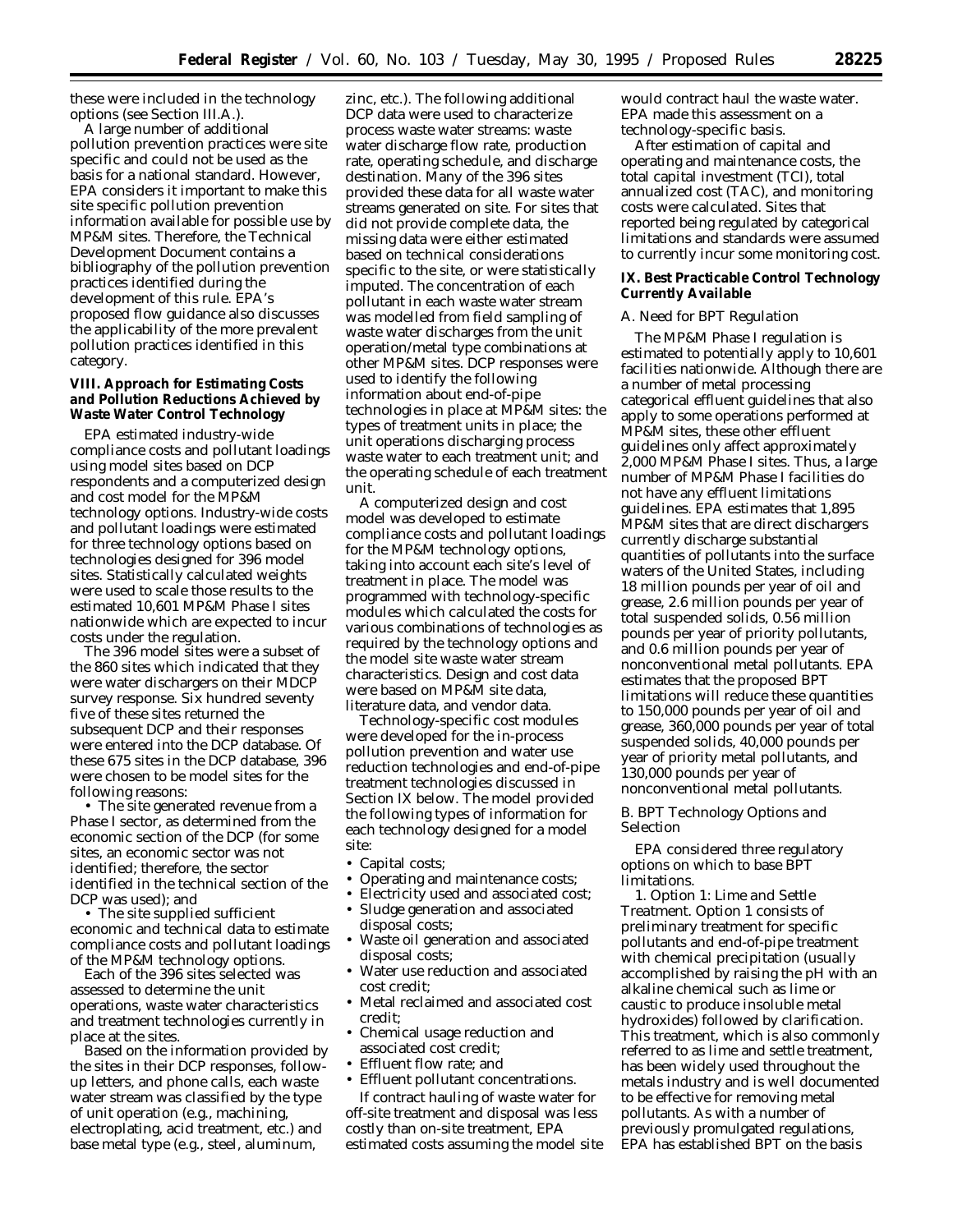that all process waste waters, except solvent bearing waste waters, will be treated through lime and settle end-ofpipe treatment.

All of the regulatory options considered for the MP&M category are based on a commingled treatment of process waste waters through lime and settle with preliminary treatment when needed for specific waste streams. Preliminary treatment is performed to remove oil and grease through emulsion breaking and oil skimming; to destroy cyanide using sodium hypochlorite; to reduce hexavalent chromium to the trivalent form of chromium which can subsequently be precipitated as chromium hydroxide; or to break metal complexes by chemical reduction. EPA has also included the contract hauling of any waste waters associated with organic solvent degreasing as part of the Option 1 technology.

Through sampling episodes and site visits, EPA has determined that some waste waters, usually alkaline cleaning waste waters and water-based metal working fluids (e.g., machining and grinding coolants, deformation lubricants), may contain significant amounts of oil and grease. These waste waters require preliminary treatment to remove oil and grease and organic pollutants. Chemical emulsion breaking followed by either skimming or coalescing is an effective technology for removing these pollutants.

EPA has identified MP&M waste waters that may contain significant amounts of cyanide, such as plating and cleaning waste waters. These waste waters require preliminary treatment to destroy the cyanide. This is typically performed using alkaline chlorination with sodium hypochlorite or chlorine gas. EPA has also identified hexavalent chromium-bearing waste waters, usually generated by anodizing, conversion coating, acid treatment, and electroplating operations and rinses. These waste waters require chemical reduction of the hexavalent chromium to trivalent chromium. Sodium metabisulfite or gaseous sulphur dioxide are typically used as reducing agents. Several surface treatment waste waters typically contain significant amounts of chelated metals. These chelated metals require chemical reduction to break down the chelated metals prior to lime and settle. Sodium borohydride, hydrazine, and sodium hydrosulfite can be used as reducing agents. These preliminary treatment technologies are more effective and less costly on segregated waste waters, prior to adding waste waters that do not contain the pollutants being treated with the preliminary treatment

technologies. Thus, EPA includes these preliminary treatment steps whenever it refers to lime and settle treatment.

2. *Option 2: In-process Flow Control, Pollution Prevention, and Lime and Settle Treatment.* Option 2 builds on Option 1 by adding in-process pollution prevention, recycling, and water conservation methods which allow for recovery and reuse of materials. Techniques or technologies, such as centrifugation or skimming for metal working fluids, or ion exchange for electroplating rinses, can save money for companies by allowing materials to be used over a longer period before they need to be disposed. These techniques and technologies also can be used to recover metal or metal treatment solutions. Using these techniques along with water conservation also leads to the generation of less pollution and results in more effective treatment of the waste water that is generated. As has been demonstrated by numerous industrial treatment systems, the treatment of metal bearing waste waters is relatively independent of influent concentration. For example, the welloperated lime and settle treatment system can achieve the same effluent concentration with an influent stream of 1,000 gallons per minute (gpm) and 10 parts per million (ppm) as it can achieve with an influent stream which is 500 gpm and 20 ppm. In fact, within a broad range of influent concentrations, the more highly concentrated waste water influent, when treated down to the technology effectiveness concentrations of a lime and settle treatment system, results in better pollutant removals and less mass of pollutant in the discharge. In addition, the cost of a treatment system is largely dependent on the size, which in turn is largely dependent on flow. As a result, the lower the flow of water to the treatment system the less costly the system. Option 2 in-process technologies include:

• Flow reduction using flow restrictors, conductivity meters, and/or timed rinses, for all flowing rinses, plus countercurrent cascade rinsing for all flowing rinses;

• Flow reduction using bath maintenance for all other process water-discharging operations;

• Centrifugation and 100 percent recycling of painting water curtains;

• Centrifugation and pasteurization to extend the life of water-soluble machining coolants reducing discharge volume by 80%; and

• In-process metals recovery using ion exchange followed by electrolytic recovery of the cation regenerant for selected electroplating rinses. This includes first-stage drag-out rinsing with electrolytic metal recovery.

The flow reduction practices included in Option 2 are widely used by MP&M sites and are also included as part of the regulatory basis for a number of effluent guidelines regulations in the metals industry.

3. *Option 3: Advanced End-of-Pipe Treatment.* Option 3 includes all of the Option 2 technologies plus advanced end-of-pipe treatment. Advanced endof-pipe treatment could be either reverse osmosis or ion exchange to remove suspended and dissolved solids yielding a treated waste water that can be partially recycled as process water. This technology is not widely used but has been demonstrated by some MP&M sites, particularly in instances where the water supply is contaminated and requires clean-up before it can be used. For the purposes of modelling the cost of compliance and resulting pollutant removals, Option 3 technology is expected to achieve a sufficiently clean treated waste water such that 90 percent of the treated waste water can be recycled back to the facility to be reused in the processing area.

*Selected Option.* EPA proposes to establish BPT effluent limitations guidelines based on Option 2 technologies. Lime and settle treatment used in conjunction with flow reduction and pollution prevention technologies represents the best technology widely practiced by MP&M sites. EPA proposes to require permit writers to convert the concentration-based effluent limitations guidelines into mass-based permit limitations based on MP&M flow guidance from the Technical Development Document. This document provides guidance to permit writers on identifying sites with pollution prevention and water conservation technologies equivalent to those included in Option 2 (e.g., electrodialysis, reverse osmosis). EPA recognizes that there are many different pollution prevention and water conservation technologies that may achieve the same performance as those included in Option 2; therefore, the Agency has provided permit writers guidance on assessing these technologies.

EPA recommends that, for sites with pollution prevention and water conservation technologies in place that are equivalent to those included as the basis for BPT, permit writers use historical flow as a basis for converting the concentration-based limitations to mass-based. For sites without these types of technologies in place, EPA recommends that permit writers do not use historical flow, but use other tools listed in the Technical Development Document (e.g., measuring production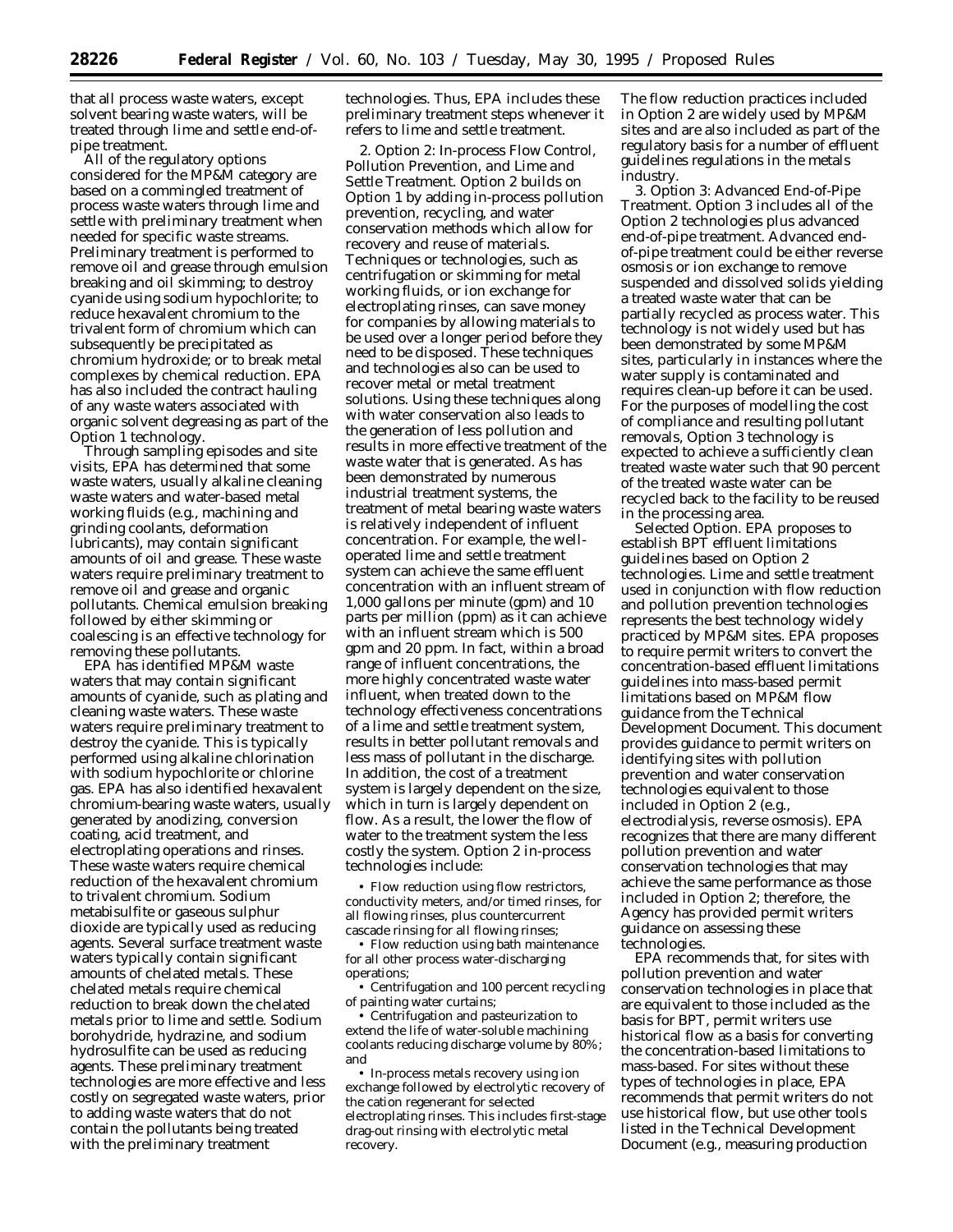through unit operations, measuring the concentration of total dissolved solids (TDS) in rinse waters) to convert the concentration-based limitations to massbased. This approach encourages sites to implement good water use practices and investigate and install pollution prevention and water conservation technologies. By recommending use of historical flow only when sites have pollution prevention and water conservation technologies in place, EPA expects that permits based on BPT will reflect pollution prevention and water conservation technologies. If mass-based limitations have not been developed as required, the source shall achieve discharges not exceeding the concentration limitations listed in the regulation.

EPA did not select Option 1 as it does not reflect the average of the best technology performance in the industry. EPA did not select Option 3 technology as the basis for BPT because the costs do not justify the removals achieved.

### *C. Calculation of BPT Limitations*

EPA visited 98 sites and sampled waste waters from 27 MP&M Phase I sites. In addition to sampling to characterize the process waste waters, EPA sampled 23 lime and settle treatment systems. EPA reviewed the treatment data gathered and identified data considered appropriate for calculating BPT limitations for the MP&M Phase I industry. EPA identified data from well-designed and welloperated treatment systems and focused on data for specific pollutants processed and treated on site. The data editing procedures used for this assessment consisted of four major steps:

1. Assessment of the performance of the entire treatment system;

2. Identification of process upsets during sampling that impacted the treatment effectiveness of the system;

3. Identification of pollutants not present in the raw waste water at sufficient concentrations to evaluate treatment effectiveness; and

4. Identification of treatment chemicals used in the treatment system. The evaluation criteria used for each of these steps are described below. Data that failed one or more of the evaluation criteria were excluded from calculation of the BPT limitations.

1. *Assessment of Treatment System Performance.* EPA assessed the performance of the entire treatment system during sampling. Data for systems identified as not being welldesigned or well-operated were excluded from use in calculating BPT limitations. EPA first identified the metals processed on site, as well as if

the site performed unit operations likely to generate oil and grease and cyanide. EPA focused on these pollutants because the treatment trains used as a basis for the limitations are designed to treat and remove these pollutants. EPA then performed the following technical analyses of the treatment systems:

—Based on the pollutants processed or treated on site, EPA excluded data from systems that were not operated at the proper pH for removal of the pollutants. —EPA excluded data from lime and settle systems that did not have solids removal indicative of effective treatment. In general, EPA identified as having poor solids removal systems that did not achieve 90% removal of total suspended solids (TSS) and had effluent TSS concentrations greater than 50 milligrams per liter. Sitespecific exceptions were made to this rule depending on influent concentrations of TSS.

—EPA excluded data from lime and settle systems at which the concentration of most of the metals present in the influent stream did not decrease, indicating poor treatment.

2. *Identification of Process Upsets Occurring During Sampling.* EPA reviewed the sampling episode reports for each of the sampled sites, and identified any process upsets that resulted in poor treatment during one or more days of the sampling episode. EPA excluded the data affected by the process upsets.

3. *Identification of Pollutants Not Present in the Raw Waste water at Sufficient Concentrations to Evaluate Removal.* EPA excluded data for pollutants that were not detected in the treatment influent streams at a site, or were detected at concentrations less than 0.1 milligram per liter. EPA also excluded data for pollutants that were not processed on site. EPA reviewed the water use practices for the sampled sites and excluded data from sites that may have been diluting the raw waste water and reducing the concentration of pollutants processed on site. Because the MP&M Phase I effluent guidelines include water conservation practices and pollution prevention technologies, EPA reviewed the data to ensure that the BPT limitations were based on sites that had these practices and technologies in place.

4. *Identification of Waste water Treatment Chemicals.* EPA identified treatment chemicals used in each of the sampled treatment systems to determine if the removal of the metals used as treatment chemicals were consistent with removal of other metals on site, indicating a well-designed and welloperated system. If a metal was used as a treatment chemical, and the site treated the metal to a concentration

consistent with other metals removed on site, the metal was included in calculation of the BPT limitations. If the metal was used as a treatment chemical and was not removed to a concentration consistent with other metals removed on site, the treatment chemical was excluded from calculation of the limitations. The data remaining after these data editing procedures were used to calculate the BPT limitations.

A detailed description of the statistical methodology used for the calculation of limitations is described in the Technical Development Document. A summary of the methodology follows.

The calculation of the BPT daily maximum limitations for pollutants was performed by the following steps. The arithmetic long-term mean concentration was calculated for each facility representing BPT treatment technology, and the median of the means was determined. A modified delta-lognormal distribution was fit to daily concentration data from each facility that had enough detected concentration values for parameter estimation. This is the same distributional model used by EPA in the final rulemakings for the Organic Chemicals, Plastics and Synthetic Fibers (OCPSF) and Pesticides Manufacturing categories and the proposed rulemaking for the Pulp and Paper category. Variability factors were then computed for each facility distribution, and the average variability factor was determined. Finally, the daily maximum limitation was calculated by multiplying the median long-term mean by the average variability factor. The monthly maximum limitation was calculated similarly except that the variability factor corresponding to the 95th percentile of the distribution of monthly averages was used instead of the 99th percentile of daily concentration measurements.

The daily variability factor is a statistical entity defined as the ratio of the estimated 99th percentile of the distribution of daily values divided by the expected value, or mean, of the distribution. Similarly, the monthly variability factor is defined as the estimated 95th percentile of the distribution of four-day averages divided by the expected value of the monthly averages.

The modified delta-lognormal distribution models the data as a mixture of non-detect observations and measured values. This distribution was selected because the data for most analytes consisted of a mixture of measured values and non-detects. The modified delta-lognormal distribution assumes that all non-detects have a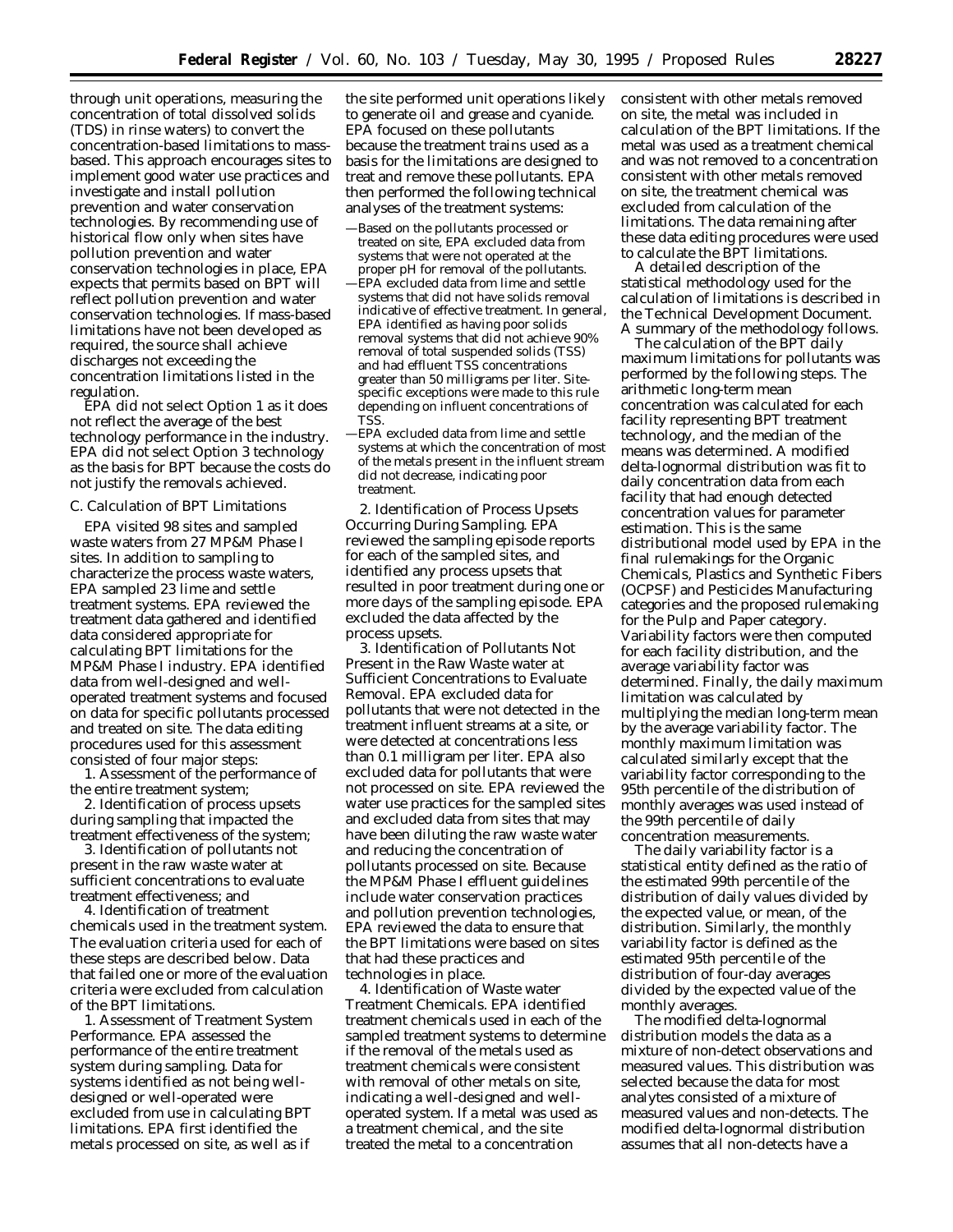value equal to the detection limit and that the detected values follow a lognormal distribution.

Table 2 presents the proposed daily and monthly limitations. In Table 2, the term ''T'', as in ''cyanide(T)'', shall mean total. The values calculated by the above procedures were rounded off to the next highest tenths place for metals, to the next highest hundredths place for cyanide, and to the next highest unit place for TSS and oil and grease.

EPA identified 24 metal types processed at MP&M Phase I sites. Because EPA did not have sufficient data to set limits for all of these metal types, EPA is regulating aluminum and iron as indicator metals for removal of non-regulated metals that may be processed at MP&M sites. Aluminum is most effectively removed in lime and settle systems at a pH between 7.5 and 8 standard units, while iron is most effectively removed at a pH of approximately 10.5 standard units. Most metals that may be present in MP&M waste waters are effectively removed in this pH range. Therefore, removal of aluminum and iron will indicate effective removal of other metal types. Although iron and aluminum can be used as water treatment chemicals, EPA believes that regulation of these pollutants will control discharges of non-regulated metals that are processed at MP&M sites.

EPA is proposing a pH range limit in order to assure that the pH of the waste water is within the neutral range.

EPA is also proposing to use oil and grease as an indicator for monitoring for organic pollutants that have the potential to be present in MP&M waste waters. EPA is using oil and grease as an indicator since most of the organic pollutants detected in MP&M waste waters during the MP&M sampling program are more soluble in oil than in water, and as such would partition to the oil layer. Thus, removal of oil and grease will result in significant removal of these pollutants. Data for oil-water separation systems collected during the MP&M sampling program show removals between 63 and 90 percent for organic pollutants across the oil-water separation systems. These data support the conclusion that the organic pollutants will partition to the oil layer. In addition, most of the organic pollutants detected in MP&M waste waters are insoluble in water, further supporting that these pollutants will partition to the oil layer.

EPA considered establishing limitations for Total Toxic Organics (TTO), which would reflect the sum of concentrations achieved for several specific organic pollutants identified

during the MP&M sampling program. However, because of the diversity in the types of cleaners, coolants, paints, etc., used in the MP&M industry, as well as the current industry trends in identifying substitutes for organic solvent degreasing, EPA did not have sufficient analytical data to identify and regulate all organic pollutants in use at MP&M sites. Therefore, EPA rejected TTO as an approach to controlling organic pollutant discharges. EPA believes that use of oil and grease as an indicator will provide regulatory control of organic pollutants while allowing the flexibility to control organic pollutants that are used by MP&M sites but not identified during the MP&M sampling program.

EPA also considered establishing limitations for lead, since lead is known to have several adverse human health effects. Although lead was analyzed for in nearly all samples collected during the development of the MP&M Phase I rule, lead was rarely found at treatable concentrations in the influent to the treatment systems sampled. As discussed above, treatable concentration was defined as 0.1 milligram per liter in the raw waste water prior to treatment. The majority of lead data were nondetects or detects at very low concentrations. Since lead was rarely found at treatable concentrations in the raw waste water, prior to treatment, EPA decided not to propose a limit for lead. EPA is soliciting additional data and comments on the possibility of setting a limit for lead in the final rule (see Section XIX).

## TABLE 2.—PROPOSED EFFLUENT CONCENTRATION LIMITATIONS

[Milligrams per liter (mg/l)]

| Pollutant or pollut-<br>ant parameter | Maximum<br>for any 1<br>day | Monthly<br>average<br>shall not<br>exceed |
|---------------------------------------|-----------------------------|-------------------------------------------|
| Aluminum (T)                          | 1.4                         | 1.0                                       |
| Cadmium(T)                            | 0.7                         | 0.3                                       |
| Chromium(T)                           | 0.3                         | 0.2                                       |
| Copper(T)                             | 1.3                         | 0.6                                       |
| Iron(T)                               | 2.4                         | 1.3                                       |
| Nickel(T)                             | 1.1                         | 0.5                                       |
| Zinc(T)                               | 0.8                         | 0.4                                       |
| Cyanide(T)                            | 0.03                        | 0.02                                      |
| Oil & Grease                          | 35                          | 17                                        |
| <b>TSS</b>                            | 73                          | 36                                        |
| рH<br>                                | (1)                         | (1)                                       |

1Within 6.0 to 9.0.

## *D. Applicability of BPT*

The Agency is proposing BPT limitations guidelines for the MP&M Phase I category to apply to all MP&M process waste waters that are generated by sites performing manufacturing,

rebuilding or maintenance of metal parts, products, or machinery in one of the seven industrial sectors (i.e., aerospace, aircraft, electronic equipment, hardware, mobile industrial equipment, ordnance and stationary industrial equipment).

## *E. BPT Pollutant Removals, Costs, and Economic Impacts*

EPA estimates that the proposed BPT limitations will remove annually an estimated 20 million pounds of conventional pollutants (TSS and oil and grease), 1 million pounds of metals and cyanide, and 67,000 pounds of organic pollutants. BPT is estimated to require a capital expenditure of \$63 million (in 1994\$), which will require an annualized cost of \$18 million. In addition, as a result of this regulation, EPA estimates that 18 sites may close with an accompanying job loss of 158 full time employees (FTEs). EPA estimates that compliance activities may generate annual labor requirements which could more than offset these job losses. EPA believes that the effluent reduction benefits achieved by this proposed BPT justify the costs and that all statutory factors have been satisfied. (See further discussion of costs and benefits below).

## **X. Best Conventional Pollutant Control Technology**

## *A. July 9, 1986 BCT Methodology*

The BCT methodology, promulgated in 1986 (51 FR 24974), discusses the Agency's consideration of costs in establishing BCT effluent limitations guidelines. EPA evaluates the reasonableness of BCT candidate technologies (those that are technologically feasible) by applying a two-part cost test:

(1) The POTW test; and

(2) The industry cost-effectiveness test.

In the POTW test, EPA calculates the cost per pound of conventional pollutant removed by industrial dischargers in upgrading from BPT to a BCT candidate technology and then compares this cost to the cost per pound of conventional pollutant removed in upgrading POTWs from secondary treatment. The upgrade cost to industry must be less than the POTW benchmark of \$0.25 per pound (in 1976 dollars).

In the industry cost-effectiveness test, the ratio of the incremental BPT to BCT cost divided by the BPT cost for the industry must be less than 1.29 (i.e., the cost increase must be less than 29 percent).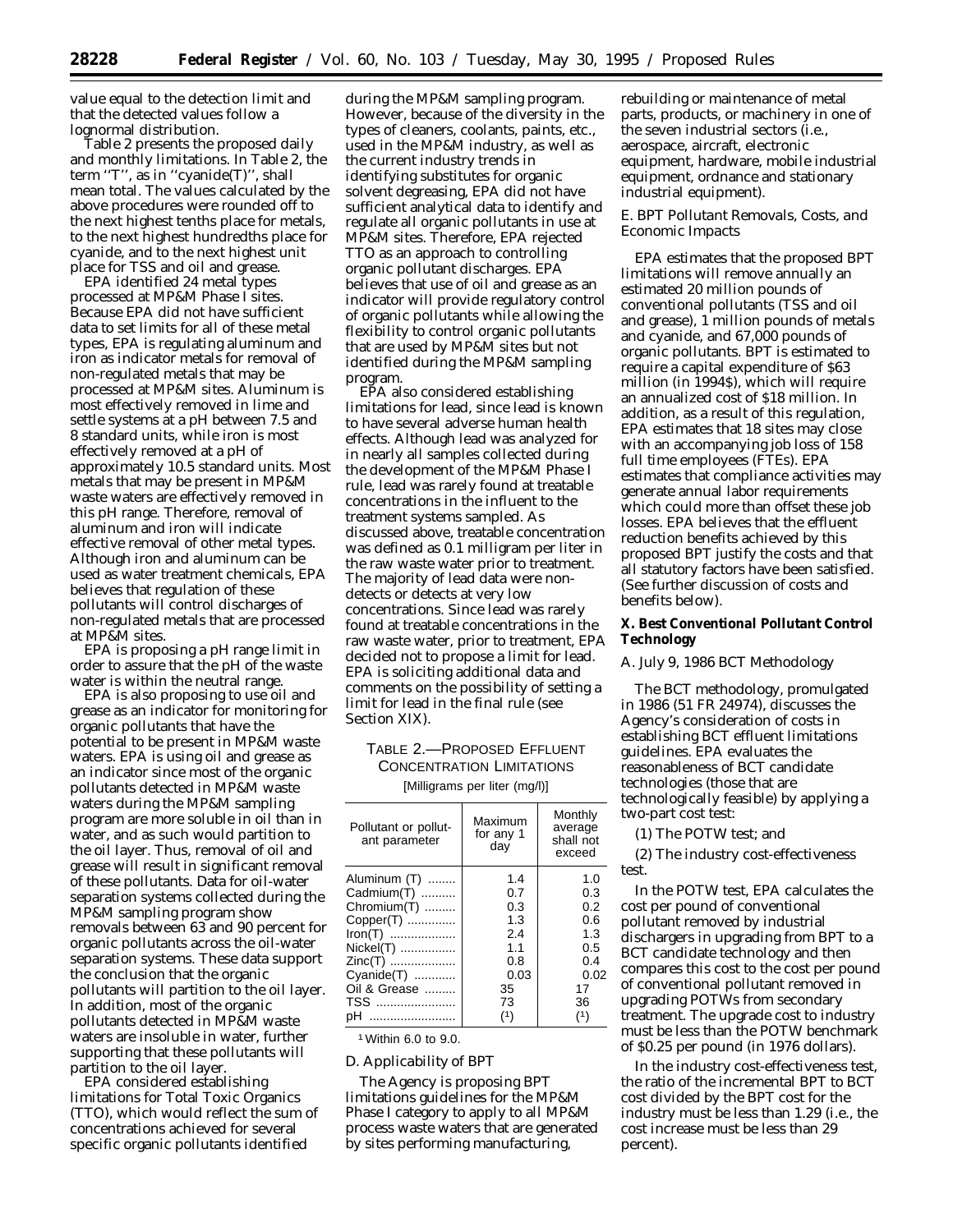## *B. BCT Options Identified*

For today's proposed rule, EPA considered whether or not to establish BCT effluent limitation guidelines for MP&M sites that would attain incremental levels of effluent reduction beyond BPT for TSS. The only technology option identified to attain further TSS reduction is the addition of multimedia filtration to existing BPT systems.

EPA applied the BCT cost test to use of multimedia filtration technology as a means to reduce TSS loadings. The MP&M sites were split into three flow categories: low flow (generally less than 10,000 gallons per year (gpy)); medium flow (between 10,000 gpy and 1,000,000 gpy); and high flow (greater than 1,000,000 gpy). For each of these three flow categories, a representative site was chosen for which EPA had estimated the costs of installing the Option 2 technologies discussed under BPT (See Section IX.B. above). The Agency evaluated the costs of installing a polishing multimedia filter to remove an estimated additional 45 percent of the TSS discharged after lime and settle treatment. This estimated removal reflects the reduced TSS concentrations seen when filters are used in the MP&M industry. The cost per pound of the high flow case was \$28/lb of TSS (in 1976 dollars), the cost per pound removed of the medium flow case was \$131/lb and the cost of the low flow case was \$813/ lb of TSS (in 1976 dollars). All of these cases individually as well as combined exceed the \$0.25/lb (in 1976 dollars) POTW cost test value. Because these costs exceed the POTW benchmark, the first part of the cost test fails; therefore, the second part of the test was unnecessary. It was therefore determined that multi-media filtration does not pass the cost test for BCT regulations development. In light of the above, BCT limitations for MP&M are proposed to be set equal to BPT limitations.

Therefore, EPA is proposing to establish BCT limitations on the basis of Option 2 technology, equivalent to BPT.

## **XI. Best Available Technology Economically Achievable**

#### *A. Need for BAT Regulation*

The need for BAT regulation is the same as the need for BPT regulation (see Section IX.A.).

## *B. BAT Technology Options and Selection*

The factors considered in establishing the best available technology economically achievable (BAT) level of control include: the age of process

equipment and facilities, the processes employed, process changes, the engineering aspects of applying various types of control techniques, the costs of applying the control technology, economic impacts imposed by the regulation, non-water quality environmental impacts such as energy requirements, air pollution and solid waste generation, and other such factors as the Administrator deems appropriate (sec

**tion 304(b)(2)(B) of the Act). In general, the BAT technology level represents the best existing economically achievable performance among plants with shared characteristics. In making the determination about economic achievability, the Agency takes into consideration factors such as plant closures and product line closures. Where existing waste water treatment performance is uniformly inadequate, BAT technology may be transferred from a different subcategory or industrial category. BAT may also include process changes or internal plant controls which are not common industry practice.**

EPA is today proposing BAT effluent limitations guidelines for all parameters listed in Table 2 except TSS and pH. Oil and grease is an indicator for 2 methylnaphthalene, 2-propanone, Noctadecane, and N-tetradecane.

The three regulatory options which EPA considered for BAT are identical to the three options discussed under BPT. Like BPT, EPA is proposing BAT on the basis of Option 2. This technology represents the best available technology economically achievable. Option 1 was rejected because it does not include the pollution prevention and water conservation technologies which are widely demonstrated at MP&M sites. Option 3 was rejected because the costs do not justify the removals achieved.

EPA did not include the application of filters, discussed under BCT, as a BAT option. Data collected during sampling at MP&M facilities demonstrated no additional removals of many metal pollutants resulting from the use of filters as compared to concentrations of the same metals after the lime and settle treatment included in Option 2. Thus, although filtration is demonstrated to be effective in achieving additional removals of suspended solids, and as such was considered for the basis of BCT, multimedia or sand filtration does not reflect the best available technology performance for priority and nonconventional pollutants.

## *C. Calculation of BAT Limitations*

The calculation of the BAT limitations were performed by using the same methodology used for calculating BPT limitations (see Section IX.C.)

#### *D. Applicability of BAT*

The applicability of BAT is the same as that for BPT.

## *E. BAT Pollutant Removals, Costs, and Economic Impacts*

The pollutant removals for BAT are the same as those for BPT except that BAT does not cover TSS (see Section IX.E.). The estimated cost of BAT is the same as BPT (see Section IX.E.). The economic impacts of BAT are the same as BPT (see Section IX.E.). EPA believes that the effluent reduction benefits achieved by this proposed BAT justify the costs and that all statutory factors have been satisfied. (See further discussion of costs and benefits below.)

## **XII. Pretreatment Standards for Existing Sources**

#### *A. Need for Pretreatment Standards*

Indirect dischargers in the MP&M Phase I category, like the direct dischargers, use raw materials that contain many priority pollutant and nonconventional metal pollutants. As in the case of direct dischargers, they may be expected to discharge many of these pollutants to POTWs at significant mass or concentration levels, or both. EPA estimates that indirect dischargers annually discharge approximately 12 million pounds of priority and nonconventional metals, and 2.4 million pounds of priority and nonconventional organic pollutants.

EPA determines which pollutants to regulate in PSES on the basis of whether or not they pass through, interfere with, or are incompatible with the operation of POTWs (including interference with sludge practices). The Agency evaluates pollutant pass through by comparing the pollutant percentage removed by well operated POTWs achieving secondary treatment with the percentage removed by BAT technology applied by direct dischargers. A pollutant is deemed to pass through POTWs when the average percentage removed nationwide by well-operated POTWs (those meeting secondary treatment requirement) is less than the percentage removed by directly discharging MP&M sites applying BAT for that pollutant.

To evaluate the need for PSES, EPA followed the procedures established by the Organic Chemicals, Plastics and Synthetic Fibers (OCPSF) regulation to determine the degree to which welloperated POTWs are capable of removing pollutants. Prior to promulgation of the OCPSF effluent guidelines, EPA conducted a study of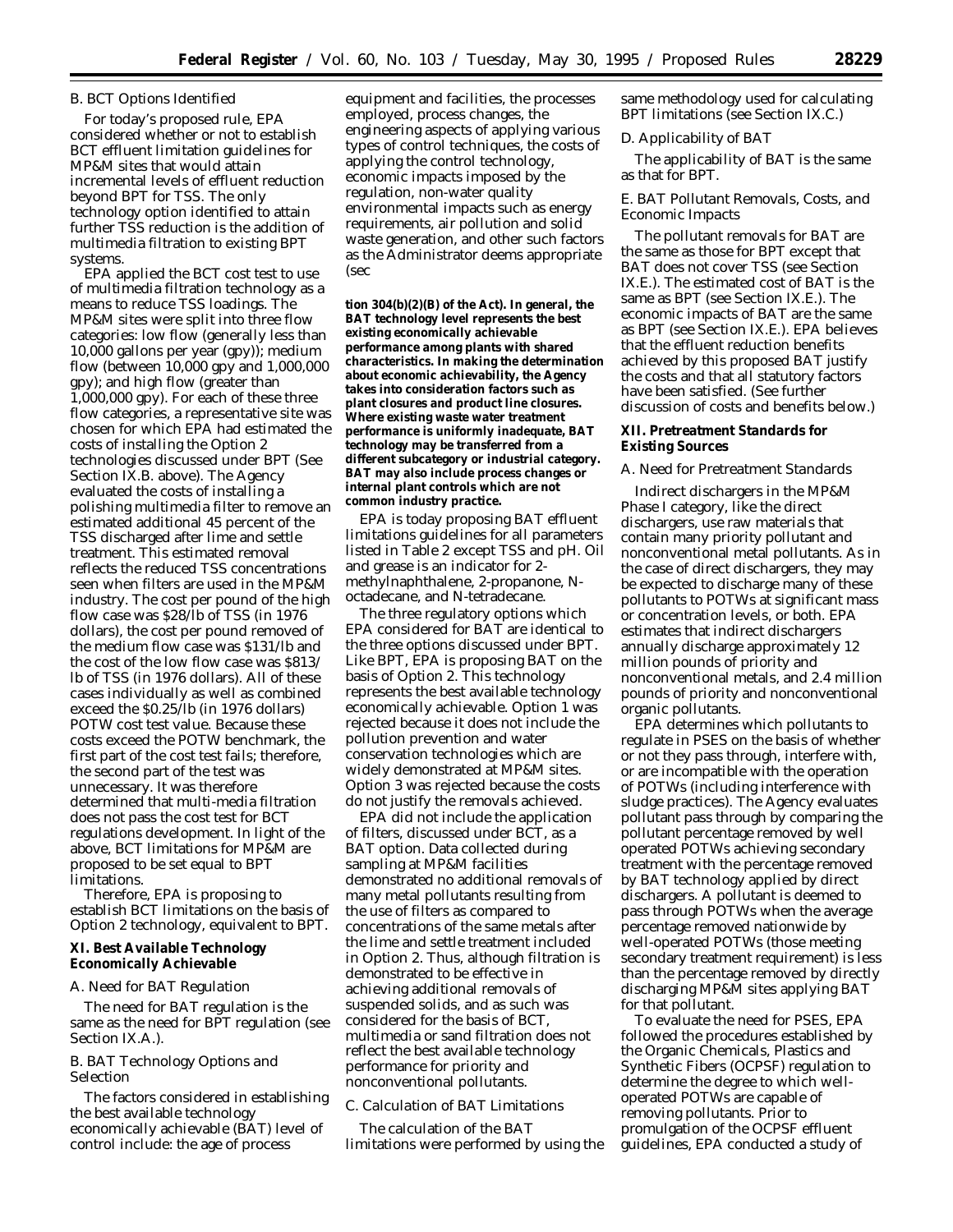well-operated POTWs that use secondary (biological) treatment (the ''50–POTW Study''). The 50–POTW study determined the extent to which priority pollutants are removed by POTWs. The principal means by which the Agency evaluated pollutant passthrough was to compare the pollutant percentage removed by POTWs with the percentage removed to comply with BAT limitations.

Because some of the data collected for evaluating POTW removals included influent levels of priority pollutants that were close to the detection limit, the POTW data were edited to eliminate influent values less than 10 times the nominal method detection limit (MDL) and the corresponding effluent values, except in cases where none of the influent concentrations exceeded 10 times the MDL. In the latter case, where there were no influent data exceeding 10 times the MDL, the data were edited to eliminate influent values less than twice the MDL and the corresponding effluent values. These editing rules were used to allow for the possibility that low POTW removals simply reflected the low influent levels.

EPA then averaged the remaining influent data and also averaged the remaining effluent data for the POTWs. The percent removal achieved for each priority pollutant was determined from these averaged influent and effluent levels. This percent removal was then compared to the percent removal achieved by BAT treatment technology. Based on this analysis, EPA determined that four nonconventional organic pollutants, seven priority metal pollutants, five nonconventional metal pollutants, cyanide, and chemical oxygen demand pass through POTWs. POTW removals for ten of the nonconventional organic pollutants were calculated using a data base developed by EPA's Risk Reduction Engineering Laboratory (RREL) and data transferred from other pollutants based on physical similarities (e.g., straightchained hydrocarbons, ketones, etc.).

## *B. PSES Technology Options and Selection*

Indirect discharging MP&M sites generate waste waters with similar pollutant characteristics to direct discharging facilities. Hence, the same treatment technologies discussed previously for BPT and BAT are considered applicable to PSES. However, as described below, the application of the technology options has resulted in the addition of a new option that applies to indirect dischargers.

EPA is today proposing PSES for all parameters listed in Table 2 except TSS and pH. EPA is proposing PSES for oil and grease as an indicator for monitoring for organic pollutants which have the potential to be present.

The Agency considered the following five options in developing PSES for MP&M Phase I.

1. *Option 1: Lime and Settle Treatment.* This option is equivalent to BPT Option 1.

2. *Option 1a: Tiered PSES for ''Low'' Flow and ''Large'' Flow Sites.* This option would establish a tiered PSES requirement depending on the annual discharge volume at a given MP&M site. For "low" flow sites, sites with a discharge volume of less than 1,000,000 gallons per year (gpy), PSES would require that sites comply with concentration standards based on Option 1. For a site operating 250 days per year, 1,000,000 gallons per year translates into an average discharge flow rate of 4,000 gallons per day. For ''large'' flow sites, sites with a discharge volume of 1,000,000 gpy or greater, PSES would require that mass-based standards be imposed based on Option 2 (i.e. the conversion of Option 1 concentrationbased standards using an appropriate flow which reflects good pollution prevention and water conservation practices such as those included in BPT Option 2). The flow basis would be determined by the Control Authority using site-specific factors and flow guidance (see the Technical Development Document for a detailed presentation of flow guidance aimed at water conservation and good housekeeping practices). If mass-based limitations have not been developed as required, the source would have to achieve discharges not exceeding the concentration limitations listed in the regulation. The technology basis for PSES for large flow sites is the same as BPT Option 2.

3. *Option 2a: In-process Flow Reduction and Pollution Prevention and Lime and Settle Treatment for ''Large'' Flow sites.* This option would require that mass-based standards be imposed based on Option 2 for sites with a discharge volume of 1,000,000 gpy or greater. Sites with a discharge volume of less than 1,000,000 gpy would not be subject to PSES requirements. For a site operating 250 days per year, 1,000,000 gallons per year translates into an average discharge flow rate of 4,000 gallons per day.

In order to fully implement the massbased permits, it is important for Control Authorities to issue permits in a timely manner. Dischargers are reminded of their responsibilities under

the General Pretreatment Regulations (40 CFR 403) to provide, among other things, Baseline Monitoring Reports. The Agency expects Control Authorities to place a priority on issuing needed mass-based permits, and those permits should be issued within a year after the Baseline Monitoring Report deadline. Control Authorities that do not meet these permitting timelines may not be in compliance with their pretreatment programs under 40 CFR 123.45.

4. *Option 2: In-Process Flow Reduction & Pollution Prevention and Lime and Settle Treatment.* This option is equivalent to BPT Option 2.

5. *Option 3: Advanced End-of-Pipe Treatment.* This option is equivalent to BPT Option 3.

*Selected Option:* EPA is proposing Option 2a technologies as the basis for the proposed PSES for MP&M Phase I. Option 2a is economically achievable (see Section XIV) and greatly reduces pollutants discharged into the environment. Compared to Option 2, which would require that all MP&M indirect dischargers be controlled by mass standards, Option 2a achieves significant pollutant reduction without imposing undue administrative burden on the Control Authorities. Whereas Option 2 would require an estimated 8,706 facilities to have permits or similar control mechanisms written incorporating the proposed standards into a mass-based permit, Option 2a reduces this burden, requiring only an estimated 1,998 facilities to have massbased permits, the rest of the facilities would not be subject to PSES requirements. EPA believes this approach would allow Control Authorities to focus their efforts on the facilities discharging the vast majority of the pollutants, rather than dissipating their limited resources on sites contributing much less to the overall problem. An indication of relative pollutant loadings by size of facility is provided in Table 26 below. The low flow sites could also be expected to reduce their discharges of pollutants, but they would do so by meeting local limits. EPA has consulted with representatives from EPA Regions, States and Municipalities, the majority of whom favor this approach to regulating the MP&M industry.

## *C. Calculation of PSES*

The proposed pretreatment standards for existing sources in the MP&M Phase I category are presented in today's proposed rule. The pretreatment standards are shown for cyanide and priority and nonconventional metal pollutants.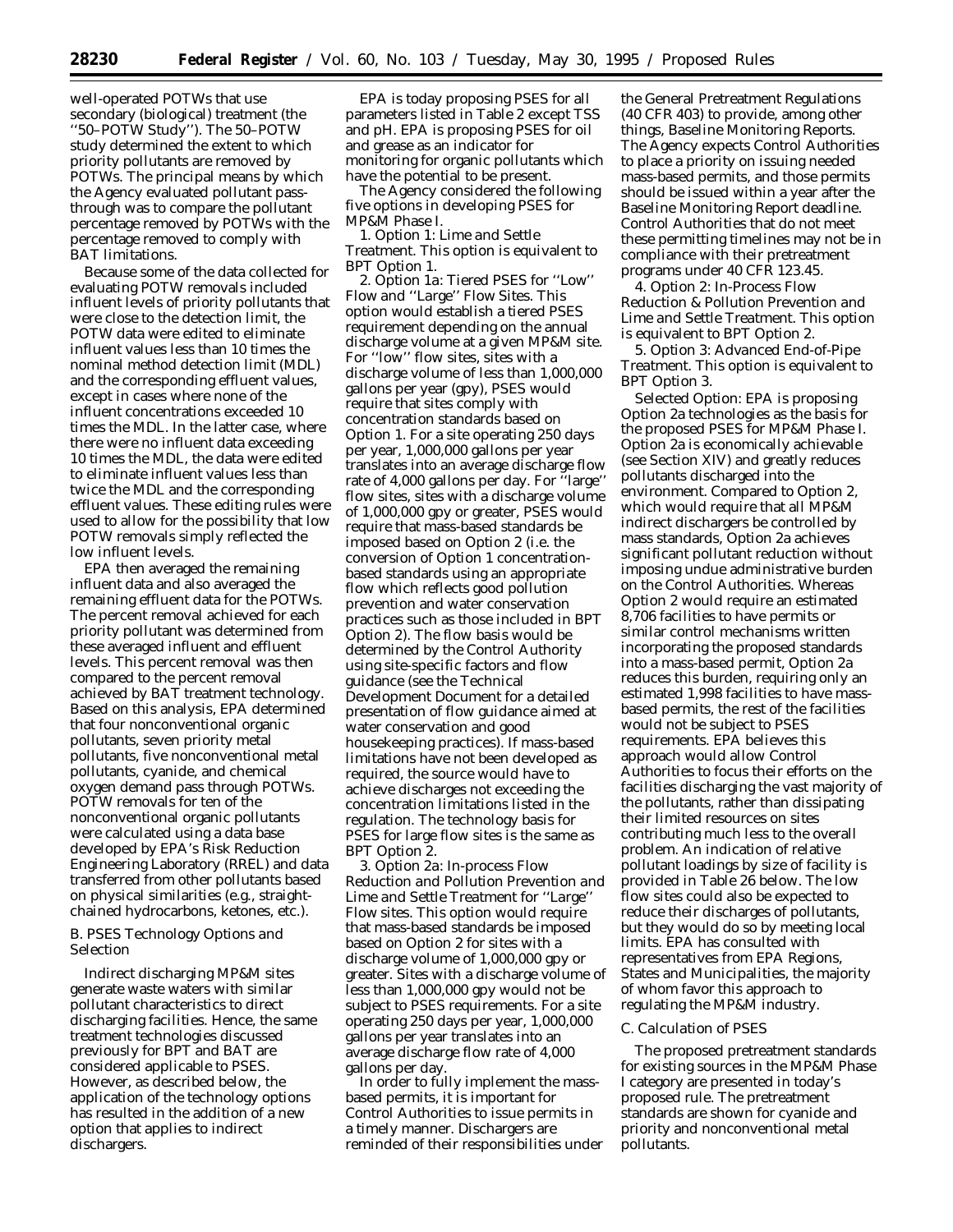An oil and grease standard is proposed as an indicator for specific organic pollutants. The specific organic pollutants for which oil and grease is an indicator are 2-methylnaphthalene, 2 propanone, N-octadecane, and Ntetradecane. EPA identified these pollutants in MP&M waste water and determined that these pollutants will pass through a POTW. These pollutants are more likely to partition to the oily phase than the water phase, thus EPA believes that the treatment and removal of oil and grease in waste water will also result in significant removals of these pollutants. EPA's sampling results show higher percent removals are achieved through oil and grease treatment (BAT technology) than at a well-operated secondary POTW. EPA considered and rejected establishing a pretreatment standard for Total Toxic Organics (TTO) which would reflect the sum of concentrations achieved for several organic pollutants. The reason EPA rejected TTO as an approach to controlling organic pollutant discharges is that EPA knows that the industry is in the midst of a significant shift in the solvents it is using. Accordingly, EPA has no reason to believe that regulation of the specific list of organics identified as of today would reflect the organics that will be present in waste water when this regulation is promulgated. EPA is planning to continue to study the sources and concentrations of organic pollutants in MP&M waste water, particularly as sites switch from ozonedepleting solvents to aqueous-based cleaners. Accordingly, EPA may propose a different approach to controlling organic pollutant discharges for both Phase I and Phase II in conjunction with the MP&M Phase II rulemaking.

As with BAT proposed standards, the pretreatment standards are expressed in terms of concentration-based standards. As described above, EPA is proposing that MP&M sites be required to comply with a mass-based permit if their annual discharge volume equals or exceeds 1,000,000 gallons. The proposed PSES would require dischargers to meet ''maximum for any one day'' and ''maximum monthly average'' standards. The proposed PSES limitations for cyanide, priority and nonconventional metal pollutants, and oil and grease are identical to those limits established for these pollutants under proposed BAT Option 2.

Considering the large number of indirect dischargers which have the potential to be covered by this proposed regulation, an important issue to the affected industry and to permit writers is the potentially enormous

administrative burden. Therefore, in developing this proposal, EPA has looked for means of reducing the administrative burden, reducing monitoring requirements, and reducing reporting requirements. The proposed exemption of existing indirect discharges discharging less than one million gallons per year is one means by which EPA is proposing to reduce the administrative burden.

## *D. Applicability of PSES Limitations*

The Agency is proposing PSES under the MP&M Phase I category to apply to all MP&M process waste waters that are generated by sites performing manufacturing, rebuilding, or maintenance of metal parts, products, or machinery in one of the seven industrial sectors (i.e., aerospace, aircraft, electronic equipment, hardware, mobile industrial equipment, ordnance and stationary industrial equipment). The Combined Wastestream Formula will apply to sites which have operations covered by MP&M Phase I, existing effluent guidelines, or not covered by existing regulations.

#### *E. Removal Credits*

As described previously, many industrial facilities discharge large quantities of pollutants to POTWs where their wastes mix with waste water from other sources, domestic wastes from private residences and runoff from various sources prior to treatment and discharge by the POTW. Industrial discharges frequently contain pollutants that are generally not removed as effectively by waste water treatment at the POTWs as by the industries themselves.

The introduction of pollutants to a POTW from industrial discharges poses several problems. These include potential interference with the POTW's operation or pass-through of pollutants if inadequately treated. As discussed, Congress, in section 307(b) of the Act, directed EPA to establish pretreatment standards to prevent these potential problems. Congress also recognized that, in certain instances, POTWs could provide some or all of the treatment of an industrial user's wastestream that would be required pursuant to the pretreatment standard. Consequently, Congress established a discretionary program for POTWs to grant ''removal credits'' to their indirect dischargers. The credit, in the form of a less stringent pretreatment standard, allows an increased amount of pollutants to flow from the indirect discharger's facility to the POTW.

Section 307(b) of the CWA establishes a three-part test for obtaining removal

credit authority for a given pollutant. Removal credits may be authorized only if (1) The POTW ''removes all or any part of such toxic pollutant,'' (2) the POTW's ultimate discharge would ''not violate that effluent limitation, or standard which would be applicable to that toxic pollutant if it were discharged'' directly rather than through a POTW and (3) the POTW's discharge would ''not prevent sludge use and disposal by such [POTW] in accordance with section [405]. \* \* \* "Section 307(b).

EPA has promulgated removal credit regulations in 40 CFR part 403.7. The United States Court of Appeals for the Third Circuit has interpreted the statute to require EPA to promulgate comprehensive sewage sludge regulations before any removal credits could be authorized. *NRDC* v. *EPA,* 790 F.2d 289, 292 (3rd Cir. 1986) *cert. denied.* 479 U.S. 1084 (1987). Congress made this explicit in the Water Quality Act of 1987 which provided that EPA could not authorize any removal credits until it issued the sewage sludge use and disposal regulations required by section  $405(d)(2)(a)(ii)$ .

Section 405 of the CWA requires EPA to promulgate regulations which establish standards for sewage sludge when used or disposed for various purposes. These standards must include sewage sludge management standards as well as numerical limits for pollutants which may be present in sewage sludge in concentrations which may adversely affect public health and the environment. Section 405 requires EPA to develop these standards in two phases. On February 19, 1993, EPA promulgated the Round One sewage sludge regulations establishing standards, including numerical pollutant limits, for the use and disposal of sewage sludge. 58 FR 9248. EPA established pollutant limits for ten metals when sewage sludge is applied to land, for three metals when it is disposed of at surface disposal sites and for seven metals and total hydrocarbons, a surrogate for organic pollutant emissions, when sewage sludge is incinerated. These requirements are codified at 40 CFR part 503.

The Phase One regulations partially fulfilled the Agency's commitment under the terms of a consent decree that settled a citizens suit to compel issuance of the sludge regulations. *Gearhart, et al.* v. *Reilly,* Civil No. 89– 6266–JO (D.Ore). Under the terms of that decree, EPA must propose and take final action on Round Two sewage sludge regulations by December 15, 2001.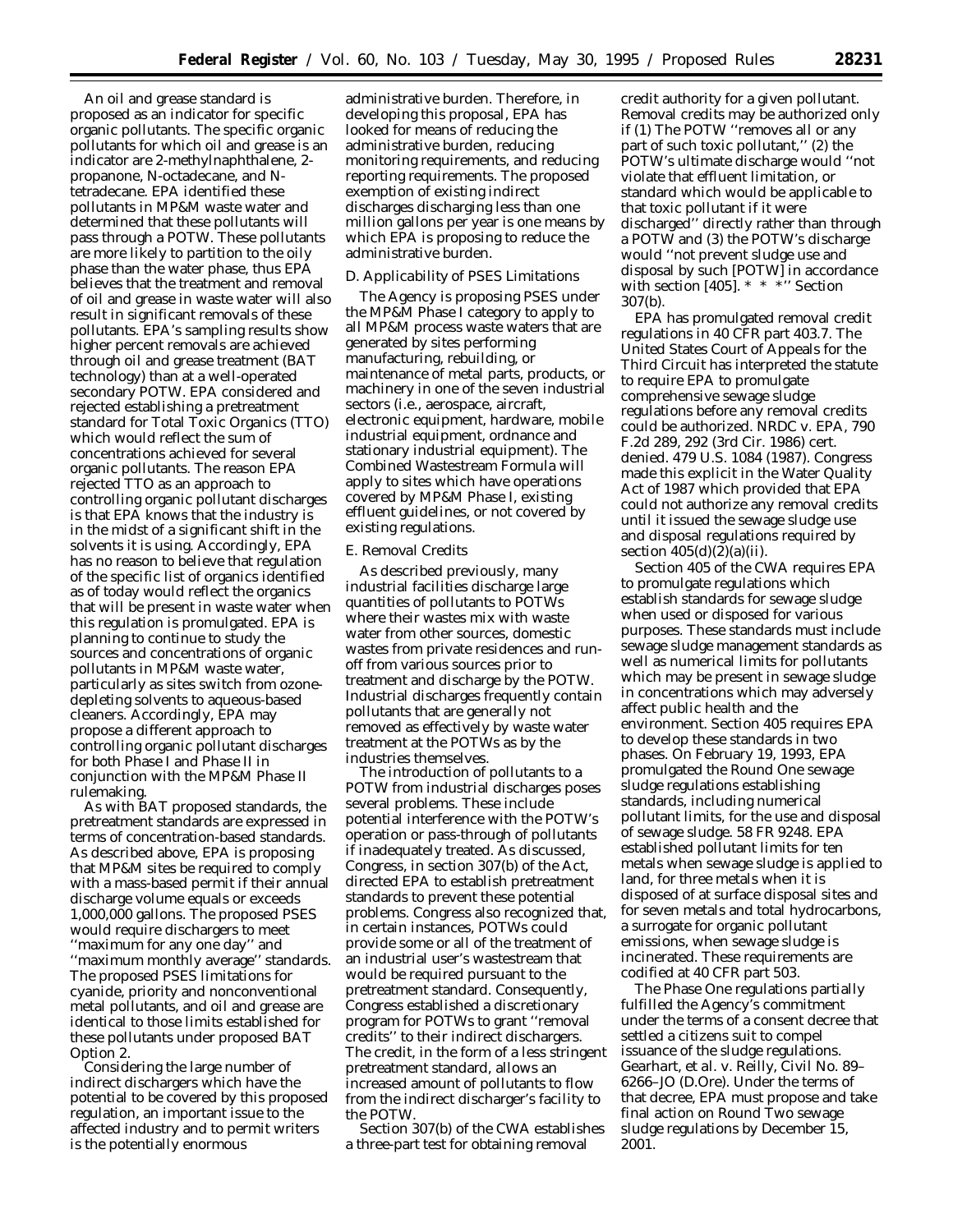At the same time EPA promulgated the Round One regulations, EPA also amended its pretreatment regulations to provide that removal credits would be available for certain pollutants regulated in the sewage sludge regulations. *See* 58 FR at 9386. The amendments to part 403 provide that removal credits may be made potentially available for the following pollutants:

(1) If a POTW applies its sewage sludge to the land for beneficial uses, disposes of it on surface disposal sites or incinerates it, removal credits may be available, depending on which use or disposal method is selected (so long as the POTW complies with the requirements in part 503). When sewage sludge is applied to land, removal credits may be available for ten metals. When sewage sludge is disposed of on a surface disposal site, removal credits may be available for three metals. When the sewage sludge is incinerated, removal credits may be available for seven metals and for 57 organic pollutants. *See* 40 CFR 403.7(a)(3)(iv)(A).

(2) In addition, when sewage sludge is used on land or disposed of on a surface disposal site or incinerated, removal credits may also be available for additional pollutants so long as the concentration of the pollutant in sludge does not exceed a concentration level established in part 403. When sewage sludge is applied to land, removal credits may be available for two additional metals and 14 organic pollutants. When the sewage sludge is disposed of on a surface disposal site, removal credits may be available for seven additional metals and 13 organic pollutants. When the sewage sludge is incinerated, removal credits may be available for three other metals. *See* 40 CFR  $403.7(a)(3)(iv)(B)$ 

(3) When a POTW disposes of its sewage sludge in a municipal solid waste landfill that meets the criteria of 40 CFR part 258 (MSWLF), removal credits may be available for any pollutant in sewage sludge. *See* 40 CFR  $403.7(a)(3)(iv)(C)$ .

Thus, given compliance with the requirements of EPA's removal credit regulations,<sup>1</sup> following promulgation of the pretreatment standards being proposed here, removal credits may be authorized for any pollutant subject to pretreatment standards if the applying

POTW disposes of its sewage sludge in a MSWLF that meets the requirements of 40 CFR part 258. If the POTW uses or disposes of its sewage sludge by land application, surface disposal or incineration, removal credits may be available for the following metal pollutants (depending on the method of use or disposal): arsenic, cadmium, chromium, copper, iron, lead, mercury, molybdenum, nickel and zinc. Given compliance with section 403.7, removal credits may be available for the following organic pollutants (depending on the method of use or disposal) if the POTW uses or disposes of its sewage sludge: benzene, 1,1-dichloroethane, 1,2-dibromoethane, ethylbenzene, methylene chloride, toluene, tetrachloroethene, 1,1,1-trichloroethane, 1,1,2-trichloroethane and trans-1,2 dichloroethene.

Some facilities may be interested in obtaining removal credit authorization for other pollutants being considered for regulation in this rulemaking for which removal credit authorization would not otherwise be available under part 403. As discussed in the sewage sludge regulations (58 FR 9382–83), EPA has concluded that removal credits should *not* be authorized for pollutants other than the pollutants specifically regulated by the final part 503 regulation. The Agency has determined that the CWA, as amended, removal credit eligibility is limited to those pollutants regulated specifically in Part 503 and to pollutants that the Agency determines do not threaten human health and the environment when used or disposed of in sewage sludge. When read together, sections 307(b) and 405 permit removal credits only when it can be determined that the increased concentrations or amounts allowed by the removal credit will not affect sewage sludge use or disposal adversely. EPA determined that a categorical pretreatment standard pollutant is eligible for removal credits only when EPA has either established a specific numerical limit for that pollutant or has evaluated it and concluded that it does not threaten public health or the environment. 58 FR 9382–83.

Consequently, in the case of a pollutant for which EPA did not perform a risk analysis in developing the Phase One sewage sludge regulations, removal credit for pollutants will only be available when the Agency determines either a safe level for the pollutant in sewage sludge or that regulation of the pollutant is unnecessary to protect public health and the environment from the reasonably anticipated adverse effects of

such a pollutant.2 Therefore, any person seeking to add additional categorical pollutants to the list for which removal credits are now available would need to submit information to the Agency to support such a determination. The basis for such a determination may include information showing the absence of risks for the pollutant (generally established through an environmental pathway risk assessment such as EPA used for Phase One) or data establishing the pollutant's presence in sewage sludge at low levels relative to risk levels or both. Parties, however, may submit whatever information they conclude is sufficient to establish either the absence of any potential for harm from the presence of the pollutant in sewage sludge or data demonstrating a "safe" level for the pollutant in sludge. Following submission of such a demonstration, EPA will review the data and determine whether or not it should propose to amend the list of pollutants for which removal credits would be available.

EPA has already begun the process of evaluating a number of pollutants for adverse potential to human health and the environment when present in sewage sludge. In May, 1993, pursuant to the terms of the consent decree in the *Gearhart* case, the Agency notified the United States District Court for the District of Oregon that, based on the information then available at that time, it intended to propose 31 pollutants for regulation in Round Two sewage sludge regulations. These are acetic acid (2, 4, -dichlorophenoxy), aluminum, antimony, asbestos, barium, beryllium, boron, butanone (2-), carbon disulfide, cresol (p-), cyanides (soluble salts and complexes), dioxins/dibenzofurans (all monochloro to octochloro congeners), endsulfan-II, fluoride, manganese, methylene chloride, nitrate, nitrite, pentachloronitrobenzene, phenol, phthalate (bis-2-ethylhexyl), polychlorinated biphenyls (co-planar), propanone (2-), silver, thallium, tin, titanium, toluene, trichlorophenoxyacetic acid (2, 4, 5-),

trichlorphenoxypropionic acid ([2- (2, 4, 5-)], and vanadium.

The Round Two regulations are not scheduled for proposal until December, 1999 and promulgation in December 2001. However, given the necessary

<sup>1</sup>Under Section 403.7, a POTW is authorized to give removal credits only under certain conditions. These include applying for, and obtaining, approval from the Regional Administrator (or Director of a State NPDES program with an approved pretreatment program), a showing of consistent pollutant removal and an approved pretreatment program. *See* 40 CFR 403.7(a)(3) (i), (ii), and (iii).

<sup>2</sup> In the Round One sewage sludge regulation, EPA concluded, on the basis of risk assessments, that certain pollutants (*see* Appendix G to Part 403) did not pose an unreasonable risk to human health and the environment and did not require the establishment of sewage sludge pollutant limits. As discussed above, so long as the concentration of these pollutant in sewage sludge are lower than a prescribed level, removal credits are authorized for such pollutants.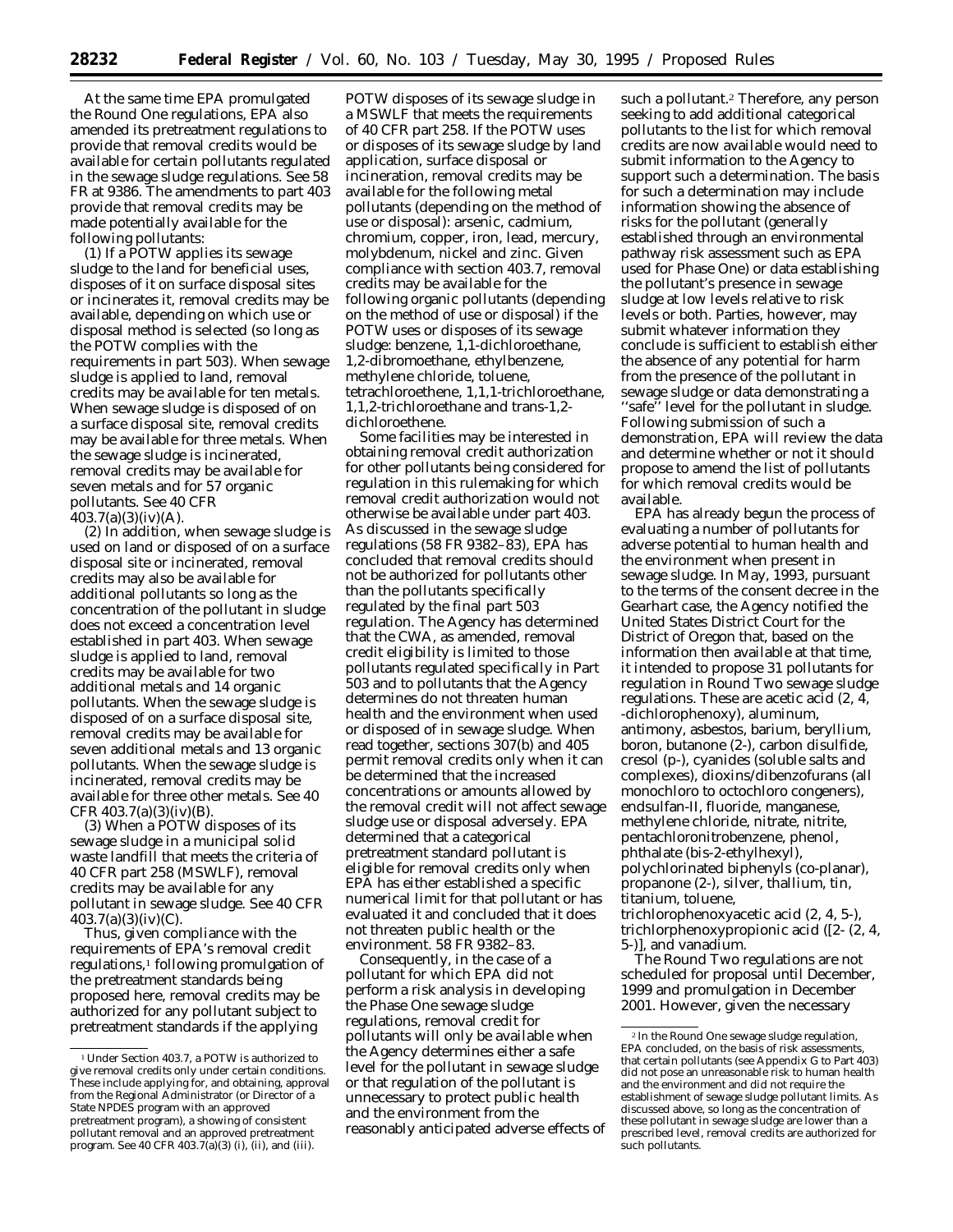factual showing, as detailed above, EPA could conclude before the contemplated proposal and promulgation dates that regulation of some of these pollutants is not necessary. In those circumstances, EPA could propose that removal credits should be authorized for such pollutants before promulgation of the Round Two sewage sludge regulations. However, because of the Agency's commitment to promulgation of effluent limitations and guidelines under the consent decree with NRDC, it may not be possible to complete review of removal credit authorization requests by the time EPA must promulgate these guidelines and standards.

EPA's proposal to establish pretreatment standards for oil and grease as an indicator for organic pollutants means that oil and grease is not subject to removal credits.

#### *F. Compliance Date*

EPA is proposing to establish a threeyear deadline for compliance with PSES. Design and construction of systems adequate for compliance with PSES will be a substantial undertaking for many MP&M sites. In addition, Control Authorities will need the time to develop the mass-permits for their industrial users with annual discharge volumes greater than 1,000,000 gallons.

## *G. PSES Pollutant Removals, Costs and Economic Impacts*

EPA estimates that the proposed PSES regulation will result in the removal of 14 million pounds per year of pollutants including 9.1 million pounds of priority and nonconventional metal pollutants and 2.1 million pounds of priority and nonconventional organic pollutants and cyanide. PSES is estimated to result in capital costs of approximately \$ 351 million and annualized costs of \$ 142 million (in 1994 dollars). EPA projects that 7 sites may be closed as a result of PSES, and job losses will affect 540 fulltime employees (FTEs). However, EPA estimates that compliance activities may generate annual labor requirements which could more than offset these job losses.

## **XIII. New Source Performance Standards (NSPS) and Pretreatment Standards for New Sources (PSNS)**

Section 307(c) of the Act calls for EPA to promulgate pretreatment standards for new sources (PSNS) at the same time that it promulgates new source performance standards (NSPS). New facilities have the opportunity to incorporate the best available demonstrated technologies including process changes, in-plant controls, and end-of-pipe treatment technologies.

The same technologies discussed previously for BAT and PSES are available as the basis for NSPS and PSNS. Option 2 was the selected option for BAT and for large flow PSES, and the only higher technology option identified by EPA was Option 3. Option 3 includes advanced end-of-pipe treatment with significant reuse of process water. Since new sites have the potential to install pollution prevention and pollution control technologies more cost effectively then existing sources, Option 3 was considered for NSPS and PSNS. However, EPA did not select Option 3 technology as the basis for NSPS and PSNS because the costs do not justify the removals achieved. Therefore, EPA is proposing NSPS and PSNS for MP&M Phase I are based on the proposed Option 2 BAT technologies identified above. All NSPS and PSNS limits are expected to be mass-based. If mass-based limitations have not been developed as required, the source shall achieve discharges not exceeding the concentration limitations listed in the regulation.

## **XIV. Economic Considerations**

#### *A. Introduction*

EPA's economic impact assessment is set forth in the report titled ''Economic Impact Analysis Of Proposed Effluent Limitations Guidelines And Standards For The Metal Products And Machinery Industry, Phase I'' (hereinafter ''EIA''). This report estimates the expected economic effect of compliance with the proposed regulatory options in terms of facility closures and associated losses in employment. Firm-level impacts, local community impacts, international trade effects, labor requirements of compliance, and effects on new Metal Products and Machinery Industry (MP&M) facilities are also presented in this report. A Regulatory Flexibility Analysis detailing the small business impacts for this industry is also included in the EIA. In addition, EPA conducted an analysis of the costeffectiveness of the regulatory options. The report, ''Cost-Effectiveness Analysis of Proposed Effluent Limitations Guidelines and Standards of Performance for the Metal Products and Machinery Industry, Phase I'' is included in the record of this rulemaking. EPA also prepared a background analysis of the economic conditions in the MP&M industry, ''Industry Profile Of the Metal Products and Machinery Industry, Phase I.'' The following discussion summarizes material from the Economic Impact Analysis, Cost-Effectiveness Analysis, and Industry Profile reports. The reader

is referred to these reports for the full details of these analyses.

Analysis of the economic impacts of effluent guidelines for the MP&M industry relies heavily on the responses to the questionnaire distributed to MP&M facilities by EPA under the authority of Section 308 of the Clean Water Act (the DCP). As discussed above, EPA sent the questionnaire, requesting both technical and economic information, to 1,020 MP&M industry facilities (See Section V.A.2 for details). After detailed data cleaning and validation activities, the responses for 396 facilities, representing 10,601 waterdischarging facilities in the MP&M industry population, were used in the industry impact analysis. EPA analyzed the economic impacts of the regulatory options applicable to MP&M Phase I facilities on the basis of data for the 396 sample facilities. The impacts assessed for these sample facilities were extrapolated to the level of the MP&M industry population using facility sample weights that are based on the sample design for the Section 308 survey. Unless otherwise indicated, the remainder of this discussion reports the estimated economic impacts for the MP&M industry population.

## *B. Overview of the Facilities Potentially Subject to Regulation*

From secondary source data (Department of Commerce), EPA estimates that approximately 90,000 establishments or facilities participated in the MP&M Phase I business sectors as of 1987. Thus, the estimated 10,601 water-discharging facilities (from Section 308 Survey data) that would potentially be affected by this regulation represent about 11 percent of the total facilities in the MP&M Phase I business sectors. Of the 10,601 water-discharging facilities, EPA estimates that 8,706 facilities are indirect dischargers (i.e., they discharge effluent to a POTW) and would thus be subject to Pretreatment Standards for Existing Sources (PSES). The remaining 1,895 facilities are estimated to be direct dischargers (i.e., they discharge effluent directly to a waterway under a NPDES permit) and will thus be subject to Best Available Technology Economically Achievable (BAT) and Best Practicable Control Technology Currently Available (BPT) requirements as herein proposed.

The MP&M facilities that are expected to be subject to this regulation contribute significantly to the U.S. economy. Table 3, below, summarizes important economic data for the estimated 10,601 water-discharging facilities that are potentially subject to regulation and on which the economic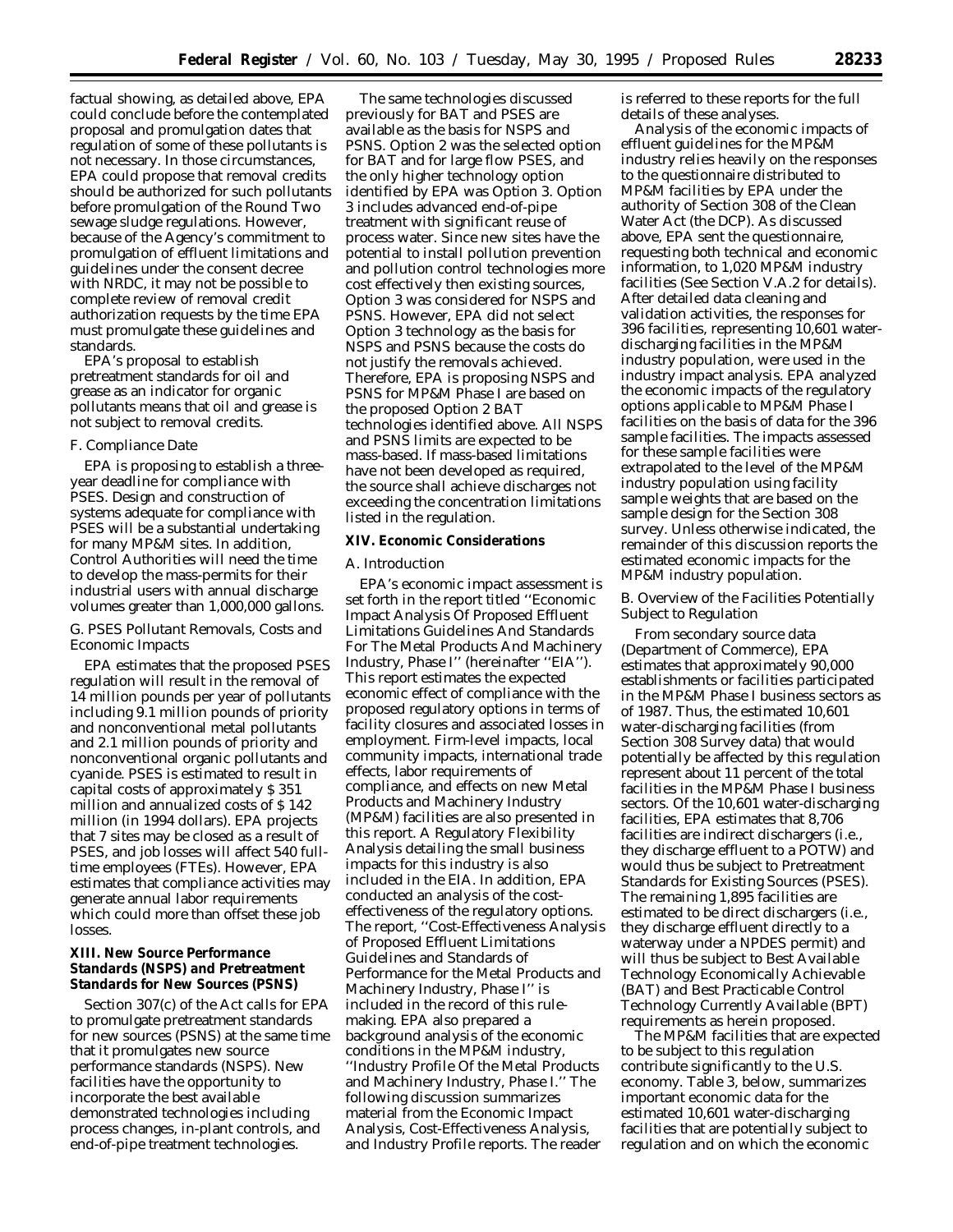impact analysis for this regulation is based.

TABLE 3.—SUMMARY DATA FOR 1989 FOR FACILITIES SUBJECT TO REGULATION IN MP&M PHASE I SECTORS ESTIMATED REVENUE, VALUE ADDED AND PAYROLL IN MILLIONS OF 1989 DOLLARS

| Sector                                                      | <b>Facilities</b>                            | Employment                                                     | Revenue                                                   | Value added                                            | Payroll                                              |
|-------------------------------------------------------------|----------------------------------------------|----------------------------------------------------------------|-----------------------------------------------------------|--------------------------------------------------------|------------------------------------------------------|
|                                                             | 4,197<br>856<br>1,280<br>2,769<br>190<br>545 | 379,000<br>552,000<br>700.000<br>419.000<br>131.000<br>580,000 | 44.327<br>96.715<br>155.101<br>52.918<br>21.666<br>54.430 | 9.463<br>24,858<br>80,502<br>12.815<br>7.059<br>19.454 | 5,845<br>15,148<br>12,503<br>6,306<br>4.006<br>9,660 |
|                                                             | 764                                          | 275,000                                                        | 65.914                                                    | 14.101                                                 | 8.151                                                |
|                                                             | 10.601                                       | 3.036.000                                                      | 491.071                                                   | 168.252                                                | 61.620                                               |
| Phase I Facilities as a Percent of Total U.S. Manufacturing | <br>                                         | 19.492.000<br>15.58%                                           | 2.793.000<br>17.58%                                       | 1.308.000<br>12.86%                                    | 533,000<br>11.56%                                    |

Source: U.S. Environmental Protection Agency, Section 308 Survey Data, 1989, and Statistical Abstract of the United States, 1992, Department of Commerce.

These data show that the 10,601 facilities potentially subject to regulation employed over 3,000,000 persons in 1989 or approximately 16 percent of the total U.S. manufacturing employment of 19.5 million in 1989.3 Total revenues for the 10,601 facilities are estimated at \$491 billion or about 18 percent of the total shipments for U.S. manufacturing in 1989 of \$2,793 billion. A more meaningful measure of the value of production activity in these facilities is provided by value added,<sup>4</sup> which is estimated to amount to about \$168 billion or approximately 13 percent of the total value added of \$1,308 billion for U.S. manufacturing in 1989. The estimated payroll for the 10,601 facilities is about \$62 billion or approximately 12 percent of the total of \$533 billion for U.S. manufacturing in 1989.

Table 3 also shows these economic activity data for the seven MP&M Phase I business sectors. On the basis of number of facilities, the Hardware, Stationary Industrial Equipment, and Electronic Equipment sectors are the largest sectors subject to regulation. These three sectors account for over 75 percent of the total of 10,601 facilities

expected to be subject to regulation. However, on the basis of employment and dollar measures of economic activity, the Hardware sector is less dominant. A ranking on both employment and value added shows that Electronic Equipment is the largest sector in terms of economic contribution followed by Aircraft, Aerospace, Stationary Industrial Equipment, Mobile Industrial Equipment, Hardware, and Ordnance.

*C. Overview of Options Considered for Proposal and Selection of the Proposed Options*

In developing the regulatory proposals presented herein, EPA defined and evaluated a number of PSES regulatory options for indirect dischargers and BAT/BPT options for direct dischargers. The following discussion defines the options that were considered for proposal and outlines the rationale for the regulatory proposals.

1. PSES Options for Indirect Dischargers

As discussed previously in Sections IX, XI, and XII, EPA initially evaluated three PSES regulatory options for indirect dischargers:

*Option 1: Lime and Settle Treatment.* Under this option, Pretreatment Standards for Existing Sources (PSES) would be established on the basis of the application of lime and settle treatment without any pollution prevention and flow controls imposed. The implementation of this option would likely result in concentration-based standards imposed on facilities by Control Authorities.

*Option 2: In-Process Flow Reduction and Pollution Prevention and Lime and Settle Treatment.* This option would establish PSES on the basis that all

facilities should comply with massbased standards that are the based on the Lime and Settle technology and associated concentration limits as specified for Option 1. However, the mass-based standards would be calculated from a flow volume that reflects good pollution prevention and water conservation practices. Thus, this option embodies a requirement for pollution prevention and water conservation in conjunction with the Lime and Settle Treatment process. The flow basis would be determined by the relevant Control Authority using sitespecific factors and flow guidance.

*Option 3: Advanced End-of-Pipe Treatment.* This option would establish PSES based on the same technology and mass-based limit specifications as set forth for in Option 2 *plus* additional end-of-pipe treatment through reverse osmosis or ion exchange to achieve additional removals and produce a treated wastewater that can be recycled back to the facility for reuse as process waters.

From its preliminary analysis of these options, EPA initially selected Option 2, In-Process Flow Reduction and Pollution Prevention and Lime and Settle Treatment, as the preferred PSES regulatory option for indirect dischargers. Stated simply, EPA preferred Option 2 because it would apply to all indirect discharging facilities, mass-based standards that embody best available technology based on a combination of treatment systems and pollution prevention measures. Moreover, EPA found that Option 2 would impose relatively modest economic impacts in terms of expected facility closures and employment losses in the MP&M industry and thus concluded that Option 2 would be

<sup>3</sup>Although the MP&M Phase I sectors include non-manufacturing activities and employment, nearly 95 percent of the revenue received by facilities affected by the regulation is estimated to be derived from manufacturing activities. Thus, the comparison of employment and other economic values with totals for the U.S. manufacturing sector provides a relevant basis for understanding the economic significance of the industries and facilities expected to incur costs under the regulation.

<sup>4</sup> Value Added is the difference between the output price of a good or service and the price of all material inputs used in producing the good or service, and is generally considered a better measure than revenue of the value of production that occurs in a given economic activity.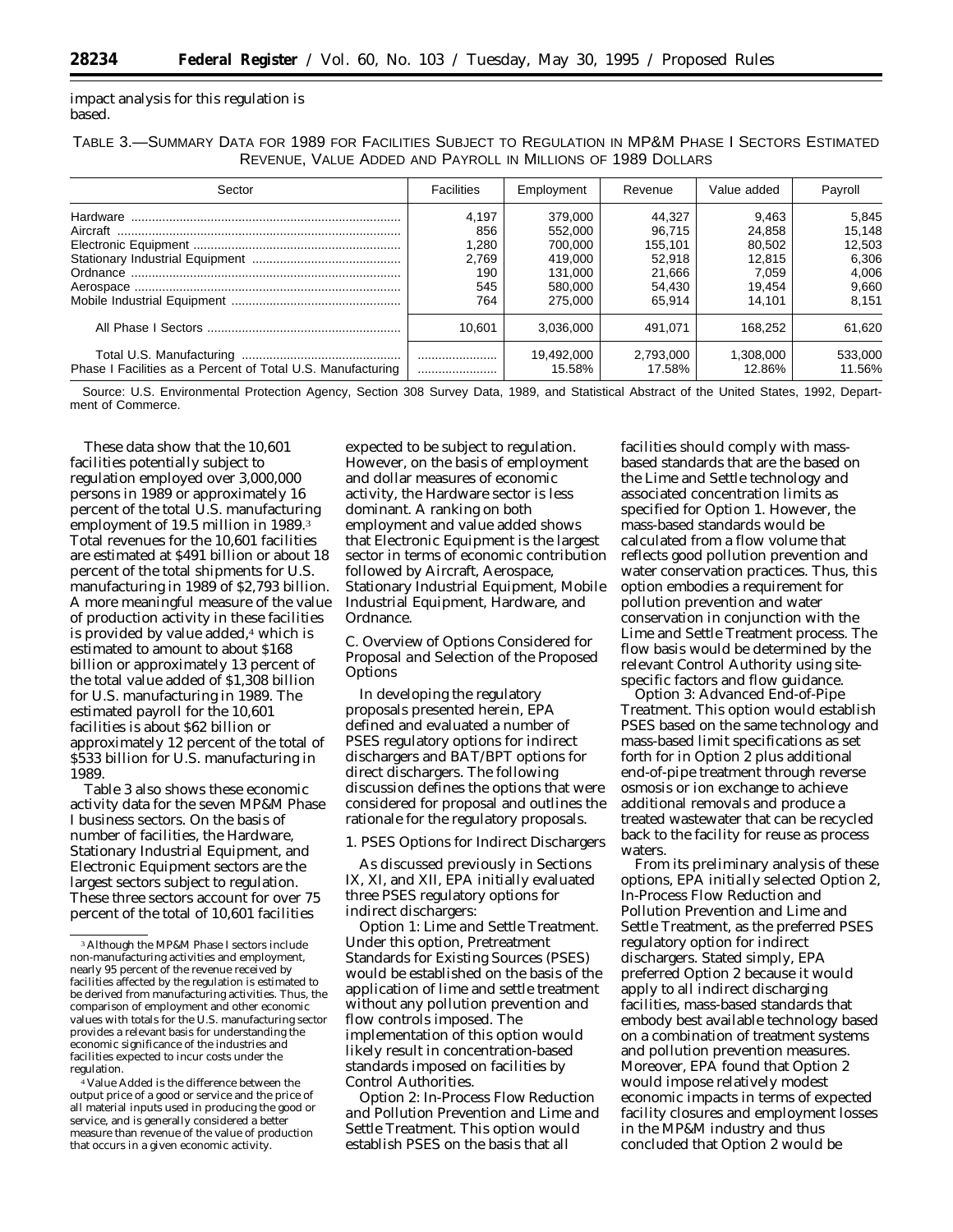economically achievable. However, upon further analysis and consideration, EPA reached additional findings that weighed against the proposal of Option 2 and caused the Agency to define and evaluate modifications to Option 2 as the basis for a PSES proposal. These findings involved three issues as follows:

*Impact on small business.* In its Regulatory Flexibility Analysis, EPA found that Option 2 would be expected to disproportionately burden small business-owned facilities in terms of facility closures and financial requirements. In particular, by embodying technology requirements for pollution prevention as well as treatment systems, Option 2 was found to impose greater financial burden on MP&M small business-owned, indirect discharging facilities than would result from the treatment system-only basis of Option 1. As discussed in Section K., Regulatory Flexibility Analysis, below, EPA considered modifications to Option 2 in an effort to mitigate financial and economic burdens on small businessowned facilities. These modifications differentiated among facilities based on the annual volume of facility discharge; however, EPA anticipated that reducing regulatory requirements for small discharge volume facilities would also mitigate the regulatory burden among small business entities.

*Cost effectiveness.* For indirect discharging facilities with smaller discharge volumes, EPA found that Option 2 would not be cost effective (see Section L, below). That is, for facilities with smaller discharge volumes, Option 2 would not achieve sufficient additional reductions in pollutant discharges beyond those achieved by Option 1 to support its higher cost relative to Option 1. In view of this finding, EPA considered modifications to Option 2 that would be more cost effective for indirect discharging facilities with smaller discharge volumes.

*Impact on permitting authorities.* EPA was concerned that Option 2, by requiring mass-based permits for all indirect discharging facilities, regardless of discharge volume, would substantially burden the authorities that administer the permit requirements. In particular, as part of the public participation in the regulation development process, the Association of Metropolitan Sewerage Agencies (AMSA) commented that the permit administration requirements of covering small discharge facilities under massbased limitations would unduly burden permitting authorities. In its analysis of the MP&M Phase I industry, EPA

estimated that a large percentage of indirect discharging facilities had relatively small annual discharge: over 75 percent of the estimated 6,700 indirect discharging facilities discharge less than 1 million gallons annually. Thus, EPA acknowledged that Option 2 would require a large number of permits to be written for these smaller discharge volume facilities and could therefore impose a substantial burden on permitting authorities. In response to this concern, EPA undertook a limited analysis of the likely costs to permitting authorities of issuing mass-based and concentration-based permits. This analysis indicated that the cost to permitting authorities of covering smaller discharge volume facilities (less than 1 million gallons per year) could vary considerably among permitting authorities but, in aggregate, might not be excessive: EPA estimated a total annual cost of \$1.9 to \$3.2 million (\$1994) for writing and administering permits for indirect discharging facilities with effluent discharge of less than 1 million gallons per year. Still, in view of the limited nature of EPA's analysis of permitting costs and, moreover, in view of the findings with regard to small business impact and cost effectiveness (which also argued for moderating requirements among smaller facilities), EPA decided to define and evaluate modifications to Option 2 that would reduce the number of mass-based permits needed for implementing the regulation. Because of the conflicting information and findings regarding the burden of permit administration, EPA requests that permitting authorities comment on this issue.

On the basis of these findings, EPA defined and evaluated two additional PSES regulatory options for indirect discharging facilities: Option 1a and Option 2a. EPA found that both options addressed the issues described above and presented superior alternatives to Options 1, 2, or 3, alone, for regulatory proposal. However, with respect to each of the issues noted above—impact on small business, cost effectiveness, and burden on permit writing authorities— EPA found that Option 2a provided a better solution than Option 1a. Accordingly, EPA is proposing Option 2a as the preferred PSES option for indirect discharging facilities. Option 1a and Option 2a, together with the basis of their selection for regulatory proposal, are discussed below:

*Option 1a: Tiered PSES for ''Low'' Flow and ''Large'' Flow Sites.* This option would establish a tiered PSES requirement and blends elements of Option 1 and Option 2 depending on a site's annual discharge volume. Sites

with a discharge volume of less than 1,000,000 gallons per year (''low'' flow sites) would meet the concentrationbased standard set forth in Option 1. Sites with a discharge volume of at least 1,000,000 gallons per year (''large'' flow sites) would meet the mass-based standards that embody pollution prevention as well as the Lime and Settle Treatment process as set forth in Option 2.

By adopting the concentration-based requirements of Option 1 for ''low'' flow sites, Option 1a reduces the number of facilities for which mass-based permits would need to be written. In addition, Option 1a reduces the expected compliance costs and financial burdens for the smaller discharge volume facilities, many of which are small businesses. Finally, because of the reduced requirements on smaller discharge volume facilities, Option 1a achieves better cost effectiveness than Option 2.

*Option 2a: In-Process Flow Reduction and Pollution Prevention and Lime and Settle Treatment for ''Large'' Flow Sites.* This option would establish the same PSES requirements as specified for Option 2. However, these requirements would apply to only ''large'' flow sites that is, indirect discharge sites with a discharge volume of at least 1,000,000 gallons per year. All such sites would comply with mass-based standards based on the Lime and Settle Treatment process coupled with a requirement for pollution prevention and water conservation as specified for Option 2. ''Low'' flow indirect discharge sites that is, with a discharge volume of less than 1,000,000 gallons per year—would not be subject to PSES requirements. EPA estimates that, of the 8,706 indirect discharge facilities in the MP&M Phase I industry, 6,708 would qualify as low flow discharge sites and thus would not be subject to the Option 2a PSES requirement.

By exempting low flow discharge sites from PSES regulatory requirements, Option 2a, even more than Option 1a, mitigates the difficulties of Option 2. Specifically, because of the regulation's reduced coverage in terms of number of facilities, Option 2a would substantially reduce the burden on permit-writing authorities. In addition, low flow indirect discharging facilities would bear no costs as a result of regulation, substantially reducing financial burdens and closure impacts among small business-owned facilities. Finally, as discussed below at Section L, EPA found that Option 2a would be expected to achieve substantially better cost effectiveness than the other regulatory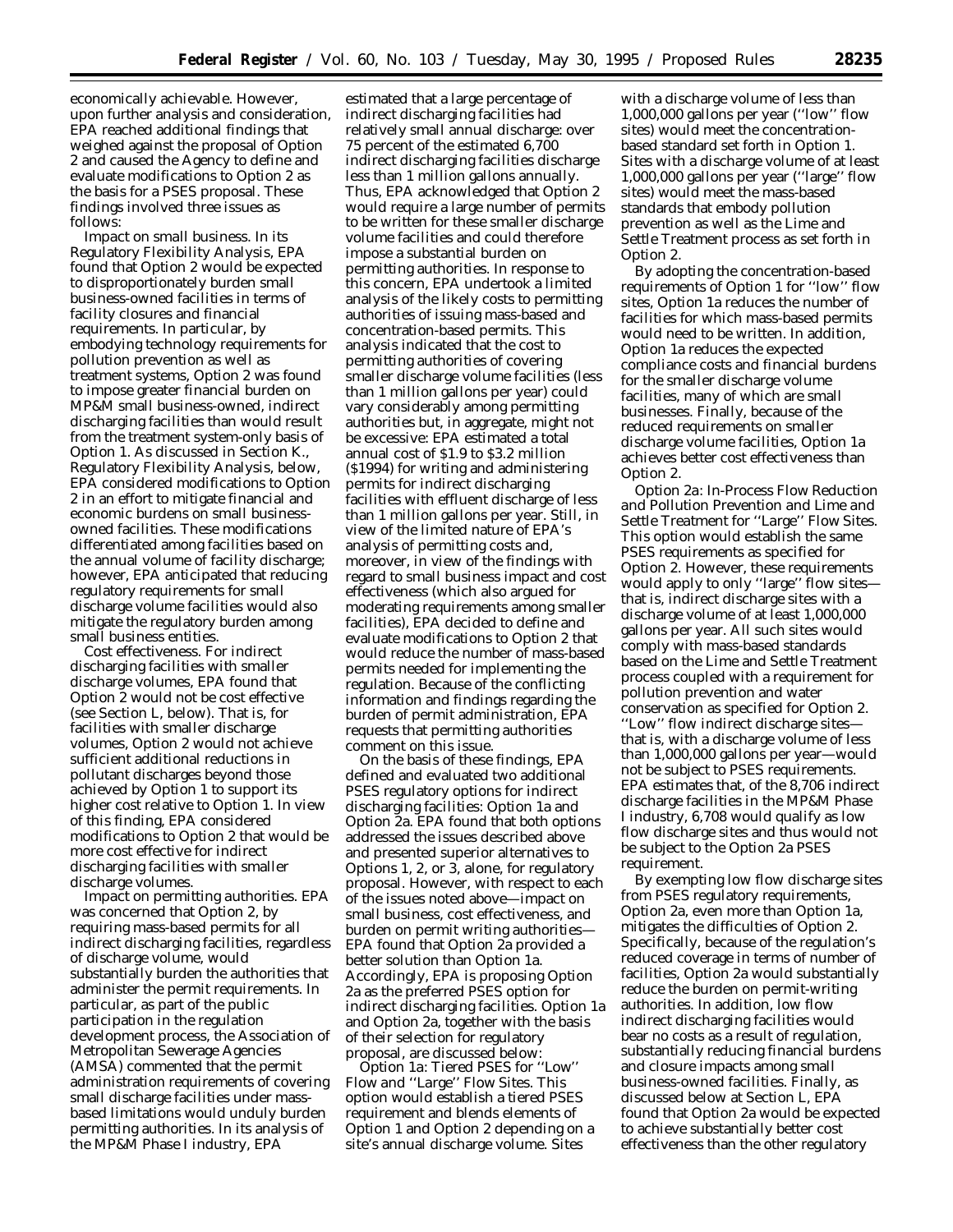options considered for indirect discharging facilities.

Thus, EPA found that Option 2a addresses the limitations of Option 2 while imposing even fewer economic impacts than Option 2 or Option 1a in terms of facility closures and financial burdens. Moreover, Option 2a embodies best available technology for reducing the industry's effluent discharges. Accordingly, EPA judges that Option 2a presents a balanced regulatory approach for reducing effluent discharges from the MP&M Phase I indirect discharging facilities while not imposing undue burdens on industry or on the permitwriting authorities that will be directly responsible for administering the regulation.

2. BAT/BPT Options for Direct **Dischargers** 

As discussed previously in Sections IX, XI, and XII, EPA evaluated three BAT/BPT regulatory options for direct discharging facilities:

*Option 1: Lime and Settle Treatment.* Under this option, BAT/BPT would be established on the basis of the application of lime and settle treatment without any pollution prevention and flow controls imposed.

*Option 2: In-Process Flow Reduction and Pollution Prevention and Lime and Settle Treatment.* Option 2 includes the same technology basis as Option 1, lime and settle treatment, but adds in-process pollution prevention and flow controls.

*Option 3: Advanced End-of-Pipe Treatment.* Option 3 includes the same treatment technology and in-process pollution prevention and flow controls as set forth in Option 2 *plus* additional end-of-pipe treatment through reverse osmosis or ion exchange to achieve additional removals and produce a treated wastewater that can be recycled back to the facility for reuse as process waters.

Of these options, EPA selected Option 2 as the proposed BPT/BAT regulation for direct existing discharging facilities. Like Option 2a for indirect discharging facilities, Option 2 embodies best available technology for reducing effluent discharges. Moreover, EPA found that Option 2 would impose modest economic impacts in terms of facility closures, employment losses, and financial requirements. As discussed in Section L, below, EPA also found that Option 2 is cost effective. Finally, EPA concluded that Option 2 (in combination with Option 2a for indirect dischargers) would impose a modest and manageable burden among small business-owned, direct discharging facilities.

The following sections summarize the specific analyses and findings leading to EPA's selection of Option 2a for indirect dischargers and Option 2 for direct dischargers as the proposed regulatory alternatives for existing facilities in the MP&M Phase I industries.

#### *D. Economic Impact Methodology*

The promulgation of a BAT effluent guideline rests on a finding of economic achievability. As described earlier in Section III of this Preamble, EPA is proposing to establish BAT equal to BPT. BPT effluent limitations do not face the same economic achievability test as BAT. Therefore, the following discussion of economic achievability describes the regulatory approach in terms of BAT economic achievability. The analyses supporting the determination of economic achievability for this proposed regulation include a facility impact analysis, which assesses how facilities are expected to be affected financially by the proposed regulation. Key outputs of the facility impact analysis include expected facility closures in the MP&M industry and the associated losses in employment and value of economic activity in those facilities. The findings from the facility impact analysis provide the basis for the other analyses regarding the economic achievability of the regulation. These include:

• A *firm-level analysis*, which assesses the impact of effluent guidelines on the financial performance and condition of firms owning MP&M facilities subject to regulation;

• A *labor requirements analysis*, which assesses the likely demands for labor that will accompany the activities of facilities to comply with effluent guidelines.

• A *community impact analysis*, which assesses the local employment impact of possible facility closures;

• A *foreign trade analysis*, which assesses the effect of effluent guidelines on the international competitiveness and balance of trade of the MP&M industries.

• A *new source impact analysis,* which assesses the effect of effluent guidelines on the costs and financial viability of new facilities in the MP&M industries; and

• The *Regulatory Flexibility Analysis,* which assesses the economic and financial impacts of effluent guidelines for the MP&M industries on small businesses.

The following section of the preamble addresses the facility impact analysis. This discussion is followed by the other analyses of the economic impact of

effluent guidelines for the MP&M industries.

1. Structure of the Facility Impact Analysis

The facility-level impact analysis involves a series of financial analyses to assess the expected occurrence of significant financial impacts as the result of an MP&M effluent guideline. Several considerations define the structure of the facility impact analysis, including: the impact categories analyzed; baseline and post-compliance analyses; assumptions regarding the ability of facilities to pass compliance costs on to customers; and whether facilities were expected to discharge effluent to a publicly owned treatment works (POTW) (i.e., indirect dischargers) or directly to a waterway (i.e., direct dischargers). Each of these considerations is discussed briefly below.

#### a. Impact Categories Analyzed

Two categories of significant impact are assessed: (1) *facility closure*, which is judged as a severe economic impact, in that all employment and production at the facility are assumed to be terminated; and (2) *financial stress short of closure*, which is judged to be a moderate economic impact. The estimates of facility closures and associated employment and production losses underlie the other analyses required for the assessment of economic achievability. The second impact category, financial stress short of closure, signifies that facilities may experience difficulty in financing the pollution prevention and treatment systems needed for compliance or that, because of compliance, may subsequently experience difficulty in financing other capital needs.

## b. Baseline and Post-Compliance Analyses

The facility closure analyses were undertaken on both a pre-compliance, or baseline, basis, and a postcompliance basis. The purpose of the Baseline Analysis is to identify facilities that are currently experiencing or are projected to experience significant financial stress following the period for which the Survey was completed. These facilities are having or are expected to have serious financial difficulties *regardless of the promulgation of effluent guidelines*. Attribution of these financial difficulties to the effluent guidelines rather than to facilities' current financial problems would inaccurately represent the burden of the effluent guidelines. Accordingly, facilities that failed the baseline analysis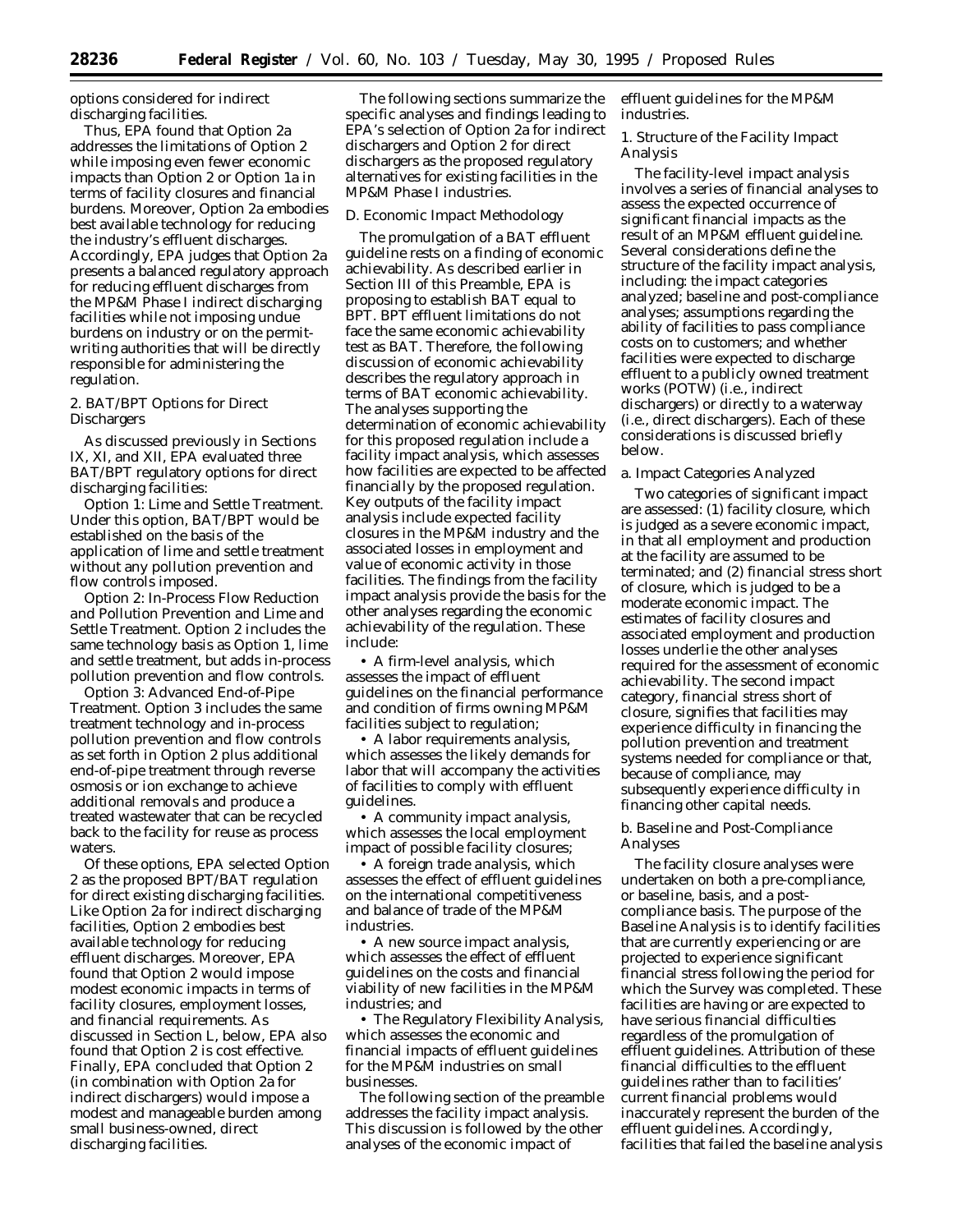were excluded from the subsequent, post-compliance analyses that measure the impact of compliance on financial performance and condition.

The Post-Compliance Analyses differ from the Baseline Analysis by accounting for the capital and operating costs of pollution prevention and discharge treatment systems needed to comply with regulatory options. The post-compliance analyses thus indicate how facility financial performance and condition are likely to be affected by the proposed regulation and provide the basis for identifying whether facilities may be expected to incur a significant financial impact.

c. Pass Through of Compliance Costs to Customers

The analyses of Post-Compliance Closure and Financial Stress Short Of Closure were performed under assumptions of both zero-cost-passthrough and partial-cost-pass-through of compliance costs to customers. The zero-cost-pass-through case provides a conservative assessment of regulatory impacts in that facilities are assumed to pass none of the costs of compliance through to customers. That is, both quantities and prices—and therefore revenues—for each facility's production were assumed to remain constant after compliance *even though costs were increased on the basis of the estimated equipment and operating requirements for effluent guidelines compliance*. Because it is likely that companies would both attempt and be able to recover some of the compliance costs by increasing prices, the no-cost-passthrough case represents an extremely conservative, worst case assessment of the effects of the regulation.

For a more realistic assessment of impacts, EPA also analyzed the impact of regulatory options under an assumption of partial-cost-pass-through. For the partial-cost-pass-through analysis, EPA estimated the ability of firms in each of the MP&M sectors to recover compliance costs from customers. The assessment of cost passthrough potential was based on an econometric analysis of historical pricing and cost trends in the MP&M industries over a fifteen-year period coupled with an analysis of market structure factors that provide additional insight into the likely ability of firms to pass on higher costs to customers. Market structure factors considered in the analysis include: market power based on horizontal and vertical integration; extent of competition from foreign suppliers (both in domestic and export markets); barriers to competition as indicated by higher than normal

profitability; and the long term growth trend in the industry. The analysis of pass-through potential yielded a passthrough parameter applicable to each MP&M industry sector indicating the fraction of compliance costs that firms subject to regulation are expected to recover from customers through increased revenues. The partial-costpass-through analysis yielded modestly lower impacts in terms of expected facility closures and losses in employment and production.

#### d. Facility Discharge Status

Whether facilities discharge effluent streams to a publicly owned treatment works (POTW) (i.e., indirect dischargers) or directly to a waterway (i.e., direct dischargers) is relevant to the structure of the economic impact analysis because these facilities and their effluent streams are regulated under different technology standards. Indirect dischargers are subject to Pretreatment Standards for Existing Sources (PSES) while direct dischargers are subject to Best Available Technology Economically Achievable (BAT), Best Practicable Control Technology Currently Available (BPT), and Best Conventional Pollutant Control Technology (BCT) requirements. For this regulation, different sets of regulatory options were considered for indirect and direct dischargers. As discussed above, five PSES regulatory options were considered for indirect dischargers and three BAT/BPT options were considered for direct dischargers. EPA performed the facility impact analyses separately for these two classes of facilities and the regulatory options that were considered for them. In the following discussion, economic impact analysis results are presented separately for the two classes of facilities and are also summed for the proposed options for both facility classes.

2. Data Supporting the Facility Impact Analysis

The most important source of data for the facility impact analysis is the facility-level financial data obtained by the DCP. These data include: three years (1987–89) of income statements and balance sheets at the level of the facility; the composition of revenues by customer type and MP&M business sector; estimated value of facility assets and liabilities in liquidation; borrowing costs; and ownership of the facility business and total revenues of the owning entity (if separate from the facility).

In addition to the DCP data, several secondary sources provided data for the analysis. In most cases, secondary

source data were used to characterize a background economic or financial condition, in the economy as a whole or in the particular industries subject to the MP&M effluent guideline. For example, secondary source data were used to define capital market conditions underlying the cost-of-capital analysis. Secondary source data also figured prominently in the analysis of cost passthrough potential for the MP&M sectors. Secondary sources used in the analysis include:5

• Department of Commerce economic census and survey data including the *Censuses of Manufacturers, Annual Surveys of Manufacturers*, and international trade data;

• The *Benchmark Input-Output Tables of the United States*, published by the Bureau of Economic Analysis in the Department of Commerce;

• Price index series from the Bureau of Labor Statistics, Department of Labor;

• *U.S. Industrial Outlook*, published by the Department of Commerce;

• Industry trade publications; and

• Financial publications, including the Value Line Investment Survey and Robert Morris Associates annual data summaries.

Other vital data for the analysis of facility impacts include the estimates of capital and operating costs for complying with regulatory options. These cost estimates were developed by EPA from engineering studies of sample MP&M industry facilities. These studies took into account the characteristics of effluent discharges and existing treatment systems at the facilities and estimated the additional pollution prevention and treatment system needs for complying with the alternative regulatory options. The estimated capital costs and annual operating and maintenance costs for pollution prevention and treatment systems provided the basis for assessing how an effluent guideline would be likely to affect the financial performance and condition of MP&M facilities and whether those facilities might be expected to incur significant economic impacts.

3. Methodology for Calculating Facility Impacts

The estimation of facility impacts is based on the following analyses: the Baseline Closure Analysis, the Post-Compliance Closure Analysis, and the Financial Stress Short of Closure Analysis. Each analysis is described briefly in the following section. Table 4,

<sup>5</sup>See the Public Record for a detailed listing of the secondary information sources used in the economic impact analysis.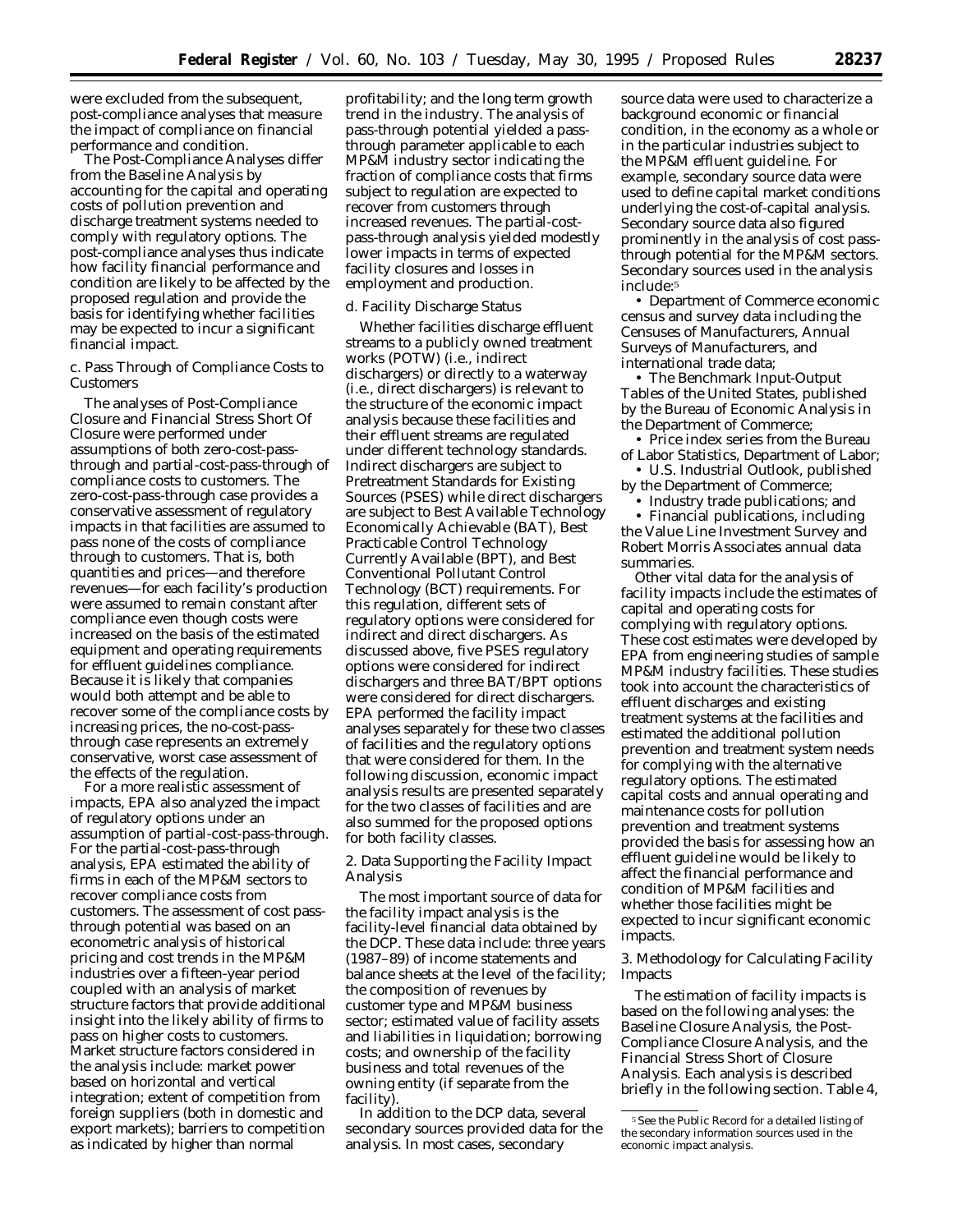below, summarizes the methodology for each impact category.

#### a. Baseline Closure Analysis

The Baseline Facility Closure Analysis is based on two financial tests, both of which must be failed for the facility to be deemed a closure:

1. *After-Tax Cash Flow Test.* This test examines whether a facility has lost money on a cash basis for the three years covered by the DCP. If the facility's cash flow is negative when averaged over the period of analysis, then the facility's management and ownership is presumed to be under pressure to change operations or business practices to eliminate future losses. One possible change is to terminate operations at the facility. Whether it may be financially advantageous to the facility's ownership to terminate facility operations is the subject of the second financial test.

2. *Liquidation Value and Going-Concern Value Comparison Test.* This test examines whether the liquidation value of facility assets exceeds the going concern value of the facility based on a discounted value analysis of the facility's after-tax cash flow. The liquidation value of facility assets was calculated from information provided by facilities in the DCP and reflects the market value of facility assets less expenses associated with closure and liquidation. The financial question underlying this comparison is whether the facility is worth more in liquidation or in its current operation (i.e., as a going concern). If the liquidation value exceeded the going-concern value, then facility ownership is presumed to see a reward for terminating the facility's business and liquidating its assets.

If a facility failed both tests, then the facility was presumed to be in jeopardy of financial failure independent of the application of the MP&M effluent guideline and was excluded from further consideration in the analysis of effluent guideline impacts. Failure of the after-tax cash flow tests means that the facility is incurring a cash loss and is thus under financial pressure to alter its business to prevent future losses. Failure of the liquidation value/goingconcern value test means that facility ownership would benefit financially by terminating operations and liquidating facility assets. The combination of these two circumstances leads to the expectation that facility management and ownership may decide to cease business at the facility independent of the application of an MP&M effluent guideline. Facilities failing only one test were carried forward to the postcompliance analysis; because of their

more fragile condition, these facilities were more likely to fail that analysis.

## b. Post-Compliance Closure Analysis

The Post-Compliance Closure analysis is identical in structure to the Baseline Closure Analysis with the exception that the after-tax cash flow amounts used in the After-Tax Cash Flow test and in the Liquidation Value and Going-Concern Value Comparison test are adjusted to reflect the annual cash outlays for financing and operating the pollution prevention and treatment systems needed to comply with an MP&M effluent guideline. The adjustments to cash flow reflect the annualized costs of purchasing and financing equipment for compliance with the alternative regulatory options and include allowances for the cost of debt and equity financing. In addition, the cash flow adjustments reflect the annual costs incurred by facilities for operating and maintaining the pollution prevention and treatment systems needed for compliance. The capital cost and operating and maintenance costs that underlie these cash flow adjustments were estimated by EPA on the basis of engineering studies of pollution prevention and treatment system needs at sample MP&M facilities for complying with alternative regulatory options.

In the same way as for the Baseline Closure Analysis, a facility was judged likely to close as a result of regulation only if the facility fails both the After-Tax Cash Flow Test and the Liquidation Value and Going-Concern Value Comparison Test. The requirement to fail both tests again rests on the logic that negative cash flow provides the impetus for considering facility closure to avoid future losses and the excess of liquidation value over going concern value provides the reward for doing so.

The analysis of post-compliance facility closures was undertaken for the sample facilities that were not assessed as baseline closures. These results were then extrapolated to the facility population using sample weights. As discussed above, facility closure is considered a severe economic impact as all employment and production from the facility is assumed to be lost as a result of closure. Moreover, for this analysis, none of the production or employment losses were assumed to be offset by possible increases in MP&M production activity at other facilities that remain in production. Thus, the assumption of full loss of employment and production in closing facilities is conservative and overstates possible employment and production impacts.

c. Analysis of Financial Stress Short of Closure

The analysis of Financial Stress Short of Closure identifies facilities whose financial condition is so weak as to imply difficulty in financing the treatment system investments for compliance with an MP&M effluent guideline. This analysis was undertaken only for those facilities that passed the preceding Facility Closure analysis. Facilities that fail the Financial Stress analysis were judged as likely to experience a financial impact that is less severe than closure as the result of efforts to comply with an MP&M effluent guideline. However, they would be expected to incur significant financial stress from undertaking compliance-related investments and/or incurring the operating cost burdens of compliance. Financing assistance might be required from the parent firm or through an equity infusion or other financial restructuring. These facilities or firms are projected to become among the poorer, but still viable, financial performers in an industry. Although they are not projected to fail or otherwise terminate operations directly because of compliance requirements, the deterioration in their financial performance would presumably leave them at greater risk of failure from other factors in their business environment.

The analysis of Financial Stress Short of Closure was based on two tests of financial performance and condition calculated at the facility level. The measures of financial performance and condition—pre-tax return on assets and interest coverage ratio—are among the more important criteria reviewed by creditors and equity investors in determining whether and under what terms to provide financing to a firm. These measures also provide insight into the ability of firms to generate funds for compliance investments from internally generated equity—that is, from after-tax cash flow. The basis for evaluating these measures was by comparison of the facility values with industry norms obtained from secondary sources.

The analyses of pre-tax return on assets (ROA) and interest coverage ratio (ICR) were performed by first calculating ROA and ICR values for facilities independent of the financial effects of complying with an effluent guideline. The ROA and ICR values were then adjusted to reflect the expected changes in facility finances resulting from installing and operating the pollution prevention and treatment systems needed for effluent guidelines compliance. As a result of the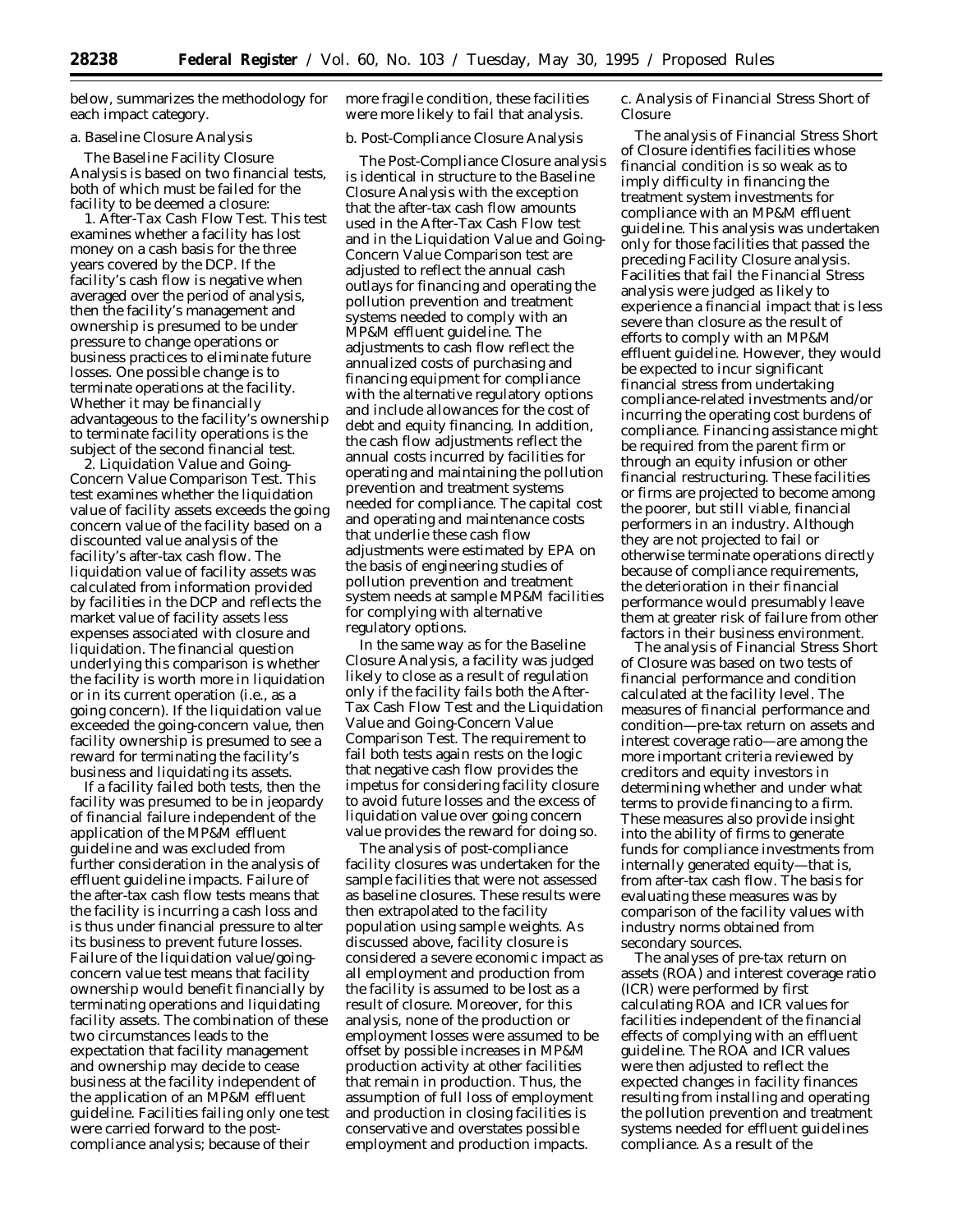compliance-related outlays, if a facility's ROA *or* ICR fell below industry norms, the facility was judged likely to incur a moderate impact (i.e., financial stress short of closure) as a result of regulatory compliance. The industry norms for

evaluating ROA and ICR were developed from data reported in Robert Morris Associates Annual Statement Summaries (RMA).<sup>6</sup> Specifically, facility ROA and ICR values were compared with the lowest quartile (i.e., 25th

percentile) value for the respective financial measures as calculated from RMA data for the relevant industries over the period 1985–1992.

| TABLE 4.-SUMMARY OF FACILITY IMPACT METHODOLOGY |  |  |  |
|-------------------------------------------------|--|--|--|
|-------------------------------------------------|--|--|--|

| Impact category                            | Description                                                                                                                                                                  | Analysis                                                                                                                                                                    | Significance of negative finding                                                                                                                    |
|--------------------------------------------|------------------------------------------------------------------------------------------------------------------------------------------------------------------------------|-----------------------------------------------------------------------------------------------------------------------------------------------------------------------------|-----------------------------------------------------------------------------------------------------------------------------------------------------|
| 1. Baseline Closure                        | Identifies facilities that are in jeop-<br>ardy of financial failure regard-<br>less of the promulgation of efflu-<br>ent quidelines.                                        | Two tests: 1. After-tax cash flow<br>negative? and 2. Liquidation<br>value exceed going concern<br>value?                                                                   | Facilities failing both tests are<br>considered a baseline closure<br>and excluded from subsequent<br>analyses.                                     |
| 2. Post-Compliance Closure                 | Identifies facilities that are likely to<br>close instead of implementing<br>the pollution prevention and<br>treatment systems needed for<br>effluent quidelines compliance. | Two tests: 1. Post-compliance<br>after-tax cash flow negative?<br>and 2. Liquidation value exceed<br>post-compliance going concern<br>value?                                | Facilities failing both tests are pro-<br>jected to close as the result of<br>regulation, a severe economic<br>impact.                              |
| 3. Financial Stress Short of Clo-<br>sure. | Identifies facilities with limited abil-<br>ity to finance the pollution pre-<br>vention and treatment systems<br>needed for effluent quidelines<br>compliance.              | Two tests: 1. Decline in pre-tax<br>ROA to a level that jeopardizes<br>access to financing? or 2. De-<br>cline in ICR to a level that jeop-<br>ardizes access to financing? | Facilities failing either test are<br>likely to experience financial<br>weakness as the result of regu-<br>lation, a moderate economic im-<br>pact. |

## *E. Estimated Facility Economic Impacts*

The findings from the facility impact analysis are summarized below.

#### 1. Baseline Closure Analysis

The estimated baseline closures for both indirect and direct discharge facilities are summarized in Table 5. Of the estimated 10,601 discharging facilities, 13.9 percent or 1,471 facilities were assessed as baseline closures from the financial analyses outlined above. The 1,471 baseline closures include 1,413 indirect dischargers, or 16.2 percent of indirect dischargers, and 58 direct dischargers, or 3.1 percent of direct dischargers. The facilities estimated to close in the baseline analysis are in jeopardy of financial failure independent of the promulgation of the MP&M regulation. The estimated baseline closures are removed from the subsequent post-compliance analysis of regulatory impacts.

## TABLE 5.—SUMMARY OF BASELINE CLOSURE ANALYSIS

|                                                      | Total            | Indirect<br>dis-<br>chargers | <b>Direct</b><br>dis-<br>chargers |
|------------------------------------------------------|------------------|------------------------------|-----------------------------------|
| Facilities in<br>Analysis<br>(discharg-<br>ers only) | 10,601<br>100.0% | 8,706<br>82.1%               | 1,895<br>17.9%                    |

6RMA provides financial statistics based on bank credit reports from public-reporting and nonpublic-reporting firms in a variety of industries.

TABLE 5.—SUMMARY OF BASELINE CLOSURE ANALYSIS—Continued

|                                                                      | Total          | Indirect<br>dis-<br>chargers | Direct<br>dis-<br>chargers |
|----------------------------------------------------------------------|----------------|------------------------------|----------------------------|
| <b>Baseline</b><br>Failures<br>(percent<br>failing in<br>class)<br>. | 1,471          | 1,413                        | 58                         |
| Facilities in<br>Analysis<br>(percent in                             | 13.9%          | 16.2%                        | 3.1%                       |
| class)<br>.                                                          | 9,130<br>86.1% | 7,293<br>83.8%               | 1,837<br>96.9%             |

2. Post-Compliance Impact Analysis

The findings from the Post-Compliance Impact Analyses are summarized below. Findings are presented first for the PSES options considered for indirect discharging facilities, and then for the BAT/BPT options considered for direct discharging facilities. A third section presents aggregate findings for the proposed PSES and BAT/BPT options for both discharger classes. In each discussion, findings in terms of estimated facility closure and lost employment and production are presented for both the highly unlikely zero-cost-pass-through case and the more realistic partial-cost-pass-through case. The expected impacts of compliance in terms of estimated total capital cost and total annual costs are

also summarized. In addition, the numbers of facilities expected to incur moderate impacts are discussed.

#### a. Indirect Dischargers

For indirect discharging facilities, EPA analyzed the impacts of five possible PSES regulatory options— Options 1, 2, 3, 1a, and 2a—as discussed in Section XIV.C., above, and as described in Section XII of the technical discussion. Of the options considered, EPA is proposing Option 2a as the preferred PSES regulatory option. As discussed in Section XII, Option 2a embodies best available technology for reducing the industry's effluent discharges. In addition, EPA estimates that Option 2a will impose very modest economic impacts and is thus economically achievable. The estimated facility-level impacts associated with each of the regulatory options are discussed below and presented in Table 6. The discussion first reviews the impact findings for the three PSES options that EPA initially evaluated for proposal: Options 1, 2, and 3. The discussion then reviews the impact findings for the two PSES options that were subsequently developed: Option 1a and the PSES proposal, Option 2a. As described previously, Option 1a applies the requirements of Option 1 *or* Option 2 to facilities based on whether facilities are ''low'' flow (i.e., discharge volume of less than 1,000,000 gallons per year) or ''large'' flow (i.e., discharge volume of at least 1,000,000 gallons per year), while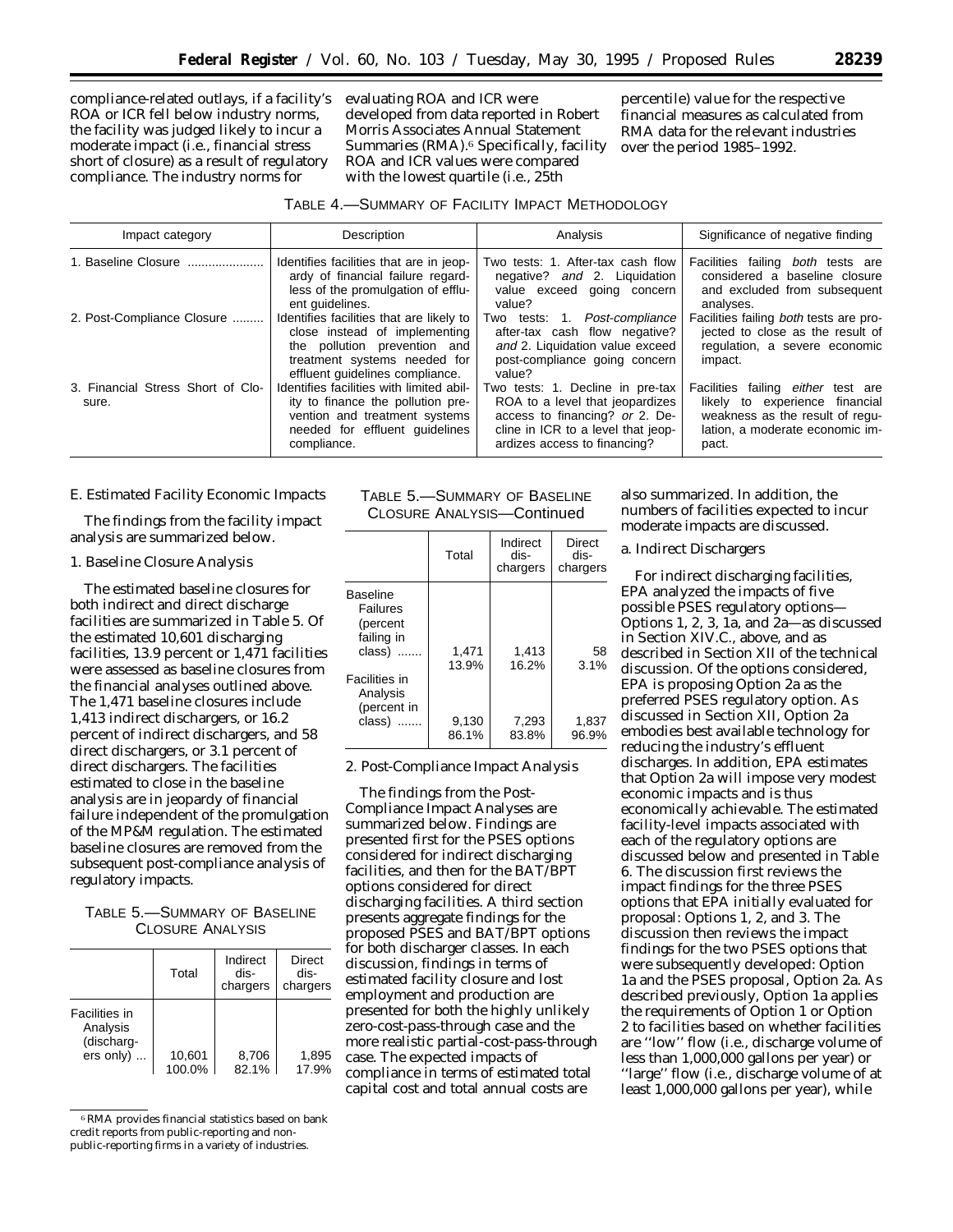Option 2a applies the requirements of Option 2 to only ''large'' flow facilities.

## *i. Impacts of Option 1: Lime and Settle Treatment*

#### Zero-Cost-Pass-Through Analysis

Of the 7,293 indirect discharging facilities subject to regulation, EPA estimates that 161 facilities or 2.2 percent could be expected to close as the result of the Option 1 regulation. The employment and shipments losses associated with these facility closures are estimated at 3,001 full-time equivalent (FTE) positions and \$370

million, respectively (all amounts in 1994 dollars). The estimated employment and shipments losses amount to 0.14 percent and 0.08 percent, respectively, of the total values for indirect discharging facilities *that pass the baseline closure analysis* and are thus the basis for the postcompliance analysis. The estimates of possible facility closures and associated losses in employment and shipments are probably substantial overestimates because of the assumption of zero-costpass-through and because the analysis does not account for the likelihood that

non-closing facilities will absorb some of the lost production and employment from closing facilities. In addition to the facility closure impacts, another 42 facilities would be expected to incur financial stress short of closure, a moderate economic impact, under Option 1. EPA estimates that industry would incur capital costs of \$276 million for complying with Option 1. The estimated total annualized, after-tax cash cost to industry, which reflects private costs of capital and expected tax treatment of capital outlays and annual expenses, amounts to \$202 million.

## TABLE 6.—ESTIMATED IMPACTS OF REGULATORY COMPLIANCE, INDIRECT DISCHARGERS

[Dollar values in \$000, 1994]

|                                     |          | Options initially considered for proposal | Subsequent options |           |           |
|-------------------------------------|----------|-------------------------------------------|--------------------|-----------|-----------|
|                                     | Option 1 | Option 2                                  | Option 3           | Option 1a | Option 2a |
|                                     | 7.293    | 7.293                                     | 7.293              | 7.293     | 1.792     |
| Severe Imnacts (closing facilities) |          |                                           |                    |           |           |

#### **Severe Impacts (closing facilities) Zero-Cost-Pass-Through Analysis (unrealistic worst case)**

|                                                      | 161<br>2.20%<br>3.001<br>\$369.997 | 151<br>2.07%<br>2.354<br>\$235.852 | 227<br>$3.11\%$<br>18.215<br>\$2,350,346 | 151<br>2.07%<br>2.354<br>\$235.852 | 0.39%<br>540<br>\$133,678 |
|------------------------------------------------------|------------------------------------|------------------------------------|------------------------------------------|------------------------------------|---------------------------|
| Moderate Impacts (financial stress short of closure) |                                    |                                    |                                          |                                    |                           |
| Financial Impacts on Complying Facilities:           | 42<br>\$275,798                    | 124<br>\$436.293                   | 184<br>\$1,174,721                       | 54<br>\$437,209                    | 12<br>\$350,853           |
| <b>Total Annual Compliance Cost:</b>                 | \$202.115<br>\$271.020             | \$213.530<br>\$267.544             | \$615,530<br>\$783.691                   | \$208,639<br>\$259.994             | \$142.467<br>\$171.134    |
| Severe Impacts (closing facilities)                  |                                    |                                    |                                          |                                    |                           |

## **Partial-Cost-Pass-Through Analysis**

|                                                      | 91<br>1.25% | 52<br>0.72% | 160<br>2.20% | 82<br>1.12% | 0.39%     |
|------------------------------------------------------|-------------|-------------|--------------|-------------|-----------|
|                                                      | 1.714       | 892         | 7.710        | 1.068       | 540       |
|                                                      | \$325.896   | \$177.109   | \$858,207    | \$191.751   | \$133,678 |
| Moderate Impacts (financial stress short of closure) |             |             |              |             |           |
|                                                      |             | 41          | 66           | 12          | 12        |
| Financial Impacts on Complying Facilities:           |             |             |              |             |           |
|                                                      | \$279.029   | \$439.840   | \$1,195,482  | \$440,441   | \$350,853 |
| <b>Total Annual Compliance Cost:</b>                 |             |             |              |             |           |
|                                                      | \$203.647   | \$215.274   | \$629.618    | \$210,171   | \$142,467 |
| No adiustments +                                     | \$272.914   | \$269.717   | \$802.156    | \$261.888   | \$171.134 |

\*"Tax-adjusted" compliance costs are an estimate of the annual cash compliance cost to industry and reflect private costs of capital and expected tax treatment of capital outlays and annual expenses.

† Compliance costs with ''No adjustments'' are an estimate of the total annual cost of compliance without tax adjustments and with capital costs annualized on the basis of a real social discount rate.

## Partial-Cost-Pass-Through Analysis

The more realistic, partial-cost-passthrough analysis shows fewer impacts under Option 1. Among indirect dischargers, 91 facilities or 1.3 percent would be expected to close as a result of such regulation and no additional facilities are expected to incur moderate

economic impacts. Employment and shipments losses associated with closing facilities are estimated at 1,714 FTEs (0.08 percent of total for indirect discharging facilities in the postcompliance analysis) and \$326 million (0.07 percent of total) respectively. Because additional facilities are

expected to come into compliance (instead of closing) under the partialcost-pass-through analysis, the costs of compliance are estimated to be modestly higher. Total capital costs of compliance are estimated at \$279 million and total annualized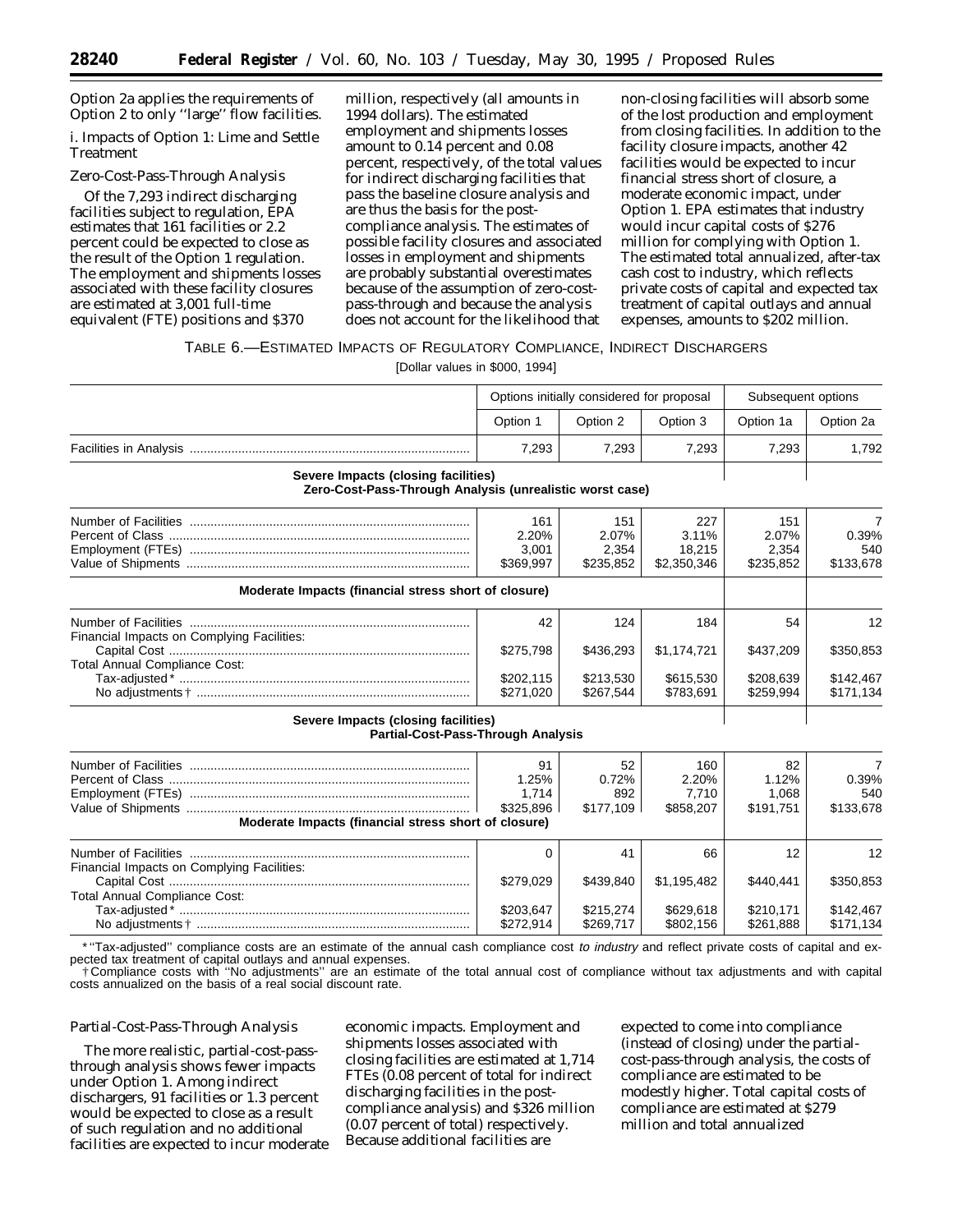compliance costs are estimated at \$204 million, tax-adjusted.

## *ii. Impacts of Option 2: In-Process Flow Reduction and Pollution Prevention and Lime and Settle Treatment*

#### Zero-Cost-Pass-Through Analysis

Under Option 2, EPA estimates that 151 facilities or 2.1 percent could be expected to close as the result of regulation. The employment and shipments losses associated with these facility closures are conservatively estimated at 2,354 FTEs (0.11 percent of total) and \$236 million (0.05 percent of total), respectively. In addition to the facility closure impacts, another 124 facilities are expected to incur financial stress short of closure because of regulation. EPA estimates that industry will incur capital costs of \$436 million for complying with Option 2. The estimated total annualized, after-tax cash cost to industry, which reflects private costs of capital and expected tax treatment of capital outlays and annual expenses, amounts to \$214 million.

#### Partial-Cost-Pass-Through Analysis

Under the more realistic, partial-costpass-through analysis, 52 facilities or 0.7 percent of indirect dischargers passing the baseline analysis are expected to close as a result of regulation and another 41 facilities are expected to incur moderate economic impacts. Employment and shipments losses associated with closing facilities are estimated at 892 FTEs (0.04 percent of total) and \$177 million (0.04 percent of total) respectively. Total capital costs of compliance are estimated at \$440 million and total annualized compliance costs are estimated at \$215 million, tax-adjusted.

## *iii. Impacts of Option 3: Advanced Endof-Pipe Treatment*

## Zero-Cost-Pass-Through Analysis

Impacts under Option 3 are estimated to be markedly higher than those for Options 1 or 2. Under Option 3, EPA estimates that 227 facilities or 3.1 percent could be expected to close as the result of regulation. The employment and shipments losses associated with these facility closures are conservatively estimated at 18,215 FTEs (0.87 percent of total) and \$2,350 million (0.52 percent of total), respectively. In addition to the facility closure impacts, another 184 facilities are expected to incur financial stress short of closure because of regulation, again considerably higher than for the other options considered. Compliance costs are also considerably higher for Option 3. EPA estimates that industry

will incur capital costs of \$1,175 million for complying with Option 3. The estimated total annualized, after-tax cash cost to industry, which reflects private costs of capital and expected tax treatment of capital outlays and annual expenses, amounts to \$616 million.

#### Partial-Cost-Pass-Through Analysis

Although impacts are moderated under the more realistic partial-costpass-through analysis (in relation to the zero-cost-pass-through analysis), they still remain considerably higher than the impacts estimated for the other options. Among indirect dischargers, 160 facilities or 2.2 percent of facilities passing the baseline analysis are expected to close as a result of regulation and another 66 facilities are expected to incur moderate economic impacts. Employment and shipments losses associated with closing facilities are estimated at 7,710 FTEs and \$858 million respectively. Total capital costs of compliance are estimated at \$1,195 million and total annualized compliance costs are estimated at \$630 million, tax-adjusted.

## *iv. Impacts of Option 1a: Tiered PSES for ''Low'' Flow and ''Large'' Flow Sites*

#### Zero-Cost-Pass-Through Analysis

Under Option 1a, which applies the limitations of Option 1 or Option 2 based on facility discharge volume, EPA estimates that 151 facilities or 2.1 percent could be expected to close as the result of regulation. The employment and shipments losses associated with these facility closures are conservatively estimated at 2,354 FTEs (0.11 percent of total) and \$236 million (0.05 percent of total), respectively. All these values are the same as estimated for Option 2. Under Option 1a, 54 facilities are expected to incur financial stress short of closure, a moderate economic impact. EPA estimates that industry will incur capital costs of \$437 million for complying with Option 1a, or very slightly greater than for Option 2. However, the estimated total annualized, after-tax cash cost to industry, which reflects private costs of capital and expected tax treatment of capital outlays and annual expenses, amounts to \$209 million, which is about \$5 million less than estimated for Option 2.

#### Partial-Cost-Pass-Through Analysis

The more realistic, partial-cost-passthrough analysis again shows fewer impacts than the zero-cost-pass-through analysis. Among indirect dischargers, 82 facilities or 1.1 percent are expected to

close as a result of regulation and only 12 facilities are expected to incur moderate economic impacts. Employment and shipments losses associated with closing facilities are estimated at 1,068 FTEs (0.05 percent of total) and \$192 million (0.04 percent of total), respectively. Total capital costs of compliance are estimated at \$440 million and total annualized compliance costs are estimated at \$210 million, tax-adjusted.

## *v. Impacts of Option 2a: In-Process Flow Reduction and Pollution Prevention and Lime and Settle Treatment for ''Large'' Flow Sites*

#### Zero-Cost-Pass-Through Analysis

Among the five PSES options that EPA analyzed, the proposed Option 2a, which applies the limitations of Option 2 to large flow facilities and exempts low flow facilities from regulation, achieves the lowest impacts in terms of facility closures, employment losses, and financial burdens. Under Option 2a, EPA estimates that a minimal number of facilities—7—would be expected to close as the result of regulation. These 7 facilities represent 0.1 percent of the 7,293 indirect discharge facilities found to pass the baseline closure analysis and 0.4 percent of the 1,792 indirect discharge facilities that both have a discharge volume of at least 1,000,000 gallons per year and pass the baseline closure analysis. The employment and shipments losses associated with these facility closures are conservatively estimated at 540 FTEs (0.03 percent of total) and \$134 million (0.03 percent of total), respectively. In addition to the facility closure impacts, 12 facilities are expected to incur financial stress short of closure because of regulation. EPA estimates that industry will incur capital costs of \$351 million to comply with Option 2a. The estimated total annualized, after-tax cash cost to industry, which reflects private costs of capital and expected tax treatment of capital outlays and annual expenses, amounts to \$142 million.

## Partial-Cost-Pass-Through Analysis

The estimated impacts of Option 2a under the partial-cost-pass-through case are the same as the already modest values estimated for the zero-cost-passthrough case. The estimated closure and financial impact values remain the lowest among the five PSES options analyzed for indirect discharging facilities.

#### b. Direct Dischargers

For direct discharging facilities, EPA analyzed the impacts of three possible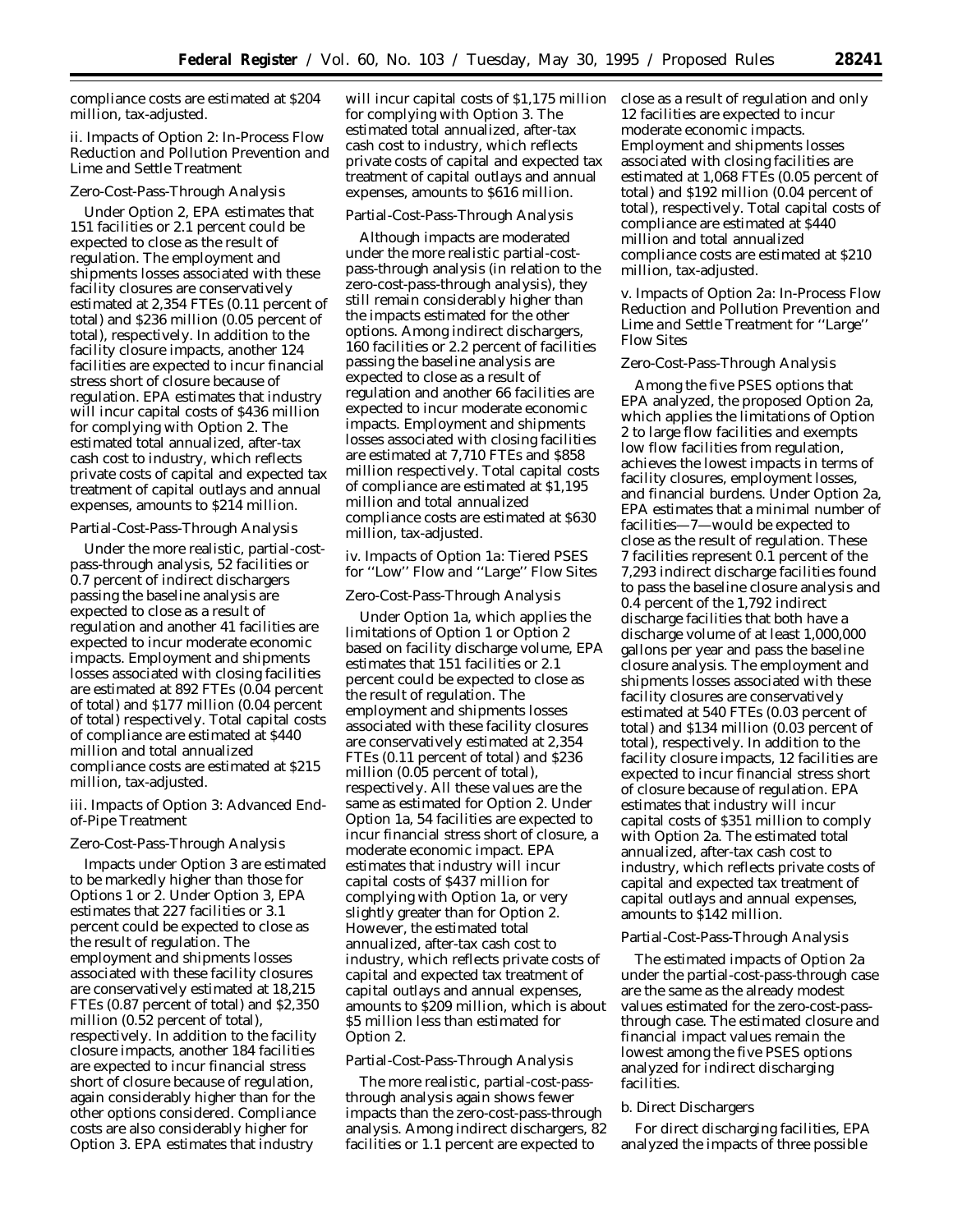BAT/BPT regulatory options—Options 1, 2, and 3—as previously described. Of these options, EPA is proposing Option 2 because, as discussed above, it represents the performance achievable with the best available technology and, in view of its comparatively modest economic impacts, is economically achievable. The estimated facility-level impacts associated with each of the regulatory options are discussed below and presented in Table 7. For direct dischargers, EPA estimated the same level of facility closure and compliance cost impacts under both the zero-costpass-through and partial-cost-passthrough analyses. Thus, these results for these two cases are not presented separately. The estimated moderate impacts—that is, financial stress short of closure—did vary between the two cost

pass-through cases and these differences are noted in the summary table and accompanying discussion.

## *i. Impacts of Option 1: Lime and Settle Treatment*

Of the 1,837 direct discharging facilities subject to regulation, EPA estimates that 18 facilities or 1.0 percent could be expected to close as the result of regulation. The employment and shipments losses associated with these facility closures are estimated at 158 FTEs (0.03 percent of total employment for direct discharging facilities passing the baseline closure analysis) and \$6 million (0.01 percent of total shipments for direct discharging facilities passing the baseline closure analysis), respectively. As noted above, the estimates of possible facility closures and associated losses in employment

and shipments overstate likely impacts because the analysis does not account for the likelihood that non-closing facilities will absorb some of the lost production and employment from closing facilities. Under the zero-costpass-through analysis, an additional 6 facilities are expected to incur financial stress short of closure because of regulation, a moderate economic impact; no facilities are estimated to incur moderate economic impacts under the partial-cost-pass-through case. EPA estimates that industry will incur capital costs of \$47 million for complying with Option 1. The estimated total annualized, after-tax cash cost to industry, which reflects private costs of capital and expected treatment of capital outlays and annual expenses, amounts to \$16 million.

## TABLE 7.—ESTIMATED IMPACTS OF REGULATORY COMPLIANCE, DIRECT DISCHARGERS

[Dollar values in \$000, 1994]

|                                                                                                                     | Option 1                      | Option 2                      | Option 3                          |
|---------------------------------------------------------------------------------------------------------------------|-------------------------------|-------------------------------|-----------------------------------|
|                                                                                                                     | 1,837                         | 1,837                         | 1.837                             |
| Severe Impacts (closing facilities)<br>Zero-Cost-Pass-Through and Partial-Cost-Pass-Through Analyses (same results) |                               |                               |                                   |
|                                                                                                                     | 18<br>0.96%<br>158<br>\$6.161 | 18<br>0.96%<br>158<br>\$6.161 | 90<br>4.92%<br>7,339<br>\$883,577 |
| Moderate Impacts (financial stress short of closure)                                                                |                               |                               |                                   |
| Zero-Cost-Pass-Through<br>Partial-Cost-Pass-Through                                                                 | 6                             | O                             |                                   |
|                                                                                                                     |                               |                               |                                   |
| <b>Financial Impacts on Complying Facilities</b>                                                                    |                               |                               |                                   |

#### **Zero-Cost-Pass-Through and Partial-Cost-Pass-Through Analyses (same results)**

| <b>Capital Cost</b>           | \$47.363 | \$63.269 | \$127.369 |
|-------------------------------|----------|----------|-----------|
| Total Annual Compliance Cost: |          |          |           |
| Tax-adiusted*                 | \$16,297 | \$18,136 | \$63,979  |
| No adjustments†               | \$18.181 | \$19.137 | \$80.523  |

\*"Tax-adjusted" compliance costs are an estimate of the annual cash compliance cost to industry and reflect private costs of capital and expected tax treatment of capital outlays and annual expenses.

† Compliance costs with ''No adjustments'' are an estimate of the total annual cost of compliance without tax adjustments and with capital costs annualized on the basis of a real social discount rate.

## *ii. Impacts of Option 2: In-Process Flow Reduction and Pollution Prevention and Lime and Settle Treatment*

Under the proposed Option 2, EPA estimated the same level of facility closures and associated impacts as for Option 1; however, moderate facility impacts are modestly lower and compliance costs are modestly higher. Closing facilities are estimated at 18 facilities or 1.0 percent of direct dischargers passing the baseline

analysis. Associated employment and shipments losses are again estimated at 158 FTEs (0.03 percent of total) and \$6 million (0.01 percent of total), respectively. In both the zero-cost-passthrough and partial-cost-pass-through analyses, no additional facilities were assessed as likely to incur financial stress short of closure. EPA estimates that industry will incur capital costs of \$63 million for complying with Option 2. The estimated total annualized, after-

tax cash cost to industry, which reflects private costs of capital and expected tax treatment of capital outlays and annual expenses, amounts to \$18 million.

## *iii. Impacts of Option 3: Advanced Endof-Pipe Treatment*

In a similar way as for indirect dischargers, impacts under Option 3 for direct dischargers are estimated to be markedly higher than those for Options 1 and 2. Under Option 3, EPA estimates that 90 facilities or 4.9 percent of direct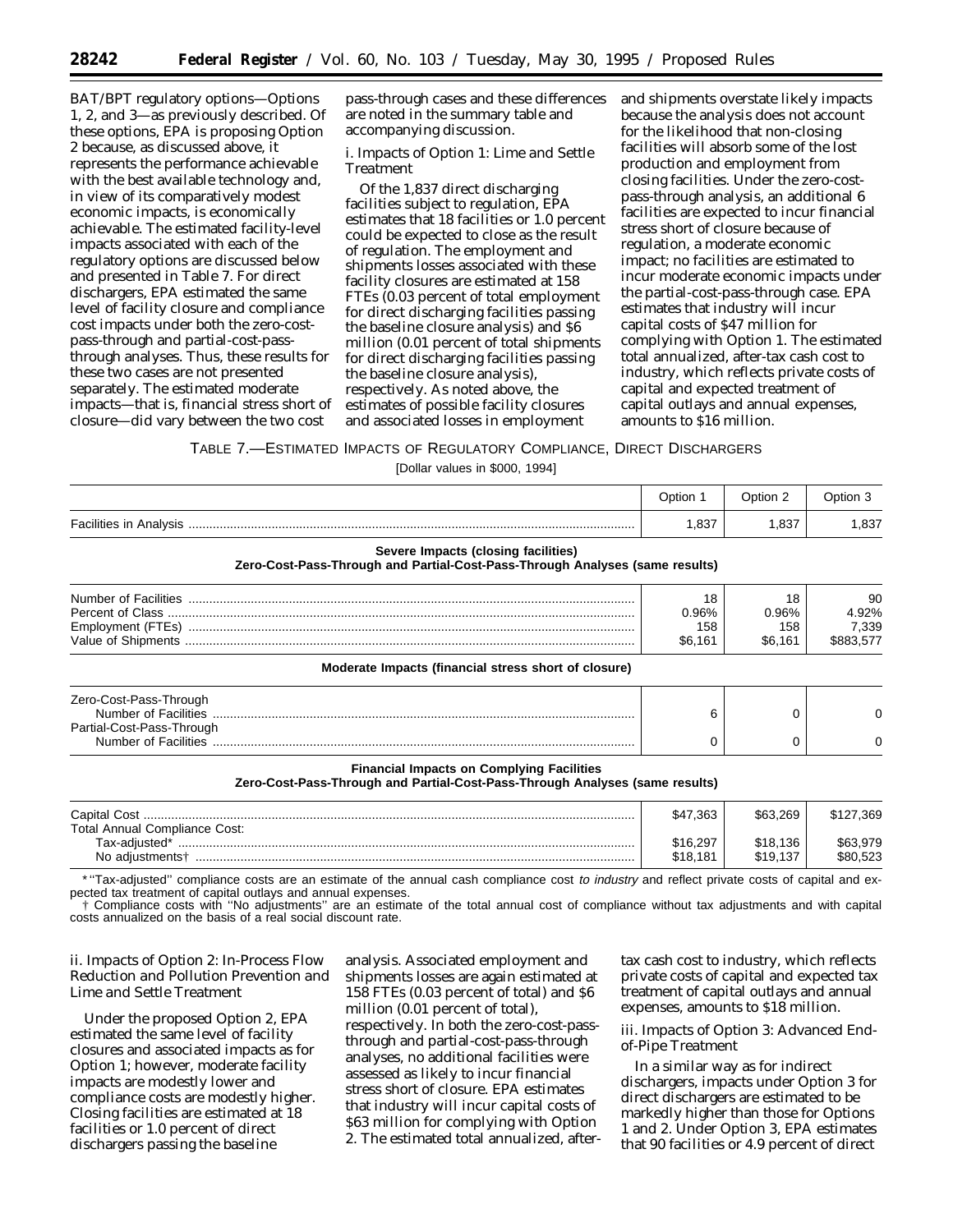dischargers passing the baseline analysis could be expected to close as the result of regulation. The employment and shipments losses associated with these facility closures are conservatively estimated at 7,339 FTEs (1.24 percent of total) and \$884 million (1.26 percent of total), respectively. In both the zero-cost-passthrough and partial-cost-pass-through analyses, no additional facilities were assessed as likely to incur financial stress short of closure, the same result as estimated for Option 2. Compliance costs are estimated to be considerably higher for Option 3 than for Options 1 and 2. EPA estimates that industry will incur capital costs of \$127 million for complying with Option 3. The estimated total annualized, after-tax cash cost to industry, which reflects private costs of capital and expected tax treatment of

capital outlays and annual expenses, amounts to \$64 million.

c. Aggregate Impacts for the Combined Regulatory Proposal for Existing Facilities: Option 2a for Indirect Discharging Facilities and Option 2 for Direct Discharging Facilities

Aggregate impacts for both indirect and direct discharging facilities are summarized in Table 8, below, for the proposed regulatory options applicable to existing facilities: Option 2a for indirect dischargers (PSES) and Option 2 for direct dischargers (BAT/BPT).

Overall, 3,629 facilities passed the Baseline Closure analysis (1,837 direct discharging facilities and 1,792—large flow—indirect discharging facilities) and thus are expected to be subject to regulation. Of this population, 25 facilities or 0.7 percent are expected to close as a result of regulation in both the

zero-cost-pass through and partial-costpass-through analyses.7 The total associated employment impact amounts to 698 FTEs (0.03 percent of the total employment in facilities passing the baseline analysis and thus potentially subject to regulation) and the associated value of lost shipments amounts to \$140 million (0.03 percent of the total shipments in facilities passing the baseline analysis and thus potentially subject to regulation).8 In addition to the estimated closure impacts, a modest 12 facilities are expected to encounter financial stress short of closure as a result of the proposed regulation. Summed over both indirect and direct discharging facilities, the total capital costs of compliance amount to \$414 million. Total annualized costs of compliance are estimated at \$161 million, when calculated on an after-tax basis using private costs of capital.

TABLE 8.—ESTIMATED AGGREGATE IMPACTS OF REGULATORY COMPLIANCE-PROPOSED REGULATORY OPTIONS 2A AND 2 FOR INDIRECT AND DIRECT DISCHARGERS

[Dollar values in \$000, 1994]

| Option 2a (in- | Option 2 (di-  | Sum for both   |
|----------------|----------------|----------------|
| direct dis-    | rect discharg- | classes of fa- |
| chargers)      | ers)           | cilities       |
| .792           | 837ء           |                |

#### **Severe Impacts (closing facilities)**

**Zero-Cost-Pass-Through and Partial-Cost-Pass-Through Analysis**

| Number of Facilities                    |                  | 1 Ջ            | 25            |
|-----------------------------------------|------------------|----------------|---------------|
| Percent of Class                        | 0.39%            | ).96%          | .69%          |
| Employment (FTEs)<br>Value of Shipments | 540<br>\$133.678 | 158<br>\$6.161 | 698<br>39.839 |
|                                         |                  |                |               |

**Moderate Impacts (financial stress short of closure)**

|                                            | 12        |          | 12        |
|--------------------------------------------|-----------|----------|-----------|
| Financial Impacts in Complying Facilities: |           |          |           |
|                                            | \$350.853 | \$63,269 | \$414.122 |
| <b>Total Annual Compliance Cost:</b>       |           |          |           |
|                                            | \$142,467 | \$18,136 | \$160,602 |
| No adiustments +                           | \$171.134 | \$19.137 | \$190.270 |

\*''Tax-adjusted'' compliance costs are an estimate of the annual cash compliance cost to industry and reflect private costs of capital and expected tax treatment of capital outlays and annual expenses.

† Compliance costs with ''No adjustments'' are an estimate of the total annual cost of compliance without tax adjustments and with capital costs annualized on the basis of a real social discount rate.

## *F. Labor Requirements and Possible Employment Benefits of Regulatory Compliance*

Firms will need to install and operate compliance systems to comply with an effluent limitations guideline for the MP&M industry. The manufacture, installation, and operation of these systems will require use of labor resources. To the extent that these labor needs translate into employment

increases in affected firms, a MP&M rule has the potential to generate employment benefits. If realized, these employment benefits may partially offset the employment losses that are expected to occur in facilities impacted by the rule. The employment effects that would occur in the manufacture, installation, and operation of treatment systems are termed the ''direct'' employment benefits of the rule.

Because these employment effects are directly attributable to the MP&M rule, they are conceptually parallel to the employment losses that were estimated for the facilities that are expected to incur significant impacts as a result of the MP&M rule.

In addition to direct employment benefits, the MP&M rule may generate other employment benefits through two mechanisms. First, employment effects

<sup>7</sup>The impact analysis results for Option 2a/2 are the same throughout for both the zero-cost-passthrough and partial-cost-pass-through cases.

<sup>8</sup>An analysis of possible employment increases that may partially offset these losses is presented in the next section.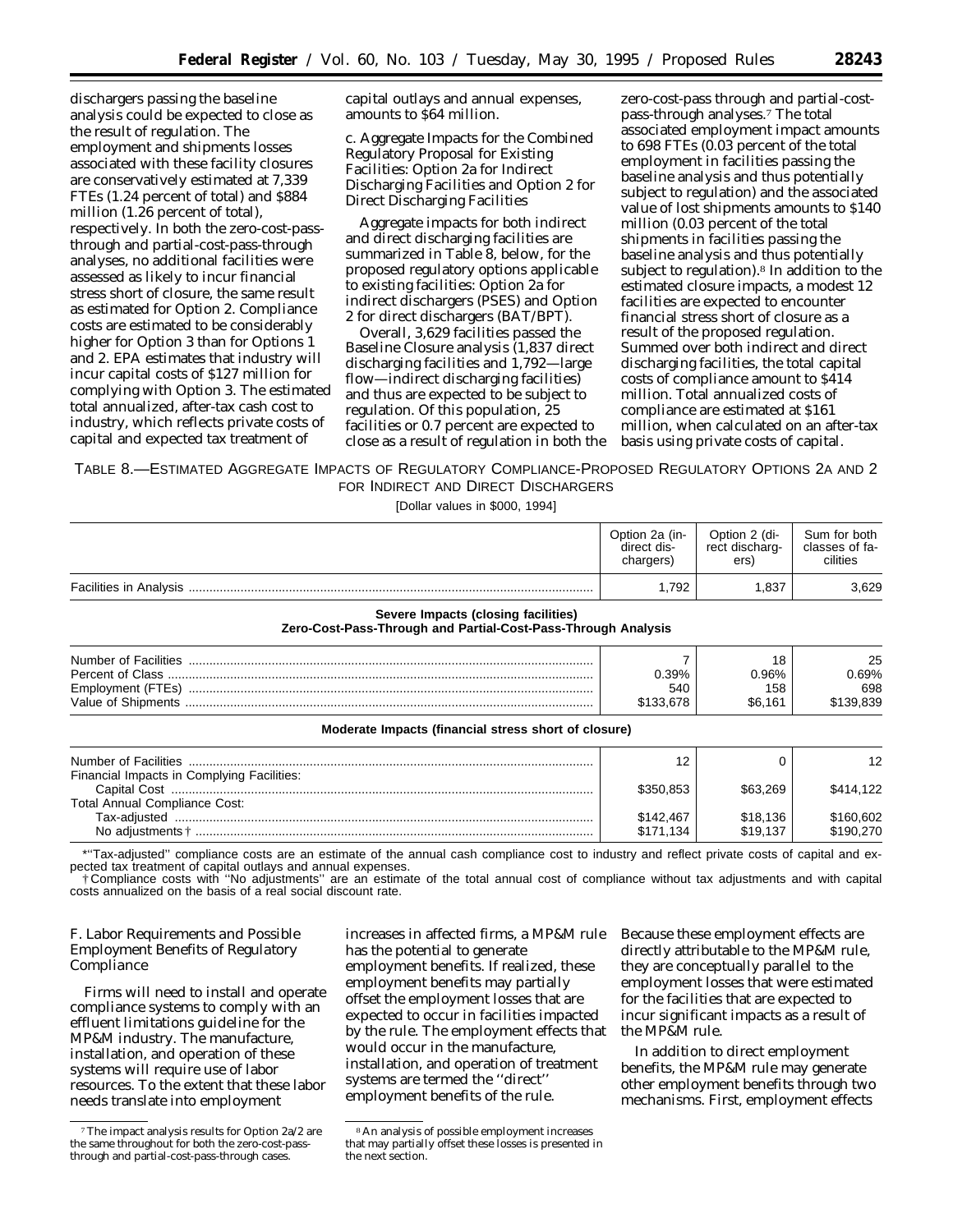may occur in the industries that are linked to the industries that manufacture and install compliance equipment; these effects are termed ''indirect'' employment benefits. For example, a firm that manufactures the pumps, piping and other hardware that comprise a treatment system will purchase intermediate goods and services from other firms and sectors of the economy. Thus, increased economic activity in the firm that manufacturers the treatment system components has the potential to increase activity and employment in these linked firms and sectors. Second, the increased payments to labor in the directly and indirectly affected industries will lead to increased purchases from consumer-oriented service and retail businesses, which in turn lead to additional labor demand and employment benefits in those businesses. These effects are termed ''induced'' employment benefits.

In view of these possible employment benefits, EPA estimated the labor requirements associated with compliance with the proposed MP&M Phase I regulatory option: Option 2a for indirect dischargers and Option 2 for direct dischargers. Labor requirements and thus the possible employment benefits— were estimated in two steps. EPA first estimated the direct employment effects associated with the manufacture, installation, and operation of compliance equipment. Second, EPA considered the additional employment effects that might occur through the indirect and induced effect mechanisms outlined above.

1. Direct Labor Requirements of Complying With the Proposed Regulation

EPA separately analyzed each component of the direct labor requirements: manufacturing, installing, and operating compliance equipment. The analysis is based on the compliance cost estimates developed for the economic impact analysis of the MP&M regulation. Compliance requirements and associated costs were estimated for each facility in the Survey that was assessed as incurring costs. For the labor requirements analysis, compliance costs and their associated labor requirements were considered only for those facilities that were not assessed as a baseline or compliance related closure. That is, the analysis considered the labor requirement effects associated only with those facilities that, upon compliance with the rule, would be likely to continue MP&M production activities.

EPA estimated the direct labor requirements for manufacturing and installing compliance equipment based on the cost of the equipment and its installation, and labor's expected share of cost in manufacturing and installing the equipment. The labor input was estimated in dollars based on information contained in the National Input-Output Tables assembled by the Bureau of Economic Analysis in the Department of Commerce. In particular, the direct requirements matrix identifies the value of each input, including labor, that is required to produce a one dollar value of output for a subject industry. The industries in the input-output tables that were used as the basis for this analysis are: the Heating, Plumbing,

and Fabricated Structural Metal Products Industry (Bureau of Economic Analysis industry classification 40) for compliance equipment manufacturing; and the Repair and Maintenance Construction Industry (Bureau of Economic Analysis industry classification 12) for compliance equipment installation. The dollar value of labor's contribution was converted to a full-time employment equivalent based on a yearly labor cost of \$56,244 in 1994 dollars (including benefits and payroll taxes). Because compliance equipment purchase and installation are considered one-time outlays, the labor requirements for these activities were annualized over a 15-year period at the seven percent social discount rate.

For the analysis of the labor required to operate compliance equipment, EPA used the estimates of annual labor hours that were developed as the basis for assessing the annual operating and maintenance costs of the MP&M regulatory options.

From these analyses, EPA estimated an annual direct labor requirement of 1,594 full-time equivalent positions (FTEs) for complying with the combined regulatory proposal for existing facilities: Option 2a for indirect dischargers and Option 2 for direct dischargers (Option 2a/2). Of this total, the annualized labor requirements for manufacturing and installing compliance equipment are 187 and 85 FTEs, respectively. Compliance equipment operation is estimated to require 1,322 FTEs annually. The corresponding annual estimated payments to labor is \$89,664,000 (1994 dollars) (see Table 9).

TABLE 9.—ANALYSIS OF POSSIBLE EMPLOYMENT GENERATION EFFECTS OF PROPOSED REGULATORY OPTIONS FOR THE MP&M INDUSTRY

[All dollar amounts in thousands of 1994 dollars]

|                                                    | Total weighted<br>expenditures                                         | Labor cost<br>share of pro-<br>duction value <sup>1</sup> |                   | Labor cost component      | Direct labor requirements <sup>3</sup> |              |  |
|----------------------------------------------------|------------------------------------------------------------------------|-----------------------------------------------------------|-------------------|---------------------------|----------------------------------------|--------------|--|
|                                                    |                                                                        |                                                           | One-time<br>basis | Annual basis <sup>2</sup> | One-time<br>basis                      | Annual basis |  |
|                                                    | Option 2a for Indirect Dischargers and Option 2 for Direct Dischargers |                                                           |                   |                           |                                        |              |  |
| Direct Labor Effects From Compliance<br>Equipment: |                                                                        |                                                           |                   |                           |                                        |              |  |

|                                                                                                                                                                                                                                                                                                | \$308.981 | 31.02% | \$95.833 | \$10.522 | .704 | 187  |
|------------------------------------------------------------------------------------------------------------------------------------------------------------------------------------------------------------------------------------------------------------------------------------------------|-----------|--------|----------|----------|------|------|
| Installation                                                                                                                                                                                                                                                                                   | \$102.994 | 42.23% | \$43.497 | \$4.776  | 773  | 85   |
| Operation                                                                                                                                                                                                                                                                                      |           |        |          | \$74.367 |      | .322 |
| Total Direct Labor Effects                                                                                                                                                                                                                                                                     |           |        |          | \$89.664 |      | .594 |
| <sup>1</sup> Source: U.S. Department of Commerce, The 1982 Benchmark Input-Output Accounts of the United States, December 1991. The labor cost<br>chare of production value for compliance equipment manufacturing is based on the input-output composition of the Heating. Plumbing, and Eab- |           |        |          |          |      |      |

share of production value for compliance equipment manufacturing is based on the input-output composition of the Heating, Plumbing, and Fabricated Structural Metal Products Industry (Bureau of Economic Analysis industry classification 40). The labor share of production value for compliance equipment installation is based on information for the Repair and Maintenance Construction Industry (Bureau of Economic Analysis in-<br>dustry classification 12).

<sup>2</sup> Annualized over 15 years at the social discount rate of 7 percent.

3 Number of jobs calculated on the basis of an average hourly labor cost of \$24.00 (\$1989) and 2,000 hours per labor-year. The annual labor cost of \$48,000 (\$1989) was brought forward as \$56,244 for 1994.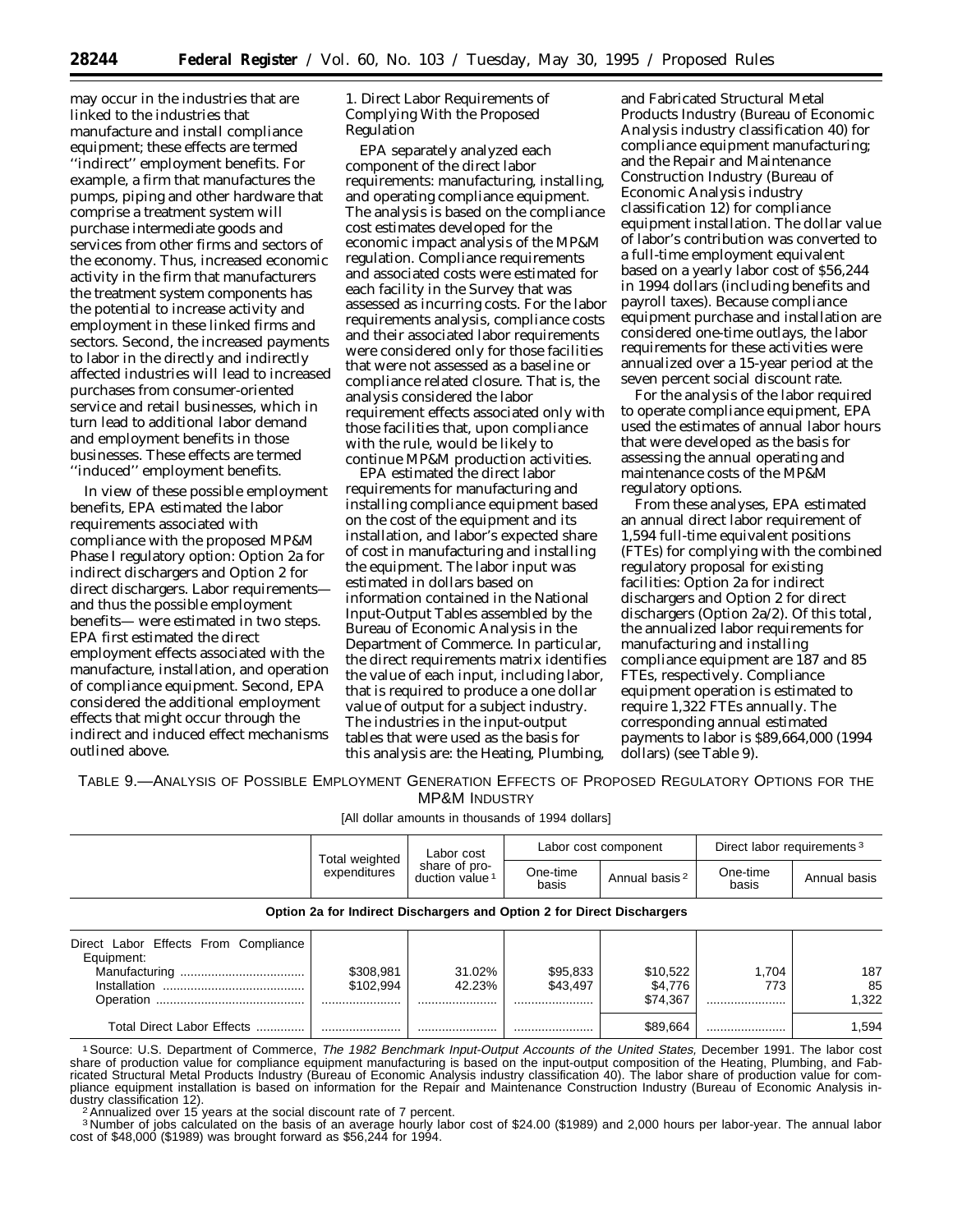2. Indirect and Induced Labor Requirements of Complying With the MP&M Rule

In addition to its direct labor effects, an MP&M effluent guideline may also generate labor requirements through the indirect and induced effect mechanisms described above. EPA assessed the indirect and induced employment effects of the proposed regulatory options by use of multipliers that relate aggregate economic effects, including indirect and induced effects, to direct economic effects. Using a range of multipliers from previous studies of the aggregate employment effects of general water treatment and pollution control expenditures, EPA estimated that the total labor requirement effect would range from 3,900 to 6,400 FTEs for the proposed Option 2a/2 . The lower end of this range reflects the use of lower multiplier values and conservative assumptions regarding effects on economic activity in industries linked to the MP&M industry. The higher end of the range reflects the higher multiplier values and assumes full incurrence of indirect economic effects in industries linked to the MP&M industry.

#### *G. Community Impacts*

EPA expects that the employment losses resulting from MP&M facility closures will not have a significant impact on the national economy. However, employment losses may be significant at the local level if facility closures are concentrated regionally or if they occur in smaller communities. Therefore, EPA examined the community level employment impacts that may result from the proposed regulatory options for the MP&M industry. Community impacts were assessed by estimating the expected change in employment in communities with MP&M facilities that are affected

by regulation. Possible community employment effects include the lost employment in facilities that are expected to close because of regulation, and related employment losses in other businesses in the affected community. These employment losses are considered significant if they are expected to exceed one percent of the pre-regulation level of employment in the affected communities. For such comparisons, a community is generally defined as the area in which employees may reasonably commute to work typically a Metropolitan Statistical Area (MSA), or county if the affected community is not contained within a MSA.

To understand the significance of community employment impacts from the proposed regulation, Option 2a/2, EPA performed two analyses of expected community employment impacts. First, EPA examined the community employment impacts based on the known location of the sample facility closures estimated to result from each of the proposed regulatory options. Because the location of these sample facilities is known, it is possible to compare the expected employment loss from closure, including losses in related businesses, with the pre-regulation employment in the affected community, defined as either the MSA or the county in which the sample facility closure is located. This analysis directly tests the significance of employment losses in the communities in which the estimated closing sample facilities are located.

Second, EPA examined the significance of expected facility closures taking into account the employment losses from the closing facilities in the underlying facility population that are represented by the sample facility closures. Because the locations of these non-sample closing facilities are not known, it was not possible to measure

the significance of the associated employment losses in specific communities. Instead, EPA distributed these employment losses among states and assessed their significance at the state level, taking into account the estimated job losses in both MP&M facilities and in related businesses.

In addition to these analyses of the impact of employment losses, EPA also considered the effect of possible employment gains as discussed in the preceding section at the state level. Specifically, EPA distributed the possible employment gains among states and calculated a net potential employment impact by state taking into account the expected effect of both facility closures and labor demands from compliance-related outlays.

1. Assessment of Community Impacts for Estimated Sample Facility Closures

To assess the significance of facility closures and associated employment losses in specific communities, EPA compared the employment loss from estimated sample facility closures, including losses in related businesses, to the pre-regulation level of employment in the communities in which the sample facilities are located.

For the proposed Option 2a/2 (Option 2a for indirect dischargers and Option 2 for direct dischargers), the facility closure analysis indicated that three sample facilities would be expected to close as a result of regulation. Two of the three sample facilities are located in California: 1 in Merced County, 1 in the Los Angeles-Long Beach MSA. The third facility is located in Virginia, in the Norfolk-Virginia Beach-Newport News MSA. The total of employment losses in these sample facilities amounts to 168 FTEs, or an average of 56 FTEs per closing sample facility (see Table 10).

| TABLE 10.—COMMUNITY EMPLOYMENT IMPACTS IN ESTIMATED SAMPLE CLOSING FACILITIES |  |  |
|-------------------------------------------------------------------------------|--|--|
|-------------------------------------------------------------------------------|--|--|

| MSA or county |                                | <b>Facilities affected</b> |                 |                          | Total employment loss<br>in MSA |                                            |
|---------------|--------------------------------|----------------------------|-----------------|--------------------------|---------------------------------|--------------------------------------------|
|               | Pre-regulation<br>employment   | Number                     | Empl.<br>(FTÉs) | MP&M state<br>multiplier | <b>FTEs</b>                     | As % of pre-<br>regulation em-<br>ployment |
|               | 4,173,000<br>64,617<br>594,463 |                            | 97<br>62        | 2.72<br>2.72<br>2.27     | 264<br>169<br>20                | 0.01%<br>0.26%<br>0.00%                    |

Source: U.S. Environmental Protection Agency.

In addition to the primary employment losses (i.e., those that occur in the estimated MP&M facility closures), employment losses may also occur through the secondary impact

mechanism. Such secondary employment losses may occur in: (1) Industries that are economically linked to MP&M industries and (2) consumer businesses whose employment is

affected by changes in the earnings and expenditures of the employees in the directly and indirectly affected industries. To assess these secondary employment losses, EPA calculated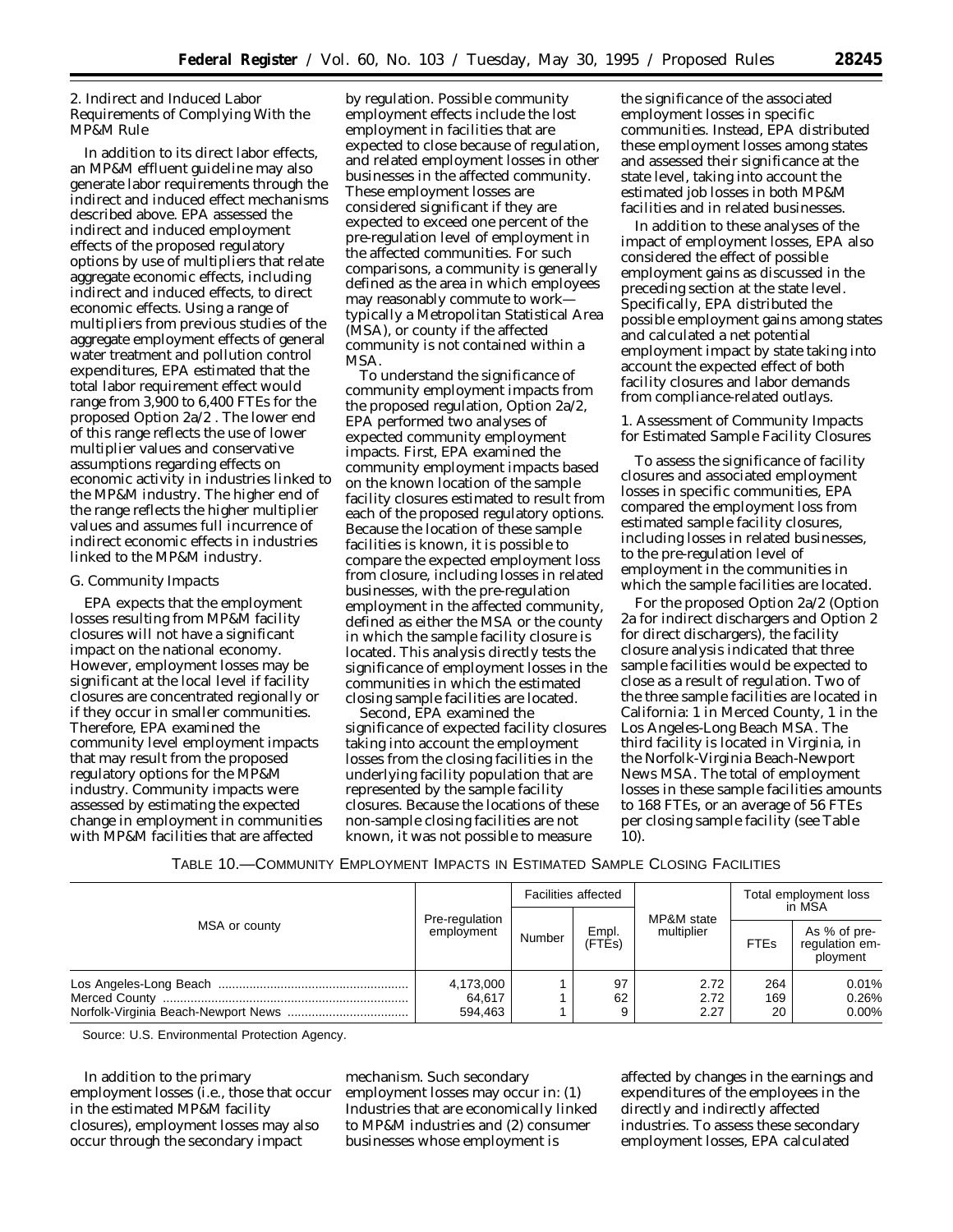state-specific, composite MP&M employment multipliers that are based on the estimated relationship of employment in MP&M industry sectors to total state employment, and the composition of employment within a state among the seven MP&M Phase I sectors. These state-specific composite employment multipliers were calculated from Regional Input-Output Modeling System (RIMS) multipliers developed by the Bureau of Economic Analysis (BEA) within the Department of Commerce.

To calculate the expected total employment loss (i.e., considering both primary and secondary employment impacts) in the communities in which estimated sample facility closures are located, EPA multiplied the employment loss in the estimated sample facility closures by the composite multiplier for the particular state. The total losses by MSA ranged from 20 to 264 FTEs. To assess the significance of these losses, EPA compared the estimated total employment loss with the preregulation employment in the community, based on 1990 Census data. For the two facilities that are located in an MSA, the pre-regulation employment is the 1990 employment for the MSA. For the facility that is not located within a MSA, the pre-regulation employment is the 1990 civilian employment for the county in which the facility is located. This comparison indicated that none of the estimated sample facility closures would be expected to have a significant impact on total community employment. The largest of the

percentage impacts is estimated for Merced County, California and amounts to 0.26 percent. The estimated impact in the Los Angeles-Long Beach MSA amounts to only 0.01 percent, while the impact in the Norfolk-Virginia Beach-Newport News MSA rounds to zero when calculated to the nearest hundredth of a percent (see Table 10).

2. Assessment of State-Level Employment Impacts

To capture the effect of employment losses in the non-sample facilities that are represented by the estimated sample facility closures, EPA performed a second analysis in which the employment loss in these non-sample facilities was distributed among states in proportion to pre-regulation levels of MP&M industry employment. Because the community locations of these nonsample, represented facilities is not known, it is not possible to analyze the impact of these employment losses in specific communities as defined by MSAs or counties.

In addition to the 168 FTE losses in the 3 sample facility closures, EPA estimated that another 530 FTE employment losses and 22 facility closures would occur in the underlying population that is represented by the sample facilities. EPA distributed these losses among states in proportion to each state's estimated MP&M Phase I sector employment as calculated from Department of Commerce employment data. To estimate the total employment loss by state (i.e., both primary and secondary losses), EPA multiplied the

primary losses for each state by the state's composite employment impact multiplier as developed from BEA stateand industry-specific multipliers. The estimated loss by state averaged 36 FTEs and ranged from a low of zero to a high of 621; 32 states and the District of Columbia had a total estimated loss of less than 25 FTEs. Table 11 summarizes the estimated facility closures and associated primary and total employment losses for the 9 states in which the total employment loss is estimated to exceed 50 FTEs. To evaluate the significance of the estimated total employment loss by state, EPA compared the employment loss values with estimated total civilian employment for each state, as reported by the Department of Commerce for 1991.

From these calculations, the estimated total employment loss as a percent of total state employment rounds to zero when calculated to the nearest hundredth of a percent for all 50 states and the District of Columbia. The maximum estimated employment loss as a percentage of total state employment amounts to less than onehalf of one-hundredth of one percent of total state employment (Table 12 lists the estimated employment loss results for the 10 states with the highest percentage impacts). Thus, on the basis of the findings from this and the preceding analysis, EPA expects that the proposed regulation for the MP&M industry will not cause significant employment impacts at the local level.

TABLE 11.—ESTIMATED FACILITY CLOSURES AND TOTAL EMPLOYMENT LOSSES FOR STATES WITH LARGEST TOTAL LOSS

| State           | Estimated total<br>facility clo-<br>sures | Employment<br>losses in facili-<br>ties (FTFs) | Fotal employ<br>ment loss |
|-----------------|-------------------------------------------|------------------------------------------------|---------------------------|
| California      | 4.9                                       | 228                                            | 621                       |
| Ohio            | . 6                                       | 38                                             | 116                       |
| <b>Illinois</b> | . 6                                       | 38                                             | 116                       |
| Pennsylvania    | د.                                        | 31                                             | 89                        |
| Texas           | د.                                        | 32                                             | 89                        |
| Michigan        | . .                                       | ົ                                              | 74                        |
| New York        | ົ                                         | 30                                             | 64                        |
| Wisconsin       | 0.8                                       | 20                                             | -53                       |
|                 |                                           |                                                | 52                        |

Loss in all other states is less than 50 FTEs.

Source: U.S. Environmental Protection Agency.

## TABLE 12.—TOTAL EMPLOYMENT LOSS BY STATE, 10 STATES WITH HIGHEST PERCENTAGE LOSS

| State           | Estimated total<br>facility clo-<br>sures | Employment<br>loss in facili-<br>ties (FTEs) | Total employ-<br>ment loss<br>(FTEs) | Total state<br>employment<br>(1990) | Loss as a per-<br>cent of total |
|-----------------|-------------------------------------------|----------------------------------------------|--------------------------------------|-------------------------------------|---------------------------------|
| California      | 4.9                                       | 228                                          | 621                                  | 13.714.000                          | 0.005%                          |
|                 | 1.6                                       | 38                                           | 116                                  | 5.094.000                           | 0.002%                          |
| Wisconsin       | 0.8                                       | 20                                           | 53                                   | 2.453.000                           | 0.002%                          |
| Connecticut     | 0.6                                       | 15                                           | 35                                   | 1.679.000                           | 0.002%                          |
| <b>Illinois</b> | 1.6                                       | 38                                           | 116                                  | 5.598.000                           | 0.002%                          |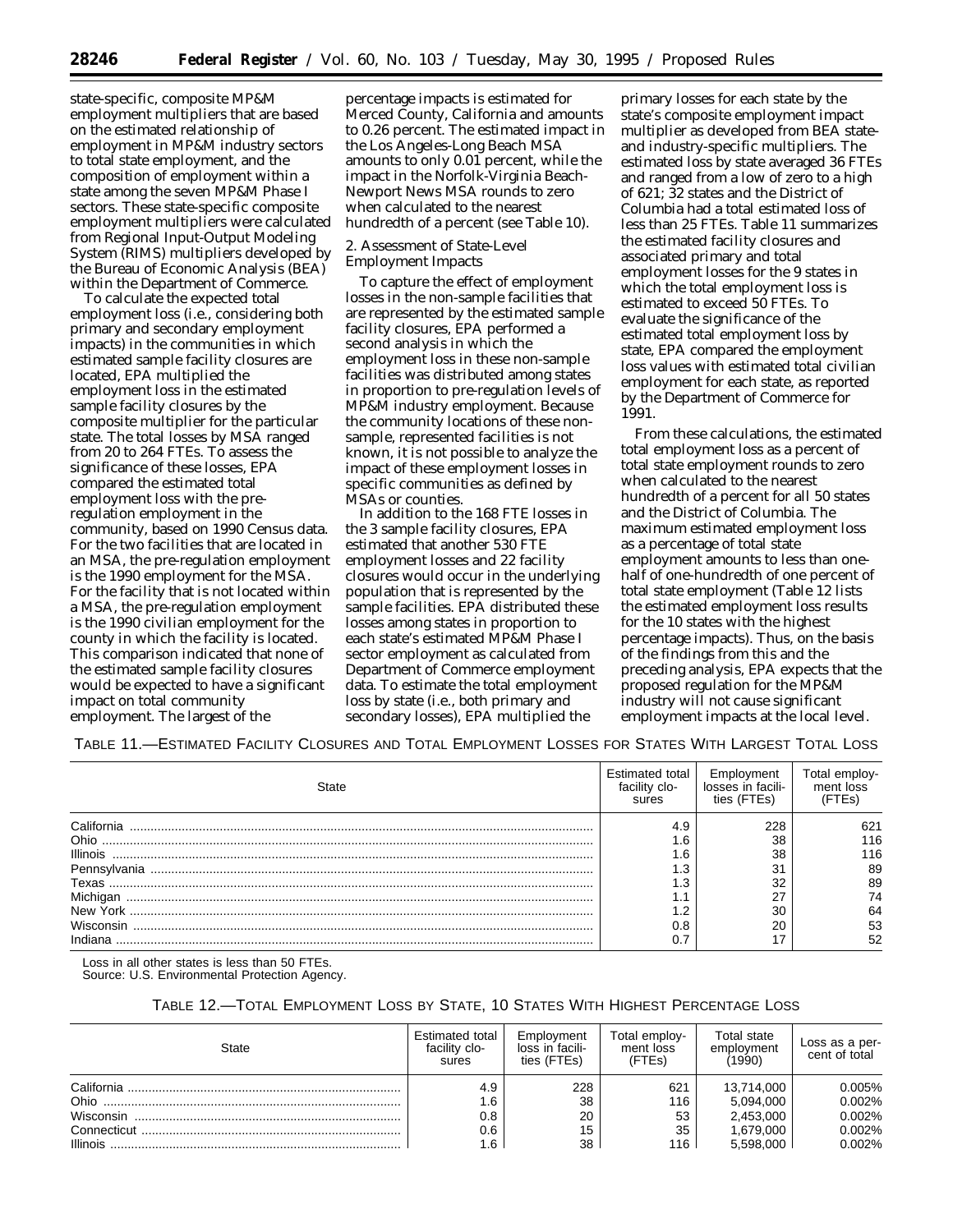| TABLE 12.—TOTAL EMPLOYMENT LOSS BY STATE, 10 STATES WITH HIGHEST PERCENTAGE LOSS—Continued |  |  |
|--------------------------------------------------------------------------------------------|--|--|
|--------------------------------------------------------------------------------------------|--|--|

Massachusetts ...................................................................... 0.7 17 45 2,847,000 0.002%

Total percentage employment loss for all states rounds to zero at the nearest hundredth of a percent. Source: U.S. Environmental Protection Agency.

## 3. Assessment of State-Level Employment Impacts Including Possible Employment Gains

New Hampshire .................................................................... 0.1 3 9 589,000 0.001%

As a final part of the analysis of community level employment impacts, EPA considered total state-level employment effects taking into account possible employment gains. Possible labor gains, as discussed in the previous section, were distributed by state in proportion to MP&M employment by state, and state-level employment multipliers were applied to these gains to estimate the total potential state-level employment gain. The multipliers used for this analysis were selected to correspond to the industries in which

primary labor effects are expected to occur. These values were subtracted from the total employment loss values calculated in the preceding section to calculate a net employment loss by state, taking into account the possible employment gains from compliancerelated activities.

The estimated employment gain values range from a low of zero for the District of Columbia, which has a very low estimated employment in MP&M industry activity, to a high of 552 for California, the state with the largest estimated MP&M industry employment. The average possible gain by state amounted to 81 FTEs. These values

were subtracted from the estimated total loss values calculated in the preceding section to yield an estimated net employment loss by state for the proposed regulation. For all states but California, which has an estimated net employment loss of 69 FTEs, the estimated potential gain exceeds the estimated loss from facility closures (Table 13 summarizes these values for the 10 states with the highest estimated loss from facility closures). Thus, the potential employment gains associated with compliance activities could substantially offset the local employment losses expected to result from facility closures.

TABLE 13.—EMPLOYMENT LOSS AND POSSIBLE GAIN BY STATE, 10 STATES WITH HIGHEST ESTIMATED LOSS FROM FACILITY CLOSURES

| State           | Total loss from<br>facility clo-<br>sures | Employment<br>qaın, prımary<br>impact only | Total gain with<br>multiplier | Net employ-<br>ment loss |
|-----------------|-------------------------------------------|--------------------------------------------|-------------------------------|--------------------------|
| California      | 621                                       | 209                                        | 552                           | 69                       |
| Ohio            | 16                                        | 115                                        | 345                           | 229)                     |
| <b>Illinois</b> | 16                                        | 113                                        | 344                           | 228)                     |
|                 | 89                                        | 93                                         | 265                           | 176)                     |
| Texas           | 89                                        | 97                                         | 261                           | 171)                     |
| Michigan        | 74                                        | 82                                         | 222                           | 148)                     |
|                 | 64                                        | 90                                         | 187                           | 124)                     |
| Wisconsin       | 53                                        | 59                                         | 155                           | 102                      |
| Indiana         | 52                                        | 51                                         | 153                           | (101                     |
|                 |                                           | 52                                         | 130                           | (86)                     |

Source: U.S. Environmental Protection Agency.

## *H. Impacts on Firms Owning MP&M Facilities*

The assessment of economic achievability of the MP&M regulation is based primarily on the facility-level impact analysis. However, because the impacts at the level of the firm may exceed those assessed at the level of the facility, particularly when a firm owns more than one facility that will be subject to regulation, EPA also conducted a firm-level impact analysis for the MP&M regulation. The firm-level analysis estimates the impact of regulatory compliance on firms owning facilities subject to MP&M effluent guidelines.

Secondary financial sources and DCP responses provided income statement and balance sheet data for 255 firms that own 290 of the 396 sampled facilities. Sufficient data were not available to analyze compliance impacts on the parent firms of the remaining 106 facilities.

EPA conducted the firm-level impact analysis under the zero-cost-passthrough scenario. Because the DCP sample was not designed as a random sample of firms, but was instead directed toward estimating national characteristics of facilities, the DCP sample data used in this analysis is not sample weighted. The findings apply

only to the firms that own sample facilities and do not represent national estimates of firm-level impacts.

EPA assessed firm-level impacts on the basis of changes in measures of profitability and interest coverage, as calculated from firm financial statements. These measures, Pre-Tax Return on Assets (ROA) and Interest Coverage Ratio (ICR), are the same as those used in the facility-level Analysis of Financial Stress Short of Closure. When applied at the level of the firm, these measures indicate the firm's ability to attract the capital needed for expansion in the normal course of business or for pollution control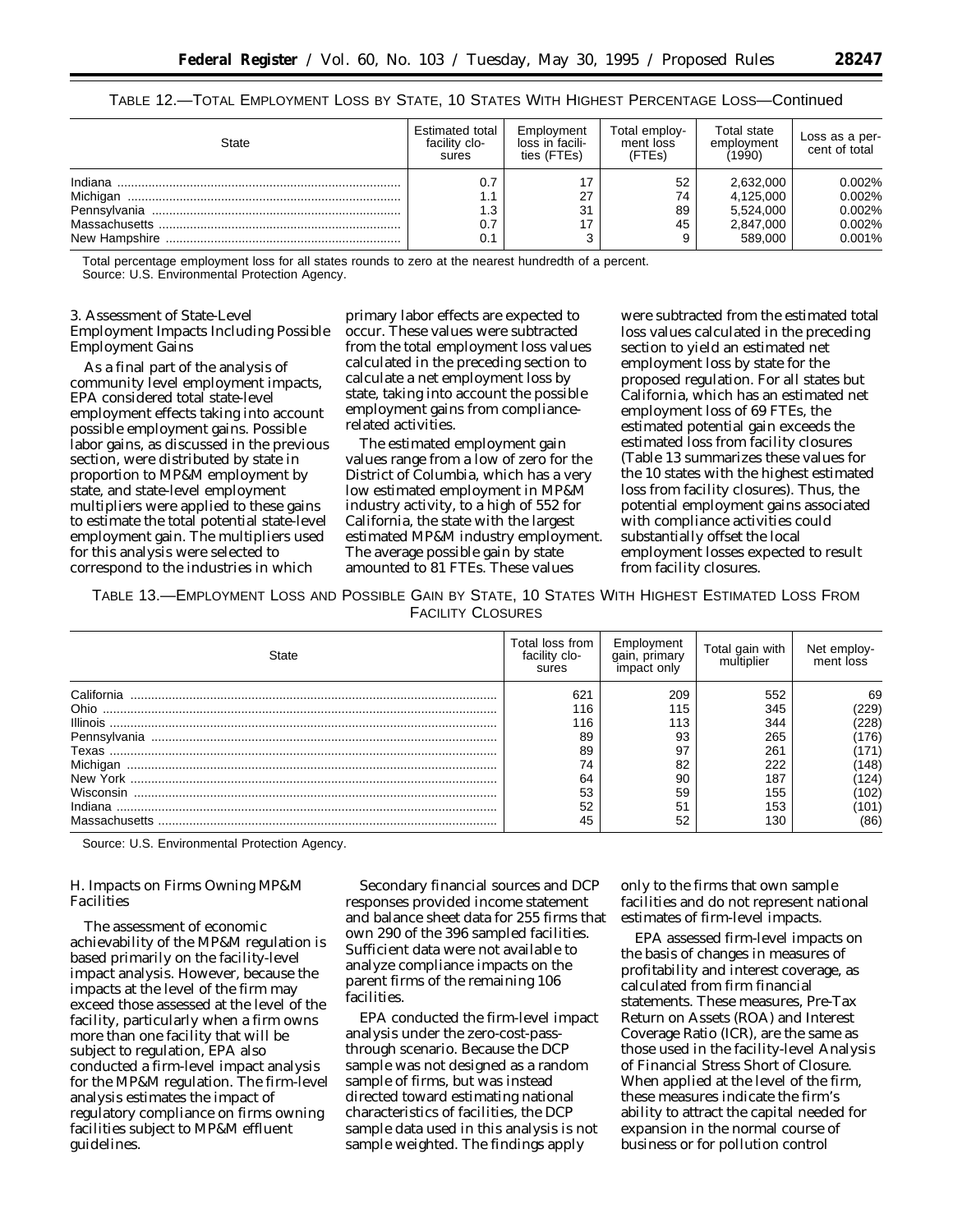investments associated with effluent guidelines compliance. EPA used the same thresholds of minimum financial performance for these two measures in the facility-level Financial Stress Short of Closure analysis. These thresholds are based on a weighted average of the first quartile values for ROA and ICR for the relevant MP&M industries as reported in the Robert Morris Associates publication *Annual Statement Studies.*

In the same way as for the facility closure analysis, EPA performed the firm-level analysis in two steps: (1) a baseline analysis, which evaluates the firm's financial condition independent of the costs of regulatory compliance; and (2) a post-compliance analysis, which accounts for the effects of compliance costs on the firm-level financial measures. In the baseline analysis, firms whose ROA or ICR were below the industry standards were considered financially weak independent of regulation and were eliminated from further analysis. Firms that pass both of the thresholds were subjected to a post-compliance test, in which their financial measures were changed to reflect the impact of the MP&M effluent guideline. Firms that failed either threshold post-compliance but pass both pre-compliance are expected to incur significant financial stress as a result of compliance with the regulation.

The firms consist of both single and multiple facility firms. In the case of single facility firms, the impact on each firm's ROA and ICR is identical to the impact calculated on the basis of the responding facility's financial statements and estimated compliance costs, alone. The impacts for single facility firms correspond to those calculated in the facility level analysis.

Analysis of firm impacts for multiple facility firms, however, involves aggregating and extrapolating financial and compliance cost data for sample facilities to the level of the firm. If all of a firm's revenues come from activities subject to the MP&M regulation, the impact of regulation on that firm will clearly be greater than the impact on a firm that participates minimally in activities subject to the MP&M regulation, all other things being equal. Similarly, a firm whose production is heavily concentrated in foreign facilities would also experience less significant impacts than firms primarily producing in the U.S. (i.e., with more facilities subject to the MP&M effluent guideline).

The analysis of firm-level impacts for multiple facility firms is made difficult because compliance-related information is available only for the sample facilities owned by these firms. That is,

information is not available for the nonsample facilities owned by a firm in terms of whether or not those facilities would be subject to the MP&M regulation and, if so, the costs that they would incur to achieve compliance with the proposed regulation. Lacking this information, the firm-level analysis estimated impacts based on two scenarios that cover the full range of possible regulatory applicability to the non-sample facilities owned by a firm. The first scenario is based on the minimum applicability of the regulation and assumes that the sampled facilities are the only facilities that engage in activities subject to regulation in a firm. In this scenario, the firm level impact of the regulation is calculated by adjusting the firm-level financial measures for the compliance costs incurred by the firm's sampled facility(ies).

The second scenario is based on the maximum applicability of the regulation and assumes that all of a firm's activities are subject to regulation, whether associated with a sampled facility or not. In this scenario, EPA calculated a firm-level impact by extrapolating the estimated costs of compliance for the firm's sample facility(ies) to the level of the firm assuming that all of the firm's revenues are subject to regulation. Specifically, the compliance costs for the sample facility (or the sum of costs over facilities, for those firms owning more than one sample facility) were scaled upward by the ratio of firm revenue to the sum of sampled facility revenues. This method presumes a uniform relationship between compliance costs and revenue over all the facilities owned by a firm. EPA then used these estimated firm-level compliance costs under the scenario in which all revenue is subject to regulation to adjust the pre-compliance measures of financial performance.

Of the 255 firms analyzed, 73 firms, or slightly less than 29 percent, failed one or both of the firm financial tests pre-compliance and therefore failed the baseline firm-level impact analysis. These firms are assessed as being financially weak based on current circumstances and independent of the effects of the MP&M regulation. Of these 73 firms, 39 own facilities that were projected to close under the facilitylevel baseline closure test.

Of the 182 firms that pass the baseline firm financial test, only one failed either test under Option 2a/2, even under the conservative zero-cost-pass-through assumption (see Table 14). The single adversely affected firm is a single facility firm and accounts for less than 0.0001 percent of revenues earned by all 255 sampled firms in the firm-level

impact analysis. These results are independent of the assumptions about the share of firm revenue subject to regulation. The minimum and maximum impact scenarios yielded identical results, in terms of financial test failures. From this analysis, EPA finds that firm-level impacts are not likely to be significant.

## TABLE 14.—SUMMARY OF FIRM IMPACT ANALYSIS RESULTS

| Number of Firms in Analysis          | 255 |
|--------------------------------------|-----|
| Baseline Failures                    | 73  |
| Incremental Post-Compliance Failures |     |
|                                      |     |

Source: U.S. Environmental Protection Agency.

#### *I. Foreign Trade Impacts*

Products of the MP&M industry are traded internationally. Therefore, changes in domestic production resulting from effluent regulations may affect the balance of trade. In particular, some of the production from facilities estimated to close because of regulation may be replaced by foreign producers, thus changing the U.S. foreign trade balance. The foreign trade analysis examines the trade balance effects of Option 2a/2 under the zero-cost-passthrough assumption. This assumption is conservative in the sense that it projects the most post-compliance closures. Even under this assumption, EPA estimates that the MP&M industry will experience less than a 0.01 percent loss in its trade balance. Therefore, EPA finds that the proposed effluent guidelines will not have a significant adverse impact on the international trade status of the MP&M Phase I industry.

The foreign trade impact analysis identifies three scenarios that span the likely range of foreign trade responses to post-compliance closures. Each scenario describes a possible outcome of the competition between domestic and foreign producers to replace the production loss from closure of domestic facilities. The three scenarios are as follows:

1. Worst case. In the worst case scenario, all production for domestic consumption and for export by domestic facilities subject to post-compliance closure is replaced by foreign sources. Therefore, the net trade balance deteriorates by the total amount of production lost by post-compliance incremental closures.

2. Best case. In the best case scenario, all production for domestic consumption and for export by facilities subject to closure are replaced in full by production and exports from other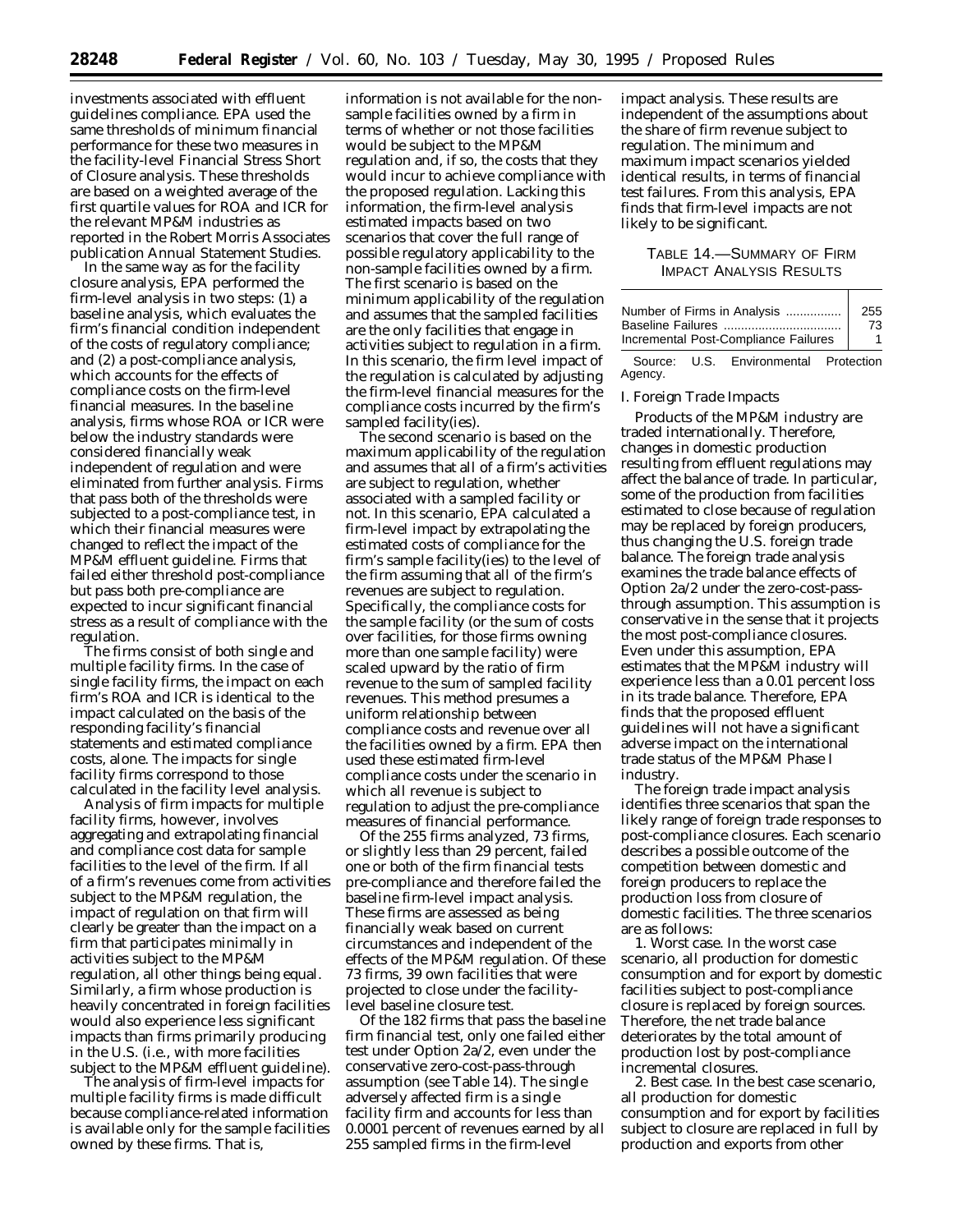domestic facilities. The net trade balance is unaffected by regulation.

3. Proportional case. Domestic production of facilities subject to closure is replaced both by remaining domestic facilities and by foreign imports in the same proportions as the baseline ratio of imports and exports to the total domestic market. In this scenario, if, in the baseline case, imports accounted for half of the domestic market, then a closing facility's production for domestic sales would be replaced half by imports and half by other domestic producers. This scenario is meant to reflect the historical performance of the MP&M Phase I industries in competing with foreign producers for import and domestic markets.

In the foreign trade impact analysis, EPA assigned each sample facility that is expected to close—and its associated revenue—to one of the three scenarios, depending on the findings from two assessments of the facility's exposure to competition from foreign producers. The first assessment is based on sample facilities' responses to DCP questions

concerning the magnitude and source of competition in various markets, including export and domestic markets. The second assessment is based on secondary source data provided by the Department of Commerce and used in the industry profile. This assessment considers the overall competitiveness of the MP&M industries in import and export markets, with respect to foreign competitors.

On the basis of the two assessments, facilities with significant exposure to foreign competition were assigned to the worst case trade impact scenario while facilities with little expected exposure to foreign competition were assigned to the best case trade impact scenario. Facilities with moderate exposure to foreign competition were assigned to the proportional case trade impact scenario.

After assigning each sample facility closure to a trade impact scenario, EPA allocated the export and import market revenues from estimated facility closures between foreign and domestic producers according to the rules for the three trade scenarios. The changes in exports and imports accruing from all

incrementally closing facilities were multiplied by their sample weights and summed to yield an estimate of the aggregate impact on imports, exports and the trade balance resulting from promulgation of the effluent guideline.

Table 15 presents the results from the foreign trade impact analysis. As shown in the table, even under the conservative zero-cost-pass-through assumption, the proposed effluent guideline will have a negligible impact on U.S. imports, exports and the trade balance.

On the basis of sample-weighted national estimates, EPA estimates that exports will not be measurably affected by compliance with the proposed regulation, while imports are estimated to increase by approximately \$5.3 million, or 0.01 percent of the 1991 imports of the MP&M Phase I industry commodities, according to Department of Commerce data. The net effect on the trade balance is therefore a decline of \$5.3 million, or approximately 0.01 percent of the current trade balance in MP&M Phase I industry commodities.

## TABLE 15.—MP&M PHASE I EFFLUENT GUIDELINE IMPACTS ON FOREIGN TRADE

[Sample Weighted National Estimates for Option 2a/2 (\$ millions)]

|          | Exports                      | Imports                 | Trade balance                  |
|----------|------------------------------|-------------------------|--------------------------------|
| Baseline | 112,565.1<br>0.0<br>$0.00\%$ | 72,157.<br>5.3<br>0.01% | 40,408.0<br>$-5.3$<br>$-0.01%$ |

Source: U.S. Environmental Protection Agency and Department of Commerce.

## *J. Impacts of New Source Performance Standards and Pre-Treatment Standards for New Sources*

The proposed regulation includes limitations that will apply to new direct and indirect discharging sources within the MP&M Phase I category. EPA examined the impact of these regulations for new dischargers to determine if they would impose an undue economic and financial burden on new sources seeking to enter the MP&M Phase I industry.

As documented in Part 438.16–17 and Section XIII, EPA proposes to set New Source Performance Standards (NSPS), which apply to new facilities that discharge directly to receiving waters, on the basis of the Best Achievable Technology (BAT) limitations as specified by the proposed Option 2 for existing direct dischargers. Thus, the new source limitations for direct dischargers are the same as those proposed for existing direct discharge facilities.

In addition, EPA proposes to set Pretreatment Standards for New Sources (PSNS), which apply to new indirect discharging facilities (i.e., that will discharge to POTWs), on the basis of the discharge limitations in PSES Option 2, as analyzed for existing indirect discharging facilities. Thus, the new source limitations for indirect discharging facilities will differ from the PSES limitations proposed for existing indirect discharge facilities. Specifically, the proposed PSES option for existing indirect discharge facilities, Option 2a, applies the mass-based limitations of Option 2 to large flow indirect discharge facilities (i.e., facilities discharging at least 1,000,000 gallons per year) but applies no limitations to low flow indirect discharge facilities (i.e., facilities discharging less than 1,000,000 gallons per year). However, for new indirect dischargers, the proposed PSNS limitations will apply the mass-based limitations of Option 2 regardless of the new facility's discharge volume.

In general, EPA estimates that, when new and existing sources face the same discharge limitations, new sources will be able to comply with those limitations at the same or lower costs than those incurred by existing sources. Engineering analysis indicates that the cost of installing pollution control systems during new construction is generally less than the cost of retrofitting existing facilities. Thus, a finding that discharge limitations are economically achievable by existing facilities will also mean that those same discharge limitations will be economically achievable to new facilities.

On the basis of this argument alone, EPA concludes that those elements of the effluent limitations that are the same for both new and existing facilities will be economically achievable. In fact, the new source and existing source limitations are identical except for the limitations applicable to new indirect discharging sources with a discharge volume of less than 1,000,000 gallons per year. As stated above, these new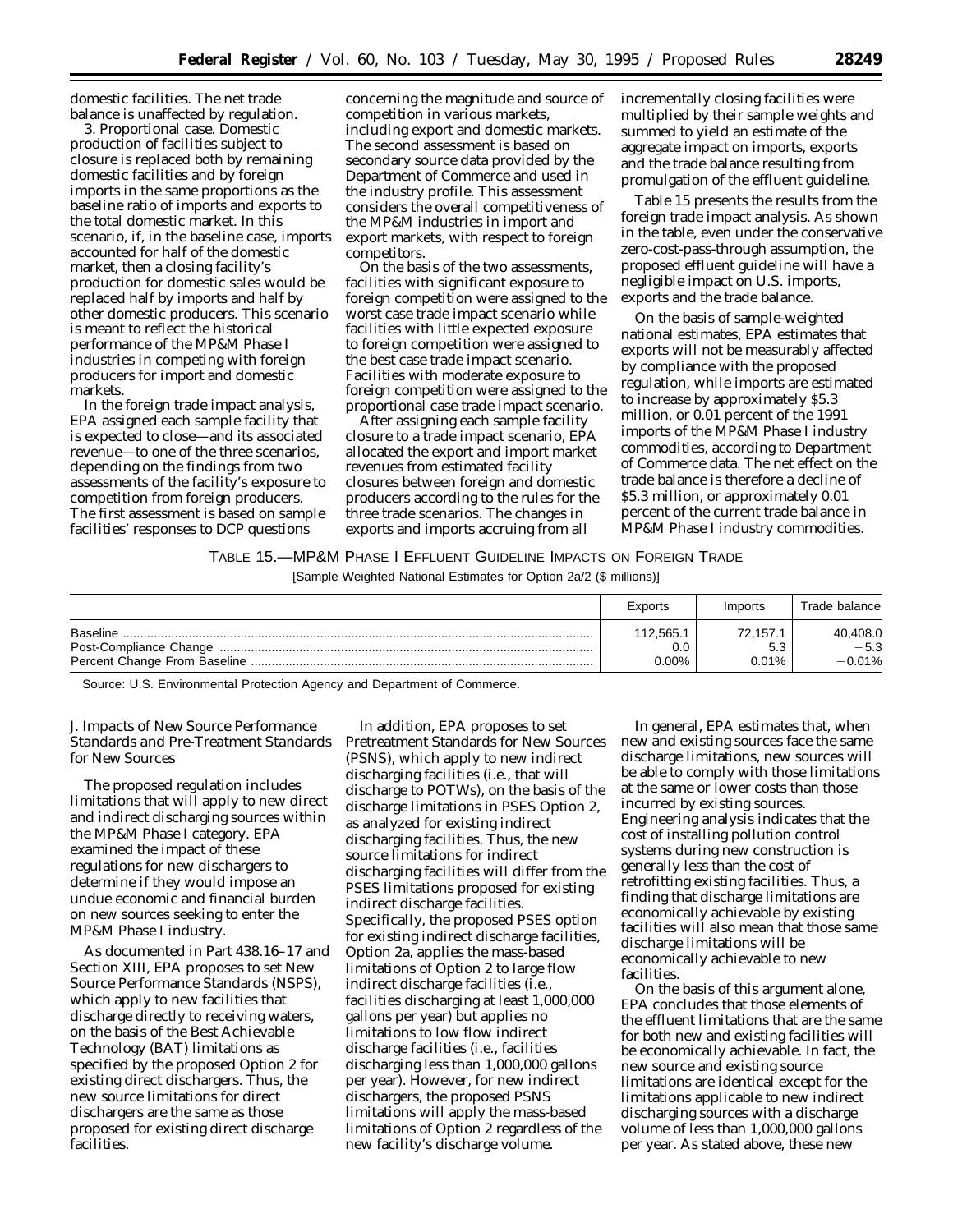sources must meet the mass-based limitations of PSES Option 2, while existing, low flow indirect discharging facilities would not be subject to effluent limitations under the proposed guideline. Therefore, the only issue concerning economic achievability of the new source limitations involves the application of the PSES Option 2 limitation to new indirect discharging sources with a discharge volume of less than 1,000,000 gallons per year.

However, in its analysis of regulatory impacts on existing facilities, EPA found that the mass-based limitations of PSES Option 2 would be economically achievable by indirect discharging facilities regardless of discharge volume. For this reason, EPA additionally concludes that the new source limitations applicable to new indirect discharging facilities will also be economically achievable by indirect discharging facilities with flow of less than 1,000,000 gallons per year. Therefore, EPA finds that the proposed NSPS and PSNS limitations will be economically achievable.

EPA notes that an important reason for exempting the low flow class of existing indirect dischargers (less than 1,000,000 gallons per year) from regulatory requirements is to reduce the administrative burden to permit writers that would result from writing massbased permits for the large number of existing low flow indirect dischargers. EPA estimates that approximately 63 percent of the existing facilities to which the regulation could have applied are low flow indirect dischargers. However, applying the mass-based concentration requirements of Option 2 to new facilities will not impose so great an administrative burden, because new facilities enter gradually over time.

#### *K. Regulatory Flexibility Analysis*

In accordance with the requirements of the Regulatory Flexibility Act (Public Law 96-354), the Agency performed a Regulatory Flexibility Analysis of the proposed regulation. The purpose of the Regulatory Flexibility Act is to ensure that, while achieving statutory goals, government regulations do not impose disproportionate impacts on small entities. The Regulatory Flexibility Analysis for the proposed regulation is contained in Chapter 10 of the Economic Impact Analysis report referenced above, ''Economic Impact Analysis Of Proposed Effluent Limitations Guidelines And Standards For The Metal Products And Machinery Industry, Phase I.'' On the basis of the Regulatory Flexibility Analysis and as summarized herein, the Administrator certifies, pursuant to Section 605(b) of

the Regulatory Flexibility Act, 5 U.S.C. 605(b), that the proposed regulation will not have a significant economic impact on a substantial number of small entities.

In developing the proposed regulation, EPA sought from the outset to define a regulation that would not unreasonably burden small entities. In particular, EPA considered a number of regulatory alternatives for indirect and direct dischargers, each of which was assessed to have varying degrees of impact on small entities. In selecting the proposed regulation from among these alternatives, EPA balanced several factors, including: the need for additional reduction in effluent discharges from the MP&M industry; the fact that the MP&M industry is largely comprised of small business entities; and the need to achieve additional reduction in effluent discharges without imposing unreasonable burdens on small entities. As a result of these considerations, EPA expressly framed the proposed regulation to reduce impacts on small entities.

Specifically, as discussed in Section XIV. C., above, EPA settled on the proposed regulation for indirect dischargers, Option 2a, after considering and rejecting the initial Option 2. On the basis of the facility impact analyses presented above, EPA determined that Option 2 would be economically achievable by indirect discharging facilities. In accordance with this finding, EPA initially considered adopting the mass-based requirements of Option 2 for all indirect discharging facilities. However, further analysis indicated that Option 2 would place substantial financial burdens on smaller facilities and, moreover, would substantially burden permitting authorities by requiring that mass-based standards be written for all indirect discharging facilities, regardless of size and amount of discharge reduction to be achieved. For these reasons, EPA defined and evaluated two additional options: Option 1a, which applies the Option 2 requirements to large flow facilities and the modestly less stringent Option 1 requirements to low flow facilities; and Option 2a, which applies the requirements of Option 2 to large flow facilities while exempting low flow indirect discharging facilities from regulation. EPA found that both of these additional options would mitigate the burden of regulation on small businesses and permitting authorities. However, EPA found that the latter option, Option 2a, much more substantially reduced the closure impacts and financial burdens among MP&M facilities owned by small

business and, as well, the regulatory implementation burden on permitting authorities. After considering other factors that also favored Option 2a namely, cost effectiveness—EPA decided to propose Option 2a as the PSES option for indirect discharging facilities.

The following sections summarize the analyses underlying the Agency's conclusion that the proposed regulation will not have a significant economic impact on a substantial number of small entities

1. Small Business in the MP&M Industry

EPA analyzed the role of small entities in the MP&M industry and the associated impacts that would be caused by the proposed regulation. These analyses showed that the MP&M industry is largely comprised of small business entities and, accordingly, the regulation is expected to apply to a substantial number of small entities. Specifically, on the basis of Small Business Administration (SBA) firmemployment size criteria, EPA estimates that over 75 percent of the estimated 10,601 water discharging facilities in the MP&M Phase I industries are owned by a small business. With over 75 percent of the facilities to which the regulation is expected to apply defined as small businesses, EPA also examined the employment size distribution of the MP&M facilities to gain provide additional insight into how smaller facilities are likely to be affected by the proposed regulation. From the analysis of the facility employment distribution, EPA estimated that 25 percent of waterdischarging facilities have 9 or fewer employees and that 50 percent of waterdischarging facilities have 79 or fewer employees.

EPA also found that small facilities play a substantial role in the economic performance and contributions of the MP&M industry. From Department of Commerce data for 1989, EPA estimates that over 97 percent of facilities in the MP&M Phase I industries (including both water-discharging and nondischarging facilities) have fewer than 250 employees. These relatively small facilities account for about 49 percent of total MP&M industry employment, 40 percent of total shipments, and 40 percent of the MP&M industry's tribution to gross domestic product.

## 2. Impacts of the Proposed Regulation on Small Business

To gauge whether the proposed regulation would have a significant impact on a substantial number of small entities, EPA considered the level of impacts and compliance costs expected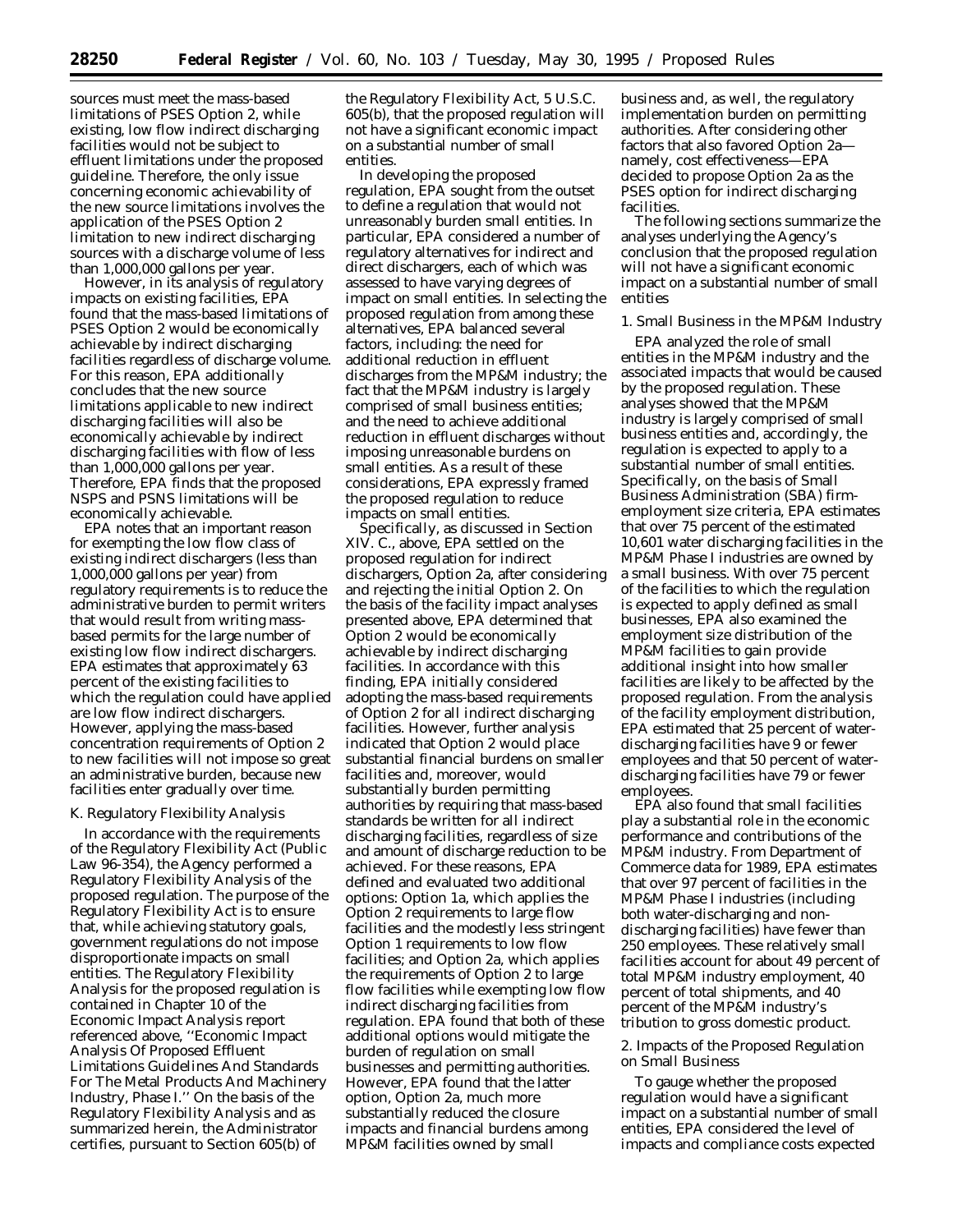to be imposed on small entities. From these analyses, EPA found that the proposed regulation will impose significant economic impacts (i.e., facility closures) more frequently among small business entities than among MP&M facilities generally. In addition, these analyses indicated that the compliance cost burden (as measured by total annual compliance costs as a percent of facility revenue) is expected to be greater among small business entities than among MP&M facilities generally. However, for both of these measures of small business impact frequency of facility closures and compliance cost burden—EPA found that the absolute levels of impacts were so slight as to not constitute a significant economic impact on small entities. Moreover, the impact levels under the proposed regulation are much

lower than those that would be expected under any of the other options that EPA considered for proposal.

a. Facility Closure Impacts by Business Size

Table 16 summarizes the findings from the facility closure analysis according to business size classification. The first three columns—Option 1, Option 2, and Option 3—combine the results for indirect and direct dischargers for each of those options. The latter two columns reflect the additional options that were developed for indirect dischargers—Option 1a and Option 2a—combined with Option 2 for direct dischargers. Specifically, the rightmost column, which is labeled Option 2a/2, combines results for Option 2a for indirect dischargers and Option 2 for direct dischargers and thus

represents the proposed regulatory option. The next column to the left, which is labeled Option 1a/2, combines results for Option 1a for indirect dischargers and Option 2 for direct dischargers and represents the other option that EPA defined as an alternative to the initially selected Option 2 for indirect and direct dischargers.

As shown in the table, all estimated facility closures for Options 1, 2, 1a/2, and 2a/2 occur among small businessowned facilities, as defined on the basis of SBA criteria. Only under Option 3 are closures estimated to occur among facilities not owned by small businesses. The analysis according to facility employment size gives similar results with estimated facility closures occurring more frequently in the 1–9 and 10–79 employee size classes.

## TABLE 16.—FACILITY CLOSURE IMPACTS BY BUSINESS SIZE

|                                        | Regulatory option |                 |          |                    |             |  |  |
|----------------------------------------|-------------------|-----------------|----------|--------------------|-------------|--|--|
| <b>Facility classifications</b>        |                   | Initial options |          | Subsequent options |             |  |  |
|                                        | Option 1          | Option 2        | Option 3 | Option 1a/2        | Option 2a/2 |  |  |
|                                        | 178               | 169             | 317      | 169                | 25          |  |  |
|                                        | 2.0%              | 1.8%            | 3.5%     | 1.8%               | 0.3%        |  |  |
| Closures By SBA Firm-Size Criteria:    |                   |                 |          |                    |             |  |  |
|                                        | 178               | 169             | 248      | 169                | 25          |  |  |
|                                        | 2.6%              | 2.5%            | 3.6%     | 2.5%               | 0.4%        |  |  |
|                                        |                   |                 | 69       |                    | 0           |  |  |
|                                        | 0.0%              | 0.0%            | 3.1%     | $0.0\%$            | $0.0\%$     |  |  |
| Closures By Facility Employment Class: |                   |                 |          |                    |             |  |  |
|                                        | 83                | 83              | 83       | 83                 | 18          |  |  |
|                                        | 4.1%              | 4.1%            | $4.1\%$  | $4.1\%$            | 0.9%        |  |  |
|                                        | 95                | 84              | 132      | 84                 | 5           |  |  |
|                                        | 4.0%              | 3.5%            | 5.5%     | 3.5%               | 0.2%        |  |  |
|                                        |                   |                 | 102      |                    |             |  |  |
|                                        | 0.0%              | 0.1%            | 2.2%     | 0.1%               | 0.1%        |  |  |

†''Class'' refers to the indicated sub-group of facilities (e.g., Small Business-Owned Facilities) and ''percent of class'' means the percentage of that group expected to incur facility closure impacts.

Source: Environmental Protection Agency.

Although closure impacts are concentrated among small entities, the expected level of closures under the proposed option is extremely low for the small entity categorizations analyzed: 0.4 percent of small businessowned facilities; 0.9 percent of facilities with 9 or fewer employees; and 0.2 percent of facilities with 10 to 79 employees. Notably, closures among the small entity categorizations are substantially higher for all the other options analyzed. To illustrate, for small business-owned facilities, the closure rate ranges from 2.5 percent to 3.6 percent for the other four composite options presented in the table. Overall, EPA finds that the rate of expected facility closures among small business entities is well within acceptable bounds.

b. Compliance Cost Impacts by Business Size

EPA also considered the compliance costs likely to be incurred by facilities in complying with the proposed regulation. EPA assessed compliance costs in terms of (1) the total annual compliance costs expected to be imposed on facilities according to business size and (2) total annual compliance cost as a percentage of facility revenue as a measure of the relative burden of compliance costs.

*i. Analysis of Total Annual Compliance Costs*

Table 17 summarizes total annual compliance costs by business size classification of facility for the alternative regulatory options. Total annual compliance costs are calculated as the annual after-tax cash flow impact on facilities and reflect private costs of capital and the expected tax treatment of capital outlays and operating costs of compliance. This analysis shows that the aggregate compliance costs to small entities are substantially lower under the proposed Option 2a/2 than under all the other options analyzed. At \$63.9 million (\$1994), the estimated annual compliance cost for small businessowned facilities under the proposed Option 2a/2 is approximately 40 percent less than the cost estimated for either the initially selected Option 2 or the other secondarily defined option, Option 1a/2. The analysis based on facility employment size class further confirms the reduced impact of the proposed Option 2a/2 on small entities: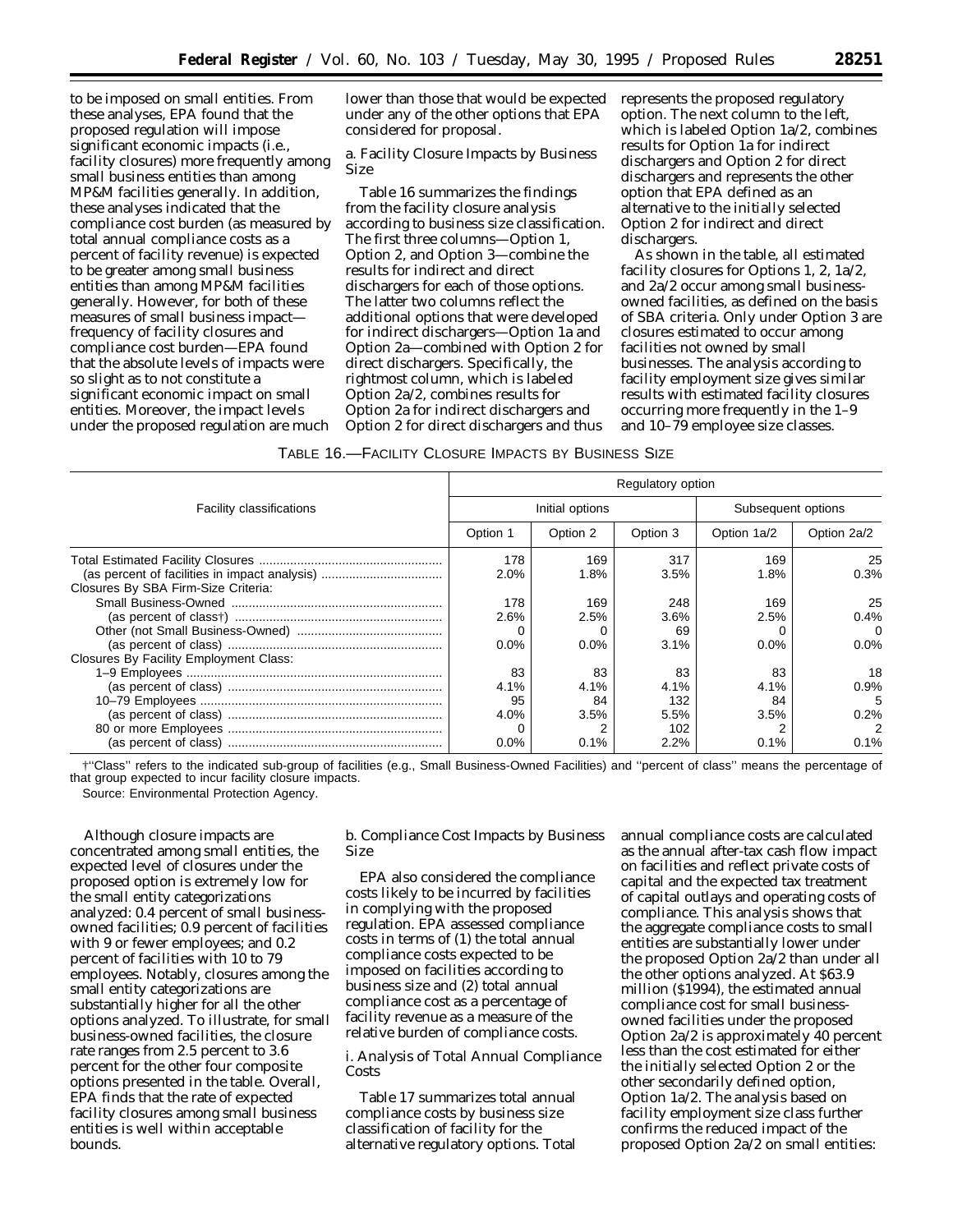the total costs of Option 2a/2 among facilities with 9 or fewer employees are only about 9 percent of the costs for Option 2 or Option 1a/2; and the costs for Option 2a/2 among facilities with 10

to 79 employees are about half of the costs for Option 2 or Option 1a/2. That the cost burden of Option 2a/2 on small business entities is so much lower than that estimated for the other options

supports EPA's choice of Option 2a/2 as the proposed regulatory option and the finding that Option 2a/2 will not impose a significant economic impact on small entities.

TABLE 17.—TOTAL ANNUAL COMPLIANCE COSTS BY BUSINESS SIZE, ALL DISCHARGERS (\$000, 1994)

|                                | Regulatory option           |                             |                             |                             |                          |  |
|--------------------------------|-----------------------------|-----------------------------|-----------------------------|-----------------------------|--------------------------|--|
| <b>Facility classification</b> |                             | Initial options             | Subsequent options          |                             |                          |  |
|                                | Option 1                    | Option 2                    | Option 3                    | Option 1a/2                 | Option 2a/2              |  |
| By SBA Firm-Size Criteria:     | 218.412                     | 231.666                     | 679.509                     | 226,781                     | 160.607                  |  |
|                                | 91,414<br>126.998           | 107.062<br>124.602          | 330.215<br>349.293          | 105.431<br>121.349          | 63,906<br>96.702         |  |
| By Facility Employment Class:  | 10.996<br>34,449<br>172.967 | 11.264<br>37.907<br>182.494 | 11.781<br>87.482<br>580.245 | 10.935<br>37.294<br>178.550 | 974<br>18,642<br>140.991 |  |

Source: Environmental Protection Agency.

## *ii. Analysis of Compliance Costs Relative to Facility Revenue*

Table 18 summarizes the relative compliance cost burden among facilities by business size classification. For this analysis, the compliance cost burden was assessed as the ratio of total annual compliance cost to facility revenue. Table 18 indicates for each option the average value of compliance costs as a percentage of revenue for facilities by size class, and lists the percentage of facilities in each size class expected to incur compliance costs exceeding 5

percent of revenue. For several previous regulations, EPA judged annual compliance costs that are less than five percent of facility revenue as not likely to impose a significant financial burden on the complying entity.

As shown in Table 18, EPA estimates that compliance costs as a percentage of facility revenue will be higher for small entities than for MP&M facilities generally both for the proposed Option 2a/2 and, as well, for the other options considered. However, among small business-owned facilities, total annual compliance costs are estimated to

average only 0.11 percent of revenue for the proposed Option 2a/2. Moreover, in comparing compliance costs with the 5 percent of revenue threshold, EPA found that a very small percentage of small business-owned facilities, only 0.26 percent, are expected to incur total annual compliance costs exceeding 5 percent of revenue under the proposed regulatory option. Accordingly, EPA judges that the proposed regulation's cost burden on small entities would be manageable based on accepted standards of cost severity.

TABLE 18.—TOTAL ANNUAL COMPLIANCE COSTS AS A PERCENTAGE OF FACILITY REVENUE

[All Dischargers, by Business Size Criteria]

| Regulatory option                                                                         |          |                 |          |                    |             |
|-------------------------------------------------------------------------------------------|----------|-----------------|----------|--------------------|-------------|
| Facility size classes                                                                     |          | Initial options |          | Subsequent options |             |
|                                                                                           | Option 1 | Option 2        | Option 3 | Option 1a/2        | Option 2a/2 |
| Compliance Costs as a Percentage of Facility Revenue, Average Values by Facility Class    |          |                 |          |                    |             |
|                                                                                           | 0.41     | 0.42            | 0.65     | 0.41               | 0.10        |
| By SBA Firm-Size Criteria:                                                                |          |                 |          |                    |             |
|                                                                                           | 0.51     | 0.53            | 0.78     | 0.51               | 0.11        |
|                                                                                           | 0.11     | 0.11            | 0.26     | 0.11               | 0.06        |
| By Facility Employment Class:                                                             |          |                 |          |                    |             |
|                                                                                           | 1.09     | 1.12            | 1.20     | 1.08               | 0.10        |
|                                                                                           | 0.41     | 0.42            | 0.79     | 0.42               | 0.12        |
|                                                                                           | 0.12     | 0.13            | 0.36     | 0.13               | 0.09        |
| Percentage of Facilities by Class with Compliance Costs Exceeding Five Percent of Revenue |          |                 |          |                    |             |
|                                                                                           | 0.52     | 0.47            | 1.35     | 0.52               | 0.19        |
| By SBA Firm-Size Criteria:                                                                |          |                 |          |                    |             |
|                                                                                           | 0.69     | 0.63            | 1.79     | 0.69               | 0.26        |
|                                                                                           | 0.00     | 0.00            | 0.00     | 0.00               | 0.00        |
| By Facility Employment Class:                                                             |          |                 |          |                    |             |
|                                                                                           | 1.27     | 1.27            | 2.78     | 1.27               | 0.00        |
|                                                                                           | 0.94     | 0.76            | 2.49     | 0.93               | 0.73        |
|                                                                                           | 0.00     | 0.00            | 0.17     | 0.00               | 0.00        |

Source: Environmental Protection Agency.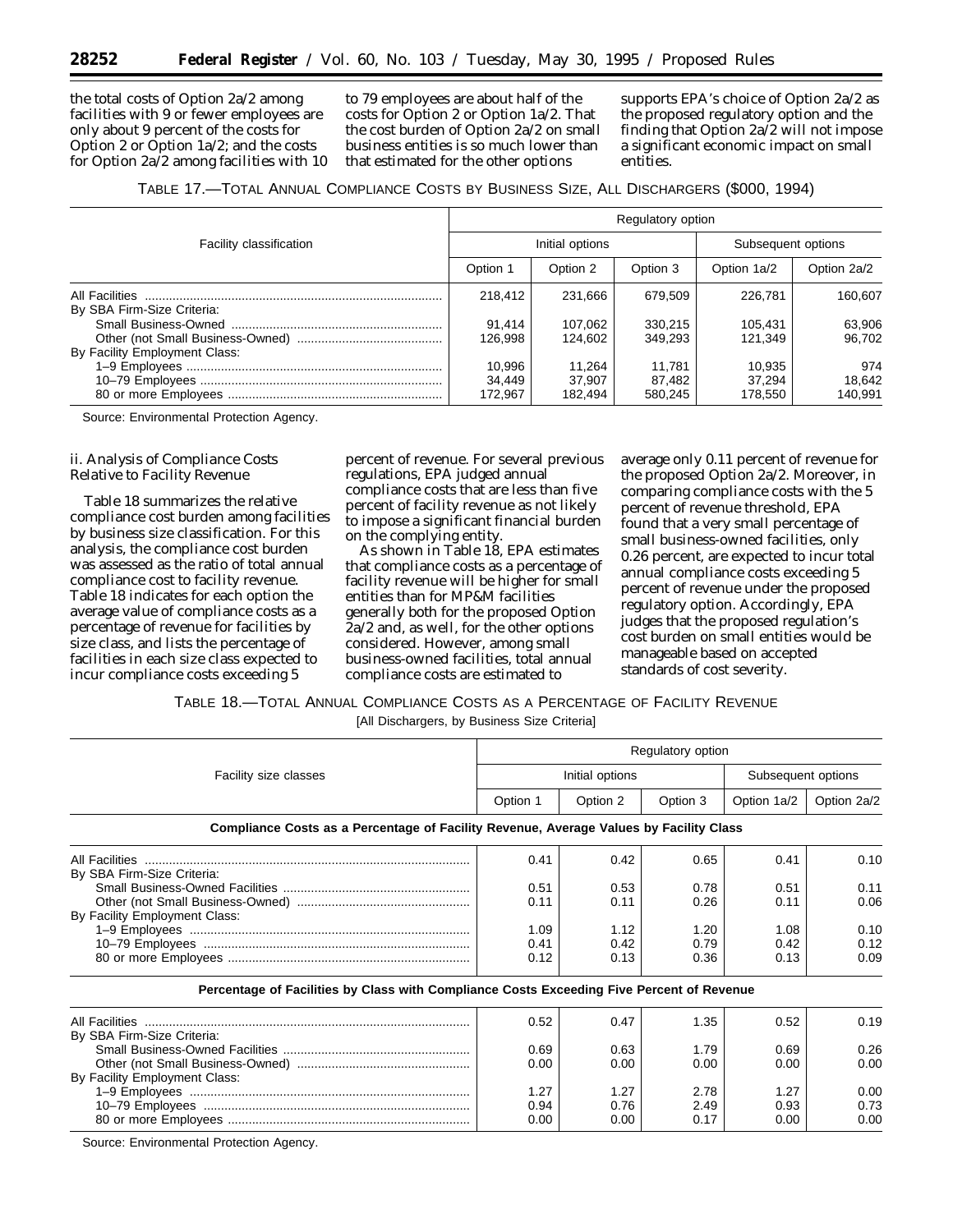## 3. Small Business Impact Finding

In view of this analysis and in recognition of the Agency's efforts, as summarized above, to define the proposed option in a way that would reduce impacts to small entities, EPA concluded that the facility closure impacts and compliance cost burdens of the proposed option will not constitute an undue impact on small business entities. Pursuant to Section 605(b) of the Regulatory Flexibility Act, 5 U.S.C. 605(b), the Administrator certifies that the proposed regulation will not have a significant economic impact on a substantial number of small entities.

## *L. Cost Effectiveness Analysis of MP&M Regulatory Options*

In addition to the foregoing analyses, EPA performed a cost-effectiveness analysis of the alternative regulatory options for indirect dischargers (PSES) and direct dischargers (BPT/BAT). This analysis is detailed in ''Cost-Effectiveness Analysis of Proposed Effluent Limitations Guidelines and Standards for the Metal Products and Machinery Industry, Phase I'' (hereinafter ''Cost Effectiveness Report''). Cost-effectiveness analysis is used in the development of effluent limitations guidelines to evaluate the relative efficiency of alternative regulatory options in removing pollutants from the effluent discharges to the nation's waters, and to compare the efficiency of a proposed regulation with that estimated for previous regulations.

The cost effectiveness of a regulatory option is defined as the incremental annual cost (in 1981 constant dollars) per incremental toxic-weighted pollutant removal for that option. This definition embodies the following concepts:

*Toxic-weighted removals.* Because pollutants differ in their toxicity, the reductions in pollution discharges, or pollutant removals, are adjusted for toxicity by multiplying the estimated removal quantity for each pollutant by a normalizing toxic weight (Toxic Weighting Factors). The toxic weight for each pollutant measures its toxicity relative to copper, with more toxic pollutants having higher toxic weights. The use of toxic weights allow the removals of different pollutants to be expressed on a constant toxicity basis in toxic pounds-equivalent (lb-eq). The removal quantities for the different pollutants may then be summed to yield an aggregate measure of the reduction in toxicity normalized pollutant discharges that is achieved by a given regulatory option. Note that cost-effectiveness

analysis does not address the removal of conventional pollutants (oil and grease, biological oxygen demand, and total suspended solids).

*Annual costs.* The costs used in the cost-effectiveness analysis are the estimated annual costs to industry for complying with the alternative regulatory options. The annual costs include the annual expenses for operating and maintaining compliance equipment and for meeting monitoring requirements, and an annual allowance for the capital outlays for pollution prevention and treatment systems needed for compliance. However, unlike the costs used in the facility impact analysis, the costs used in the costeffectiveness analysis are calculated on a pre-tax basis and capital costs are annualized using an estimated real opportunity cost of capital to society of 7 percent. Thus, these costs represent the costs incurred by industry on behalf of society for compliance with the proposed regulation. In the facility impact analysis, costs were considered on an after-tax basis and reflected the estimated private after-tax cost of capital to MP&M firms. In addition, the costs used in the cost-effectiveness analysis are calculated in 1981 dollars so that the cost-effectiveness values for regulations applying to different industries and that were developed at different times may be consistently compared.

*Incremental calculations.* The incremental values that are calculated for a given option are the change in total annual compliance costs and change in removals from the next less stringent option, or the baseline if there is no less stringent option, where regulatory options are ranked by increasing levels of toxic-weighted removals. Thus, the cost-effectiveness values for a given option are relative to another option or, for the least stringent option considered, the baseline.

The question posed in a costeffectiveness analysis is: what is the cost to industry of the additional toxicweighted pollutant removals achieved by a given option relative to the next less stringent option or the baseline? The result of the cost-effectiveness calculation represents the unit cost of removing the next pound-equivalent of pollutants and is expressed in constant 1981 dollars per toxic pound-equivalent removed (\$/lb-eq). The costeffectiveness values for a given option may be compared with those of other options being considered for a given regulation and also with those calculated for other industries or regulatory settings. Although not required by the Clean Water Act, costeffectiveness analysis is a useful tool for

evaluating regulatory options for the removal of toxic pollutants.

EPA performed the cost-effectiveness analysis for the MP&M regulation separately for indirect dischargers (subject to PSES) and direct dischargers (subject to BAT/BPT). For each of the regulatory options, the poundsequivalent removed were calculated by multiplying the estimated pounds removed of each pollutant by its toxic weighting factor and summing the toxicweighted removals over all toxic (i.e., excluding conventional) pollutants. The estimated annual compliance costs for each option (as reported in Section XIV.D., above) were deflated to 1981 dollars. As discussed above, the costeffectiveness values were then calculated as the change in compliance cost, in moving to a given option from the next less stringent option, divided by the change in toxic-weighted removals. The following sections summarize the results for the two classes of facilities.

1. Cost-Effectiveness Analysis for Indirect Dischargers

Table 19 summarizes the costeffectiveness analysis for the PSES regulatory options applicable to indirect dischargers. Annual compliance costs are shown in 1994 dollars and also in 1981 dollars. In addition, pollutant removals are reported on both an unweighted and toxic-weighted basis. The regulatory options are listed in order of increasing stringency on the basis of the estimated toxic-weighted pollutant removals.

As shown in Table 19, Option 2a/2 achieves approximately 12.8 million pounds of toxic pollutant removals, on an unweighted basis and 881,300 pounds-equivalent on a toxic-weighted basis. Because Option 2a/2 is the least stringent option in terms of pollutant removals, the cost-effectiveness of this option is the same as its average cost per pounds-equivalent removed, \$127. EPA considers this value to be acceptable when compared to values calculated for previous regulations.

The next more stringent option, Option 1, is estimated to achieve approximately 14.6 million pounds of toxic pollutant removals on an unweighted basis and 988,900 poundsequivalent on a toxic-weighted basis, which is a 107,100 pounds-equivalent increment over Option 2a/2. With an estimated annual compliance cost of \$137 million (\$1981), or \$65 million more than Option 2a/2, the calculated cost effectiveness for Option 1's removals is \$607 per pound-equivalent of pollutant removed. This costeffectiveness value is higher than the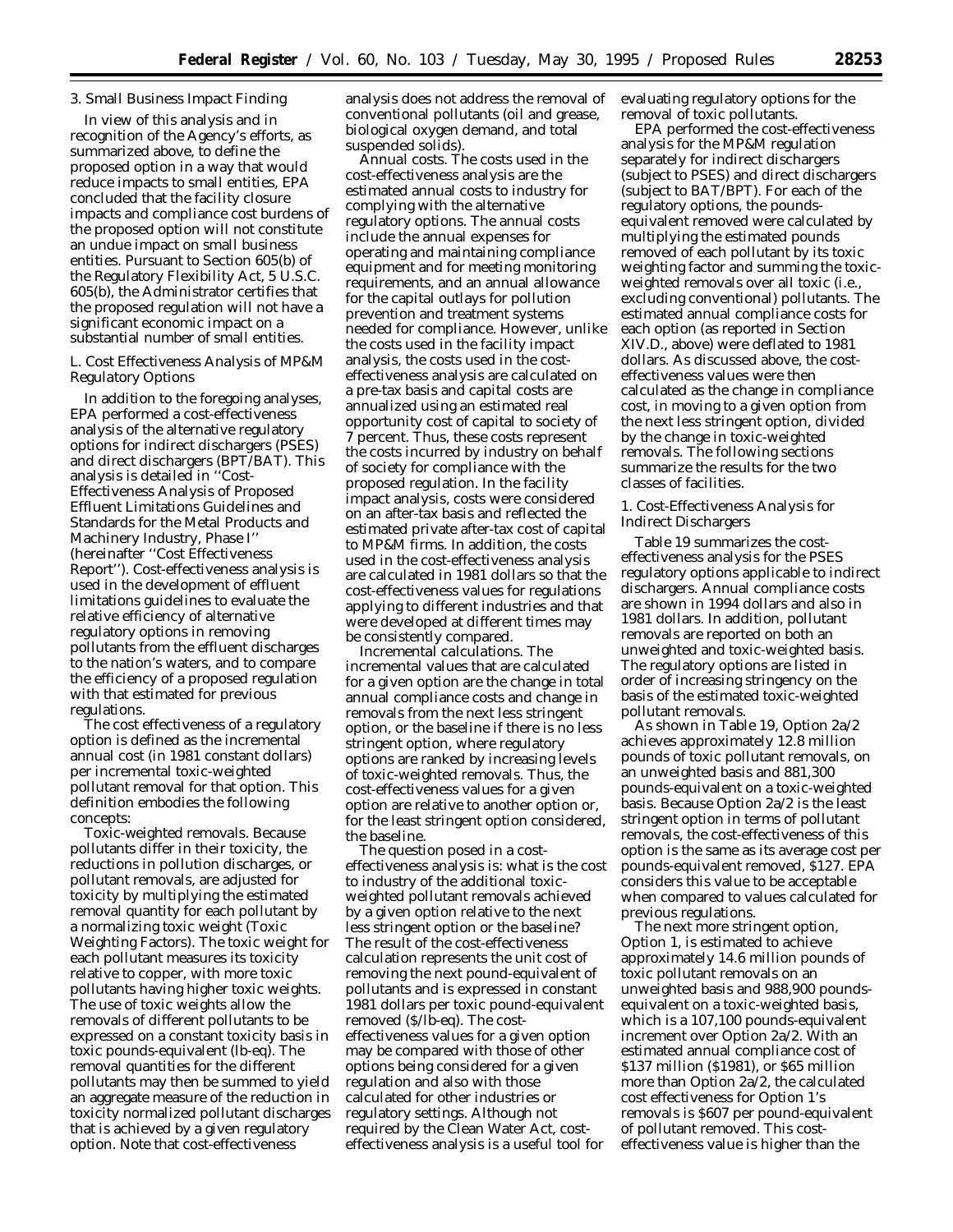values calculated for other industrial discharge limitations previously promulgated by EPA.

In moving from Option 1 to Option 1a, toxic-weighted pollutant removals increase by 22,100 pounds-equivalent while costs decrease by \$7.2 million. Thus, the cost effectiveness of Option 1a relative to Option 1 is a negative \$327

per pound-equivalent of additional pollutant removed. Because Option 1a is estimated to impose lower cost on industry and society than Option 1 while, at the same time, achieving greater toxic-weighted removals, Option 1a may be said to dominate Option 1 from an economic efficiency

perspective. That is, within the context of the cost-effectiveness analysis, society would always be better off by choosing the more stringent Option 1a over Option 1 because greater toxicweighted pollutant removals would be achieved by Option 1a but at a lower total pre-tax cost of compliance.

TABLE 19.—COST EFFECTIVENESS OF REGULATORY OPTIONS FOR THE METAL PRODUCTS AND MACHINERY INDUSTRY [Indirect Dischargers (PSES)]

| Regulatory option | Annual compliance costs |                     | Unweighted                                      | Weighted pollutant removals |                                | Incremental                     | Cost effective-            |
|-------------------|-------------------------|---------------------|-------------------------------------------------|-----------------------------|--------------------------------|---------------------------------|----------------------------|
|                   | \$000,000,<br>1994)     | \$000,000,<br>1981) | pollutant re-<br>movals (000,<br>$\mathsf{lbs}$ | $(000,$ lbs-eq)             | Incremental<br>$(000,$ lbs-eq) | cost<br>$($ \$000,000,<br>1981) | ness (\$/lb-eq.<br>\$1981) |
| Option 2a         | 171.1                   | 111.9               | 12.769.7                                        | 881.3                       | 881.3                          | 111.9                           | 127                        |
| Option 1          | 271.0                   | 177.2               | 14.611.7                                        | 988.9                       | 107.6                          | 65.3                            | 607                        |
| Option 1a         | 260.0                   | 170.0               | 14.872.8                                        | 1.011.0                     | 22.1                           | (7.2)                           | (327)                      |
| Option 2          | 267.5                   | 174.9               | 14.878.8                                        | 1.011.6                     | 0.6                            | 4.9                             | 8,537                      |
|                   | 783.7                   | 512.3               | 15.612.1                                        | 1.105.4                     | 93.8                           | 337.4                           | 3,596                      |

The cost effectiveness for a regulatory option is defined as the incremental cost per incremental removal in toxic pounds equivalent (\$/lb-eq) for that option. The "increment" for a given option is the change in costs or removals from the next less stringent option, or the baseline if there is no less stringent option (i.e., Baseline to Option 2a, Option 2a to Option 1, . . .). Regulatory options are ranked by increasing levels of toxicweighted removals. Cost effectiveness-values are calculated in 1981 dollars to permit consistent comparison of cost-effectiveness values among regulations promulgated at different times.

Source: U.S. Environmental Protection Agency.

Stepping beyond Option 1a to Option 2 is clearly not cost effective for existing indirect dischargers in comparison to values calculated for previous regulations. Stepping from Option 1a to Option 2 yields very little additional toxic-weighted pollutant removals, 600 pounds-equivalent, at an additional estimated cost of \$4.9 million. Because the increase in removals is so small, the cost-effectiveness value for moving from Option 1a to Option 2 is extremely high at \$8,537 per pound-equivalent of additional pollutant removed. The only difference between Option 1a and Option 2 is that Option 2 applies the mass-based limitations of Option 2 to low-flow indirect dischargers while Option 1a applies the somewhat less stringent, concentration-based limitations of Option 1 to these facilities. Thus, the high costeffectiveness value of \$8,537 stems entirely from the increased stringency of regulatory requirements for these lowflow indirect discharging facilities and demonstrates the poor cost effectiveness of applying the Option 2 requirements to this class of facilities. As noted in Section XIV.C, above, the finding of such a high cost-effectiveness value for Option 2 for low-flow indirect

discharging facilities was an important factor in EPA's decision to define and evaluate alternatives to Option 2 for these facilities in developing the PSES regulatory proposal.

Moving from Option 2 to Option 3 was also found to yield a high costeffectiveness value. Although the incremental removals for this step are relatively substantial at 93,800 poundsequivalent, the large increase in cost of \$337.4 million yields a costeffectiveness value of \$3,596 per poundequivalent of additional pollutant removed, thus rendering this option unacceptable from the standpoint of cost effectiveness.

On the basis of this analysis, EPA determined that the proposed option, Option 2a, is cost effective. The costeffectiveness analysis supports the choice of Option 2a as the proposed PSES regulatory option for indirect dischargers.

2. Cost-Effectiveness Analysis for Direct Dischargers

Table 20 summarizes the costeffectiveness analysis for the BPT/BAT regulatory options applicable to direct dischargers. As before, annual compliance costs are shown in 1994

dollars and also in 1981 dollars; and pollutant removals are reported on both an unweighted and toxic-weighted basis. The regulatory options are listed in order of increasing stringency on the basis of estimated toxic-weighted pollutant removals. The ranking of annual compliance costs matches the ranking of option stringency.

As shown in Table 20, Option 1 is estimated to achieve approximately 1.2 million pounds of toxic pollutant removals on an unweighted basis and 58,200 pounds-equivalent on a toxicweighted basis. With an estimated annual compliance cost of \$11.9 million (\$1981), the calculated cost effectiveness for Option 1—s removals is \$204 per pound-equivalent of pollutant removed. In moving from Option 1 to Option 2, toxic-weighted pollutant removals increase by 12,500 pounds-equivalent at a cost increase of \$0.6 million. Thus, the cost effectiveness of stepping to Option 2 is a comparatively low \$50 per poundequivalent of additional pollutant removed. EPA considers both of these cost-effectiveness values to be acceptable in relation to the values calculated for previous regulations.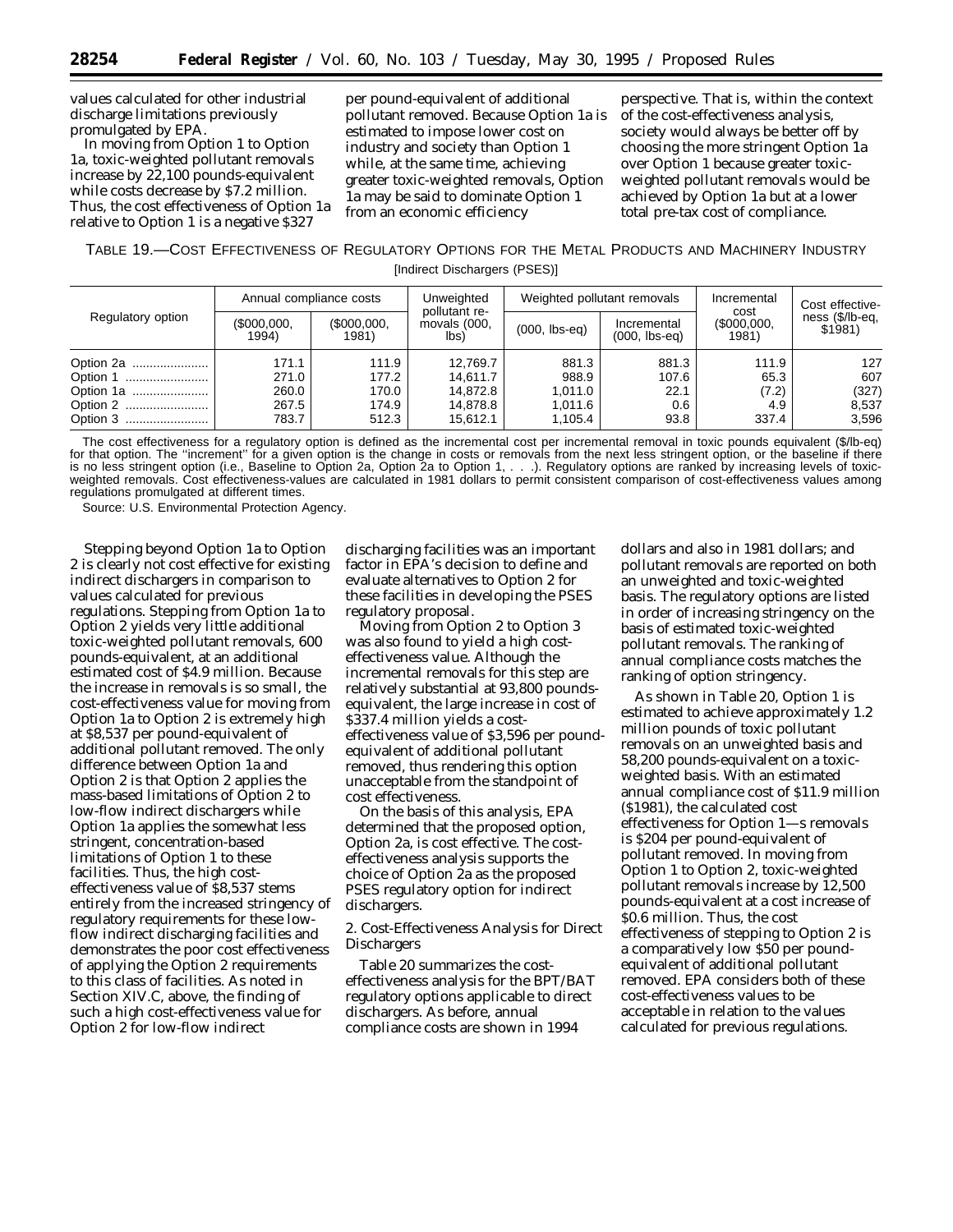TABLE 20.—COST EFFECTIVENESS OF REGULATORY OPTIONS FOR THE METAL PRODUCTS AND MACHINERY INDUSTRY [Direct Dischargers (BPT/BAT)]

| Regulatory option                | Annual compliance costs |                         | Unweighted                                      | Weighted pollutant removals |                                | Incremental                 | Cost effective-            |
|----------------------------------|-------------------------|-------------------------|-------------------------------------------------|-----------------------------|--------------------------------|-----------------------------|----------------------------|
|                                  | \$000,000,<br>1994)     | $($ \$000,000,<br>1981) | pollutant re-<br>movals (000,<br>$\mathsf{lbs}$ | $(000,$ lbs-eq)             | Incremental<br>$(000,$ lbs-eq) | cost<br>\$000,000.<br>1981) | ness (\$/lb-eq,<br>\$1981) |
| Option 1<br>Option 2<br>Option 3 | 18.2<br>19.1<br>80.5    | 11.9<br>12.5<br>52.6    | 1.152.5<br>1.232.2<br>1.446.7                   | 58.2<br>70.7<br>133.6       | 58.2<br>12.5<br>62.9           | 11.9<br>0.6<br>40.1         | 204<br>50<br>638           |

The cost effectiveness for a regulatory option is defined as the incremental cost per incremental removal in toxic pounds equivalent (\$/lb-eq) for that option. The ''increment'' for a given option is the change in costs or removals from the next less stringent option, or the baseline if there is no less stringent option (i.e., Baseline to Option 1, Option 1 to Option 2, . . .). Regulatory options are ranked by increasing levels of toxicweighted removals. Cost effectiveness-values are calculated in 1981 dollars to permit consistent comparison of cost-effectiveness values among regulations promulgated at different times.

Source: U.S. Environmental Protection Agency.

Option 3's cost effectiveness of \$638 per pound-equivalent of additional pollutant removed is substantially poorer than the cost effectiveness of Options 1 and 2. Stepping from Option 2 to Option 3 nearly doubles the total toxic-weighted removals with a substantial increase of 62,900 poundsequivalent. However, Option 3's annual compliance costs are more than four times those estimated for Option 2 and the resulting additional cost of \$40.1 million yields the relatively high costeffectiveness value of \$638 per poundequivalent.

From this analysis, EPA determined that Option 2 is cost effective, and the cost-effectiveness analysis supports the choice of Option 2 as the proposed BPT/ BAT regulatory option for direct dischargers.

EPA also performed the costeffectiveness analysis with an additional set of weighting factors called Pollutant Weighting Factors, which are a modification of the Toxic Weighting Factors on which the preceding analyses are based. Pollutant Weighting Factors are not related to a benchmark pollutant (i.e., copper) and normalize toxicity on a different scale. This additional analysis can be found in Appendix A of the Cost Effectiveness Report.

### **XV. Executive Order 12866**

## *A. Introduction*

Under Executive Order 12866 [58 Federal Register 51, 735 (October 4, 1993)], the Agency must determine whether the regulatory action is ''significant'' and therefore subject to OMB review and the requirements of the Executive Order. The Order defines ''significant regulatory action'' as one that is likely to result in a rule that may:

(1) have an annual effect on the economy of \$100 million or more or adversely affect in a material way the economy, a sector of the economy, productivity, competition, jobs, the

environment, public health or safety, or State, local, or tribal governments or communities;

(2) create a serious inconsistency or otherwise interfere with an action taken or planned by another agency;

(3) materially alter the budgetary impact of entitlements, grants, user fees, or loan programs or the rights and obligations or recipients thereof; or

(4) raise novel legal or policy issues arising out of legal mandates, the President's priorities, or the principles set forth in the Executive Order.

Pursuant to the terms of Executive Order 12866, EPA has determined that this rule is a ''significant regulatory action'' because it is expected to impose an annual cost on the economy exceeding \$100 million. As such, this action was submitted to OMB for review. Changes made in response to OMB suggestions or recommendations will be documented in the public record.

Because of the finding that the MP&M regulation is a ''significant regulatory action'' within the meaning of Executive Order 12866, the Agency has prepared a Regulatory Impact Assessment (RIA) for the proposed regulatory alternative. The RIA responds to the requirements in Executive Order 12866 to assess both the benefits and costs to society of significant regulatory actions. The RIA is detailed in, ''Regulatory Impact Assessment of Proposed Effluent Guidelines for the Metal Products and Machinery Industry, Phase I,'' (see Section II. for availability of this and other supporting documents).

## 1. Overview of Benefits Analyzed

The RIA assesses the benefits of proposed regulations to reduce effluent discharges in the MP&M industry. Three broad classes of benefits are considered: human health, ecological, and economic productivity benefits. Each class is comprised of a number of more narrowly defined benefits categories.

EPA expects that benefits will accrue to society in all of these categories. Because of data limitations and imperfect understanding of how society values some of these benefit categories, however, EPA was not able to analyze all of these categories with the same level of rigor. At the highest level of analysis, EPA was able to quantify the expected effects for some benefit categories and attach monetary values to them. Benefit categories for which EPA developed dollar estimates include reduction in cancer risk from fish consumption, increased value of recreational fishing opportunities, and reduced costs of managing and disposing of POTW sewage sludges. For other benefit categories, EPA was able to quantify expected effects but not able to estimate monetary values for them. Examples of these benefit categories include change in the frequency with which certain aquatic species are exposed to lethal concentrations of certain pollutants, and change in certain human health risk indicators. Finally, EPA was able to identify and qualitatively describe certain benefit effects but was not able to assess them on either a quantitative or an economic value basis. These benefit categories include but are not limited to: enhanced diversionary uses, improved aesthetic quality of waters near discharge outfalls, enhanced water-dependent recreation other than fishing, and benefits to wildlife and to threatened or endangered species, option and existence values, cultural values, tourism benefits, and biodiversity benefits. Table 21 summarizes the benefit categories discussed above and identifies those that were monetized, those that were quantitatively assessed (but not monetized), and those that are expected to result from the regulation but were neither quantitatively assessed nor monetized.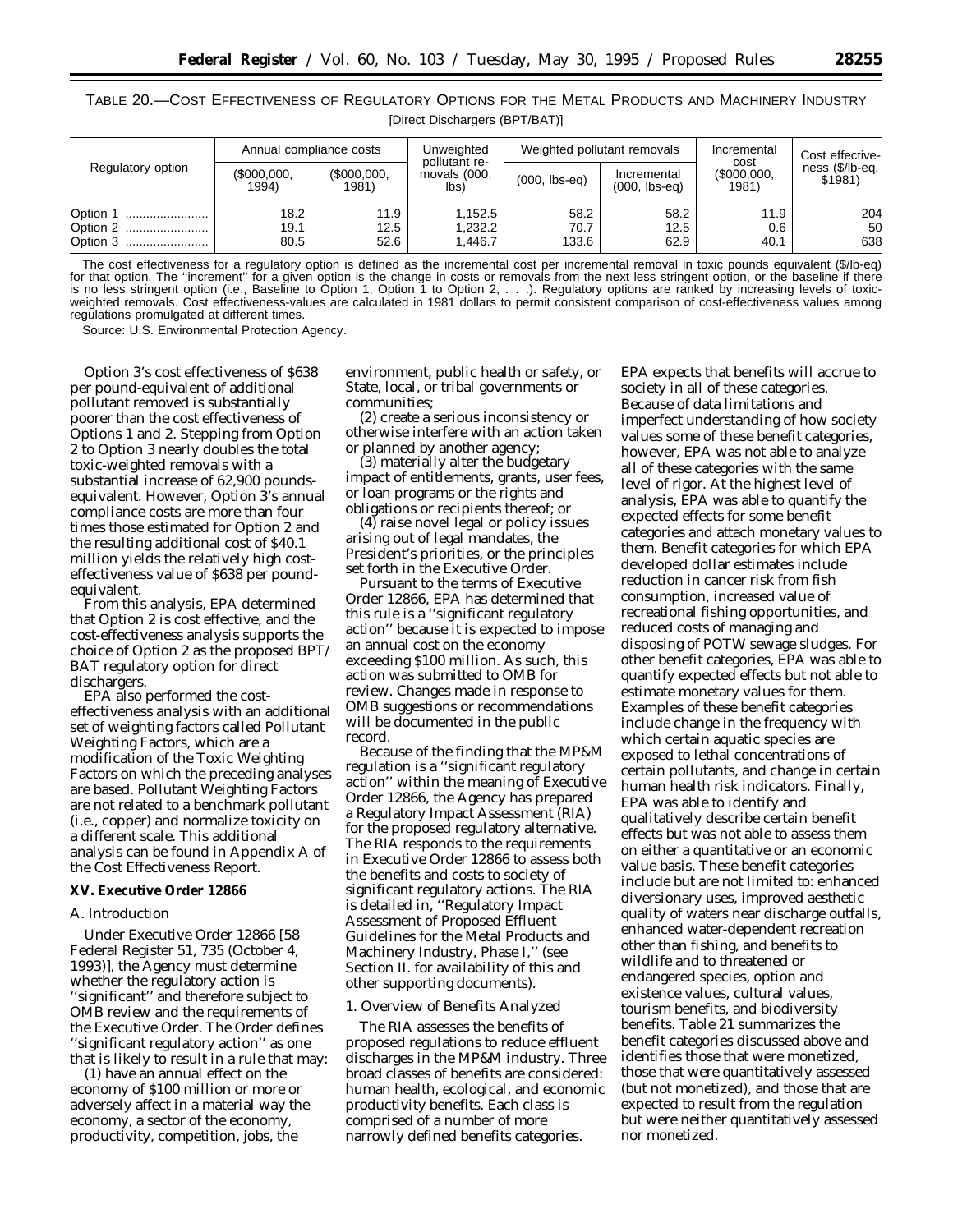## TABLE 21.—BENEFIT CATEGORIES ASSOCIATED WITH WATER QUALITY IMPROVEMENTS RESULTING FROM THE METAL PRODUCTS AND MACHINERY EFFLUENT GUIDELINE

| Benefit category                                                                                                                                                                                                                                                                                                                                                                                                                                                                                                                                                  | Quantified and<br>monetized | Quantified and<br>nonmonetized | Nonquantified<br>and<br>nonmonetized |
|-------------------------------------------------------------------------------------------------------------------------------------------------------------------------------------------------------------------------------------------------------------------------------------------------------------------------------------------------------------------------------------------------------------------------------------------------------------------------------------------------------------------------------------------------------------------|-----------------------------|--------------------------------|--------------------------------------|
| Human Health Benefits:<br>Reduced cancer risk due to consumption of chemically-contaminated fish<br>Reduced cancer risk due to ingestion of chemically-contaminated drinking water<br>Reduced systemic health hazards (e.g. reproductive, immunological, neurological, cir-<br>culatory, or respiratory toxicity) from consumption of chemically-contaminated fish.<br>Reduced systemic health hazards (e.g. reproductive, immunological, neurological, cir-<br>culatory, or respiratory toxicity) due to ingestion of chemically-contaminated drinking<br>water. | $\times$                    | X<br>X<br>X                    |                                      |
| Reduced cancer risk from exposure to unregulated contaminants in chemically-con-<br>taminated sewage sludge.<br>Reduced systemic health hazards from exposure to unregulated contaminants in<br>chemically-contaminated sewage sludge.<br>Reduced health hazards from exposure to contaminants in waters used recreationally<br>(e.g., swimming and boating).                                                                                                                                                                                                     |                             |                                | Χ<br>Х                               |
| Ecological Benefits:<br>Enhanced in-stream recreation such as swimming, boating, hunting, rafting, subsist-<br>ence fishing.                                                                                                                                                                                                                                                                                                                                                                                                                                      |                             | Х                              | Χ                                    |
| Improved water enhanced recreation such as hiking, picnicking, birdwatching, photog-<br>raphy.<br>Increased aesthetic benefits such as enhancement of adjoining site amenities (e.g.<br>residing, working, traveling, and owning property near the water).                                                                                                                                                                                                                                                                                                        |                             |                                | Х<br>Х                               |
| Reduced risk to terrestrial wildlife including endangered species<br>Reduced non-point source nitrogen contamination of water if sewage sludge is used                                                                                                                                                                                                                                                                                                                                                                                                            |                             |                                | х<br>X<br>X<br>X<br>X<br>X           |
| as a substitute for chemical fertilizer on agricultural land.<br>Satisfaction of a public preference for beneficial use of sewage sludge*<br>Economic Productivity Benefits:                                                                                                                                                                                                                                                                                                                                                                                      |                             |                                | Х                                    |
| Addition of fertilizer to crops (nitrogen content of sewage sludge is available as a fer-<br>tilizer when sludge is land applied)*.<br>Improved crop yield (the organic matter in land-applied sewage sludge increases                                                                                                                                                                                                                                                                                                                                            |                             |                                | Х<br>X<br>X<br>Х                     |
| soil's water retention)*.<br>Reduced management practice and recordkeeping costs for appliers of sewage<br>sludge meeting exceptional quality criteria.<br>Reduced management and disposal costs for "cleaner" sewage sludge that does not                                                                                                                                                                                                                                                                                                                        |                             |                                | Х<br>X                               |
| meet land application criteria.<br>Avoidance of costly siting processes for more controversial sewage sludge disposal<br>methods (e.g., incinerators) because of greater use of land application.<br>Reduced water treatment costs for municipal drinking water, irrigation water, and in-                                                                                                                                                                                                                                                                        |                             |                                | Х<br>X                               |
| dustrial process and cooling water.                                                                                                                                                                                                                                                                                                                                                                                                                                                                                                                               |                             |                                |                                      |

\*Some double counting between this benefit category and ''reduced sewage sludge disposal costs'' is present.

The monetary assessment of benefits is inevitably incomplete. As mentioned above, monetary values were estimated for only a few of the likely benefit categories. In addition, because of data and measurement limitations, some of the available valuation measures do not fully account for all of the mechanisms by which society is likely to value a given benefit event. As a result, the estimated dollar values that are attached to certain of the estimated benefit events may understate society's willingness-topay to achieve those benefit events. For example, reduced sewage sludge disposal costs may understate society's

willingness-to-pay for less polluted sewage sludge because public preferences as revealed through political decision-making processes indicate that some communities would be willing to pay for beneficial sewage sludge use (land application) even when it is more costly than other disposal options. As a result, the estimate of the dollar value of benefits to society is a partial, noncomprehensive estimate and, in all likelihood, understates the economic benefits that will accrue from the proposed regulation.

## 2. Overview of Costs Analyzed

The RIA compares EPA's best estimate of the monetized benefits of the proposed MP&M regulation to the estimated costs to society for achieving those benefits. To assess the economic costs to society of the MP&M regulation, EPA relied foremost on the estimated costs to MP&M facilities for the labor, equipment, material, and other economic resources needed to meet the discharge limitations specified by the proposed regulation. These cost estimates are the same as those used for the zero-cost-pass-through analysis of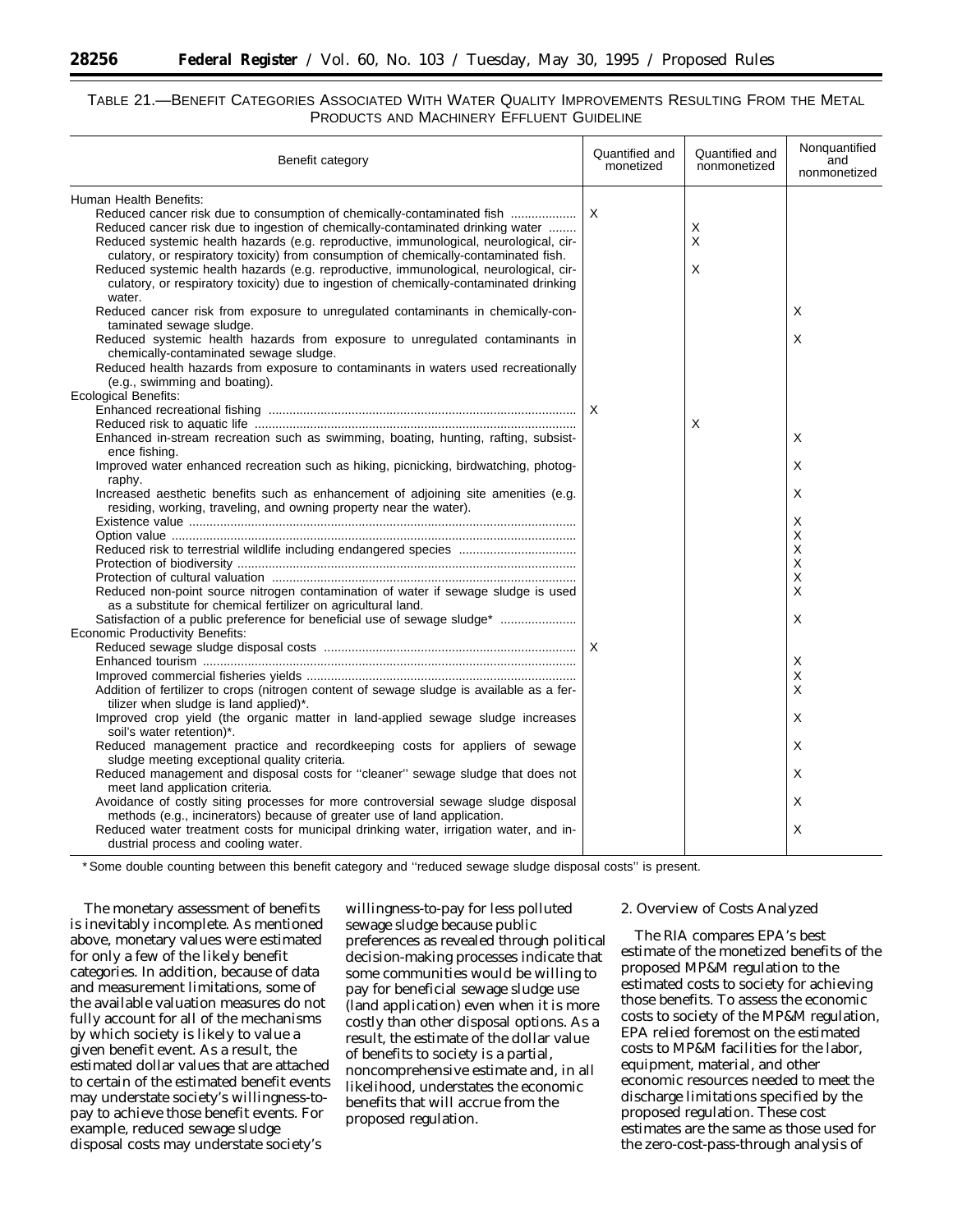facility impacts described in Section XIV of this document (i.e., in which firms must absorb all of the regulatory compliance costs). In the societal costbenefit analysis, however, accounting for these costs differs from that in the facility impact analysis. In the facility impact analysis, costs and their impacts are considered in terms of their effects on the financial performance of the firms and facilities affected by regulation. To understand the significance of those costs to affected firms and facilities and their likely responses to the proposed regulation, the analyses explicitly considered the expected tax treatment of the annual expenses and capital outlays for compliance. In addition, the annual charges for the capital outlays were calculated using private costs of capital. Thus, the total annual compliance costs reported earlier in this document are the costs *to industry* and are presented on an after-tax basis reflecting private costs of capital. In the analysis of the costs to society, however, these compliance costs are considered on a before-tax basis and the annualization of capital outlays is based on an opportunity cost of capital *to society.* In general, because of the elimination of tax considerations, the estimated compliance costs are greater from the perspective of society than from the perspective of private industry.

In addition to the estimated resource costs to society of regulatory compliance, the estimate of social cost used in this analysis includes two other cost elements: the cost to governments (federal, state, and local) of administering the permitting and compliance monitoring activities under the proposed regulation (as discussed above at Section XIV.C.1); and the costs associated with unemployment that may result from the proposed regulation. The unemployment-related costs include: the cost of administering unemployment programs for workers who are estimated to lose employment (but not the cost of unemployment benefits, which are a transfer payment within society); and an estimate of the amount that workers would be willing to pay to avoid involuntary unemployment. In much the same way that society may value the benefits of avoided adverse health effects stemming from the regulation on the basis of willingness-to-pay, society may also value the incurrence of unemployment as a cost of the regulation using the same willingnessto-pay principle of valuation.

3. Organization of Following Discussion

The following sections of this preamble discuss the estimated benefits

and costs to society of the proposed MP&M regulation. The next section, Section B, describes the broad categories of benefits associated with the MP&M rule as well as the estimation of these benefits while Section C summarizes the estimated costs. Section D summarizes the comparison of estimated national benefits and costs for the proposed regulation.

## *B. Benefits Associated With the Proposed Effluent Guidelines*

MP&M industry effluents contain priority and non-conventional metals, organics and conventional pollutants. Discharge of these pollutants into freshwater, estuarine, and marine ecosystems may alter aquatic habitats, affect aquatic life and terrestrial wildlife, and adversely affect human health. Many of these pollutants are human carcinogens, human systemic toxicants, aquatic life toxicants, or all of the above. In addition, many of these pollutants persist in the environment, resist biodegradation, and bioaccumulate in aquatic organisms.

The Agency's analysis of these environmental and human health risk concerns and of the water-related benefits resulting from the proposed effluent guidelines is contained in the ''Environmental Assessment of the Metal Products and Machinery Industry (Phase I)'', hereafter called the Environmental Assessment (see Section II. for availability of this document). This assessment qualitatively and quantitatively evaluates the potential human health benefits and water quality benefits of controlling the discharges of 66 pollutants from the MP&M industry group. (see the Environmental Assessment and the RIA for a discussion of the pollutants).

In this analysis, benefits were assessed by identifying the various ways in which the reduction in discharges from the MP&M industry would be expected to provide benefits. Regulations that improve water quality will generally provide benefits in several broad categories, which are summarized below. Please refer to Table 21 for a list of the different types of benefits that fall under each category.

*Human health benefits.* Reduced pollutant discharges to the nation's waterways will generate human health benefits by a number of mechanisms. The most important and readily analyzed of the human health benefits stem from reduced risk of illness associated with the consumption of water, fish or other food that is taken from waterways affected by effluent discharges. Human health benefits are typically analyzed by estimating the

change in the expected number of adverse human health events in the exposed population resulting from a reduction in effluent discharges. While some health effect mechanisms such as cancer are relatively well understood and thus may be quantified in a benefits analysis, others are less well understood and may not be assessed with the same rigor or at all. For example, this analysis quantitatively examines only two health effect categories: incidence of cancer and a composite indicator of systemic, non-cancer health risk. However, in this analysis, only incidence of cancer is translated into an expected number of avoided adverse health events (i.e., avoided cancer cases) and, on that basis, monetized. Dose-response relationships are not available for other health events that might also be avoided by reduced pollutant exposures. The economic valuation of these health effect events is generally based on estimates of the monetary value that society is willing to pay for their avoidance. Such

'willingness-to-pay'' valuations are generally considered to provide a fairly comprehensive measure of society's valuation of the health-related benefit in that they account for such factors as the costs of health care,9 loss in income, and pain and suffering (both among affected individuals and family and friends). In some cases, less comprehensive valuations are used that are based only on the estimated costs of health care, remedial treatments, or forgone income.

*Ecological benefits.* Ecological benefits stem from improvements in habitats or ecosystems that are affected by effluent discharges. For example, spawning grounds for important recreationally or commercially caught fish species may be restored in response to a reduction in MP&M effluent discharges. It is frequently quite difficult, however, to quantify and attach economic values to benefit categories that are referred to as ecological benefits. The difficulty in quantifying benefit categories results from imperfect understanding of the relationship between changes in effluent discharges and the benefit events. In addition, it is often difficult to attach monetary values to these benefit categories because the benefit events do not occur in markets in which prices or costs are readily observed. Ecological benefits may be loosely classified as non-market, use benefits, and nonmarket, non-use benefits.

<sup>9</sup> Individuals with health insurance, however, would not include the part of medical care cost covered by insurance in their willingness-to-pay to avoid adverse health effects.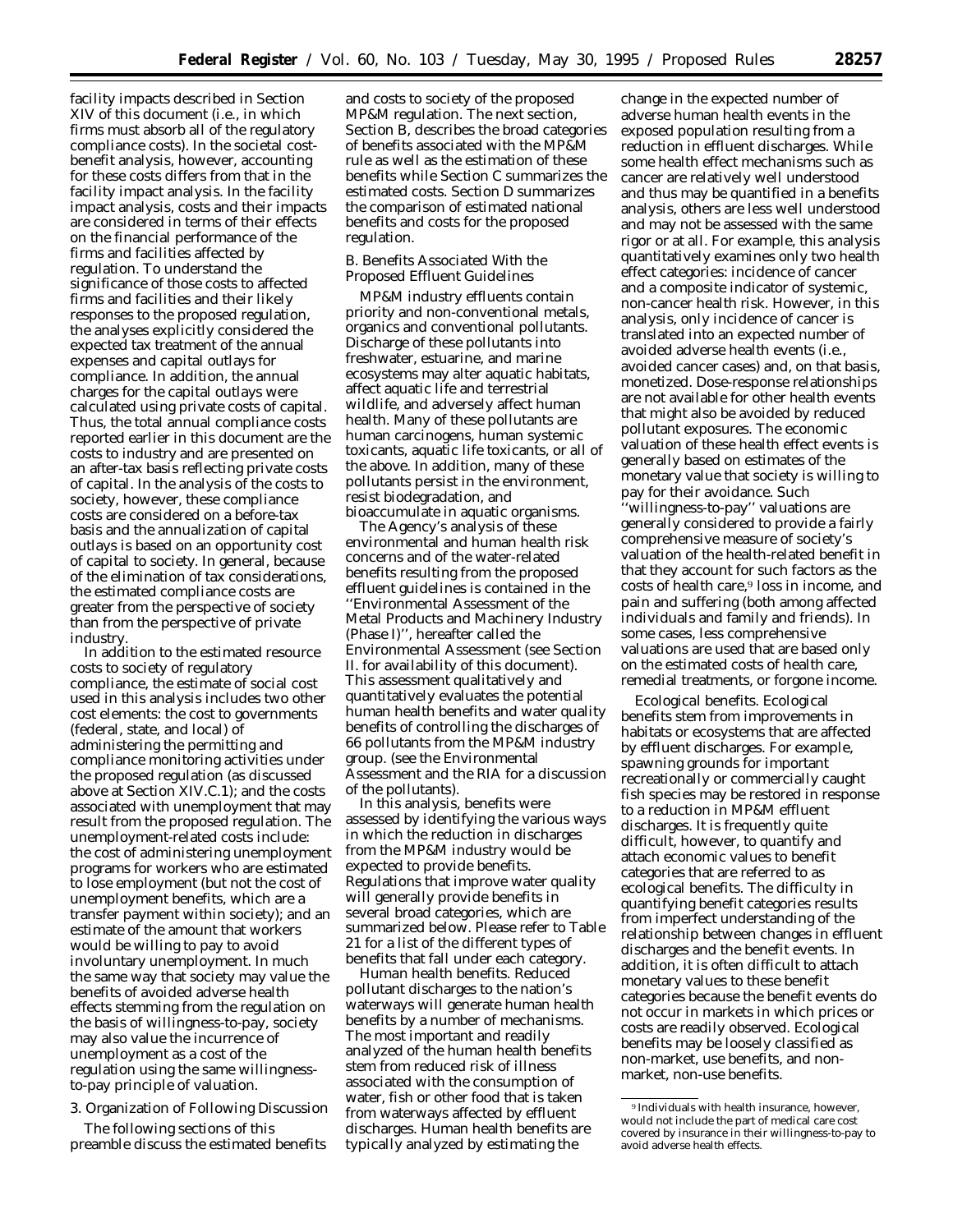*Non-market,* use *benefits* stem from improvements in ecosystems and habitats that, in turn, lead to enhanced human use and enjoyment of the affected areas. For example, reduced discharges may lead to increased recreational use and enjoyment of affected waterways in such activities as fishing, swimming, boating, hunting or birdwatching. Such uses can be classified as either consumptive or nonconsumptive. Consumptive uses can be distinguished from non-consumptive uses in that the former excludes other uses of the same resource. For example, if recreational anglers consume their fish catch, the stock of the natural resource is at least temporarily depleted. With non-consumptive uses, however, the resource base generally remains in the same state before and after use (e.g., birdwatching).10

In some cases, it may be possible to quantify and attach partial economic values to such benefit events on the basis of market values (e.g., an increase in tourism activity associated with improved recreational fishing opportunities); in this case, these benefit events might better be classified as economic productivity related events as explained in the next section. These events, however, are often not able to be fully valued using information from economic markets. In this case, they are more appropriately classified as nonmarket use ecological benefits since economic markets will only capture related expenditures made by recreational users such as food and lodging and will not capture the value placed on the experience itself.

The second broad class of ecological benefits, non-market, non-use benefits, includes benefit events that are not associated with current use of the affected ecosystem or habitat but arise from the realization of the improvement in the affected ecosystem or habitat resulting from reduced effluent discharges. This class of benefits also includes the value that individuals place on the potential for use sometime in the future either by themselves or future generations. As an example of the former, people may attach a value to protecting habitats and species that are otherwise detrimentally affected by effluent discharges even when they do not use or anticipate future use of the affected waterways for recreational or other purposes. The latter can be described as a combination of insurance

and speculative value which reflects individuals' wish to protect the option to use and enjoy a resource at some later date. From an ecosystem standpoint, pristine habitats and wildlife refuges are often preserved under the assumption that plant or animal species that may yield pharmaceutical, genetic, or ecosystem benefits yet to be discovered. These benefits may also manifest by other valuation mechanisms, such as: cultural valuation, philanthropy, and bequest valuation. It is often extremely difficult or even impossible to quantify the relationship between changes in discharges and the improvements in societal well-being associated with such valuation mechanisms. That these valuation mechanisms exist, however, is indisputable as evidenced, for example, by society's willingness to contribute to organizations whose mission is to purchase and preserve lands or habitats for the sole purpose of averting development.

*Economic productivity benefits.* Reduced pollutant discharges may also generate benefits through improvements in economic productivity. For example, economic productivity gains may occur through reduced costs to public sewage systems (publicly owned treatment works or POTWs) for managing and disposing of the sewage sludge that results from treatment of effluent discharges. With less pollutant contamination of industry's discharges to POTWs, the POTWs in turn incur lower costs in managing and disposing of their treatment residuals. Similarly, economic productivity may be enhanced due to reduced treatment costs associated with irrigation water, industrial cooling water and municipal drinking water supplies. Other economic productivity gains may result from improved tourism opportunities in areas that are affected by effluent discharges. In addition, ecological benefits such as improved species survival will be translated into economic productivity benefits such as increases in commercially caught fish populations and yield. When such economic productivity effects can be identified and quantified, they are generally straightforward to value because they often involve market-place events for which prices or unit costs are readily available.

As indicated above, some of these improvements reduce societal costs. As such, these improvements (i.e. reduced treatment and disposal costs) could be described as a reduced cost and be included in the economic cost analysis rather than in the benefits analysis. For this analysis, they are treated as a benefit of the effluent guideline.

1. Qualitative Description of the Benefits

Benefits to human health associated with the proposed rule include reductions in cancer risk and systemic health problems (e.g. reproductive, immunological, neurological, circulatory, or respiratory toxicity) that are caused by consuming chemicallycontaminated fish and ingesting chemically-contaminated drinking water. With respect to fish consumption, benefits will accrue to recreational and subsistence fishermen and to their families. In addition, populations served by drinking water intakes located on river reaches to which MP&M facilities discharge will benefit from reduced pollutant concentrations in MP&M wastewater discharges.

Benefits to aquatic life include reduction of priority and nonconventional metals, organics, and conventional pollutants to levels below those considered to negatively affect receiving water's biota. Such impacts include acute and chronic toxicity, sublethal effects on metabolic and reproductive functions, physical destruction of spawning and feeding habitats, and loss of prey organisms. Chemical contamination of aquatic biota may also directly or indirectly impact local terrestrial wildlife. Reductions in such impacts will enhance recreational fishing opportunities in terms of both the quality and abundance of species caught. As a result, more persons may fish a given area and the value of their fishing experience may increase on a per fishing event basis.

Benefits from changes in sewage sludge disposal practices will be realized as publicly owned treatment works (POTWs) are able to dispose of cleaner (i.e. less toxic) sewage sludge by less expensive and more environmentally beneficial methods. For example, cleaner sewage sludge may be applied to agricultural land rather than being incinerated or disposed of in landfills and other land sites. In addition to the direct cost savings that may accrue to POTWS, when sewage sludge is beneficially applied to land, its nitrogen content is available as a valuable fertilizer. In addition, the organic matter in sludge will generally improve the soil structure for plant growth and increase the ability of soil to retain water. As a result, land application of sewage sludge may yield benefits in terms of overall improvements in soil quality and crop yields. Benefits may also accrue through greater flexibility in managing and disposing of POTW sewage sludges and

<sup>10</sup>Even some so-called non-consumptive uses may temporarily deplete the natural resource or reduce the potential value to other users. For example, over-use of the habitat or crowding in such pursuits as bird-watching may diminish the value of the natural resource to other users.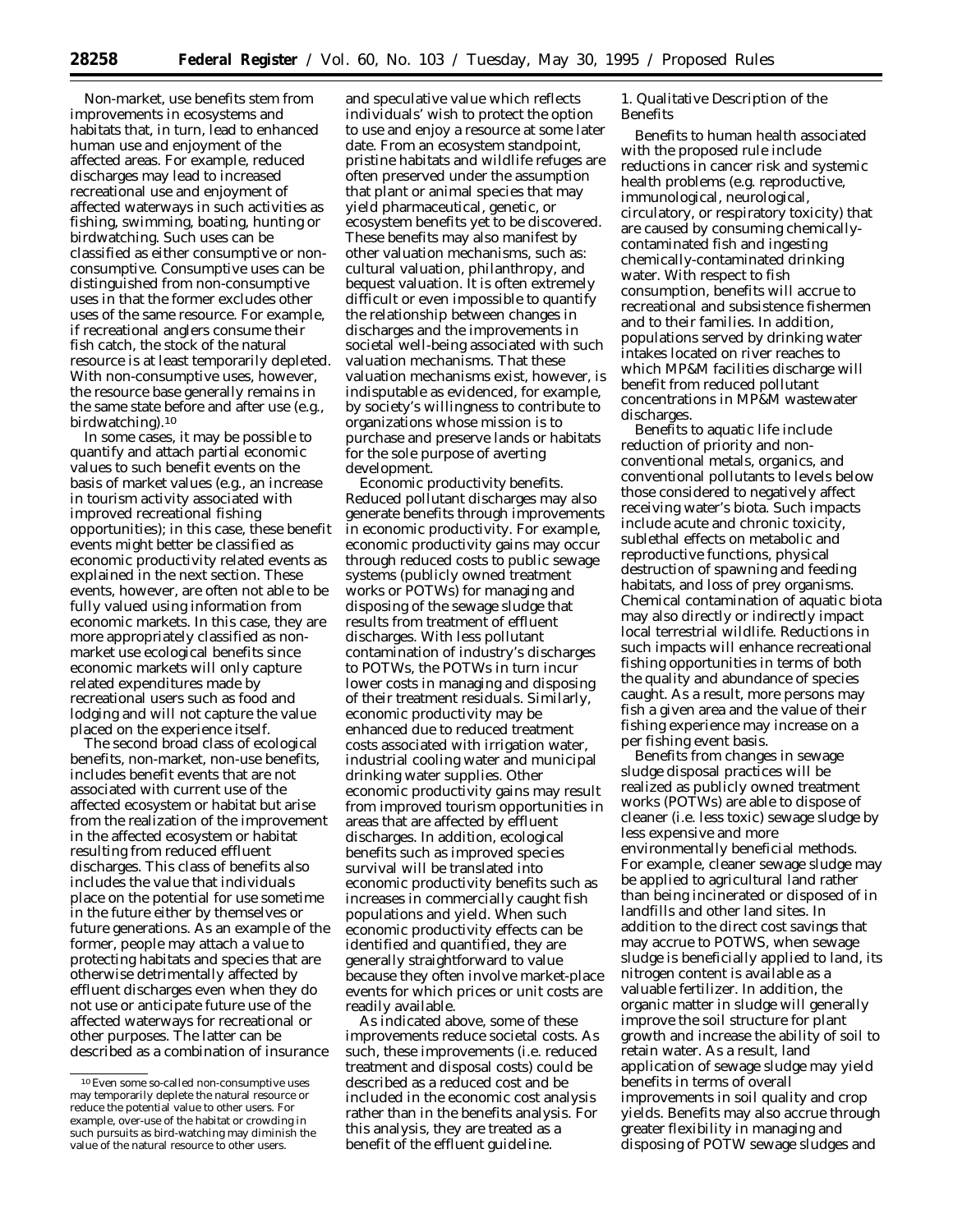shifts into beneficial reuse of sewage sludge even when the reduction in sludge contamination levels does not yield direct cost savings to POTWs. These latter components of economic benefits from less contamination of POTW sewage sludges are not addressed in this analysis.

#### 2. Quantitative Estimate of Benefits

EPA quantified and monetized human health, aquatic life, recreational fishing, and sewage sludge disposal benefits using a site-specific analysis for baseline conditions and for the conditions that are expected to be achieved by BAT/ PSES process changes. Quantified but not monetized benefits include reductions in excursions of health-based water quality toxic effects levels and aquatic life criteria as well as reductions in the frequency with which certain aquatic species are exposed to lethal concentrations of MP&M pollutants. It should be noted that the benefit categories that were able to be quantified and monetized in this analysis represent only a few of the benefits that are likely to be achieved by the proposed regulation (see Table 21).Q

Quantified human health benefits are estimated by:

• Estimating the potential reduction of carcinogenic risk and systemic hazards from fish consumption;

• Estimating the potential reduction of carcinogenic risk and systemic hazards from ingestion of drinking water; and

• Comparing estimated in-stream concentrations to health-based water quality toxic effect levels.

Quantified aquatic life benefits are estimated by:

• Comparing modeled in-stream concentrations to aquatic life water quality criteria or toxic effect values (AWQCs); and

• Comparing in-stream concentrations to estimated lethal threshold concentrations for selected aquatic species.

Quantified recreational fishing benefits are calculated on the basis of the estimated increase in the value per person-day of fishing in a waterbody from which all MP&M AWQC excursions are eliminated. Sewage sludge disposal benefits are calculated on the basis of the incremental quantity of sludge that, as a result of reduced pollutant discharges to POTWs, meets criteria for the generally less expensive disposal methods, namely land application and surface disposal. The methodologies used in these analyses, including all assumptions and limitations, are explained in the Regulatory Impact Analysis.

a. Cancer Risk and Systemic Hazards and Benefits

Aggregate cancer risk, and systemic hazards from drinking contaminated water were estimated for populations served by drinking water intakes on waterbodies to which MP&M facilities discharge. In-stream concentrations of 4 carcinogenic and 33 systemic toxicants were estimated for 396 facilities discharging directly or indirectly to 326 receiving waterways using a model of the instream pollutant mixing and dilution process. In-stream concentrations were estimated for the initial discharge reach and for downstream reaches taking into account the various mechanisms by which pollution concentrations diminish below the initial point of discharge (e.g., dilution, adsorption, volatilization, and hydrolysis). The calculated in-stream concentrations were used to estimate the change in cancer risk and systemic hazards resulting from the proposed and alternative MP&M regulatory options for populations served by drinking water intakes.

In addition, aggregate cancer risk and systemic hazards from consuming contaminated fish were estimated for recreational and subsistence anglers and their families. This analysis relied on the same estimates of instream pollutant concentrations as used for the drinking water health effects analysis. Pollutant contamination of fish flesh was estimated using biological uptake factors. Data on licensed fishing population by state and county, presence of fish advisories, fishing activity rates, and average household size were used to estimate the population of recreational and subsistence anglers and their families that would benefit from reduced contamination of fish. Fish consumption rates for recreational and subsistence anglers were used to estimate the change in cancer risk and systemic hazards among these populations.

For combined recreational and subsistence angler populations, the proposed BAT and PSES options are projected to eliminate approximately 2.7 cancer cases per year from a baseline of about 11.1 cases estimated at the current discharge level, representing a reduction of about 25 percent. For the drinking water population, EPA estimated that reduced pollutant discharges under the proposed BAT and PSES options would reduce cancer risk by approximately 3.0 cancer cases per year. However, EPA has published drinking water criteria for all of the chemicals for which these avoided cancer cases were estimated. As

a result, these avoided cancer cases were excluded from the benefits evaluation because it is assumed that public drinking water treatment systems will remove these pollutants from the public water supply.

In addition to the estimated changes in cancer risk in exposed populations, EPA also estimated the change in an indicator of systemic, non-cancer risk of illness. This composite risk indicator, or systemic hazard score, which is based on the change in exposure to pollutants through fish and water consumption relative to pollutant-specific health effects thresholds, yields an additional measure of the human health benefits that are likely to result from the proposed regulation. Specifically, the systemic hazard score is calculated as the sum of the ratios of quantities of pollutants ingested into the human body relative to the daily reference dose for each pollutant. Values above or near one are highly suggestive of a risk of systemic health hazard. The hazard score assumes that the combined effect of ingesting multiple pollutants is proportional to the sum of their effects individually.

The distribution of hazard scores was calculated for drinking water and fish consumption populations on the basis of baseline and post-compliance exposures. For each exposed population category, the change in the distribution from baseline to the post-compliance case provides a measure of the reduced risk of systemic health hazard from reduced MP&M industry discharges. Analytic tractability issues prevented this analysis from being able to be done on a sample-weighted basis. The results are for sample discharge locations only. The results for both the fish and drinking water analysis show movement in populations from higher risk values to lower risk values. In addition, both analyses show substantial increments in the percentage of exposed population that would be exposed to no risk of systemic health hazard associated with discharges by MP&M facilities.

b. Excursions of Health-Based Water Quality Toxic Effect Levels

In addition to the estimated changes in cancer and systemic risk in exposed populations, EPA also estimated the effect of facility discharges of regulated pollutants on pollutant concentrations in affected waterways relative to ambient water criteria for protection of human health. The estimated concentrations were compared, on both a baseline and post-compliance basis, with EPA ambient water quality criteria (AWQCs) for protection of human health through consumption of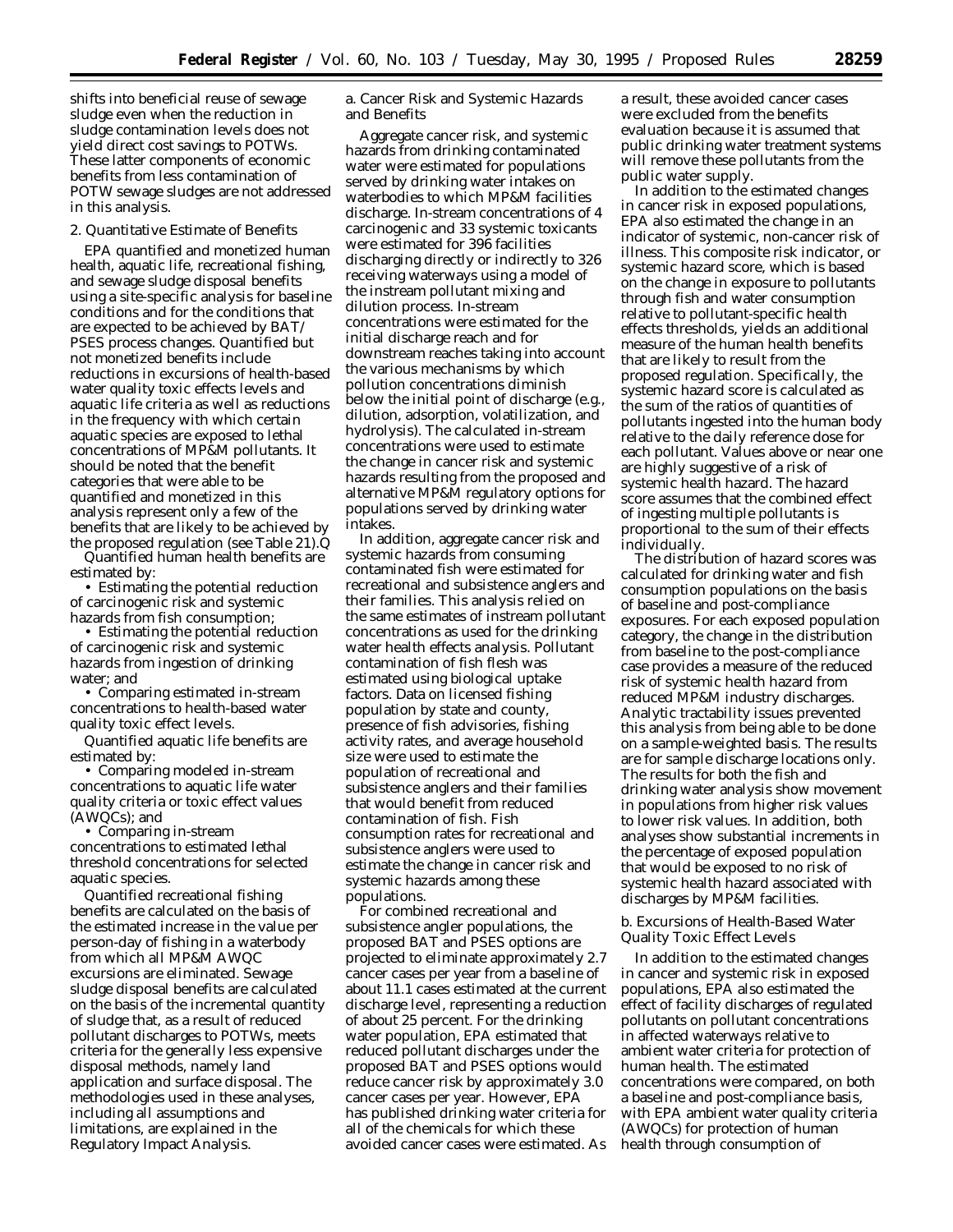organisms and consumption of organisms and water. Pollutant concentrations in excess of these values indicate potential risks to human health. EPA modeling results show that 137 reaches exceed AWQC values at baseline discharge levels. Proposed BAT and PSES options are projected to eliminate concentrations in excess of the criteria on 40 of these reaches, leaving an estimated 97 reaches with concentrations in excess of AWQC values for protection of human health.

The analyses pertaining to change in human health risk described in this and the preceding section ignore the potential for joint effects of more than one pollutant. Each pollutant is dealt with in isolation and the individually estimated effects are added together. The analyses do not account for the possibility that several pollutants may combine in a synergistic fashion to yield more adverse effects to human health than indicated by the simple sum of the individual effects.

## c. Aquatic Life Benefits

To assess aquatic life benefits, EPA estimated the effect of facility discharges of regulated pollutants on pollutant concentrations in affected waterways. The estimated concentrations were compared, on both a baseline and post-compliance basis, with EPA ambient water quality criteria (AWQCs) for acute and chronic exposure impacts to aquatic life. Pollutant concentrations in excess of these values indicate potential impacts to aquatic life. EPA modeling results show that 130 reaches exceed AWQC values at baseline discharge levels. Proposed BAT and PSES options are projected to eliminate concentrations in excess of the criteria on 88 of these reaches, leaving an estimated 41 reaches with concentrations in excess of AWQC values for aquatic life.

EPA also analyzed aquatic life benefits on the basis of the change in frequency with which certain aquatic species may be expected to be exposed to lethal concentrations of pollutants discharged by MP&M facilities. As such, this analysis focuses solely on acute (short-term) toxicity and does not consider chronic (long-term) toxicity. This analysis examined the effects of specific pollutants on selected aquatic species with a relatively wide range of sensitivity to MP&M pollutants. Specifically, thirteen MP&M pollutants thought to be among those having the greatest potential to cause risks to aquatic life were analyzed. Species with socioeconomic importance such as trout, bass, and catfish were highlighted, but all species for which data were

available, including those of less socioeconomic importance, were evaluated. This analysis uses a species sensitivity distribution rather than a single toxicity threshold concentration in comparison to in-stream pollutant concentrations for the following three reasons:

1. Species sensitivity distributions, which are used by EPA to set water quality criteria, can be used to relate exposure concentrations to the proportion of species whose toxicological effect concentrations (e.g., LC50 , the lethal concentration for fifty percent of a species, or some lower lethal threshold such as an LC10 or LC1) are exceeded. This proportion provides an indication of the percentage of aquatic species that would be directly affected 11 at the exposure concentration. Unlike comparisons to water quality criteria, which usually yield ratios of the exposure concentration to the criterion concentration, the proportion of species that are likely to be directly affected provides a more intuitive indicator of ecological risk. It should be noted, however, that both indicators of ecological risk (water quality criteria and proportion of species impacted) suffer from the inability to account for indirect impacts on aquatic ecosystems, such as those that result from interruption of predator-prey relationships. Therefore, neither approach should be considered to provide absolute measures of ecological risk.

2. The variation in chemical sensitivity over a group of species is known to vary among chemicals (Erickson and Stephan, 1988). For example, consider two chemicals both of which are at lethal effect concentrations for five percent of a habitat's species. A given percentage increase (e.g., doubling) of both pollutants' concentrations will not necessarily lead to the same increase in the proportion of the species that are exposed to lethal effect concentrations. That is, doubling one chemical's concentration might increase the proportion of species affected from five percent to 25 percent while doubling the other chemical's concentration might increase the proportion of species affected from five percent to 50 percent. This diversity of species' response to changes in concentrations of different pollutants is better captured by use of

distributions of response over the group of species in the habitat.

3. Because the identities of the tested species comprising the species sensitivity distributions are known, the use of species sensitivity distributions allowed EPA to identify which of the tested species are at risk from exposure to regulated pollutants and which are likely to benefit from reduced discharges.

Using species sensitivity distributions, EPA estimated the proportion of tested species whose lethal threshold concentrations would be exceeded at various exposure concentrations. In interpreting these results, EPA assumed that a greater proportion of species affected signifies a greater risk of lethal effects in the population of species present in a habitat. This analysis found that the proposed regulation will yield significant reductions in the expected frequency with which certain aquatic species may be exposed to lethal concentrations of pollutants. The reduced exposure translates into benefits such as increased species diversity and abundance which would, in turn, enhance recreational and commercial fishing opportunities (see the RIA for additional discussion of this analysis and its findings in terms of benefits to specific species).

#### d. Recreational Fishing Benefits

As described above, the proposed BAT and PSES options will reduce the number of excursions of aquatic life criteria or toxic effect values. EPA assumes that elimination of criteria excursions for *all* regulated pollutants in a waterbody will achieve water quality that is protective of aquatic life. This improvement in water quality, in turn, generates benefits to recreational anglers by increasing the value of their experience or the number of days they subsequently choose to fish the waterbody. These benefits, however, do not include all of the benefits that are associated with improvements in aquatic life. For example, recreational benefits do not capture the benefit of increased assimilative capacity of a receiving waterbody, improvements in the taste and odor of the instream flow, or improvements to other recreational activities such as swimming and wildlife observation that may be enhanced by improved water quality. Modeling results show that, under the proposed regulatory option, criteria excursions for all pollutants whose discharges are affected by the MP&M regulation are eliminated in 123 discharge locations.

<sup>11</sup>The term ''directly affected'' is used here to reflect impacts from direct exposure to a pollutant, rather than ''indirect'' effects such as those that occur due to the loss of important predator or prey species.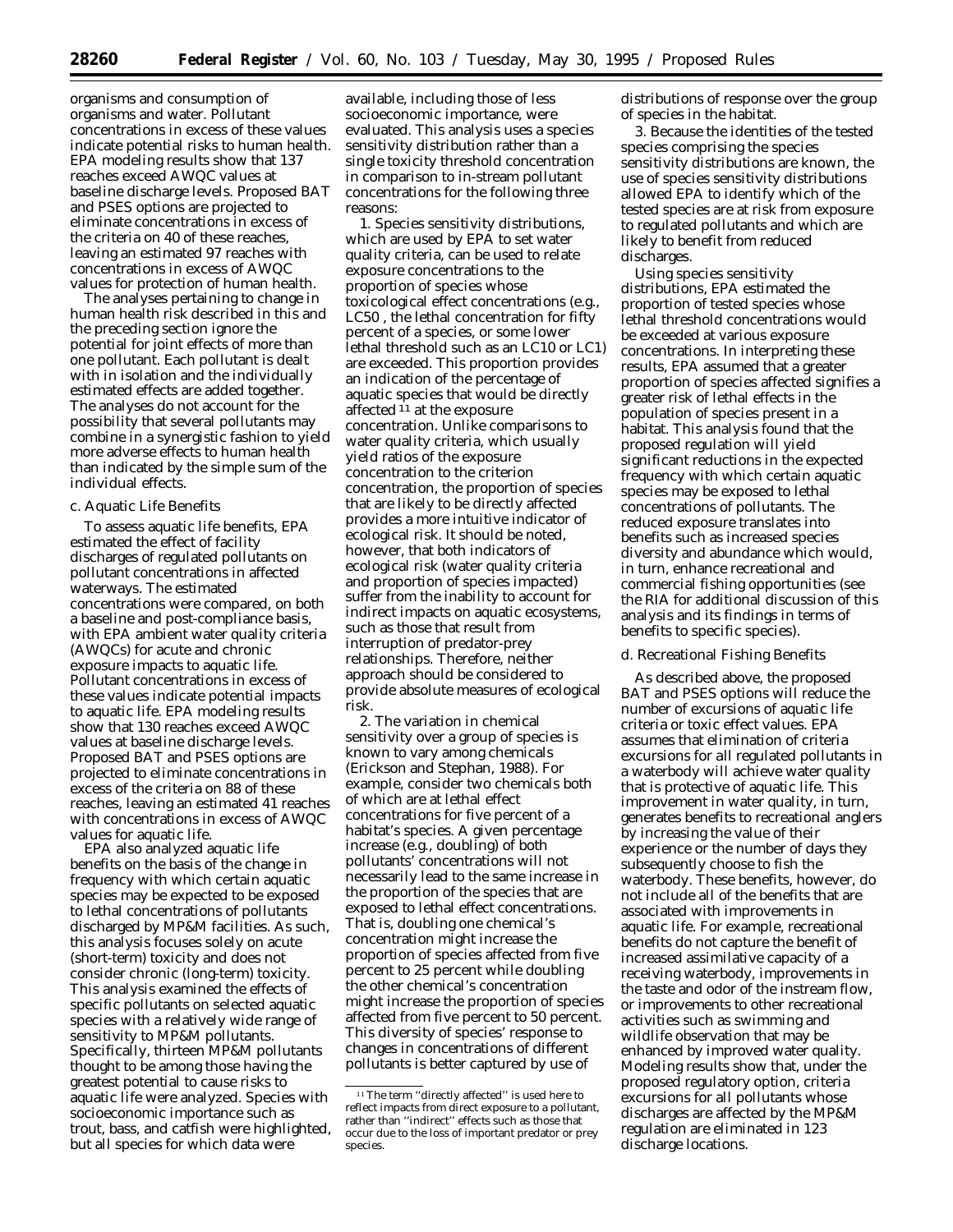e. Avoided Sewage Sludge Disposal Costs

To estimate the quantity of sewage sludge that will be disposed of using a less expensive method due to the proposed regulatory requirements, EPA calculated baseline and post-compliance sewage sludge quality and compared sewage sludge pollutant concentrations to criteria for land application and surface disposal.12 POTWs are assumed to choose the least expensive sewage sludge use or disposal option for which the sludge meets pollutant criteria. For many POTWs, the least expensive or ''preferred'' option is generally agricultural application (a type of land application) or surface disposal of sewage sludge. As a result of the proposed regulation, many POTWs are expected to achieve substantial cost savings by disposing of sewage sludge through agricultural application or surface disposal. For POTWs with limited access to agricultural land and surface disposal sites, the cost savings resulting from sewage sludge with lower pollutant concentrations are expected to be less substantial. However, disposal of sewage sludge that meets agricultural application limits through distributing and marketing methods may achieve some cost savings for these facilities. In the baseline, an estimated 5,559 of 6,950 POTWs meet criteria for surface disposal or land application. Of the 5,559 POTWs meeting surface disposal or land application criteria, 5,309 meet the more stringent criteria for beneficial land application while 250 meet only the more lenient surface disposal criteria. Under the proposed regulation, the total of POTWs that are expected to meet criteria for surface disposal or land application increases to 5,743. Of this total that meet criteria for surface disposal or land application, 5,493 POTWs (or an increase of 184 POTWs) are expected to meet criteria for beneficial land application, while 250 POTWs continue to meet criteria for surface disposal.

## 3. Monetization of Benefits

For this regulation, EPA estimated the monetary value of benefits for three benefit categories: human health benefits from reduced exposure to carcinogens in fish taken from waterways affected by MP&M discharges; enhanced recreational

fishing opportunities in waterways affected by MP&M discharges; and reduced costs to POTWs in managing and disposing of sewage sludge that is affected by MP&M discharges.

## a. Valuation of Human Health Benefits

EPA estimated the value of a limited set of possible human health benefits from the human health risk assessment discussed above. These benefits are attributed to reductions in cancer risks associated with consuming chemicallycontaminated fish. The valuation of benefits is based on estimates of society's willingness-to-pay to avoid the risk of cancer associated with consuming chemically-contaminated fish. Little data, however, is available regarding both dose-response relationships for non-cancer systemic health outcomes and the monetary value of avoiding such health outcomes. As a result, it was not possible to monetize the systemic health effects that might be associated with exposures to pollutants emanating from the MP&M industry such as reproductive, immunological, neurological, or circulatory problems.

To value mortality, EPA used a range of values recommended by EPA's Office of Policy Analysis from a review of studies quantifying individuals' willingness to pay to avoid increased risks to life (Fisher, Chestnut, and Violette, 1989; and Violette and Chestnut, 1986). The reviewed studies used hedonic wage or contingent valuation analyses in labor markets to estimate the amounts that individuals would be willing to pay to avoid slight increases in risk of mortality (i.e., the question analyzed in these studies is: how much more must a worker be paid to accept an occupation with a slightly higher risk of mortality?). The willingness-to-pay values estimated in these studies are associated with small changes in the probability of mortality; to estimate a willingness-to-pay value for avoiding certain or high probability mortality events, they are extrapolated to the value for a 100 percent probability event. The resulting estimates of the value of a ''statistical life saved'' are used in analyses such as this regulatory analysis to value regulatory effects that are expected to reduce the incidence of mortality. From this review, the Office of Policy Analysis recommended a range of \$1.6 to \$8.5 million (1986 dollars) for valuing an avoided event of premature mortality or a statistical life saved. For this analysis, EPA adjusted the recommended figures to 1994 using the relative change in nominal Gross Domestic Product from 1986 to 1994 (57.2 percent) to account for increases in

society's willingness to pay to avoid risk of mortality as national income increases. Updating to 1994 yields a range of \$2.5 to \$13.4 million. For this analysis, the low-point of the range is used as a ''low'' estimate while the top of the range is used as a ''high'' estimate. For the proposed Option 2a/2, the benefits associated with reduced incidence of cancer from fish consumption are estimated to range from \$6.8 million to \$36.2 million per year (\$1994), depending on the choice of willingness-to-pay value that is used to value the avoided cancer events. Although EPA estimated the change in cancer risk resulting from reduced exposure to MP&M pollutants via the drinking water pathway, these effects were not included in the monetary estimate of benefits because EPA has published drinking water criteria for the four pollutants for which the cancer analysis was completed. Thus, the total estimated value for human health benefits ranges from \$6.8 million to \$36.2 million per year (\$1994).

b. Valuation of Enhanced Recreational Fishing Opportunities

EPA also estimated the value of enhanced recreational fishing opportunities. This valuation provides a limited measure of the value to society of improvements in aquatic habitats that are used for recreational purposes. The estimate of benefits is limited because it focuses on only one mechanism, enhanced recreational fishing, by which society may value improved aquatic habitats; it ignores other recreational effects as well as valuation mechanisms that are separate from recreation.

EPA calculated the value of enhanced recreational fishing opportunities by first estimating the baseline value of those fisheries in which all instances in which AWQCs are exceeded would be eliminated. Second, EPA estimated the value of improving the water quality in these fisheries based on the incremental value to anglers of eliminating all contaminants from a fishery (Lyke, 1992). Estimates of the increase in value of recreational fishing to anglers range from \$23.6 million to \$84.3 million annually (\$1994).

## c. Reduced Costs to POTWs in Managing and Disposing of Sewage Sludge

On the basis of the estimated reduced contamination of sewage sludge, EPA estimated that 184 POTWs will be able to select the lower-cost land application methods for sewage sludge disposal. The cost savings associated with the selection of lower cost sewage sludge management and disposal methods are

<sup>12</sup> Industrial sludge'' which results from the operation of treatment systems at MP&M facilities, will increase both in quantity and in level of contamination as a result of the proposed regulation. The cost of managing and disposing of this industrial sludge is included in the estimated costs of regulatory compliance used in the economic and regulatory impact analyses.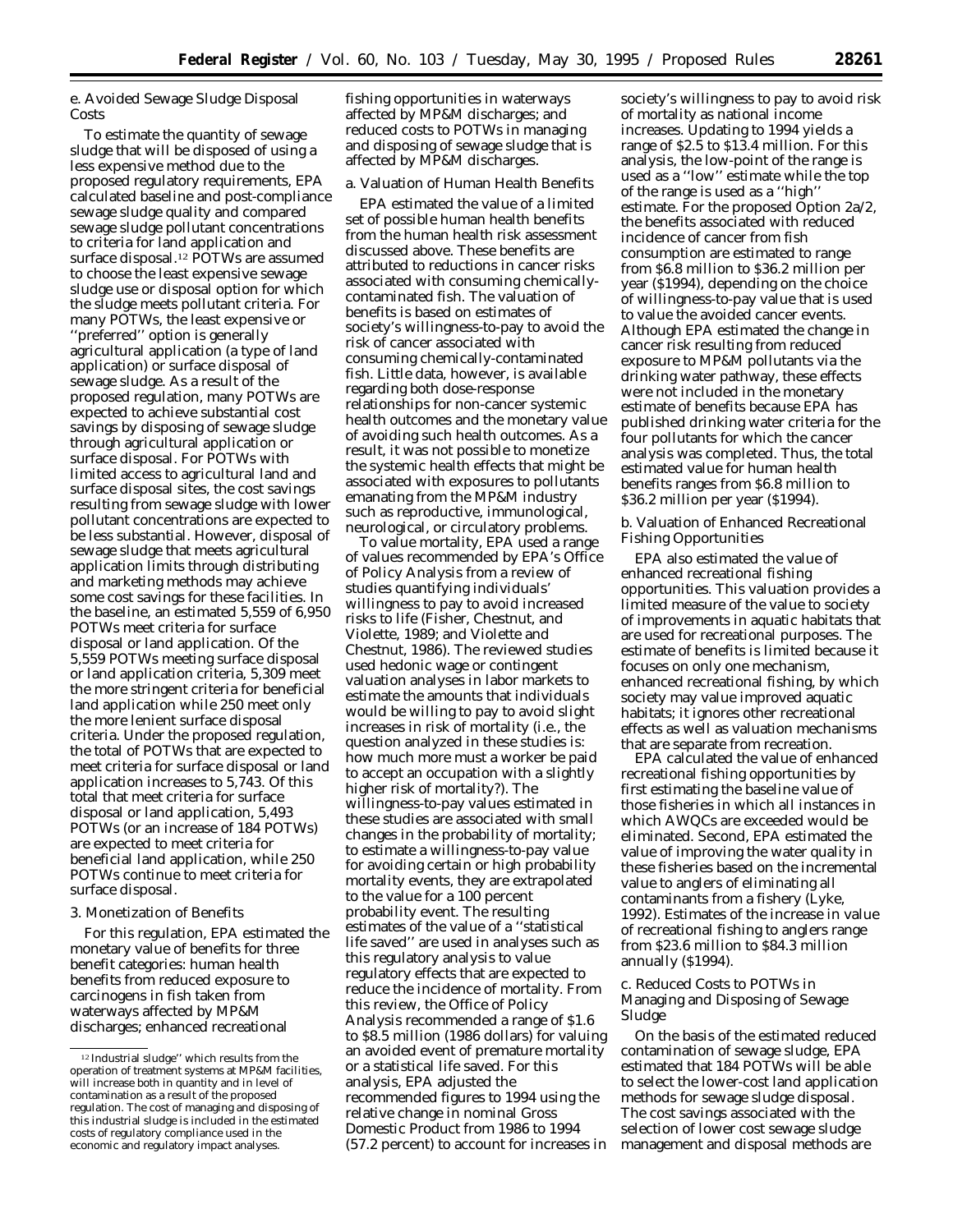estimated to range from \$39.1 to \$86.0 million annually (\$1994).

#### d. Total Estimated Value of Benefits

For the proposed regulatory option, total benefits for the three categories for which monetary estimates were possible range from \$69.6 to \$206.5 million annually. As noted above, this benefit estimate is necessarily incomplete because it omits numerous mechanisms by which society is likely to benefit from reduced effluent discharges from the MP&M industry. Examples of benefit categories not reflected in this estimate include: non-cancer related health benefits, other water dependent recreational benefits, existence and option values, and benefits to wildlife and endangered species.

4. Limitations and Uncertainties Associated With Estimating Benefits

The estimation of benefits is inevitably incomplete in that only a small set of the categories by which the proposed regulation is expected to generate benefits are able to be quantified and monetized. Beyond this broad and overriding limitation to the assessment of benefits, the methodologies used to assess the benefit categories that were quantitatively analyzed and for which monetary values were estimated also involve significant simplifications and uncertainties. Whether these simplifications and uncertainties are likely to lead to an understatement or overstatement of the estimated economic values for the benefit categories that were analyzed is uncertain. Several of these simplifications and uncertainties are noted below.

The methodology used to estimate water quality criteria excursions assumes that MP&M facilities are the only source of each of the regulated pollutants in the waterbody; the methodology does not incorporate background contributions either from other upstream sources or, in the case of water quality criteria, contaminated sediments due to previous discharge practices. Furthermore, although the discharge of these contaminants may cease or be minimized, sediment contamination and subsequent accumulation of the regulated pollutants in aquatic organisms may continue for years. Actual water quality improvements, in terms of eliminating excursions above criteria may, therefore, be over- or under-estimated depending on the relative magnitude of background contributions of regulated pollutants.

In this analysis, the estimates of human health and ecological benefits are based on the estimated changes in

in-stream concentrations of regulated pollutants. In-stream concentrations under baseline conditions and under the proposed option are modeled for all waterbodies to which MP&M facilities discharge. Certain data underlying these analyses are site specific, including: flow rates under average and low flow conditions, and flow depth. However, other basic assumptions in the model are not site specific, including: chemistry of the water body, mixing processes, longitudinal dispersion, flow geometry, suspension of solids and reaction rates. Where these assumptions differ from actual conditions, modeled results will approximate in-stream concentrations with varying degree of accuracy. The effect of these assumptions on benefit estimates, however, is indeterminate.

In the analysis of benefits associated with consumption of fish taken from affected waterways, EPA estimated the exposed population—that is, the population expected to fish an affected waterway—from county fishing license and fishing activity data. Some data are specific to the counties in which MP&M sample facilities are located; however, for some counties in which MP&M facilities are located, it was necessary to estimate fishing population and activity rates from state-level data or from data for nearby counties or states (see Chapter 9 of the RIA for a detailed description of this methodology). These approaches are necessarily approximations and may lead to an over- or underestimates of the exposed population. The effect of these estimation procedures on the benefits estimate, however, is not known.

A related issue involves the assumption made regarding the number of subsistence fishermen in the exposed population. In this analysis, subsistence fishermen are assumed to account for an additional 5 percent of the fishing population. The magnitude of subsistence fishing in the United States or in individual states, however, is not known. As a result, this estimate may understate or overstate the actual number of subsistence fishermen.

Finally, recreational fishing benefits are based on the assumption that anglers place the same value on reducing concentrations of MP&M pollutants to levels considered protective of aquatic life as they do on eliminating all contaminants from a fishery. While the former level of pollutant reduction is assumed to be protective of aquatic life, some level of contamination would still exist in a fishery. As such, benefits of recreational fishing may be overstated.

EPA acknowledges the unavoidable uncertainty associated with estimating

benefits. EPA believes that it has used the best methodology available for estimating benefits. EPA is soliciting comments on the reliability and accuracy of the methods used and suggestions on alternative methods which could be used for the final rule (see Section XIX).

## *C. Costs To Society*

The social costs of regulatory actions are the opportunity costs to society of employing scarce resources in pollution control activity. The social costs of regulation include both monetary and non-monetary outlays made by society. Monetary outlays include private-sector compliance costs, government administrative costs, and other adjustment costs, such as the cost of relocating displaced workers. Nonmonetary outlays, some of which can be assigned monetary values, include losses in consumers' and producers' surpluses in affected product markets, discomfort or inconvenience, loss of time, and a slowdown in the rate of innovation.

For this analysis, EPA based its estimate of the cost to society on the following components of social cost: the cost of society's economic resources for achieving compliance with the proposed regulatory option; the cost to governments of administering the proposed regulation; the cost of administering unemployment programs for job losses resulting from regulation; and worker dislocation costs.

#### 1. Resource Cost of Compliance

The chief component of the estimated annual social cost is the cost of complying with the proposed regulation. The portion of this cost that is expected *to be borne directly by the MP&M Phase I industries* amounts to \$160.6 million (\$1994). This amount is the same as that used for the facility impact analysis and reflects the cost of pollution prevention and treatment systems needed to achieve compliance with the proposed discharge limitations (see Section XIV. D. and E.). In addition, this amount reflects the expected tax treatment of capital outlays and annual expenses and is also based on private costs of capital. However, as discussed in the introduction to this section, the appropriate measure of cost of compliance to society will omit these tax effects and will also reflect the opportunity cost of capital to society or social discount rate. The combined effect of these adjustments is to add an estimated \$29.7 million to the estimated private industry cost of the regulation, bringing the cost of compliance to society to \$190.3 million (\$1994). This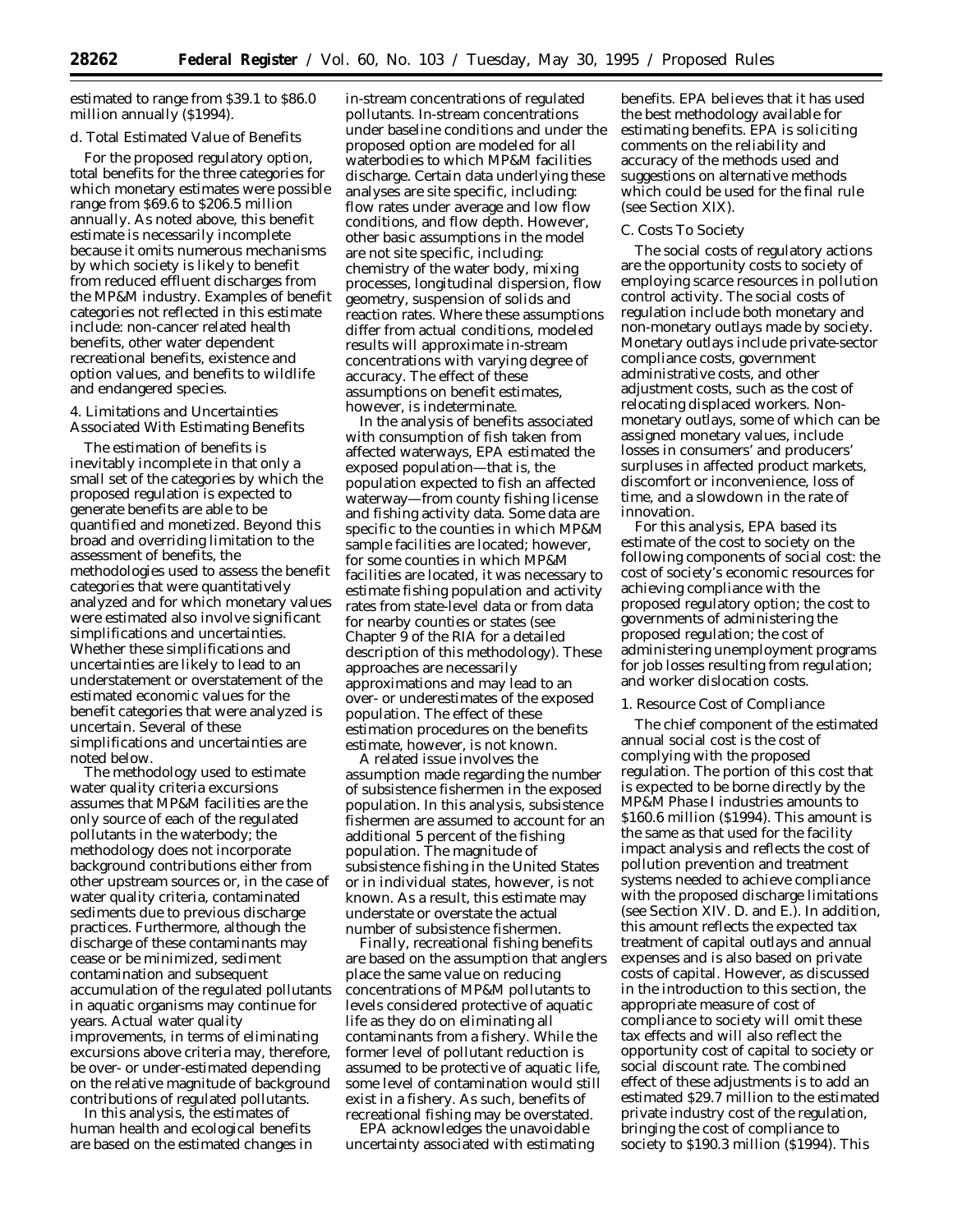amount may be interpreted as the value of society's productive resources including labor, equipment, and other material—that is needed annually to achieve the reductions in effluent discharges specified by the proposed regulatory option.

2. Cost of Administering the Proposed Regulation

In addition to the resource costs for achieving effluent discharge reductions, EPA also estimated the cost to all levels of governments for administering the proposed regulation. The main component of this administrative cost category is the cost of labor and material resources for writing permits under the regulation and for compliance monitoring and enforcement activities. EPA estimates that these costs will range from \$2.1 to \$3.4 million (\$1994) annually.

## 3. Cost of Unemployment

To account for the total social cost of unemployment, EPA estimated the cost of worker dislocation (exclusive of cash benefits) to the individual as well as the additional cost to governments to administer unemployment benefits. The cost of worker dislocation is estimated based on incremental willingness-to-pay to avoid job dislocation in a hedonic wage framework. This framework has been used in the past to impute a tradeoff between wages and job security (Topel, 1984, Adams, 1985). Specifically, this estimate approximates a one-time willingness-to-pay to avoid an involuntary episode of unemployment and reflects all monetary and non-monetary impacts of involuntary unemployment incurred by the worker. It does not include any offsets to the cost of unemployment such as unemployment compensation or the value of increased leisure time.

For the MP&M industry, the implied one time statistical cost of an involuntary layoff is estimated at \$83,000 to \$110,000 (\$1994). To calculate the annual cost of employment displacement for the proposed regulatory option, EPA annualized this

value over the 15-year analysis period at a social opportunity cost of deferred consumption of three percent and multiplied the resulting annual value by the total number of displaced workers (698 FTEs) estimated in the facility impact analysis. In the labor requirements analysis (see Section XIV.E, above), EPA estimated that the demand for labor for compliance with the proposed regulation would exceed the estimated loss in employment from facility closures. As a result, when the total number of displaced workers is adjusted to account for compliancerelated labor demand, the net loss in employment is negative. For this analysis, EPA considered a range of cost for displaced workers with the high end of the range based on the cost of worker displacement considering only the job losses in estimated facility closures and with the low end of the range set at zero. Setting the low end of the range at zero recognizes that labor demands for compliance may equal or exceed job losses but, to be conservative, does not enter a negative cost based on the possible net reduction in unemployment resulting from the regulation. On this basis, EPA estimated that annualized worker displacement costs for the proposed regulation would range from zero to \$6.6 million.

Unemployment as the result of regulation may also impose costs to society through the additional administrative burdens placed on the unemployment system (the cost of unemployment benefits per se is not a social cost but instead a transfer payment within society). Administrative costs include the cost of processing unemployment claims, retraining workers, and placing workers in new jobs. Using data from the Interstate Conference of Employment Security Agencies, EPA estimated that the per unemployed worker cost of administering unemployment programs for job losses amounts to approximately \$100 per job loss. Multiplying this figure by the 698 job losses and annualizing the result over the 15-year

analysis period yields an annual unemployment administration cost of less than \$10,000 per year. Again, considering that the net employment loss from the regulation may be negative, EPA used a range of from zero to \$10,000 for the additional annual cost of unemployment administration.

Summing across all social costs results in a total social cost estimate of \$192.4 to \$200.3 million annually (\$1994). These social cost estimates do not include losses in consumers' and producers' surpluses resulting from the change in quantity of goods and services sold in affected product markets. However, under the zero-cost-passthrough framework in which compliance costs have been tallied, MP&M industry product prices are assumed not to increase as a result of the proposed regulation. In this case, the estimated resource costs of compliance will approximate the loss in producers' surplus and, with no increase in prices, consumers' surplus will not change.

## *D. Benefit-Cost Comparison*

Because not all of the benefits resulting from the proposed regulatory alternative can be valued in dollar terms, a complete cost-benefit comparison cannot be performed. The social cost of the proposed rule is estimated at \$192.4 to \$200.3 million annually (\$1994). The sum total of benefits that can be valued in dollar terms ranges from \$69.6 million to \$206.5 million annually (\$1994).

As shown in Table 22, combining the estimates of social benefits and social costs yields a net monetizable benefit ranging from negative \$130.7 million to positive \$14.1 million annually. This assessment of the relationship between costs and benefits is subject to severe limitations on the ability to estimate comprehensively the expected benefits of the proposed regulation. If all of the benefits of regulation could be quantified and monetized, EPA estimates that in all likelihood the benefits of regulation would exceed the social costs.

TABLE 22.—COMPARISON OF NATIONAL ANNUAL MONETIZABLE BENEFITS TO COSTS FOR EFFLUENT LIMITATION GUIDELINES AND STANDARDS FOR THE METAL PRODUCTS AND MACHINERY INDUSTRY, PHASE I

[Millions of 1994 dollars]

| Benefit and cost categories | Dollar value                                                    |
|-----------------------------|-----------------------------------------------------------------|
| <b>Benefit Categories:</b>  | $$6.8 - $36.2$<br>$0.0 - 0.0$<br>$23.6 - 84.3$<br>$39.1 - 86.0$ |
| Cost Categories:            | 86.4-208.9                                                      |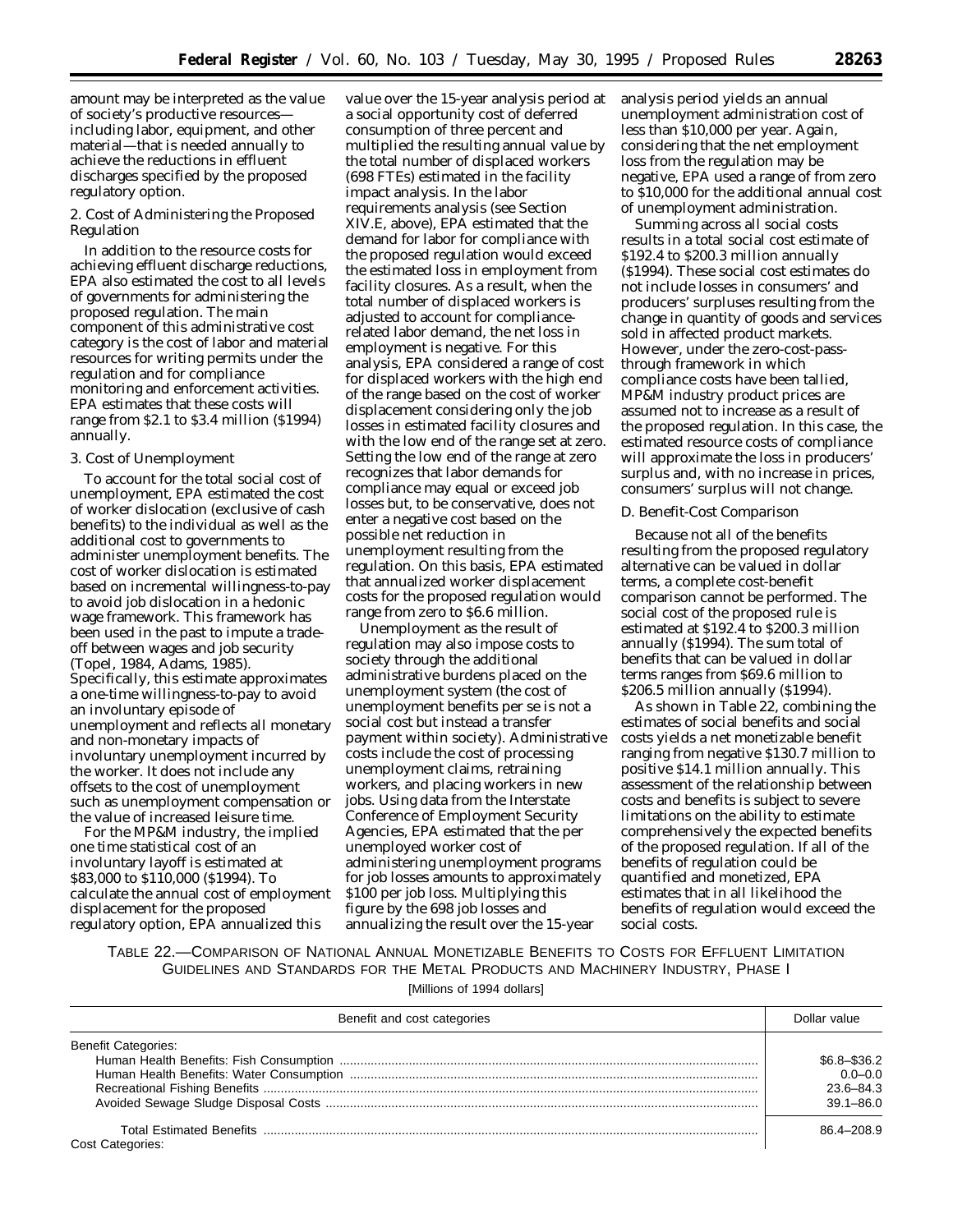TABLE 22.—COMPARISON OF NATIONAL ANNUAL MONETIZABLE BENEFITS TO COSTS FOR EFFLUENT LIMITATION GUIDELINES AND STANDARDS FOR THE METAL PRODUCTS AND MACHINERY INDUSTRY, PHASE I—Continued [Millions of 1994 dollars]

| Benefit and cost categories | Dollar value          |
|-----------------------------|-----------------------|
|                             | 160.6                 |
|                             | 29.7                  |
|                             | $2.1 - 3.4$           |
|                             | $0.0 - 6.6$           |
|                             | 192.4-200.3           |
|                             | $*(\$130.7) - \$14.1$ |

\* For calculating the range of net benefits, the low net benefit value is calculated by subtracting the high value of costs from the low value of benefits. The high net benefit value is calculated by subtracting the low value of costs from the high value of benefits. Source: U.S. Environmental Protection Agency.

## **XVI. Water Quality and Other Environmental Benefits of Proposed Rule for the Metal Products and Machinery (MP&M) Industry**

The U.S. Environmental Protection Agency (EPA, Agency) evaluated the environmental benefits of controlling the discharges of toxic and nonconventional pollutants from metal products and machinery (MP&M) facilities (Phase 1) to surface waters and publicly-owned treatment works (POTWs) in national analyses of direct and indirect discharges. Discharges of these pollutants into freshwater and estuarine ecosystems may alter aquatic habitats, adversely affect aquatic biota, and adversely impact human health through the consumption of contaminated fish and water. Furthermore, these pollutants may also interfere with POTW operations in terms of inhibition of activated sludge or biological treatment and contamination of sludges, thereby limiting the method of disposal. Many of these pollutants have at least one toxic effect (human health carcinogen and/or systemic toxicant or aquatic toxicant). In addition, many of these pollutants bioaccumulate in aquatic organisms and persist in the environment. Various studies demonstrate the environmental impact of discharges from MP&M facilities on aquatic life, human health, and the quality of receiving waters and sediments. The National Sediment Contaminant Point Source Inventory ranks MP&M as one of the largest ongoing sources of potentially toxic pollutants to sediment (nearly 10 percent of the total load of potential sediment contaminants from point sources). Forty-six (46) direct MP&M facilities are identified by States as being point sources causing water quality problems and are included on their 304(l) Short List. Cases of human health impacts (production worker exposure); aquatic life impacts (lethal

and sublethal); a State fish consumption advisory; and contamination of surface waters, ground water, and sediments are also documented.

EPA evaluated the effects of direct wastewater discharges on receiving stream water quality at current levels of treatment and at proposed BAT treatment levels. EPA predicted steadystate in-stream pollutant concentrations after complete immediate mixing with no loss from the system, and compared these levels to EPA-published water quality criteria or to documented toxic effect levels for those chemicals for which EPA has not published water quality criteria. EPA performed this analysis for a representative sample set of 55 direct facilities discharging 61 pollutants to 55 receiving streams. This set of 55 facilities includes 12 facilities that currently are both direct and indirect dischargers, but are projected to become solely indirect dischargers at the proposed option. However, the set of 55 facilities excludes four facilities that EPA's cost model predicts to close based on current economic conditions. EPA then extrapolated the results of this analysis to the entire population of direct MP&M facilities nationwide (approximately 2,035 facilities discharging to 2,035 receiving streams) with each sample facility representing a varying number of additional facilities of the same approximate size engaged in similar activities under similar economic conditions.

In-stream concentrations for two pollutants are projected to exceed human health criteria (developed for consumption of water and organisms) in 6 percent of the receiving streams nationwide at current discharge levels. The proposed BAT regulated discharge levels will reduce the excursions of human health criteria to 2 percent of the receiving streams. The percentage of receiving streams nationwide with instream pollutant concentrations projected to exceed chronic aquatic life

criteria or toxic effect levels will be reduced from 9 percent at current discharge levels to 4 percent at proposed BAT discharge levels. Thirtynine (39) pollutants at current and six pollutants at BAT discharge levels are projected to exceed in-stream chronic aquatic life criteria or toxic effect levels. These projected water quality benefits are achieved through a 17 percent reduction in current direct loadings for the 61 evaluated pollutants by the proposed BAT regulatory option. Including loadings of oil and grease and total suspended solids (TSS), current pollutant loadings are reduced 36 percent by the proposed BAT regulatory option. Current pollutant loadings (including all conventional pollutants) are also reduced 36 percent by the proposed BAT regulatory option.

EPA also evaluated the effects of POTW wastewater discharges of 61 pollutants on receiving stream water quality at current and proposed pretreatment levels for a representative sample of 307 indirect discharging MP&M facilities. This set of 307 facilities includes 10 facilities that currently are both direct and indirect dischargers, but are projected to become solely direct dischargers at the proposed option. As with the direct dischargers, the set of 307 facilities excludes 52 facilities that EPA's cost model predicts to close based on current economic conditions. These 307 facilities discharge to 264 POTWs with outfalls located on 249 receiving streams. EPA extrapolated the results to a nationwide population of approximately 7,387 facilities which discharge to 7,016 POTWs on 6,864 receiving streams using the same facility weighting approach described above for the direct dischargers. EPA predicted steady-state in-stream pollutant concentrations after complete immediate mixing with no loss from the system, and compared these levels to EPA-published water quality criteria or to documented toxic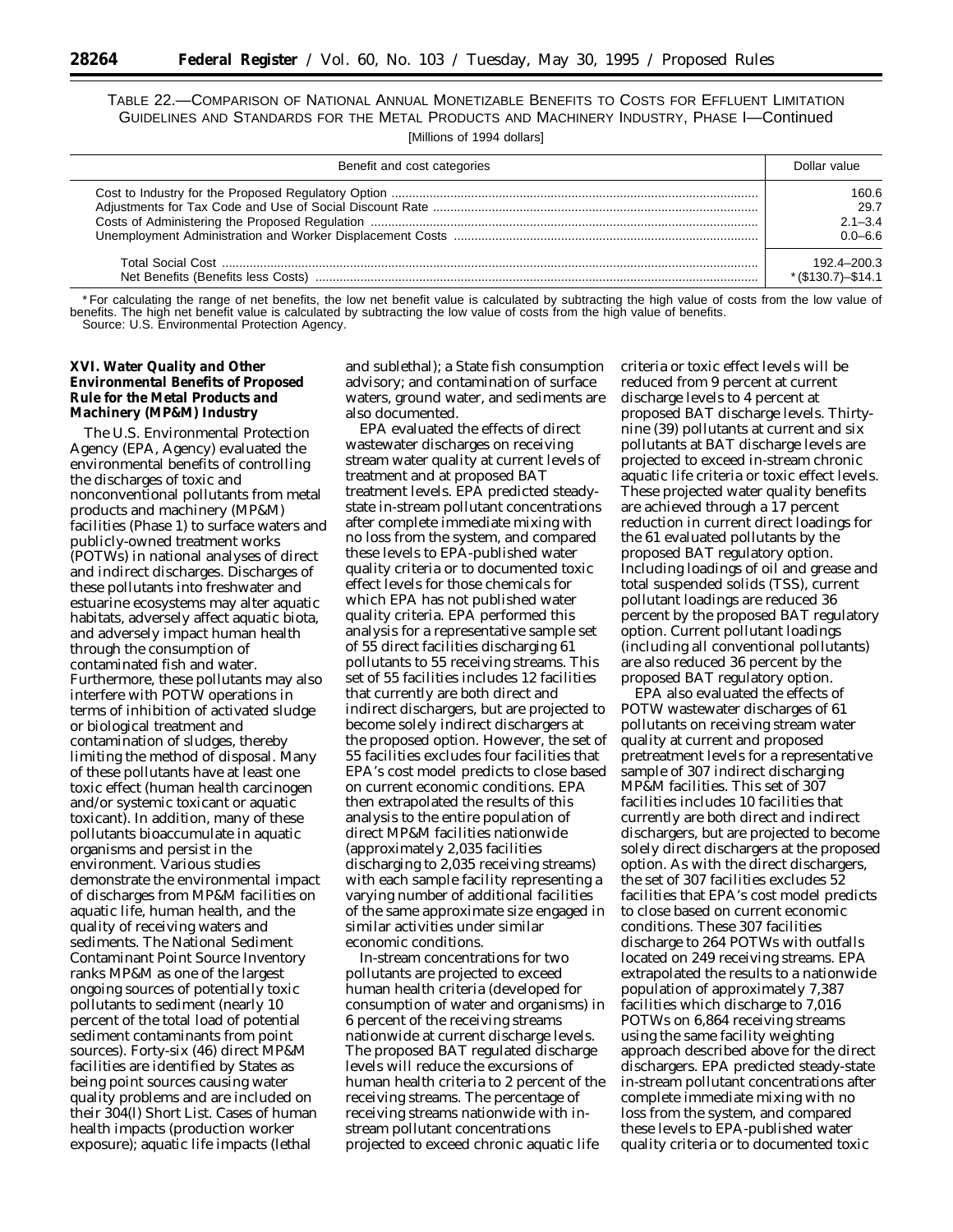effect levels for those chemicals for which EPA has not published water quality criteria.

EPA projects that in-stream concentrations of five pollutants will exceed human health criteria (developed for consumption of water and organisms) in 7 percent of the receiving streams nationwide at current discharge levels. The proposed pretreatment regulatory option reduces excursions of human health criteria to three pollutants at 5 percent of the receiving streams nationwide. The percentage of receiving streams with instream pollutant concentrations projected to exceed chronic aquatic life criteria or toxic effect levels are reduced from 8 percent at current discharge levels to 3 percent at the proposed pretreatment. A total of 19 pollutants at current and ten pollutants at proposed pretreatment levels are projected to exceed in-stream aquatic life criteria or toxic effect levels. Current loadings of the 61 pollutants evaluated for water quality impacts are reduced 32 percent by the proposed pretreatment regulatory options. Including oil and grease and TSS, current pollutant loadings are reduced 50 percent by the proposed pretreatment regulatory options. Including all conventional pollutants, current pollutant loadings are also reduced 50 percent by the proposed pretreatment regulatory options.

EPA also evaluated the potential adverse impacts on POTW operations (inhibition of microbial activity during biological treatment) and contamination of sludge at the 7,016 POTWs that receive wastewater from the national projected population of 7,387 indirect discharging MP&M facilities. Inhibition of POTW operations is estimated by comparing predicted POTW influent concentrations to available inhibition levels. Potential contamination of sludge is estimated by comparing projected pollutant concentrations in POTW sludge to available EPA sludge criteria. EPA evaluated 37 pollutants for potential POTW operation inhibition and nine pollutants for potential sludge contamination. At current discharge levels, EPA projects inhibition problems at 16 percent of the POTWs nationwide caused by 11 different pollutants. At the proposed pretreatment, EPA projects inhibition problems at 15 percent of the POTWs nationwide caused by six pollutants. The Agency projects sludge contamination at 13 percent and 9 percent of the POTWs nationwide at current and proposed pretreatment regulatory option levels, respectively. EPA projects that all nine evaluated pollutants at current and proposed

pretreatment levels exceed sludge criteria levels.

For the analysis of contamination of sewage sludge EPA included other industrial discharges in the sewage sludge model. EPA evaluated the benefits of reducing contamination of sludge in its analysis of projected POTW sludge disposal practices at current and proposed pretreatment levels. EPA performed analyses for a representative sample set of 80 POTWs with projected sludge contamination limiting its use for land application, and extrapolated to a nationwide population of 1920 POTWs. Under the proposed pretreatment regulatory option, 184 of the facilities will shift into qualifying for land application of sewage sludge. Land application quality sludge meets ceiling pollutant concentration limits, class B pathogen requirements, and vector attraction reduction requirements. Because costs for land application tend to be lower than those for other disposal methods, this shift away from incineration, co-disposal, and surface disposal results in a cost savings.

The POTW inhibition and sludge values used in this analysis are not, in general, regulatory values. EPA based these values upon engineering and health estimates contained in guidance or guidelines published by EPA and other sources. Therefore, EPA does not intend to base its regulatory approach for proposed pretreatment discharge levels upon the finding that some pollutants interfere with POTWs by impairing their treatment effectiveness or causing them to violate applicable limits for their chosen disposal methods. However, the values used in this analysis help indicate the potential benefits for POTW operations and sludge disposal that may result from the compliance with proposed pretreatment discharge levels.

## **XVII. Non-Water Quality Environmental Impacts**

Sections 304(b) and 306 of the Act require EPA to consider non-water quality environmental impacts (including energy requirements) associated with effluent limitations guidelines and standards. In accordance with these requirements, EPA has considered the potential impact of the proposed regulation on energy consumption, air emissions, and solid waste generation. The Agency has also considered the impacts of other ongoing EPA rulemaking efforts on MP&M Phase I sites.

This regulation was reviewed by EPA personnel responsible for non-water quality environmental programs. While it is difficult to balance environmental

impacts across all media and energy use, the Agency has determined that the impacts identified below are justified by the benefits associated with compliance with the limitations and standards.

## *A. Air Pollution*

The Agency believes that the inprocess and end-of-pipe technologies included in the technology options for this regulation do not generate air emissions.

The Agency is developing National Emission Standards for Hazardous Air Pollutants (NESHAPs) under section 112 of the Clean Air Act (CAA) to address air emissions of the hazardous air pollutants (HAPs) listed in Title III of the CAA Amendments of 1990. Current and upcoming NESHAPs that may potentially affect MP&M sites are listed below.

• Chromium Emissions from Hard and Decorative Chromium Electroplating and Chromium Anodizing Tanks;

- Halogenated Solvent Cleaning;
- Aerospace Manufacturing; and
- Miscellaneous Metal Parts and Products (Surface Coating).

These NESHAPs will define maximum achievable control technology (MACT). Like effluent guidelines, MACT standards are technology based. The CAA set maximum control requirements on which MACT can be based for new and existing sources.

The use of chlorinated solvents in the MP&M industry can create a source of hazardous emissions. The Agency believes this regulation will not affect the use of chlorinated solvents in the MP&M industry. This regulation neither requires nor discourages the use of aqueous cleaners in lieu of chlorinated solvents.

EPA is addressing emissions of volatile organic compounds (VOCs) from industrial waste water through a Control Techniques Guideline (CTG) for industrial waste water under section 110 of the CAA (Title I of the 1990 CAA Amendments). The MP&M industry is one of several industries that would be covered by the industrial waste water CTG. The industrial waste water CTG will provide guidance to states in recommending reasonably available control technologies (RACT) for VOC emissions from industrial waste water at sites located in areas failing to attain the National Ambient Air Quality Standard for ozone.

## *B. Solid Waste*

Solid waste generation includes hazardous and nonhazardous waste water treatment sludge as well as waste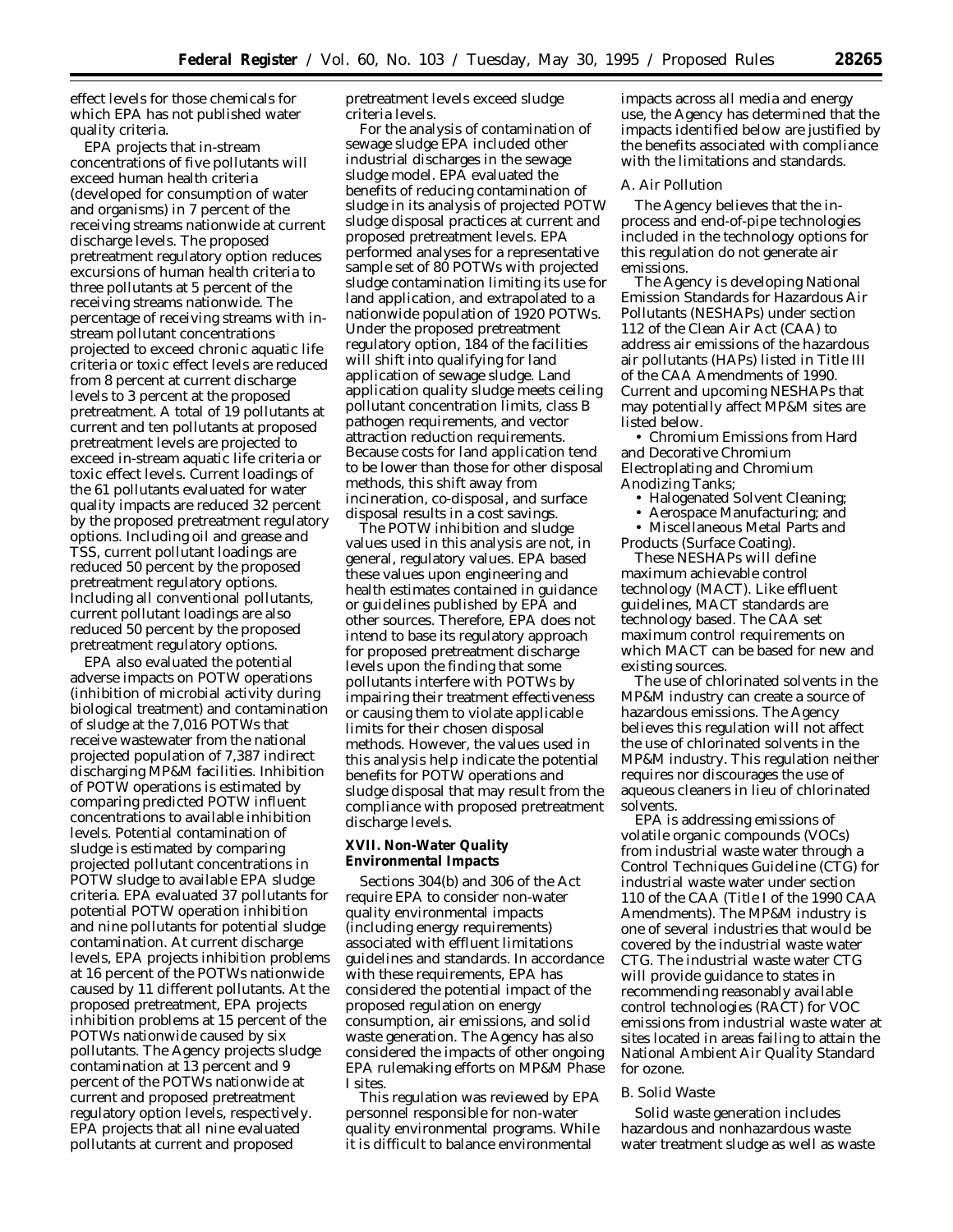oil removed in waste water treatment. EPA estimates that compliance with this regulation will result in a decrease in waste water treatment sludge and an increase in waste oil generated at MP&M Phase I sites.

EPA estimates that MP&M Phase I sites generated 33 million gallons of waste water treatment sludge and 8.1 million gallons of waste oil in 1989 from the treatment of waste water. The amount of waste water treatment sludge and waste oil expected to be generated at each of the technology options is presented in Table 23.

TABLE 23.—WASTE TREATMENT SLUDGE AND OIL GENERATION BY **OPTION** 

| Option           | Waste<br>water treat-<br>ment sludge<br>generated<br>(million gal-<br>lons/year) | Waste oil<br>generated<br>(million gal-<br>lons/year) |
|------------------|----------------------------------------------------------------------------------|-------------------------------------------------------|
| Baseline (1989). | 33                                                                               | 8.1                                                   |
| Option 1         | 31                                                                               | 38                                                    |
| Option 2         | 21                                                                               | 36                                                    |
| Option 3         | 21                                                                               | 36                                                    |

Source: U.S. Environmental Protection Agency.

As shown in Table 23, waste water treatment sludge generation decreased from baseline to Option 1 (which consists of end-of-pipe treatment without in-process flow control). The net decrease is attributed to the fact that Option 1 includes sludge dewatering, which may result in a significant decrease in sludge generation for sites that have chemical precipitation and settling technologies without sludge dewatering in place at baseline. Sludge reduction is not expected at sites which already have sludge dewatering in the baseline. An increase of sludge is expected to occur at sites which do not have treatment in place but are expected to install treatment under the MP&M options.

The sludge reduction from Option 1 to Option 2 is attributed to the water conservation and pollution prevention technologies included in Option 2. EPA expects these technologies to result in sludge reduction for the following reasons:

- —In-process metals recovery for electroplating rinses, recycling of coolants, and recycling of paint curtains reduce the mass of metal pollutants in treatment system influent streams, which in turn reduces the amount of sludge generated during metals removal;
- —Bath maintenance practices included in Option 2 reduce the mass of metal pollutants discharged to treatment, which

in turn reduces the amount of sludge generated during metals removal; and —Water conservation technologies included in Option 2 reduces the discharge mass of metals present in the source water to a site (e.g., calcium, sodium), which in turn reduces the amount of sludge generated during removal of these metals.

EPA does not expect Option 3 to result in additional sludge generation or reduction over Option 2.

Sludges generated at MP&M sites are often determined to be hazardous under the Resource Conservation and Recovery Act (RCRA) as either a listed or characteristic waste based on the following information:

- If the site performs electroplating operations, and this waste water is mixed with the other waste water treated on site, the resulting sludge is a listed hazardous waste F006 (40 CFR 261.31), or
- If the sludge or waste oil from waste water treatment exceeds the standards for the Toxicity Characteristic Leaching Procedure (i.e. is hazardous), or exhibits other RCRAdefined hazardous characteristics (i.e., reactive, corrosive, or flammable) it is considered a characteristic hazardous waste. (40 CFR 261.24).

Additional federal, state, and local regulations may result in MP&M sludges being classified as hazardous wastes. Determinations on whether a waste is hazardous are made by permitting authorities on a case-by-case basis.

Based on information collected during site visits and sampling episodes, the Agency believes that some of the solid waste generated would not be classified as hazardous. However, for purposes of compliance cost estimation, the Agency assumed that all solid waste generated as a result of the technology options would be hazardous.

The increase in waste oil generation from baseline to Option 1 is attributed to removal of oil from MP&M waste waters prior to discharge to POTWs or surface waters. Option 1 includes oilwater separation for oil-bearing waste waters. This technology removes oil from the waste water. The waste oil is usually either recycled on site or off site, or contract hauled for disposal as either a hazardous or nonhazardous waste. The increase of waste oil generation reflects a transfer of oil from the waste water to a more concentrated waste oil, and does not reflect an increase in overall oil generation at MP&M Phase I sites. For the purpose of compliance cost estimation, EPA assumed that all waste oil was contract hauled for disposal; however, EPA expects that some of the waste oil can be recycled either on site or off site.

The decrease in waste oil generation from Option 1 to Option 2 is attributed to the 80% reduction of coolant

discharge using the recycling technology included in the Option 2 technology train. This system recovers and recycles oil-bearing machining coolants at the source, reducing the generation of spent coolant.

EPA does not expect Option 3 to result in additional waste oil generation or reduction over Option 2.

The in-process technologies of ionexchange/and electrolytic recovery included in both Options 2 and 3 provide the pollution prevention benefits of reclaiming 1.7 million pounds of metal annually. This reuse reduces the solid waste generation at the end-of-pipe for the treatment of waste water from operations using these technologies. In addition, as stated above, the rule is expected to reduce metal contaminants in the sludges generated by POTWs. This is expected to allow POTWs to dispense of the lower metal content sludge by more environmentally beneficial methods (See Section XV).

## *C. Energy Requirements*

EPA estimates that compliance with this regulation will result in a net increase in energy consumption at MP&M Phase I sites. Estimates of increased energy usage by option are presented in Table 24. Option 1 requires the greatest energy usage. The inprocess flow control and recycling technologies included in Option 2 reduce the amount of water use. While these technologies require some energy, net energy consumption is reduced under Option 2 since the reduced hydraulic loading reduces the end-ofpipe treatment energy required. This results in an overall decrease in energy requirements from Option 1 to Option 2. The additional end-of-pipe technology included in Option 3 (ion-exchange) increases energy consumption from Option 2 to Option 3.

## TABLE 24.—ENERGY REQUIREMENTS BY OPTION

| Option          | Energy re-<br>quired (mil-<br>lion kilowatt<br>hrs/vr) |
|-----------------|--------------------------------------------------------|
| Baseline (1989) | 610                                                    |
|                 | 810                                                    |
|                 | 740                                                    |
|                 | 760                                                    |
|                 |                                                        |

Source: U.S. Environmental Protection Agency.

By comparison, 2,805 billion kilowatt hours of electric power were generated in the United States in 1990. Additional energy requirements for Option 1 (which has the greatest energy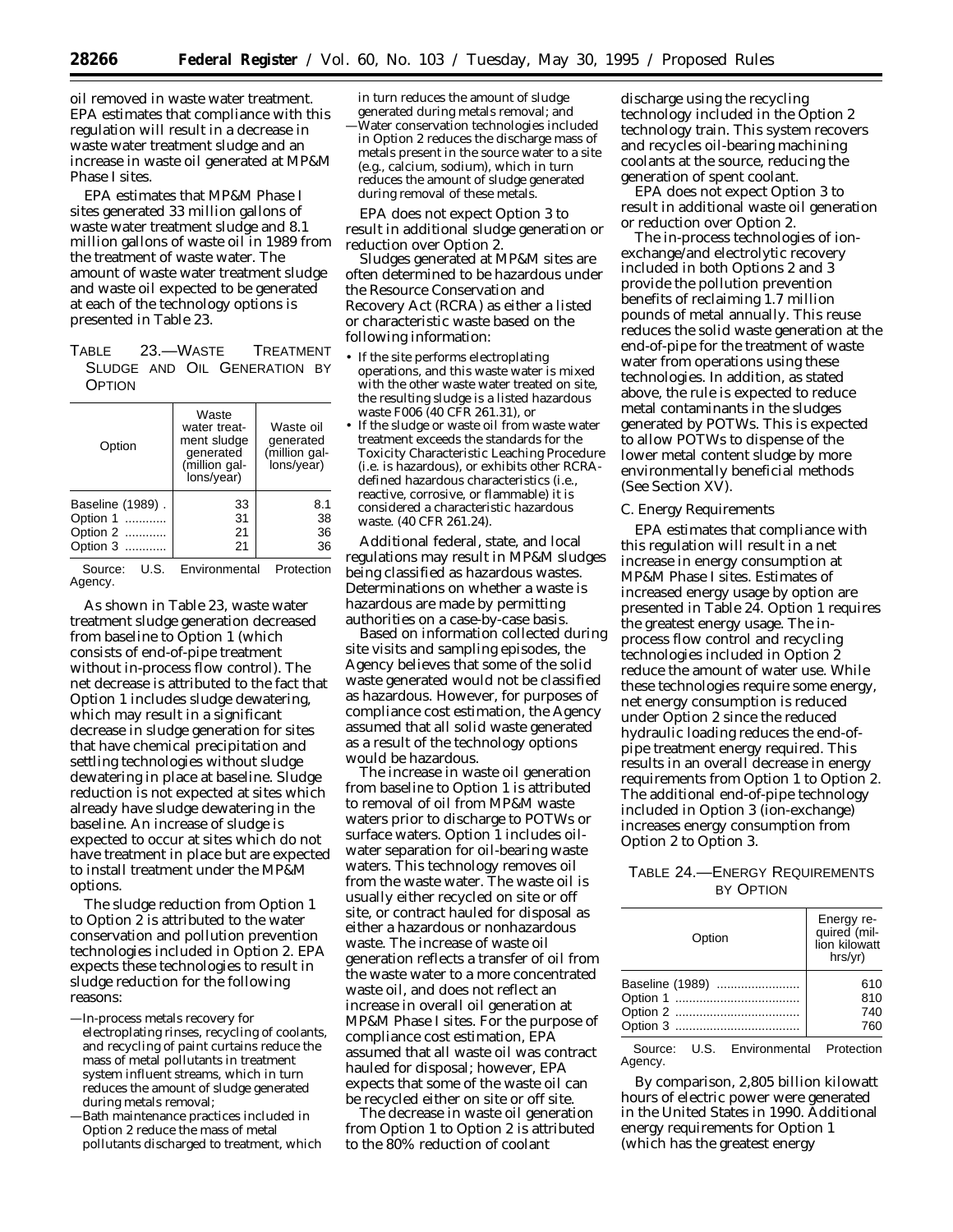requirements) correspond to approximately 0.007 percent of national requirements. The increase in energy requirements due to the implementation of MP&M technologies will in turn cause an air emissions impact from the electric power generation facilities. The increase in air emissions is expected to be proportional to the increase in energy requirements or approximately 0.007 percent.

#### **XVIII. Regulatory Implementation**

#### *A. Upset and Bypass Provisions*

A ''bypass'' is an intentional diversion of the streams from any portion of a treatment facility. An ''upset'' is an exceptional incident in which there is unintentional and temporary noncompliance with technology-based permit effluent limitations because of factors beyond the reasonable control of the permittee. EPA's regulations concerning bypasses and upsets are set forth at 40 CFR §§ 122.41(m) and (n).

#### *B. Variances and Modifications*

The CWA requires application of effluent limitations established pursuant to section 301 or pretreatment standards of section 307 to all direct and indirect dischargers. However, the statute provides for the modification of these national requirements in a limited number of circumstances. Moreover, the Agency has established administrative mechanisms to provide an opportunity for relief from the application of the national effluent limitations guidelines and pretreatment standards for categories of existing sources for toxic, conventional, and nonconventional pollutants.

1. *Fundamentally Different Factor Variances.* EPA will develop effluent limitations or standards different from the otherwise applicable requirements if an individual discharging facility is fundamentally different with respect to factors considered in establishing the limitation of standards applicable to the individual facility. Such a modification is known as a ''fundamentally different factors'' (FDF) variance.

Early on, EPA, by regulation provided for the FDF modifications from the BPT effluent limitations, BAT limitations for toxic and non-conventional pollutants and BCT limitations for conventional pollutant for direct dischargers. For indirect dischargers, EPA provided for modifications from pretreatment standards. FDF variances for toxic pollutants were challenged judicially and ultimately sustained by the Supreme Court. *Chemical Manufacturers Assn* v. *NRDC,* 479 U.S. 116 (1985).

Subsequently, in the Water Quality Act of 1987, Congress added new section 301(n) of the Act explicitly to authorize modifications of the otherwise applicable BAT effluent limitations or categorical pretreatment standards for existing sources if a facility is fundamentally different with respect to the factors specified in section 304 (other than costs) from those considered by EPA in establishing the effluent limitations or pretreatment standard. Section 301(n) also defined the conditions under which EPA may establish alternative requirements. Under Section 301(n), an application for approval of FDF variance must be based solely on 1) information submitted during rulemaking raising the factors that are fundamentally different or 2) information the applicant did not have an opportunity to submit. The alternate limitation or standard must be no less stringent than justified by the difference and must not result in markedly more adverse non-water quality environmental impacts than the national limitation or standard.

EPA regulations at 40 CFR part 125 subpart D, authorizing the Regional Administrators to establish alternative limitations and standards, further detail the substantive criteria used to evaluate FDF variance requests for direct dischargers. Thus, 40 CFR § 125.31(d) identifies six factors (e.g., volume of process waste water, age and size of a discharger's facility) that may be considered in determining if a facility is fundamentally different. The Agency must determine whether, on the basis of one or more of these factors, the facility in question is fundamentally different from the facilities and factors considered by the EPA in developing the nationally applicable effluent guidelines. The regulation also lists four other factors (e.g., infeasibility of installation within the time allowed or a discharger's ability to pay) that may not provide a basis for an FDF variance. In addition, under 40 CFR 125.31(b) (3), a request for limitations less stringent than the national limitation may be approved only if compliance with the national limitations would result in either (a) a removal cost wholly out of proportion to the removal cost considered during development of the national limitations, or (b) a non-water quality environmental impact (including energy requirements) fundamentally more adverse than the impact considered during development of the national limits. EPA regulations provide for an FDF variance for indirect dischargers at 40 CFR 403.13. The conditions for approval of a request to

modify applicable pretreatment standards and factors considered are the same as those for direct dischargers.

The legislative history of Section 301(n) underscores the necessity for the FDF variance applicant to establish eligibility for the variance. EPA's regulations at 40 CFR 125.32(b) (1) are explicit in imposing this burden upon the applicant. The applicant must show that the factors relating to the discharge controlled by the applicant's permit which are claimed to be fundamentally different are, in fact, fundamentally different from those factors considered by the EPA in establishing the applicable guidelines. The pretreatment regulation incorporate a similar requirement at 40 CFR 403.13(h) (9).

2. *Economic Variances.* Section 301(c) of the CWA authorizes a variance from the otherwise applicable BAT effluent guidelines for nonconventional pollutants due to economic factors. The request for a variance from effluent limitations developed from BAT guidelines must normally be filed by the discharger during the public notice period for the draft permit. Other filing time periods may apply, as specified in 40 CFR 122.21(1) (2). Specific guidance for this type of variance is available from EPA's Office of Waste Water Management.

3. *Water Quality Variances.* Section 301(g) of the CWA authorizes a variance from BAT effluent guidelines for certain nonconventional pollutants due to localized environment factors. These pollutants include ammonia, chlorine, color, iron, and total phenols.

4. *Permit Modifications.* Even after EPA (or an authorized State) has issued a final permit to a direct discharger, the permit may still be modified under certain conditions. (When a permit modification is under consideration, however, all other permit conditions remain in effect.) A permit modification may be triggered in several circumstances. These could include a regulatory inspection or information submitted by the permittee that reveals the need for modification. Any interested person may request that a permit modification be made. There are two classifications of modifications; major and minor. From a procedural standpoint, they differ primarily with respect to the public notice requirements. Major modifications require public notice while minor modifications do not. Virtually any modification that results in less stringent conditions is treated as a major modifications, with provisions for public notice and comment. Conditions that would necessitate a major modification of a permit are described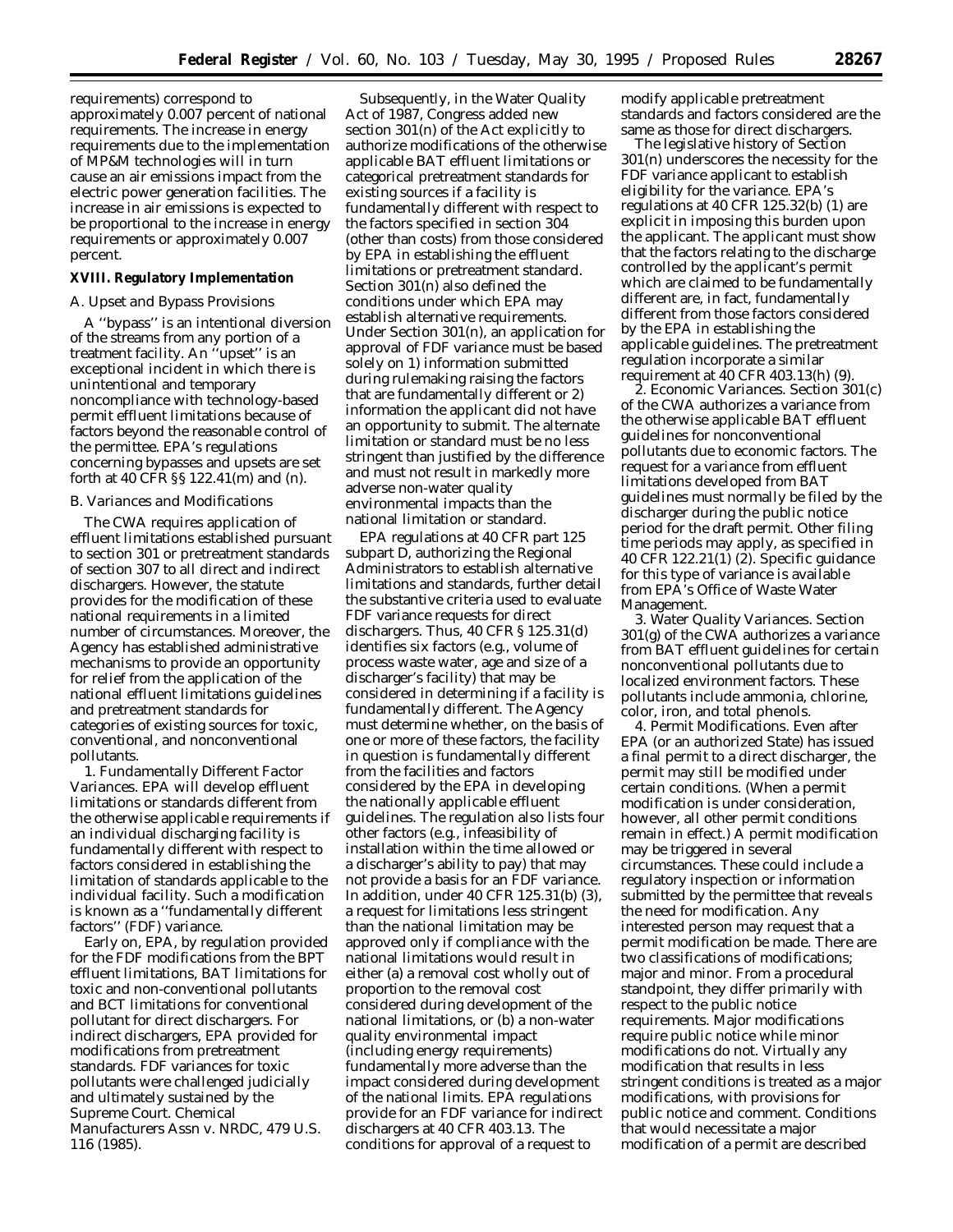in 40 CFR 122.62. Minor modifications are generally non-substantive changes. The conditions for minor modification are described in 40 CFR 122.63.

## *C. Relationship to NPDES Permits and Monitoring Requirements*

The BPT, BAT and NSPS limitations in today's proposed rule would be applied to individual MP&M Phase I plants through NPDES permits issued by EPA or approved State agencies under section 402 of the Act. The preceding section of this preamble discussed the binding effect of this regulation on NPDES permits, except when variances and modifications are expressly authorized. This section adds more detail on the relationship between this regulation and NPDES permits.

One issue is how this regulation will affect the powers of NPDES permitissuing authorities. EPA has developed the limitations and standards in the proposed rule to cover the typical facility for this point source category. This regulation does not restrict the power of any permitting authority to act in any manner consistent with law or these or any other EPA regulations, guideline, or policy.

Even if a facility is totally without waste water discharge, an NPDES permit may be requested by the facility to provide upset provisions which would not apply to discharge in the absence of a permit.

Another concern is the operation of EPA's NPDES enforcement program, which was an important consideration in developing today's proposal. The Agency emphasizes that although the Clean Water Act is a strict liability statute, EPA can initiate enforcement proceedings at its discretion. EPA has exercised and intends to exercise that discretion in a manner that recognizes and promotes good faith compliance.

## *D. Best Management Practices*

Section 304(e) of the Act authorizes the Administrator to prescribe ''best management practices'' (BMPs). EPA may develop BMPs that apply to all industrial sites or to a designated

industrial category and may offer guidance to permit authorities in establishing management practices required by unique circumstances at a given plant. Dikes, curbs, and other control measures are being used at some MP&M sites to contain leaks and spills as part of good ''housekeeping'' practices. However, on a facility-byfacility basis a permit writer may choose to incorporate BMPs into the permit.

#### **XIX. Solicitation of Data and Comments**

EPA invites and encourages public participation in this rulemaking. The Agency asks that comments address any perceived deficiencies in the record of this proposal and that suggested revisions or corrections be supported by data where possible.

EPA particularly requests comments and information on the following issues:

1. Oil & Grease as Indicator for Organics. EPA believes that today's proposal of an oil and grease pretreatment standard as a indicator for specific organic pollutants will ensure that there is adequate treatment and removal of the organic pollutants found in MP&M waste water. The organic constituents originate in waste waters such as metal working fluids, corrosion prevention coating solutions, paints and solutions developed to clean the oils from the metal surface. EPA believes that treatment and removal of oil and grease will effectively remove the organics. Nonetheless, EPA's data are incomplete for all organics, and EPA can not predict what products may serve as substitutes for solvents that EPA is in the process of regulating under EPA's ozone depletion policy.

Further, in recognition of the present state of changeover occurring in the industry, it may be premature to set limits based on today's practices. Therefore, EPA at promulgation may defer control of organic waste water pollutants until the MP&M Phase II rule is proposed. EPA requests comments on the establishment of oil and grease as an indicator parameter for specific organics and on the current practices and where

industry is moving with respect to solvent cleaners and their substitution in industrial processes. EPA is interested in available information about current substitutions and their effectiveness.

2. Flow Cut-offs and Administrative Burden. EPA divided the population of existing indirect dischargers into two flow categories for the purpose of data analysis and implementation. The existing indirect discharger flow cut-off of 1,000,000 gallons per year was based on a careful review of the data. For a site operating 250 days per year, 1,000,000 gallons per year translates into an average discharge flow rate of 4,000 gallons per day.

This approach is in response to concerns raised by Control Authorities and Regional and state Pretreatment Coordinators regarding the burden that would be imposed on them, if they were required to establish mass-based discharge permits for all MP&M Phase I sites within a three-year period.

EPA requests comments on the proposed indirect discharger flow cutoff which was used to define the two flow categories established for PSES. EPA requests comments on the possibility of a different cut-off at 25,000 gallons per day to define large flow existing indirect discharger sites (25,000 gallons per day equals approximately 6,250,000 gallons per year). The 25,000 gallons per day figure is currently used by the Agency as one definition for a significant industrial user (SIU). EPA requests comments on revising the flow cut-off and requiring mass-based permits for existing sites indirectly discharging more than 25,000 gallons per day. Existing indirect sites discharging less than 25,000 gallons per day could be exempt or covered by concentration based limits. Tables 25 and 26 compare the distribution of total annual flow and pollutant loadings discharged from MP&M Phase I indirect discharging sites using the 25,000 gallons per day (6,250,000 gallons per year) cut off to the distribution using the 1,000,000 gallons per year cut off.

TABLE 25.—ESTIMATED DISTRIBUTION OF INDIRECTLY DISCHARGING SITES BY BASELINE FLOW AND LOAD a

| Flow Range (gal/yr/site) | Estimated<br>No. of sites | Estimated<br>total flowin<br>range (mil-<br>lions of gal/<br>vear) | Estimated<br>total load in<br>range (mil-<br>lions of lbs/<br>year) | Estimated<br>percent of<br>total sites | Estimated<br>percent of<br>total flow | Estimated<br>percent of<br>total load |
|--------------------------|---------------------------|--------------------------------------------------------------------|---------------------------------------------------------------------|----------------------------------------|---------------------------------------|---------------------------------------|
|                          | 8.065<br>641              | 4,600<br>15.000                                                    | 550<br>900                                                          | 93                                     | 23<br>77                              | 38<br>62                              |
| Totals                   | 8.706                     | 19,000                                                             | 1.400                                                               | 100                                    | 100                                   | 100                                   |

Source: U.S. Environmental Protection Agency.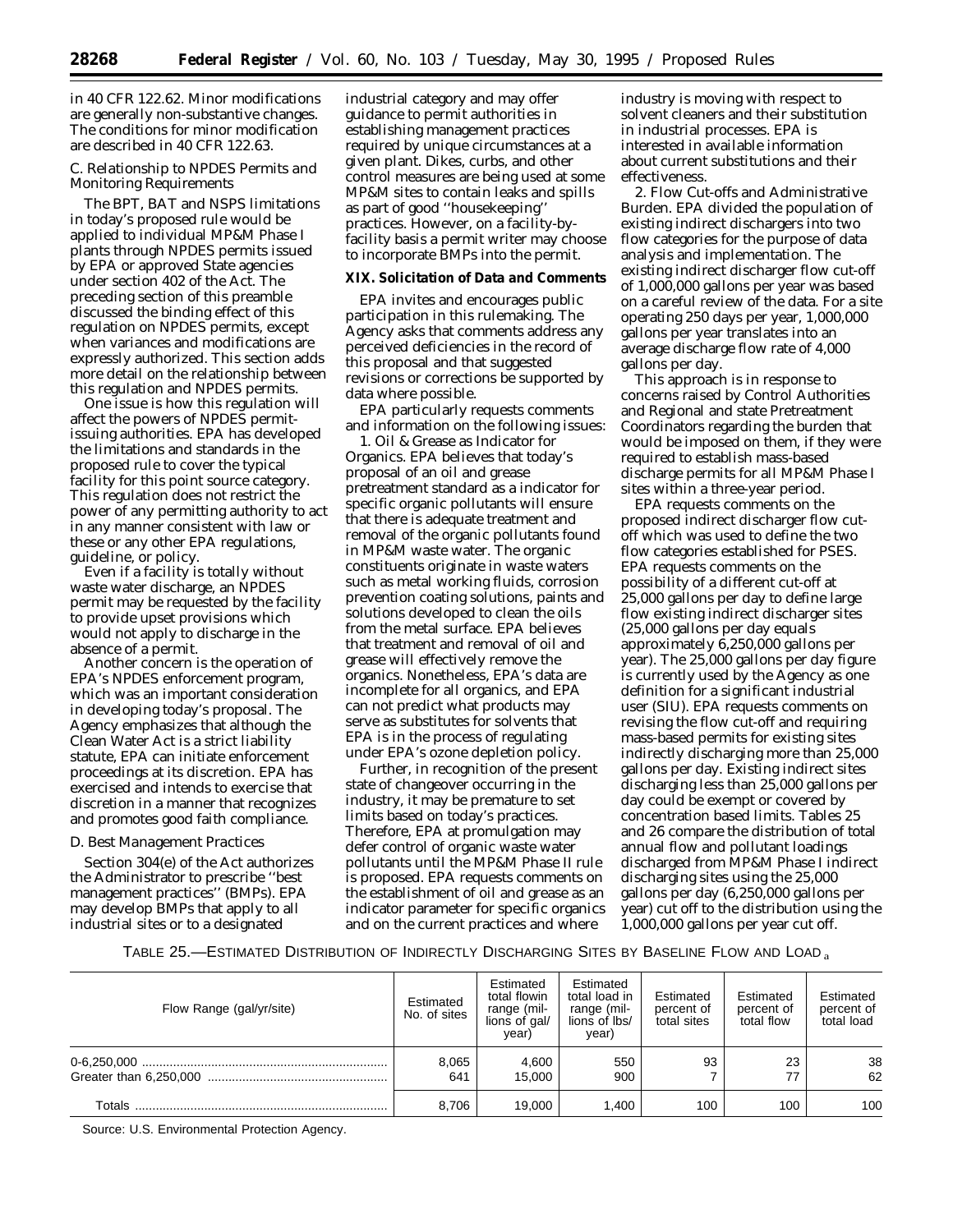aAn estimated 364 MP&M sites discharged both directly and indirectly in the baseline. In order to evaluate indirect and direct discharges separately, the expected post compliance discharge status was used to assign these sites to either direct or indirect for the purpose of this table. The assignment was based on technical factors which are included in the public record.

| Table 26.—Estimated Distribution of Indirectly Discharging Sites by Baseline Flow and Load a |  |  |  |  |
|----------------------------------------------------------------------------------------------|--|--|--|--|
|----------------------------------------------------------------------------------------------|--|--|--|--|

| Flow range (gal/yr/site) | Estimated<br>No. of sites | Estimated<br>total flow in<br>range (mil-<br>lions of gal/<br>year) | Estimated<br>total load in<br>range (mil-<br>lions of lbs/<br>year) | Estimated<br>percent of<br>total sites | Estimated<br>percent of<br>total flow | Estimated<br>percent of<br>total load |
|--------------------------|---------------------------|---------------------------------------------------------------------|---------------------------------------------------------------------|----------------------------------------|---------------------------------------|---------------------------------------|
|                          | 6,708<br><b>998.</b>      | 744<br>18.000                                                       | 138<br>1.300                                                        | 78<br>22                               | 96                                    | 10<br>90                              |
| Totals                   | 8.706                     | 19.000                                                              | 1.400                                                               | 100                                    | 100                                   | 100                                   |

Source: U.S. Environmental Protection Agency.

aAn estimated 364 MP&M sites discharged both directly and indirectly in the baseline. In order to evaluate indirect and direct discharges separately, the expected post compliance discharge status was used to assign these sites to either direct or indirect for the purpose of this table. The assignment was based on technical factors which are included in the public record.

EPA also requests comments from Control Authorities and Pretreatment Coordinators regarding the burden alleviated by this proposal. Specifically, how many labor hours are estimated to be saved by the proposed exemption, and how much money would be saved by municipalities.

EPA understands that accurate flow measurement can be difficult and costly, especially at sites with widely varying flow rates and at sites with very low flow rates. Therefore, EPA also solicits comments on the accuracy and cost of available flow monitoring devices.

EPA also solicits comments, particularly from Control Authorities or Pretreatment Coordinators, on whether the proposed approach would be harmful to the environment. Specifically, is there evidence that some of the sites that would be exempt are currently causing problems at POTWs? Secondly, would mass-based requirements alleviate the problem?

3. Exemption of Low Discharge Volume Indirect Sources. EPA is soliciting comments on proposed exemption of existing low discharge volume indirect sources from the MP&M Phase I categorical pretreatment standards.

EPA considered a number of different flow cutoffs that could be used for the proposed exemption The number of sites which discharge less than 1,000,000 gallons per year and their contribution to the waste water discharge flow rate from the MP&M category (only 4%of the total) are provided in Table 26. Instead of the 1,000,000 gallons per year flow cutoff, other flow cutoffs could be used. For a site operating 250 days per year, 1,000,000 gallons per year would translate into 4,000 gallons per day.

As an alternative to exempting existing low discharge volume indirect discharges, EPA could reduce the 40

CFR part 403 requirements on frequency of monitoring and reporting by industrial users and frequency of inspections and testing by the Control Authorities for these sites. If the requirements of 40 CFR part 403 were reduced instead of exempting low volume dischargers, this change could be tied to certain objective criteria (e.g. demonstrated compliance over time). EPA solicits comments on whether monitoring and inspections should be required more frequently in situations of continued non-compliance, planned expansion, etc.

EPA solicits comments and data on the environmental impact the proposed exemption would cause. EPA also solicits comments and data on the burden imposed on Control Authorities by the possible inclusion of these low discharge volume sites under this rule.

Finally, EPA solicits comments on the proposed exemption of low discharge volume indirect dischargers in relation to possible changes to the Clean Water Act that may reflect on the Domestic Sewage Exclusion provided for under RCRA section 1007 [27] (40 CFR 261.4  $(a)(1)$ ). In the bill before the last Congress to amend the Clean Water Act, the Agency took the position that the Domestic Sewage Exclusion provisions should be limited and apply only under the following conditions:

1. the source and wastestream are subject to or are scheduled to be subject to a categorical pretreatment standard;

2. the pollutant and source are subject to a technically based local limit developed by a POTW, or a technology based local limit developed by EPA or a State;

3. the waste is generated in de minimis amounts by a household or similar noncommercial entity; or

4. the source and wastestream are covered by a Toxicity Reduction Action Plan (TRAP), as defined by the statute.

Considering these conditions could be included in future amendments to the Clean Water Act, EPA solicits comments on the impact these amendments could have on proposed exemption of low discharge volume indirect dischargers.

4. Alternative to Mass-Based Compliance. EPA requests comments on an alternate compliance approach for large volume existing indirect dischargers under PSES. EPA is considering an alternate compliance approach for the existing indirect discharging large volume sites (sites defined in this proposal as having an annual discharge volume greater than 1,000,000 gallons). For a site operating 250 days per year, 1,000,000 gallons per year translates into an average discharge flow rate of 4,000 gallons per day. These sites would have to comply with a massbased permit or choose the alternative of establishing compliance with the pretreatment standards by certifying in writing to the Control Authority that they have installed in-process technologies equivalent to those costed as the basis of the BPT Option 2 technology. The in-process control technologies of Option 2 include:

• Flow reduction using flow restrictors, conductivity meters, and/or timed rinses for all flowing rinses, plus countercurrent cascade rinsing for all flowing rinses;

• Flow reduction using bath maintenance for all other process water-discharging operations;

• Centrifugation and 100 percent recycling of painting water curtains;

• Centrifugation and pasteurization to extend the life of water-soluble machining coolants reducing discharge volume by 80%; and

• In-process metals recovery using ion exchange followed by electrolytic recovery of cation regenerants for selected electroplating rinses. This includes first-stage drag-out rinsing with electrolytic metal recovery.

EPA solicits comments on the list of inprocess technologies above: should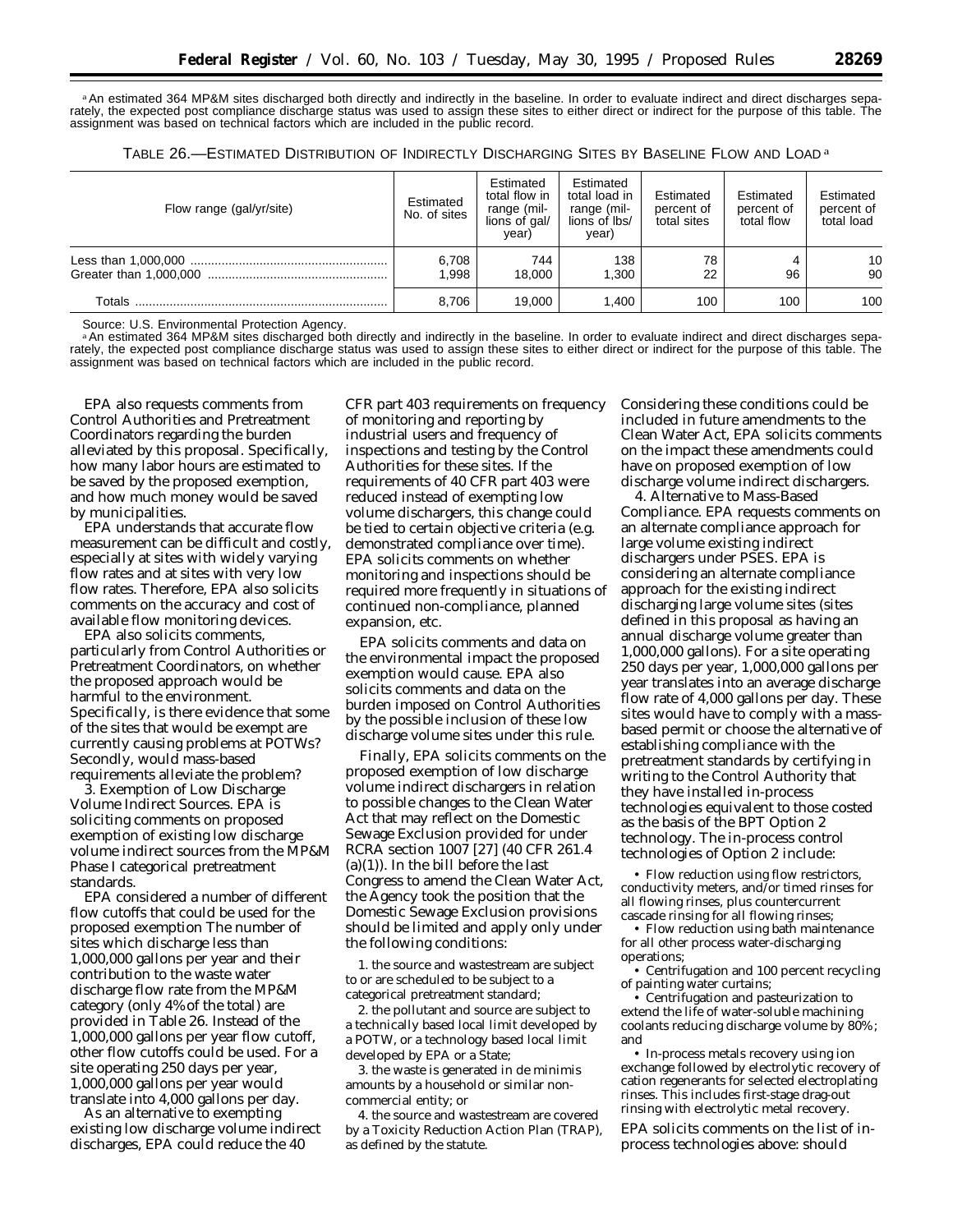additional in-process technologies be added, should any of the in-process technologies listed above not be included, would problems arise with how these technologies are defined, etc. If the alternative compliance approach is included in the final rule, the list of in-process technologies may differ somewhat from the list above based on public comment. EPA may include this approach of an alternate PSES requirement in the final rule and thus requests comments on this approach. EPA's purpose for offering this as an alternate compliance approach is to provide relief to Control Authorities from the burden associated with the development of mass-based permits. EPA is not proposing this alternative compliance approach, since a decision as to whether or not to offer this alternative will rely on comments and additional data as to the utility of such an approach.

Specifically, EPA encourages MP&M sites to offer comments regarding the technical feasibility of the in-process control measures that would be required to be eligible for the alternate compliance approach, as well as an estimate of the burden (in labor hours) associated with submitting a certification.

EPA also solicits comments from Control Authorities and Pretreatment Coordinators on the benefits and savings in time and manpower expected to be achieved whenever a site takes advantage of this alternate compliance approach. Comments should account for any burden associated with maintaining certifications and conducting inspections.

EPA has considered another option of requiring all indirect dischargers to comply with concentration-based permits and mandatory pollution prevention practices. Some Control Authorities have indicated a preference for this type of approach for ease of enforcement and implementation, therefore, EPA seeks comments on this option as well.

5. Cyanide Monitoring Waiver. Although cyanide is essential in many electroplating operations, the Agency is aware that some metal products and machinery plants do not use cyanide. In some existing regulations, this issue has been addressed by allowing plants to only monitor annually for cyanide if the annual waste water sample is below the regulatory long term average and if the plant owner or operator certifies in writing to the POTW authority or permit issuing authority that cyanide is not and will not be used on site. For example, see 40 CFR 467.03. For MP&M, the

regulatory long term average for cyanide is 0.02 mg/l.

The Agency is soliciting comments on the possibility of including such a provision to allow plants to not monitor for cyanide. The comments should address the utility of this provision, the amount of unnecessary monitoring avoided, the economic impacts, the environmental impacts, and any other information relevant to the decision. EPA also solicits comments as to what form the certification should take and at what frequency it should be required.

6. Other Pollutant Monitoring Waivers. Similar to the alternate approach for cyanide discussed above, the Agency is also considering allowing sites to opt out from monitoring specific metals if the site can certify that the metal is not used in any way at their site. This may be restricted to metals such as cadmium, chromium and nickel, which are frequently plated onto a base metal or used in the surface treatment of metals. EPA solicits comments on this approach, specifically whether it should be limited to certain metals such as those mentioned, or whether it could apply to all regulated metal pollutants. EPA also solicits comments as to what form the certification should take and at what frequency it should be required.

7. Additional Unit Operations. EPA has identified 47 unit operations which are typically performed at MP&M sites. EPA requests comments on additional operations which may be performed at MP&M sites and which have not been listed in today's notice. Please specify whether these operations have a waste water stream associated with them, what is the estimated volume of the waste water, what is the frequency of the operation, and whether it is similar to any of the 47 operations already identified.

8. Assignment of Industrial Sectors. EPA has discussed the assignment of industrial sector to MP&M plants in today's notice and has provided several examples of how to assign sites to industrial sectors based on the products produced. EPA is soliciting comment from any industrial site which has the potential to be covered by MP&M but is uncertain as to their appropriate industrial sector and phase (MP&M Phase I or MP&M Phase II) classification. Sites are requested to supply information about what operations they are performing, what products they are manufacturing, rebuilding or maintaining, and to what industries they are selling their products or providing their services.

9. Possible Addition of Lead as Regulated Parameter. Lead is a regulated parameter under several existing metals regulations (e.g. metal finishing 40 CFR part 433), but lead was rarely found at treatable concentrations in the raw waste water, prior to treatment, at the sites sampled for MP&M Phase I. As a result, EPA is not proposing a lead limitation. EPA is considering collecting additional data or transferring data from the metal finishing category in order to regulate lead in the final MP&M Phase I regulation. If lead were regulated based on data transferred from the metal finishing rule, then the limits would be similar to those listed in metal finishing. The metal finishing daily maximum limit for lead is 0.69 milligrams per liter, and the monthly average limit for lead is 0.43 milligrams per liter. If lead were regulated based on the collection of additional data, then the MP&M Phase I lead limits could be lower than the lead limits in the metal finishing regulation. EPA is soliciting comments and data on the possibility of adding lead to the list of regulated parameters for MP&M Phase I. EPA is soliciting comments on the use of lead in the MP&M Phase I category (e.g. in what operations is lead used, how much is used, do these operations discharge process waste water, how prevalent are these operations, etc.).

10. Possible Addition of Other Regulated Parameters. The list of parameters which EPA proposes to regulate under MP&M Phase I are shown in Table 2 of this document. EPA is soliciting comments and data on additional parameters that should be considered for regulation. EPA is proposing a total cyanide limit for MP&M Phase I. In other rules such as metal finishing (40 CFR part 433), EPA has set a total cyanide limit and included an alternative amenable cyanide limit. EPA is soliciting comments on whether or not an amenable cyanide limit should be offered as an alternative to the proposed total cyanide limit.

11. Possible Deletion of Regulated Parameters. The list of parameters which EPA proposes to regulate under MP&M Phase I are shown in Table 2 of this document. EPA is soliciting comments and data on parameters that should be deleted from consideration for regulation.

12. Additional Technology Data. In this document, the Agency proposes a new source standard equivalent to BAT, in part because, given the available data, the Agency concludes there is no addon technology that is cost-effective for the entire Metal Products and Machinery category suitable for a more stringent new source standard. However, the Agency solicits comments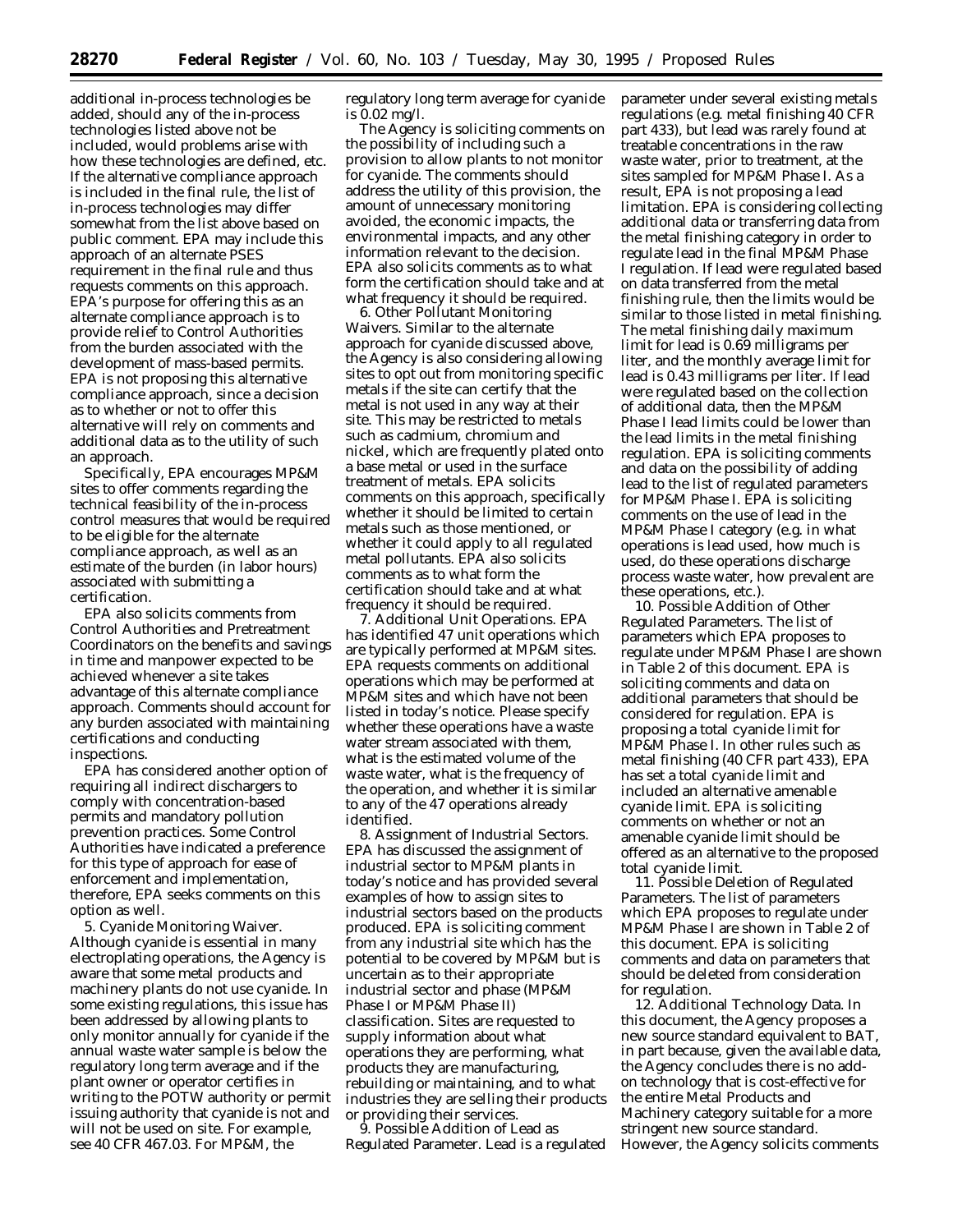on other technologies and pollution prevention techniques that may be appropriate and cost-effective for new sources in subcategories of the Metal Products and Machinery category.

For each technology or pollution prevention technique, the Agency is particularly interested in receiving data on: (1) Technology performance, including pollutant reduction/ elimination and flow reduction/ elimination; (2) economics, including initial capital investment, operation and maintenance costs, payback period, waste disposal savings, material input savings, and other savings; (3) overall energy use; (4) sludge generation, including metals recoverability and the ability of sludge to be recycled on or offsite; (5) applicability of a given technique across the whole MP&M Phase I population or across a particular MP&M sector, SIC code, or other industrial sector breakdown; and (6) air quality impacts and emissions. In addition, as some technologies and pollution prevention techniques eliminate or reduce discharges to water, but not to other media, the Agency solicits comments on the environmental impacts and regulatory costs associated with each technology's impact on other environmental media.

Specifically, the Agency solicits information and comments concerning the pollution prevention performance, cross-media environmental impacts, and economic effects associated with the following technologies and pollution prevention techniques, even if the technology can only be applied to a subcategory of the MP&M category:

(1) Ion Exchange;

(2) Electrodialysis / Electrowinning;

(3) Reverse Osmosis;

(4) Evaporation (low pressure, conventional);

(5) Diffusion dialysis;

(6) Conductive polymer films;

(7) Alternatives to electroplating (e.g. powder coating, aqueous soaks, ultrasonics);

(8) Flow-through barrel plating; and

(9) Micro-filtration.

The Agency particularly welcomes comments on technology performance and cost from technology vendors and developers, in addition to comments from industrial users.

13. Technical Assistance. The Agency is soliciting comments on the degree to which technical assistance would help MP&M facilities identify and choose compliance strategies which include pollution prevention technologies and practices that are most cost-effective and protective of the environment.

If commenters believe technical assistance would be valuable, EPA

invites comments and data to address the following questions. What would be the most productive source (e.g. EPA, state, or local environmental agencies; departments of commerce or development; universities; non-profit organizations; private trade associations) of technical assistance? What would be the most productive form (e.g. printed material, electronic bulletin boards, telephone hotlines, onsite visits) of technical assistance? Commenters who currently use the technical assistance services provided in most states are requested to respond as to the utility of the services which they use. Would commenters be willing to pay a reasonable fee for such services?

14. Consolidated Reporting and Permitting. EPA understands that MP&M facilities often must comply with several different reporting and permitting requirements for different media (i.e. air, water, and solid waste). These separate requirements could inhibit the development of comprehensive site-wide environmental compliance strategies. For example, some pollution prevention strategies which reduce overall environmental impact can be complicated by having to comply with separate media requirements. The Agency is soliciting comments on the degree to which separate reporting and permitting programs for different media hinder comprehensive site-wide environmental compliance strategies or pollution prevention approaches at MP&M facilities. EPA is soliciting data related to specific examples.

15. Impact of Procurement Practices. EPA is soliciting comments on the degree to which certain government and private procurement practices (product specifications) inhibit MP&M facilities from using pollution prevention technologies and practices, especially in cases where such technologies and practices could yield a cost effective, quality product with less risk to the environment. EPA is soliciting data related to specific examples.

16. Pollution Prevention Planning. Several states require MP&M facilities to develop various types of pollution prevention plans. EPA is soliciting comments from MP&M facilities which are currently required to develop pollution prevention plans as to whether or not the planning requirements were productive in identifying cost-effective pollution prevention practices, whether the permit process inhibited the use of such pollution prevention practices developed in the plans, and how the permit process could be changed to

encourage the use of such pollution prevention practices.

17. Financing Pollution Prevention. EPA is soliciting comments as to the degree to which MP&M facilities have encountered difficulty in acquiring capital for pollution prevention projects. EPA is soliciting data related to specific examples.

18. Contiguous Site Definition. EPA seeks comments on how to define which parcels of property within the same fence line on a mixed use property are contiguous. For example, should properties be divided into a system of grids with all discharges from sites within a single sector considered contiguous? Should discharges from a single building be treated as a plant or portion of a plant for purposes of determining the volume of discharge subject to regulation? Another option would be for permit writers to make the determination case-by-case based on some degree of proximity between industrial operations and a practical application of the requirements for MP&M Phase I industries (with due consideration to the amount of MP&M Phase I wastestream and its concentration in the overall wastestream discharged to the treatment works), the degree to which functions are related, and such other factors as EPA considers relevant to the determination.

19. Flow Definition. In this proposal, EPA has defined existing small volume indirect dischargers as existing indirect sites which discharge less than one million gallons per year. EPA is soliciting comments on whether the flow cut off for this exemption should be provided as a daily flow rate. For example, for a site operating 250 days per year, one million gallons discharge per year is equivalent to an average discharge of 4,000 gallons per day.

20. Municipalities. EPA has not examined the potential cost of compliance or environmental benefit from regulating municipal facilities which manufacture, maintains or rebuilds finished metal parts, products or machines within one of the seven industrial sectors in MP&M Phase I. EPA believes most municipal MP&M facilities would be existing indirect dischargers discharging less than one million gallons per year and would therefore be exempt from this regulation. However, EPA is seeking comment from municipalities which would qualify as MP&M Phase I sites and which would not qualify for the low flow exemption. Depending on the comments and data received, EPA could perform additional analyses to specifically cover municipal MP&M facilities, or EPA could specifically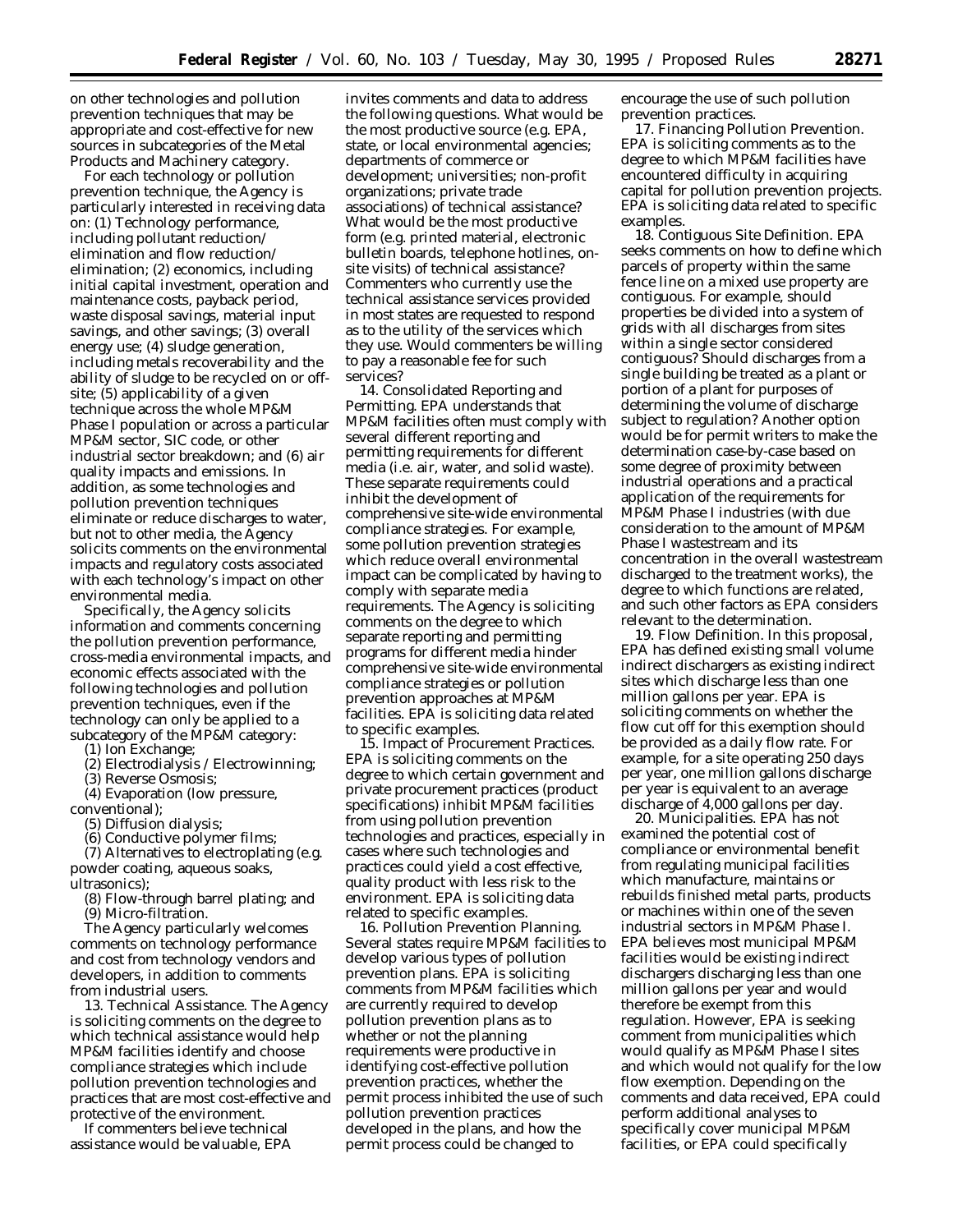exempt municipal MP&M facilities, especially if regulating such facilities is determined to be an unfunded mandate.

21. Subcategorization. In today's notice, the Agency proposes to treat the Metal Products and Machinery industry as one category with a uniform BAT and new source standard. A single standard provides simplicity and clarity in compliance, permitting, and enforcement and, thus, may reduce compliance and implementation costs.

However, the Agency recognizes that subcategorization may provide additional environmental benefits. Certain treatment technologies, for example, may reduce effluent loadings but may only be economically feasible for a subset of the regulated community. Since, according to available data, such technologies are not applicable to the entire industry category, the Agency has not selected such a technology for either the BAT or new source standards. The Agency solicits comments on how to balance the potential regulatory impacts of subcategorization against the potential environmental benefits of a more stringent BAT or new source standard for a subset of the Metal Products and Machinery category.

22. Innovative Approaches to Reduce Regulatory Burden. The Agency solicits comments on innovative regulatory approaches that offer incentives for users to employ more effective pollution prevention or treatment technologies by reducing their regulatory burden. For example, a more stringent new source standard for a subcategory of the industry could include reduced monitoring or reporting requirements that could offset potentially higher compliance costs. In addition, the Agency could include a program that would offer similar regulatory flexibility to existing users who opt into permit conditions equal to a more stringent new sources standard. Similarly, a voluntary program that allows users to opt to meet more stringent technology standards in return for reduced monitoring and other requirements could be offered to both new and existing users even in the absence of either a more stringent new source standard or BAT standard. The Agency welcomes comments on these and other innovative approaches that could simultaneously improve water quality and ease regulatory burdens.

23. Data Collection. With today's notice, the Agency wishes to communicate to the regulated community its strong interest in providing incentives for incorporating the best technologies into the final rule using approaches that reduce regulatory burdens. The Agency hopes that its

consideration of these possible innovative approaches reduces any potential disincentives for collecting and submitting technology cost and performance data. While the Agency retains its authority under section 308(q) of the Act, the Agency hopes that its consideration of innovative and voluntary approaches will maximize voluntary data submissions during the comment period following today's proposal.

24. Benefits Methodology. EPA acknowledges the unavoidable uncertainty associated with estimating benefits. EPA believes that it has used the best methodology available for estimating benefits. EPA is soliciting comments on the reliability and accuracy of the methods used and suggestions on alternative methods which could be used for the final rule.

25. Unfunded Mandates. EPA believes that the proposed regulation represents the most cost effective approach. EPA acknowledges that the proposed regulation may not be the least burdensome, but EPA believes that the additional costs are justified due to the additional pollutant removals achieved. With respect to the Unfunded Mandates Act, EPA is soliciting comments and data on cost effective alternatives which are less burdensome. In addition, EPA solicits comment on how to interpret ''most cost effective'' in the context of the effluent guideline program.

## **XX. Guidelines for Comment Submission of Analytical Data**

EPA requests that commentors to today's proposed rule submit analytical, flow, and production data to supplement data collected by the Agency during the regulatory development process. To ensure that commentor data may be effectively evaluated by the Agency, EPA has developed the following guidelines for submission of data.

#### *A. Types of Data Requested*

1. EPA requests paired influent and effluent treatment data for each of the technologies identified in the technology options, as well as any additional technologies applicable to the treatment of MP&M waste waters. This includes end-of-pipe treatment technologies and in process treatment, recycling, water reuse, or metal recovery technologies. Submission of effluent data only is not sufficient for full analysis; the corresponding influent data must be provided.

For submissions of paired influent and effluent treatment data, a minimum of four days of data are required for EPA to assess variability. Submissions of

paired influent and effluent treatment data should include: a process diagram of the treatment system; treatment chemical addition rates; sampling point locations; sample collection dates; influent and effluent flow rates for each treatment unit during the sampling period; sludge or waste oil generation rates; a brief discussion of the treatment technology sampled; and a list of unit operations contributing to the sampled wastestream. EPA requests data for systems that are treating only process waste water. Systems treating nonprocess waste water (e.g., sanitary waste water or non-contact cooling water) will not be evaluated by EPA. In addition to data for the analytes discussed below, data for total suspended solids (TSS) and pH must be included with submissions of treatment data. If available, information on capital cost, annual (operation and maintenance) cost, and treatment capacity should be included for each treatment unit within the system.

2. EPA also requests flow, production, and analytical data from MP&M unit operations, rinses, and wet air pollution control devices. Submissions of analytical data for MP&M unit operations and rinses should include a process diagram of the unit operation; a description of the purpose and performance of the operation; production data associated with the sampling period; flow rates associated with the sampling period (i.e., continuous discharge flow rates, intermittent discharge rates and frequencies, or volume of bath and time of last discharge for stagnant baths); sample type (grab or composite); temperature and pH of each sample; sample collection dates; known process bath constituents; sampling point locations; and, the volume, discharge frequency, and destination of all process waste water, waste oil, or sludge generated by the unit operation.

Associated production data should be provided in the following units: mass of metal removed (for abrasive jet machining, electrical discharge machining, grinding, machining, and plasma arc machining operations), in standard cubic feet of air flow (for wet air pollution control operations), or surface area of parts processed (for all other unit operations). Flow, production, and analytical data should all correspond to the same period of time. When applicable, a description of any pollution prevention technologies used at the site for the unit operations, including cost savings and pollution reduction estimates should be provided.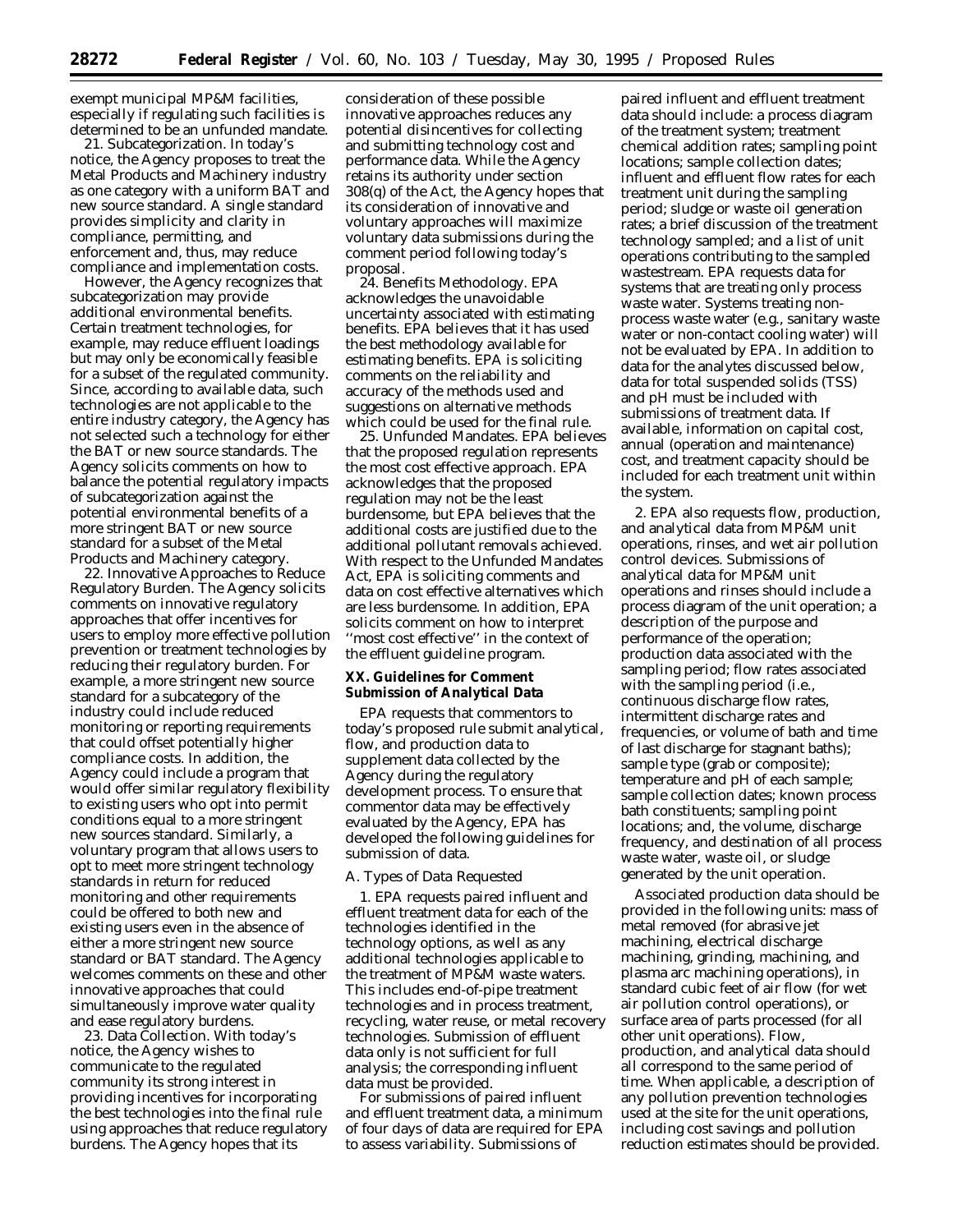## *B. Analytes Requested*

EPA considered 342 metal, organic, conventional, and other nonconventional pollutant parameters for regulation under the MP&M Category. Based on analytical data collected by the Agency, 69 pollutant parameters were identified as MP&M 'pollutants of concern''. Complete lists of pollutant parameters considered for regulation and pollutants of concern (as well as the criteria used to identify each of these pollutant parameters) are available in the Technical Development Document for this proposal. The Agency requests analytical data for any of the 69 pollutants of concern and for any other pollutant parameters which commentors believe are of concern in the MP&M industry. TSS and pH data are requested for all samples. For submissions of data including organic pollutants, data for oil and grease (O&G) is requested. Table 27 presents the EPA analytical methods for these pollutants. Commentors should use these methods or equivalent methods for analyses, and should document the method used for all data submissions.

## *C. Quality Assurance/Quality Control (QA/QC) Requirements*

Today's proposed regulations were based on analytical data collected by EPA using rigorous QA/QC checks. These QA/QC checks include procedures specified in each of the analytical methods, as well as procedures used for the MP&M sampling program in accordance with EPA sampling and analysis protocols. The Agency requests that submissions of analytical data include documentation that QA/QC procedures similar to those listed below were observed.

EPA followed the QA/QC procedures specified in the analytical methods listed in Table 27. These QA/QC procedures include sample preservation and the use of method blanks, matrix spikes, matrix spike duplicates, laboratory duplicate samples, and Q standard checks (e.g., continuing calibration blanks). EPA requests that sites provide detection limits for all non-detected pollutants. EPA also requests that composite samples be collected for all flowing waste water streams (except for analyses requiring grab samples, such as oil and grease), sites collect and analyze 10% field duplicate samples to assess sampling variability, and sites provide data for equipment blanks for volatile organic pollutants when automatic compositors are used to collect samples.

| TABLE 27.—EPA ANALYTICAL METHODS FOR USE WITH MP&M |  |  |
|----------------------------------------------------|--|--|
|----------------------------------------------------|--|--|

| Parameter | EPA method | Sample type     |
|-----------|------------|-----------------|
|           | 1620       | Composite/Grab. |
|           | 1624       | Composite/Grab. |
|           | 1625       | Grab.           |
|           | 150.1      | Composite/Grab. |
|           |            | Composite/Grab. |
|           |            | Composite/Grab. |
|           |            | Composite/Grab. |
|           |            | Composite/Grab. |
|           |            | Composite/Grab. |
|           |            | Grab.           |
|           |            | Composite/Grab. |
|           |            | Composite/Grab. |
|           |            | Composite/Grab. |
|           |            | Composite/Grab. |
|           |            | Grab.           |
|           |            | Composite/Grab. |

## **XXI. Unfunded Mandates Reform Act**

Section 201 of the Unfunded Mandates Reform Act of 1995 (''Unfunded Mandates Act''), signed into law on March 22, 1995, requires each agency, unless prohibited by law, to assess the effects of federal regulations on State, local, and tribal governments and the private sector. Under Section 202 of the Unfunded Mandates Act, EPA must prepare an unfunded mandate statement to accompany any proposed rule where the estimated costs to State, local, or tribal governments, or to the private sector, will be \$100 million or more in any one year. Under Section 205, EPA must select the most cost-effective or least burdensome alternative that achieves the requirements, or explain why this was not possible. Section 203 requires EPA to establish a plan for informing and advising any small governments

that may be significantly impacted by the rule.

The unfunded mandate statement under Section 202 must include: (1) a citation of the statutory authority under which the rule is proposed, (2) an assessment of the costs and benefits of the rule and the federal resources available to defray the costs, (3) where feasible, estimates of future compliance costs and disproportionate impacts upon particular geographic or social segments of the nation or industry, (4) where relevant, an estimate of the effect on the national economy, and (5) a description of EPA's prior consultation with State, local, and tribal officials.

Since this proposed rule is estimated to impose costs to the private sector in excess of \$100 million, EPA has prepared the following statement with respect to budgetary impacts. EPA does not expect that this rule will impose significant costs on State, local, or tribal

governments; although EPA has taken several steps to reduce the administrative burden of this proposed rule.

#### 1. Statutory Authority

The statutory authority for this rulemaking is identified and described in Sections I and II of the preamble. As required by Section 205 of the Unfunded Mandates Act and as discussed in Section IX of the preamble, EPA has chosen to propose a rule that is the most cost-effective alternative for regulation of these sources that meets the statutory requirements under the Clean Water Act. EPA acknowledges that the proposed regulation may not be the least burdensome, but EPA believes that the additional costs are justified due to the additional pollutant removals achieved.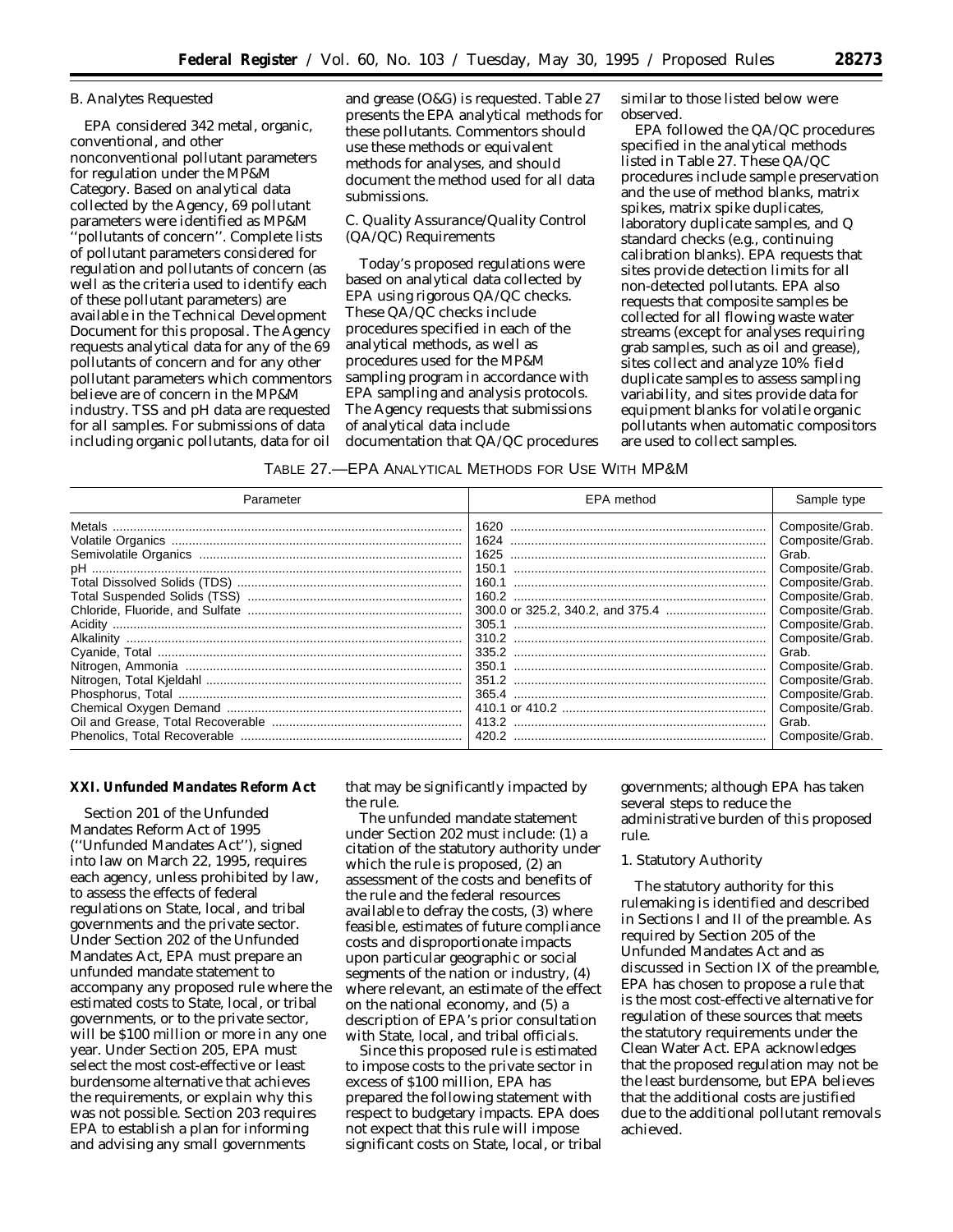#### 2. Costs and Benefits

The assessment of costs and benefits for this rule, including the assessment of costs and benefits to State, local, and tribal governments, is discussed in the Regulatory Impact Assessment for this proposal and in Section XV of the preamble.

#### 3. Future and Disproportionate Costs

The Unfunded Mandates Act requires that EPA estimate, where accurate estimation is reasonably feasible, future compliance costs imposed by the rule and any disproportionate budgetary effects. EPA's estimates of the future compliance costs of this rule are discussed in the Regulatory Impact Assessment for this proposal and in Section XIV of the preamble.

EPA does not expect that there will be any disproportionate budgetary effects of the proposed rule on any particular areas of the country, particular governments or types of communities. This is because the affected population of MP&M facilities is distributed throughout the country in settings from urban to rural. The estimated annual impact of this proposed rule on the affected industry is \$161 million (\$1994) as discussed in Section XIV of this preamble. A discussion of community impacts is also included in Section XIV. The annual administrative burden on State and local governments is estimated to be \$1.9 to 3.2 million (\$1994) as discussed in Section XIV.C. of the preamble and in the Regulatory Impact Assessment. The administrative burden was estimated for State and local governments combined due to the way in which direct and indirect discharge permits are administered. The impact on tribal governments is expected to be zero.

## 4. Effects on National Economy

The Unfunded Mandates Act requires that the EPA estimate the effect of this rule on the national economy where (1) accurate estimates are feasible and (2) the rule will have a ''material'' effect on the economy. EPA's estimates of the impact of this proposal on the national economy are described in Section XIV of this preamble. The Federal resources which are generally available for financial assistance to States are included in Section 106 of the Clean Water Act.

5. Consultation With Government **Officials** 

The Unfunded Mandates Act requires that EPA describe the extent of the Agency's prior consultation with affected State, local, and tribal officials, summarize the officials' comments or

concerns, and summarize EPA's response to those comments or concerns. In addition, Section 203 of the Act requires that EPA develop a plan for informing and advising small governments that may be significantly or uniquely impacted by a proposal.

In the development of this rule, EPA has conducted over a dozen technical presentations to explain the content of the MP&M proposal. Included among these presentations was a public meeting held on February 23, 1994. Also included among these presentations were several meetings with State and local governments. In summary, the comments and concerns raised by government officials had to do with the potential administrative burden of this proposed rule. EPA has addressed these concerns by evaluating the characteristics of the industry in order to determine if the potential administrative burden could be reduced without significantly changing the environmental benefits of the proposed rule. After carefully evaluating the number and size of MP&M facilities, the estimated cost of compliance and the estimated pollutant loadings, EPA decided to exempt existing indirect dischargers which discharge less than one million gallons per year. This addresses the concerns of State and local governments by significantly reducing the administrative burden while continuing to cover the majority of the pollutant loadings from this industry. Small governments are not significantly impacted by this rule as discussed in Sections XIV and XV if this preamble, and therefore no plan is required.

## **Appendix A To The Preamble— Abbreviation, Acronyms, and Other Terms Used in This Notice**

- Act—The Clean Water Act
- Agency—U.S. Environmental Protection Agency
- BAT-Best available technology economically achievable, as defined by section  $304(b)(2)(B)$  of the Act.
- BCT—Best conventional pollutant control technology, as defined by section 304(b)(4) of the Act.
- BMP—Best management practices, as defined by section 304(e) of the Act.
- BPT—Best practicable control technology currently available, as defined by section 304(b)(1) of the Act.
- CAA—Clean Air Act (42 U.S.C. 7401 et. seq., as amended *inter alia* by the
- Clean Air Act Amendments of 1990 (Pub. L. 101–549, 104 stat. 2394).
- Clean Water Act—The Federal Water Pollution Control Act Amendments of 1972 (33 U.S.C. 1251 et seq.), as

amended by the Clean Water Act of 1977 (Pub. L. 95–217), and the Water Quality Act of 1987 (Pub. L. 100–4).

- Conventional Pollutants—Constituents of waste water as determined by section 304(a)(4) of the Act and the regulations thereunder 40 CFR 401.16, including, but not limited to, pollutants classified as biochemical oxygen demand, suspended solids, oil and grease, fecal coliform, and pH.
- CTG—Control Techniques Guideline (applicable to NESHAPs)
- DCP—Data Collection Portfolio (detailed questionnaire for MP&M)
- Direct Discharger—An industrial discharger that introduces waste water to a water of the United States with or without treatment by the discharger.
- Effluent Limitation—A maximum amount, per unit of time, production, volume or other unit, of each specific constituent of the effluent from an existing point source that is subject to limitation. Effluent limitations may be expressed as a mass loading or as a concentration in milligrams of pollutant per liter discharged.
- End-of-Pipe Treatment (EOP)—Refers to those processes that treat a plant waste stream for pollutant removal prior to discharge.
- HAP—Hazardous Air Pollutant Indirect Discharger—An industrial discharger that introduces waste water into a publicly owned treatment works.
- In-Plant Control or Treatment Technologies—Controls or measures applied within the manufacturing process to reduce or eliminate pollutant and hydraulic loadings of raw waste water. Typical in-plant control measures include process modification, instrumentation, recovery of raw materials, solvents, products or by-products, and water recycle.
- MDCP—Mini Data Collection Portfolio (screener survey for MP&M)
- MP&M—Metal Products and Machinery point source category
- NESHAP—National Emission Standards for Hazardous Air Pollutants
- MACT—Maximum Achievable Control Technology (applicable to NESHAPs)
- Nonconventional Pollutants—Pollutants that have not been designated as either conventional pollutants or priority pollutants.
- NPDES—National Pollutant Discharge Elimination system, a Federal Program requiring industry dischargers, including municipalities, to obtain permits to discharge pollutants to the nation's water, under section 402 of the Act.
- OCPSF—Organic chemicals, plastics, and synthetic fibers manufacturing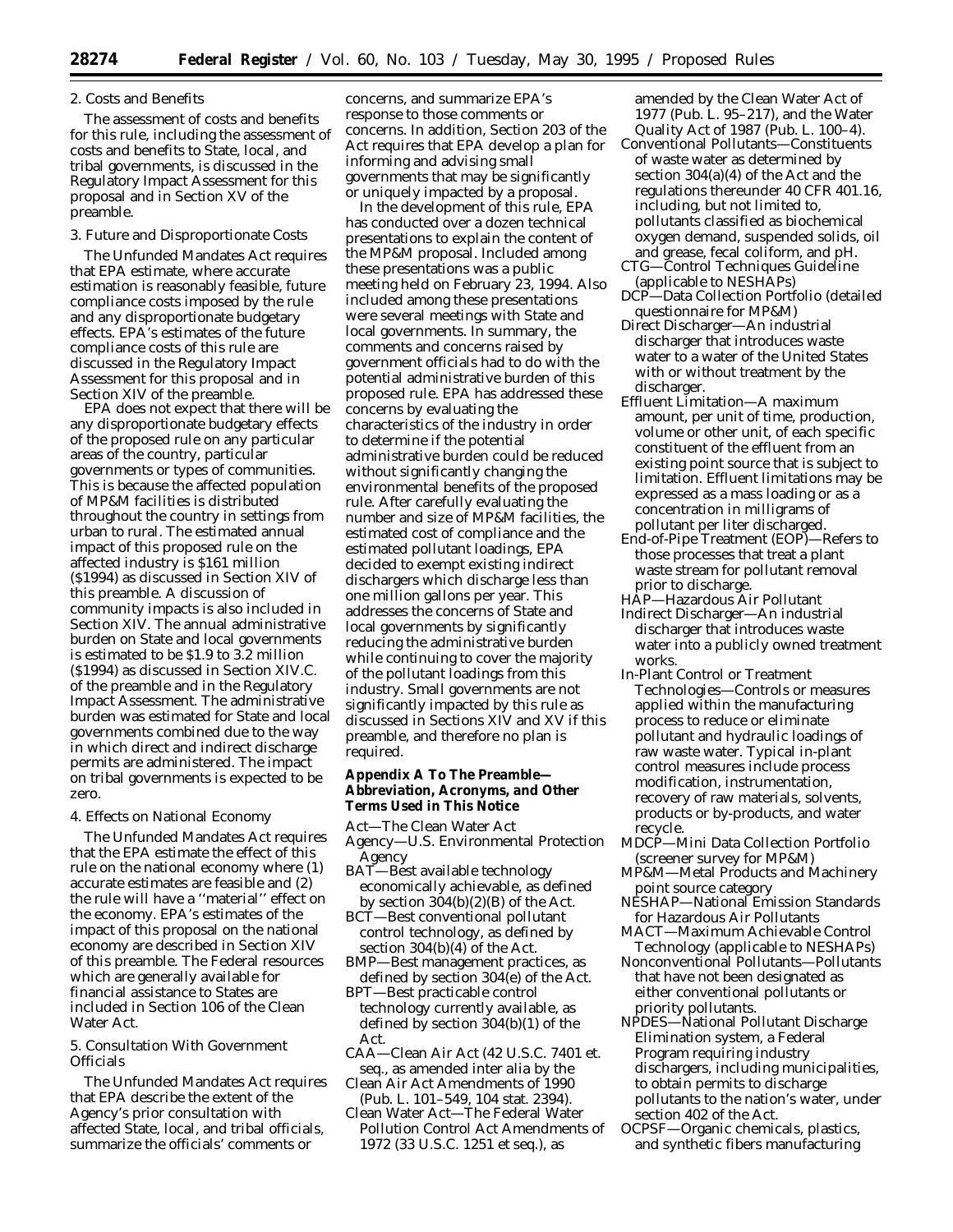point source category (40 CFR part 414).

POTW—Publicly owned treatment works.

Priority Pollutants—The 126 pollutants listed in 40 CFR part 423, appendix A.

PSES—Pretreatment Standards for existing sources of indirect discharges, under section 307(b) of the Act.

PSNS—Pretreatment standards for new sources of indirect discharges, under sections 307 (b) and (c) of the Act.

RACT—Reasonably Available Control Technology (applicable to NESHAPs)

SIC—Standards Industrial Classification, a numerical categorization scheme used by the U.S. Department of Commerce to denote segments of industry.

Technical Development Document— Development Document for Effluent Limitations Guidelines and Standards for the Metal Products and Machinery Phase I Point Source Category.

VOC—Volatile Organic Compound

## **List of Subjects**

#### *40 CFR Part 433*

Environmental protection, Metals, Waste treatment and disposal, Water pollution control.

## *40 CFR Part 438*

Environmental protection, Metals, Water pollution control, Water treatment and disposal.

#### *40 CFR Part 464*

Environmental protection, Metals, Waste treatment and disposal, Water pollution control.

Dated: March 31, 1995.

## **Carol M. Browner,**

*Administrator.*

For the reasons set out in the preamble, title 40, chapter I is proposed to be amended as follows:

#### **PART 433—[AMENDED]**

1. The authority citation for part 433 continues to read as follows:

**Authority:** Secs. 301, 304(b), (c), (e), and (g), 306(b) and (c), 307(b) and (c), 308 and 501 of the Clean Water Act (the Federal Water Pollution Control Act Amendments of 1971, as amended by the Clean Water Act of 1977) (the ''Act''); 33 U.S.C. 1311, 1314(b) (c), (e), and (g), 1316(b) and (c), 1317(b) and (c), 1318, and 1361; 86 Stat. 816, Pub. L. 92–500; 91 Stat. 1567, Pub. L. 95–217.

2. Section 433.10 is amended by adding ''Metal Products and Machinery (40 CFR Part 438)'' to the list in paragraph (b) to read as follows:

## **§ 433.10 Applicability; description of the metal finishing point source category.**

\* \* \* \* \*

# (b) \* \* \*

Metal Products and Machinery (40 CFR Part 438)

\* \* \* \* \* 3. A new part 438 is proposed to be added as follows:

## **PART 438—METAL PRODUCTS AND MACHINERY POINT SOURCE CATEGORY**

## **Subpart A—Metal Products and Machinery Phase I Category**

Sec.

- 438.10 Applicability; description of the Metal Products and Machinery Phase I point source category.
- 438.11 Specialized definitions.
- 438.12 Monitoring Requirements
- 438.13 Effluent limitations representing the degree of effluent reduction attainable by applying the best practicable control technology currently available (BPT).
- 438.14 Effluent limitations representing the degree of effluent reduction attainable by applying the best conventional pollutant control technology (BCT).
- 438.15 Effluent limitations representing the degree of effluent reduction attainable by applying the best available technology economically achievable (BAT).
- 438.16 Pretreatment standards for existing sources (PSES).
- 438.17 New source performance standards (NSPS).
- 438.18 Pretreatment standards for new sources (PSNS).

## **Subpart B—Metal Products and Machinery Phase II Category**

438.20 [Reserved]

**Authority:** Secs. 301, 304, 306, 307, 308, and 501 of the Clean Water Act (33 U.S.C. 1311, 1314, 1316, 1317, 1318, and 1361) and 42 U.S.C. 13101 et seq.

## **Subpart A—Metal Products and Machinery Category**

#### **§ 438.10 Applicability; description of the Metal Products and Machinery Phase I point source category.**

(a) Except as provided in paragraphs (b), (c), and (d) of this section, the provisions of this subpart apply to process wastewater discharges from plants or portions of plants within the Metal Products and Machinery (hereafter referred to as MP&M) Phase I industries which manufacture, maintain or rebuild finished metal parts, products or machines from any basis metal.

(b) The following existing effluent limitations and standards generally apply to the production of semi-finished products, although wastewater from similar operations is generated within MP&M Phase I. These part 438 limits shall not apply in cases in which one or more of the following regulations specifically applies, nor in cases in which either MP&M Phase I or one of the following regulations could apply to

the wastewater discharge from the same operations; in these cases, the following regulations shall apply:

Iron and steel manufacturing (40 CFR Part 420)

Nonferrous metals manufacturing (40 CFR Part 421)

Ferroalloy manufacturing (40 CFR Part 424) Battery manufacturing (40 CFR Part 461) Plastic molding and forming (40 CFR Part 463)

Metal molding and casting (40 CFR Part 464) Coil coating (40 CFR Part 465)

Porcelain enameling (40 CFR Part 466)

Aluminum forming (40 CFR Part 467)

Copper forming (40 CFR Part 468)

Electrical and electronic components (40 CFR Part 469)

Nonferrous metals forming and metal powders (40 CFR Part 471)

(c) This subpart does not apply to plants which manufacture, maintain or rebuild finished metal parts, products or machines only within MP&M Phase II industries.

(d) This subpart does not apply to existing indirect discharging surface finishing job shops and independent printed wiring board manufacturers (which are covered by 40 CFR parts 413 and 433).

## **§ 438.11 Specialized definitions.**

(a) The term *semi-finished* shall mean mill products and other metal products specifically covered by one of the existing regulations listed in § 438.10  $(b)$ 

(b) The term *finished* shall mean metal parts, products or machines which are not specifically covered by one of the existing regulations listed in § 438.10 (b).

(c) The term *T*, as in *Cyanide, T*, shall mean total.

(d) The term *surface finishing job shop* shall mean a facility which owns not more than 50% (annual area basis) of the materials undergoing surface finishing operations.

(e) The term *TSS* shall mean total suspended solids.

(f) The term *MP&M Phase I industries* shall mean any one or more of the following seven industries: aircraft, aerospace, electronic equipment, hardware, mobile industrial equipment, ordnance, and stationary industrial equipment. A list of typical products within these seven industries is included in Appendix A of this part. If a plant generates wastewater from operations performed in both MP&M Phase I and MP&M Phase II industries and the wastewater from both phases is discharged to a combined outfall, then the plant is considered MP&M Phase I and the combined outfall is covered by this subpart. If the plant segregates Phase I wastewater from Phase II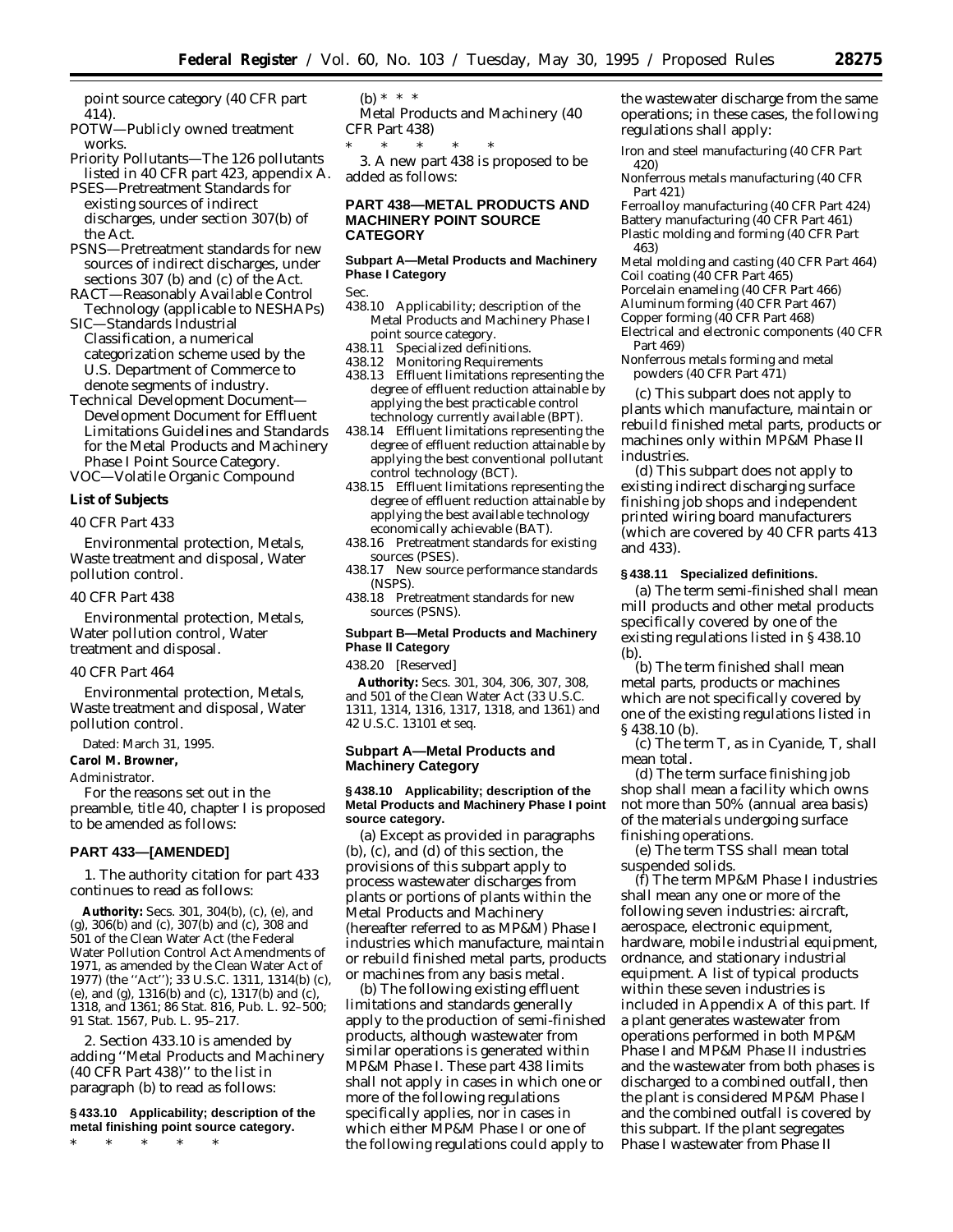wastewater, and discharges these wastewaters to separate outfalls, then only the Phase I wastewater is covered by this subpart.

(g) The term *MP&M Phase II industries* shall mean any one or more of the following eight industries: bus and truck, household equipment, instruments, motor vehicles, office machines, railroad, ships and boats, and precious and non-precious metals. A list of typical products within these eight industries is included in Appendix B of this part.

(h) The term *independent printed wiring board manufacturer* shall mean a facility which manufactures printed wiring boards (also referred to as printed circuit boards) principally for sale to other companies.

(i) The term *plant or portion of a plant* is defined to include an activity, facility, or mixed use facility that is engaged in performing an MP&M-related industrial function and either located in a single building or located on a contiguous parcel of property. For purposes of this definition, mixed use facilities are those that have a mixture of non-related industrial, residential, or office types of activities. Sources or point sources located within the same fence line or property boundary are not necessarily considered contiguous.

(j) the terms *source* and *point source* are defined as process wastewater discharges from plants or portions of plants.

#### **§ 438.12 Monitoring requirements.**

Self monitoring for cyanide must be conducted after cyanide treatment and before combining with other streams. Alternatively, samples may be taken of the final effluent, if the plant limitations are adjusted based on the dilution ratio of the cyanide waste stream flow to the effluent flow.

#### **§ 438.13 Effluent limitations representing the degree of effluent reduction attainable by applying the best practicable control technology currently available (BPT).**

(a) Except as provided in 40 CFR 125.30 through 125.32, any existing point source subject to this subpart must achieve discharges not exceeding the quantity (mass) of pollutant determined by multiplying the process wastewater discharge flow subject to this subpart times the concentration listed in Table 1 of this part.

(b) No user subject to the provisions of this subpart shall augment the use of process wastewater or otherwise dilute the wastewater as a partial or total substitute for adequate treatment to achieve compliance with this limitation.

## **§ 438.14 Effluent limitations representing the degree of effluent reduction attainable by applying the best conventional pollutant control technology (BCT).**

(a) Except as provided in 40 CFR 125.30 through 125.32, any existing point source subject to this subpart must achieve discharges not exceeding the quantity (mass) of pollutant determined by multiplying the process wastewater discharge flow subject to this subpart times the concentration listed in Table 1 for oil & grease, TSS and pH.

(b) No user subject to the provisions of this subpart shall augment the use of process wastewater or otherwise dilute the wastewater as a partial or total substitute for adequate treatment to achieve compliance with this limitation.

#### **§ 438.15 Effluent limitations representing the degree of effluent reduction attainable by applying the best available technology economically achievable (BAT).**

(a) Except as provided in 40 CFR 125.30 through 125.32, any existing point source subject to this subpart must achieve discharges not exceeding the quantity (mass) of pollutant determined by multiplying the process wastewater discharge flow subject to this subpart times the concentration listed in Table 1 for all parameters except TSS and pH.

(b) No user subject to the provisions of this subpart shall augment the use of process wastewater or otherwise dilute the wastewater as a partial or total substitute for adequate treatment to achieve compliance with this limitation.

(c) An existing source subject to this subpart shall comply with the oil & grease standard which serves as an indicator for the organic pollutants which have the potential to be present in the wastewater.

#### **§ 438.16 Pretreatment standards for existing sources (PSES).**

Except as provided in 40 CFR 403.7 through 403.13, any existing source subject to this subpart that introduces pollutants into a publicly owned treatment works must comply with 40 CFR part 403 and by [3 years from date the final rule is promulgated] and achieve the following pretreatment standards for existing sources (PSES):

(a) Any source discharging 1,000,000 gallons or more per calendar year of MP&M process wastewater must achieve discharges not exceeding the quantity (mass) of pollutant determined by multiplying the process wastewater discharge flow subject to this subpart times the concentration listed in Table 1 of this part for all parameters except TSS and pH. If mass limitations have not been developed as required, the source shall achieve discharges not exceeding the concentration limitations

listed in Table 1 for all parameters except TSS and pH.

(b) Any source discharging less than 1,000,000 gallons per calendar year of MP&M process wastewater is exempt from this subpart.

(c) No user introducing wastewater pollutants into a publicly owned treatment works under the provisions of this subpart shall augment the use of process wastewater or otherwise dilute the wastewater as a partial or total substitute for adequate treatment to achieve compliance with this section.

(d) An existing source subject to this subpart shall comply with the oil & grease standard which serves as an indicator for the organic pollutants which have the potential to be present in the wastewater and which would pass through the publicly owned treatment works. Since oil and grease serves as an indicator for organic pollutants, POTW removal credits under 40 CFR 403.7 are not available for oil and grease.

#### **§ 438.17 New source performance standards (NSPS).**

(a) Any new source subject to this subpart must achieve discharges not exceeding the quantity (mass) of pollutant determined by multiplying the process wastewater discharge flow subject to this subpart times the concentration listed in Table 1 of this part.

(b) No user subject to the provisions of this subpart shall augment the use of process wastewater or otherwise dilute the wastewater as a partial or total substitute for adequate treatment to achieve compliance with this limitation.

#### **§ 438.18 Pretreatment standards for new sources (PSNS).**

(a) Except as provided in 40 CFR 403.7, any new source subject to this subpart that introduces pollutants into a publicly owned treatment works must comply with 40 CFR part 403 and achieve discharges not exceeding the quantity (mass) of pollutant determined by multiplying the process wastewater discharge flow subject to this subpart times the concentration listed in Table 1 of this part for all parameters except TSS and pH. If mass limitations have not been developed as required, the source shall achieve discharges not exceeding the concentration limitations listed in Table 1 of this part for all parameters except TSS and pH.

(b) No user introducing wastewater pollutants into a publicly owned treatment works under the provisions of this subpart shall augment the use of process wastewater or otherwise dilute the wastewater as a partial or total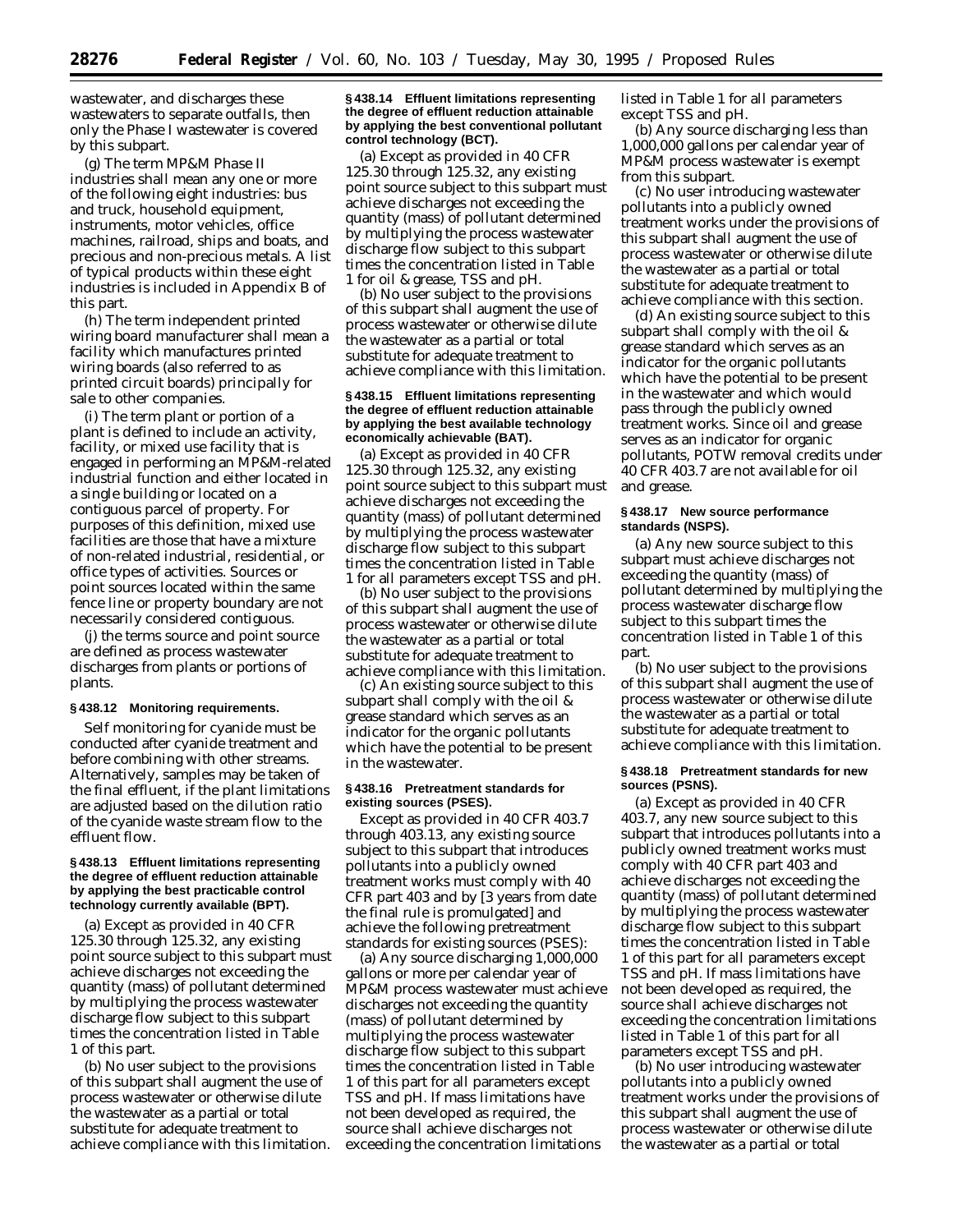substitute for adequate treatment to achieve compliance with this section.

(c) A new source subject to this subpart shall comply with the oil & grease standard which serves as an indicator for the organic pollutants which have the potential to be present in the wastewater and which would pass through the publicly owned treatment works. Since oil and grease serves as an indicator for organic pollutants, POTW removal credits under 40 CFR 403.7 are not available for oil and grease.

## **Subpart B—Metal Products and Machinery Phase II Category**

#### **§ 438.20 [Reserved]**

TABLE 1 TO PART 438.—MP&M CONCENTRATION LIMITATIONS [Milligrams per liter (mg/l)]

Month-

| Pollutant or pollutant<br>property | Maxi-<br>mum<br>for 1<br>day | Iv aver-<br>age<br>shall<br>not ex-<br>ceed |
|------------------------------------|------------------------------|---------------------------------------------|
| Aluminum (T)                       | 1.4                          | 1.0                                         |
| Cadmium (T)                        | 0.7                          | 0.3                                         |
| Chromium (T)                       | 0.3                          | 0.2                                         |
| Copper (T)                         | 1.3                          | 0.6                                         |
|                                    | 2.4                          | 1.3                                         |
| Nickel (T)                         | 1.1                          | 0.5                                         |
| Zinc (T)                           | 0.8                          | 0.4                                         |
| Cyanide (T)                        | 0.03                         | 0.02                                        |
| Oil & Grease                       | 35                           | 17                                          |
|                                    | 73                           | 36                                          |
| pН                                 | (1)                          | (1)                                         |

1Within 6.0 to 9.0.

## **Appendix A to Part 438—Typical Products Within MP&M Phase I Industries**

#### **Aerospace**

Guided Missiles & Space Vehicle Guided Missile & Space Vehicle Prop. Other Space Vehicle & Missile Parts

#### **Aircraft**

Aircraft Frames Manufacturing Aircraft Engines & Engine Parts Aircraft Parts & Equipment Airports, Flying Fields, & Services

#### **Electronic Equipment**

Telephone & Telegraph Apparatus Radio & TV Communications Equipment Communications Equipment Electron Tubes Electronic Capacitors Electronic Coils & Transformers Connectors for Electronic Applications Electronic Components Electric Lamps

#### **Hardware**

**Cutlery** Hand & Edge Tools Hand Saws & Saw Blades

Hardware Screw Machine Products Bolts, Nuts, Screws, Rivets & Washers Metal Shipping Barrels, Drums Kegs, Pails Iron & Steel Forgings Crowns & Closures Metal Stampings Steel Springs Wire Springs Miscellaneous Fabricated Wire Products Fasteners, Buttons, Needles & Pins Fluid Power Valves & Hose Fittings Valves & Pipe Fittings Fabricated Pipe & Fabricated Pipe Fittings Fabricated Metal Products Machine Tools, Metal Cutting Types Machine Tools, Metal Forming Types Special Dies & Tools, Die Sets, Jigs, Etc. Machine Tool Accessories & Measuring Devices Power Driven Hand Tools Heating Equipment, Except Electric Industrial Furnaces & Ovens Fabricated Structural Metal Fabricated Plate Work (Boiler Shops) Sheet Metal Work Architectural & Ornamental Metal Work Prefabricated Metal Buildings & Components Miscellaneous Metal Work

#### **Mobile Industrial Equipment**

Farm Machinery & Equipment Garden Tractors & Lawn & Garden Equipment Construction Machinery & Equipment Mining Machinery & Equipment, Except Oil Field Hoist, Industrial Cranes & Monorails Industrial Trucks, Tractors, Trailers Tanks & Tank Components **Ordnance** Small Arms Ammunition

#### Ammunition

Small Arms

#### Ordnance & Accessories

#### **Stationary Industrial Equipment**

Steam, Gas, Hydraulic Turbines, Generator Units Internal Combustion Engines Oil Field Machinery & Equipment Elevators & Moving Stairways Conveyors & Conveying Equipment Industrial Patterns Rolling Mill Machinery & Equipment Metal Working Machinery Textile Machinery Woodworking Machinery Paper Industries Machinery Printing Trades Machinery & Equipment Food Product Machinery Special Industry Machinery Pumps & Pumping Equipment Ball & Roller Bearings Air & Gas Compressors Blowers & Exhaust & Ventilation Fans Packaging Machinery Speed Changers, High Speed Drivers & Gears Industrial Process Furnaces & Ovens Mechanical Power Transmission Equipment General Industrial Machinery Automatic Vending Machines Commercial Laundry Equipment Refrigeration & Air & Heating Equipment Measuring & Dispensing Pumps Service Industry Machines

Fluid Power Cylinders & Actuators Fluid Power Pumps & Motors Scales & Balances, Except Laboratory Industrial Machinery Welding Apparatus **Transformers** Switchgear & Switchboard Apparatus Motors & Generators Relays & Industrial Controls Electric Industrial Apparatus Heavy Construction Equipment Rental Equipment Rental & Leasing

## **Appendix B to Part 438—Typical Products Within MP&M Phase II Industries**

#### **Bus & Truck**

Truck & Bus Bodies Motor Vehicle Parts & Accessories Truck Trailers Local & Suburban Transit (Bus & subway) Local Passenger. Trans. (Lim., Amb., Sight See) Intercity & Rural Highways (Buslines) School Buses Bus Terminal & Service Facilities Local Trucking Without Storage Trucking Local Trucking With Storage Courier Services, Except by Air Freight Truck Terminals, W/ or W/O Maintenance. Truck Rental & Leasing, Without Drivers

#### **Household Equipment**

Household Cooking Equipment Household Refrig. & Home & Farm Freezers Household Laundry Equipment Electric Housewares & Fans Household Vacuum Cleaners Household Appliances Electric Lamps Current-Carrying Wiring Devices Noncurrent-Carrying Wiring Devices Residential Electrical Lighting Fixtures Commercial, Ind. & Inst. Elec. Lighting Fixtures Lighting Equipment Radio & Television Sets Except Commn. Types Radio & Television Repair Shops Refrig. & Air Cond. Serv. & Repair Shops **Instruments** Coating, Engraving, & Allied Services Search & Navigation Equipment Laboratory Apparatus & Furniture Automatic Environmental Controls Process Control Instruments Fluid Meters & Counting Devices

Instruments to Measure Electricity

- Analytical Instruments
- Measuring & Controlling Devices
- Optical Instruments & Lenses
- Surgical & Medical Instruments & Apparatus
- Orthopedic, Prosthetic, & Surgical Supplies Dental Equipment & Supplies
- Ophthalmic Goods
- Watches, Clocks, Associated Devices & Parts Pens, Mechanical Pencils, & Parts
- Manufacturing Industries
- Miscellaneous repair Shops & Related Services

#### **Motor Vehicle**

Carburetors, Pistons Rings, Valves